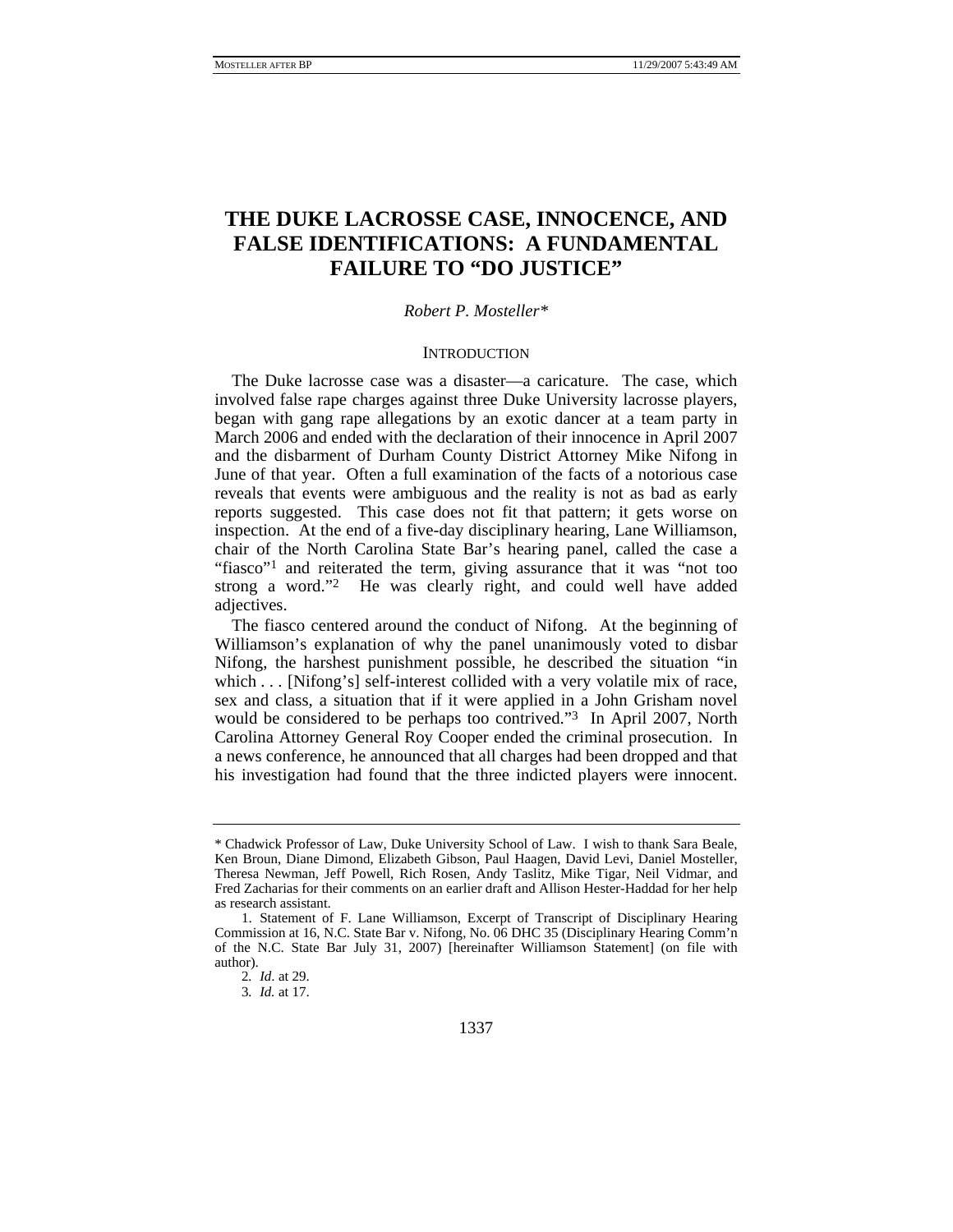Cooper described Nifong as a "rogue prosecutor"4 who "pushed forward unchecked"5 and called the case "the tragic result of a rush to accuse and a failure to verify serious allegations."6

Nifong had important help from the accuser, Crystal Mangum. Mangum's story of rape and kidnapping was a total fabrication—either a hoax or a false allegation based on delusion. Mangum's separate conduct does not diminish Nifong's responsibility as the public prosecutor controlling the case, and, indeed, it made his ethical duty to do justice even more important. Instead, Nifong either vitally aided a hoax or caused an unfortunate delusion to have serious societal and legal ramifications.

A rogue district attorney and an accuser either perpetrating a hoax or suffering from a delusion is indeed a confluence of unusual factors.7 The ethics rulings resulting from this case regarding the established charges of improper pretrial statements by Nifong, his failure to disclose DNA evidence that tended to negate guilt, and his deceptive statements to the trial court, lawyers, and the bar are instructive.8 However, broad generalization from the rulings is likely to be of limited value because the factors that produced this disaster in combination with the clarity of proof will likely not be seen again soon.

In Part I, I set out the actual events of March 13 to 14, 2006, when the alleged rape occurred (as found by the attorney general) and the reasons for which he dismissed all charges and declared the players, Reade Seligmann, Collin Finnerty, and Dave Evans, innocent. This narrative serves as the backdrop for ethics charges against Nifong and the ensuing disciplinary action. I then sketch the contours of the two sets of ethical violations charged and largely found valid against Nifong, resulting in his disbarment: the first set alleged improper prejudicial pretrial publicity and the second charged that Nifong withheld exculpatory DNA information, failed to

8*. See* Amended Findings of Fact, Conclusions of Law and Order of Discipline, N.C. State Bar v. Nifong, No. 06 DHC 35 (Disciplinary Hearing Comm'n of the N.C. State Bar July 31, 2007) [hereinafter Amended Nifong Bar Order] (on file with author).

 <sup>4.</sup> Duff Wilson & David Barstow, *Duke Prosecutor Throws Out Case Against Players*, N.Y. Times, Apr. 12, 2007, at A1.

 <sup>5.</sup> Memorandum from Roy Cooper, Att'y Gen., Comments on State v. Finnerty, Evans, Seligmann 2 (Apr. 11, 2007) (on file with author).

<sup>6</sup>*. Id.* at 1.

 <sup>7.</sup> In cataloging the ways the case is unusual, I put at the top of the list (1) the obvious lack of prosecutorial merit, and (2) a clear violation of both the prohibition of prejudicial pretrial public statements and a well-documented, knowing violation of the prosecutor's obligation to disclose potentially exculpatory evidence. Obvious lack of merit likely was a function of the fact that no crime occurred, as well as the high quality of defense counsel, which no doubt also contributed to documentation regarding Mike Nifong's violation of the prosecutor's duty to provide potentially exculpatory evidence to the defense. Although the clarity of proof of Nifong's knowledge and intent in violating his duty to provide exculpatory information is indeed unusual, I do not find this case at all unusual with regards to the significance of the evidence withheld. *See* Robert P. Mosteller, *Exculpatory Evidence, Ethics, and the Road to the Disbarment of Mike Nifong: The Critical Importance of Full Open-File Discovery*, 15 Geo. Mason L. Rev. (forthcoming Jan. 2008) (discussing cases where death sentences were reversed on grounds of withheld exculpatory information).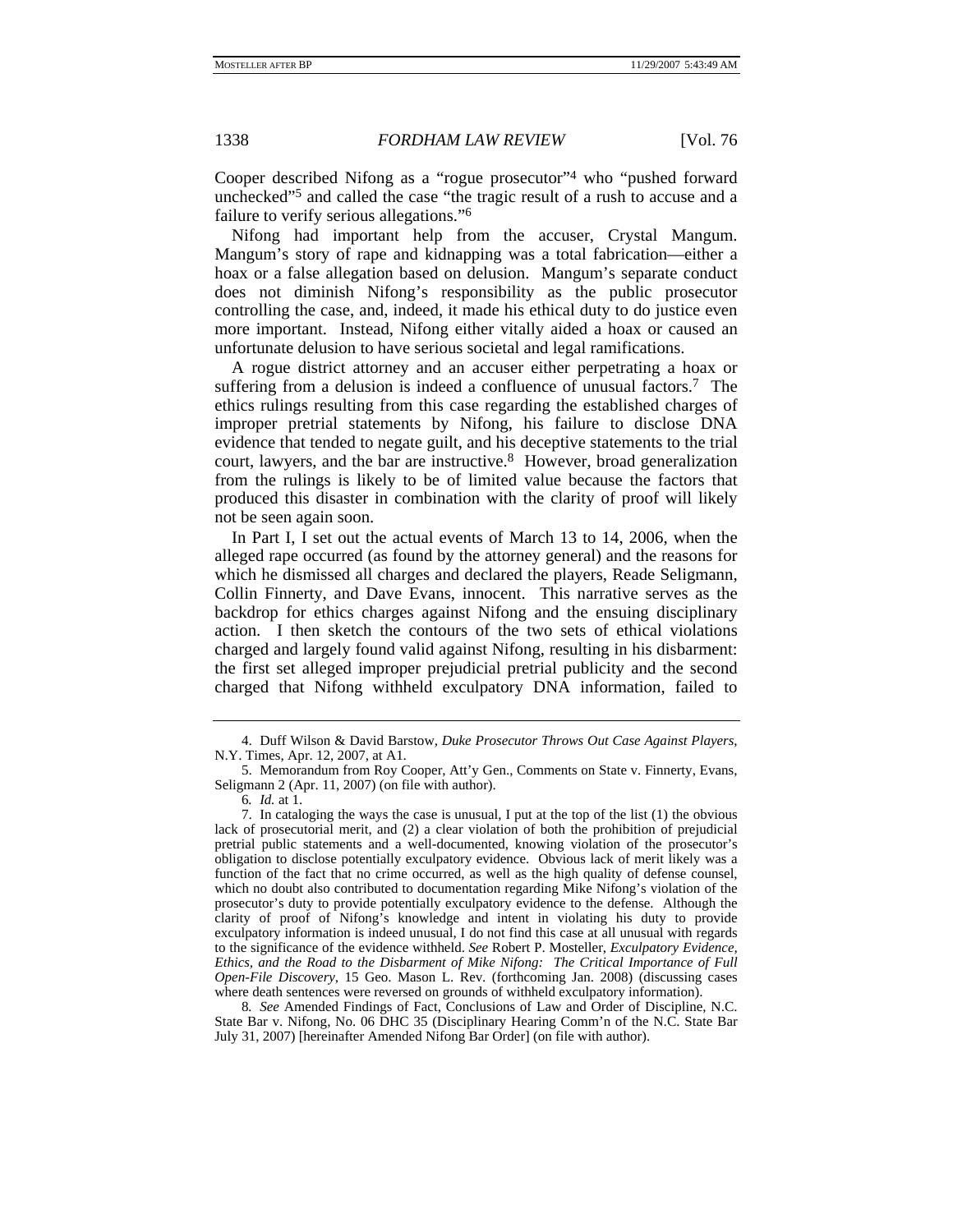provide required discovery, and then made deceptive statements covering up both those failures.9

In Parts II and III, I reach my major focus. I examine conduct that was not the subject of any ethics charge or adjudication, but which largely occurred chronologically between the two sets of offenses described earlier. I first examine, in general, the prosecutor's ethical duty to avoid charging and prosecuting the innocent. I contend that Nifong's failures under this general duty, which is central to the role of the public prosecutor, were equally or more serious than his duty to provide exculpatory information. I then examine a specific manifestation of his failure to "do justice" in the form of the "all suspect" identification procedure designed by Nifong, which produced the bogus evidence that enabled him to charge the innocent.

The North Carolina State Bar charged Nifong with violations of eleven different provisions of its Rules of Professional Conduct.<sup>10</sup> In Part II, I

Although not available to the hearing panel because the contempt trial occurred on August 30, 2007, after the disciplinary proceedings had been completed, Judge Smith found Nifong guilty of criminal contempt based on his statements to the court on September 22, 2006, asserting that he had supplied all DNA results. Judge Smith found that at the time Nifong made the statements, he was aware that DNA results had not been provided and that in asserting that all results had been provided Nifong "willfully and intentionally made false statements of material fact." Order and Judgment of Contempt and Sentence, *In re* Nifong, paras. 2–4, 6, at 3–4, No. 07 CRS 10467 (N.C. Super. Ct. Aug. 31, 2007).

 <sup>9.</sup> The Disciplinary Hearing Commission found that Nifong repeatedly made such "misrepresentations," "intentional misrepresentations," "false statements," and "intentional false statements" of material fact. *Id.* para. 72, at 13 (referring to a written discovery response to opposing counsel and the trial court on May 18, 2006); *id.* para. 75, at 13 (referring to statements made to Judge Ronald Stephens on June 22, 2006); *id.* para. 80, at 14 (referring to statements made to Judge Stephens on September 22, 2006); *id.* para. 88, at 15 (referring to statements made to Judge Osmond Smith on September 22, 2006); *id.* para. 88, at 15 (referring to statements made to Judge Smith on September 22, 2006); *id.* para. 96, at 17 (referring to statements made to opposing counsel and Judge Smith on December 15, 2006); *id*. paras. 110, 113, at 19 (referring to statements made in response to the North Carolina State Bar Grievance Committee).

 <sup>10.</sup> In its oral finding, the panel found violations of Rules 3.3(a)(1), 3.4(c), 3.4(d), 3.4(d)(3), 3.6(a), 3.8(d), 3.8(f), 4.1, 8.1(a), 8.4(c), and 8.4(d) of the North Carolina State Bar Revised Rules of Professional Conduct and/or the North Carolina State Bar Revised Rules of Professional Conduct as amended (effective Nov. 16, 2006). *See* Williamson Statement, *supra* note 1, at 4–15. In the panel's initial written order entered on July 10, 2007, it omitted reference to Rule 3.4(c). Findings of Fact, Conclusions of Law and Order of Discipline at 20–22, N.C. State Bar v. Nifong, No. 06 DHC 35 (Disciplinary Hearing Comm'n of the N.C. State Bar July 31, 2007) (on file with author). In response to an e-mail I wrote to the State Bar pointing out the discrepancy, the oversight was corrected and the order amended. *See* Amended Nifong Bar Order, *supra* note 8, conclusions of law para. (b), at 20; Joseph Neff, *Nifong Sends in His Bar License*, News & Observer (Raleigh, N.C.), Aug. 15, 2007, at A1. This means that, while Nifong was charged with violating eleven provisions, he was found to have violated ten, though he violated two of those provisions both before  $(3.4(d)$  and  $3.8(d)$ ) and after amendment (3.4(d)(3) and 3.8(d)). The only provision of the Rules of Professional Conduct charged but not found is 3.4(f). *Compare* Amended Complaint at 29–30, N.C. State Bar v. Nifong, No. 06 DHC 35 (Disciplinary Hearing Comm'n of the N.C. State Bar July 31, 2007) [hereinafter Amended Nifong Bar Complaint] (on file with author), *with* Amended Nifong Bar Order, *supra* note 8, conclusions of law paras. (a)–(h), at 20–22.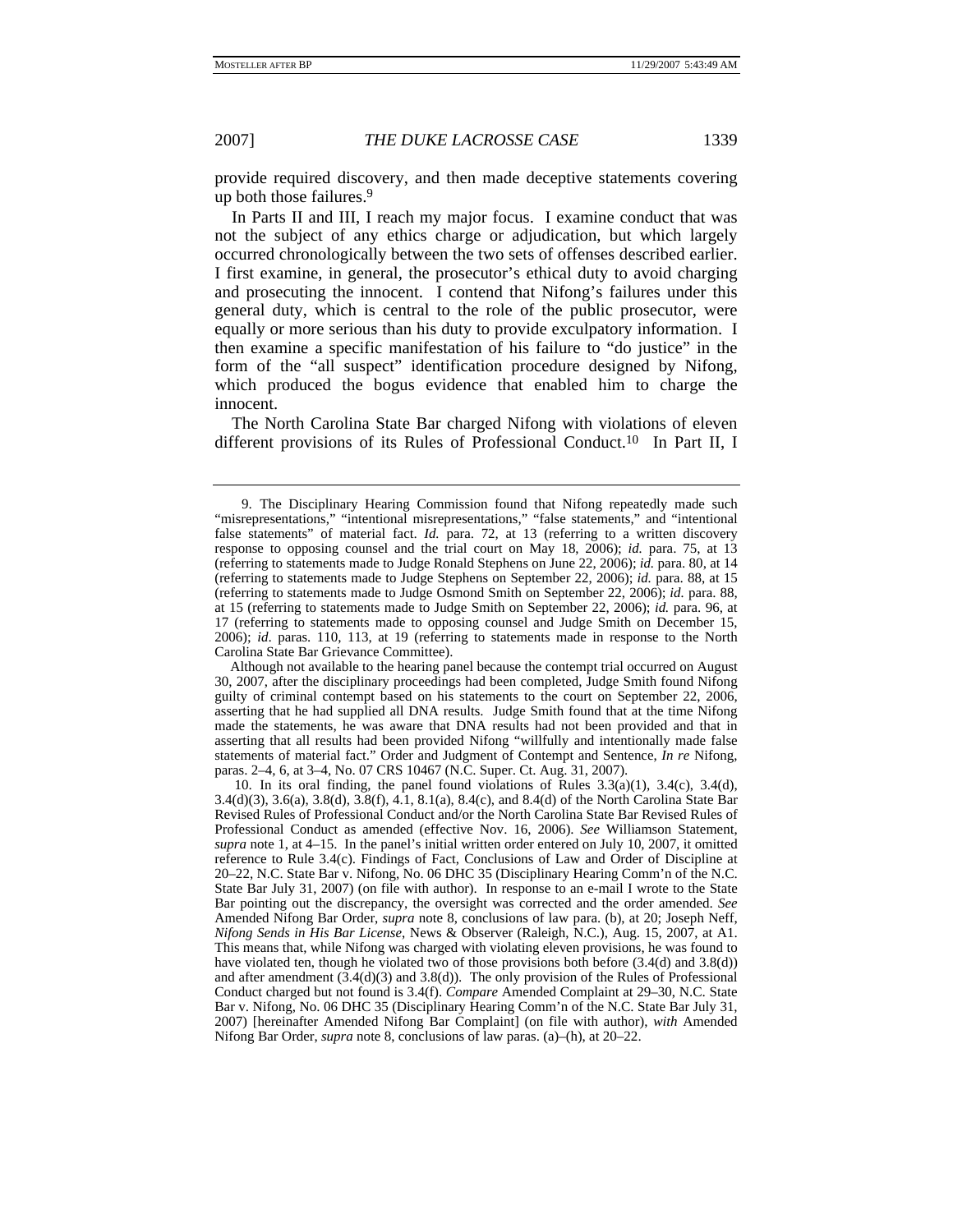focus on the fact that no charge was brought based on the prosecutor's overarching duty "to do" or "to seek justice." North Carolina adopted the American Bar Association (ABA) Model Rules provisions on the "Special Responsibilities of a Prosecutor" and, along with the vast majority of other states, its Rule  $3.8(a)$ .<sup>11</sup> That provision sets out the single direct command of the responsibility not to prosecute the innocent: "refrain from prosecuting a charge that the prosecutor knows is not supported by probable cause."12 Nifong was not charged with violating this Rule, and I conclude that it is unclear that he could have been shown to have violated it even in this outrageous case. As the only embodiment of the duty not to prosecute the innocent, the Rule is on its face woefully inadequate and appears to be largely unenforceable.

In Part III, I turn to the type of enforceable rule that would protect the innocent from unsubstantiated prosecution. It is not an ethical rule at all, but rather a set of identification procedures that are designed to ensure accuracy and protect innocence. I begin by carefully examining the photographic identification process Nifong recommended, which produced the "evidence" that permitted indictment and prosecution. That process did virtually nothing to protect innocence, facilitated the continued maintenance of a totally false allegation that was either hoax or delusion, and enabled the ensuing prosecution.

Current constitutional doctrine under the Due Process Clause offers some control on suggestive identification procedures. Although somewhat more enforceable than the broadly phrased ethics rule, this body of law is practically worthless in most cases and does not serve as an effective guarantee against prosecuting the innocent. I describe efforts arising from DNA exonerations and the innocence movement to create guidelines that improve accuracy in identification. The result has been a set of guidelines designed to improve the accuracy and fairness of eyewitness identifications. This case demonstrates the importance of turning those guidelines into legally enforceable standards.

The Duke lacrosse case is extraordinary both in the clarity of its facts and in the violation of the prosecutor's fundamental duty to do justice. The laborious process that led to unearthing Nifong's failure to provide potentially exculpatory evidence to the defense and the ensuing disciplinary action illustrate the difficulty of enforcing this well-recognized duty, which

<sup>11</sup>*. See* Model Rules of Prof'l Conduct R. 3.8(a) (2007); Revised Rules of Prof'l Conduct of the N.C. State Bar R. 3.8(a) (2007). The North Carolina Code and American Bar Association (ABA) Code are identical. In addition to North Carolina, forty states have adopted this provision verbatim, three have minor variations, and six follow the similar provisions of the predecessor Model Code, under which there is only one substantial variation. *See infra* notes 138−141 and accompanying text.

 <sup>12.</sup> Revised Rules of Prof'l Conduct of the N.C. State Bar R. 3.8(a).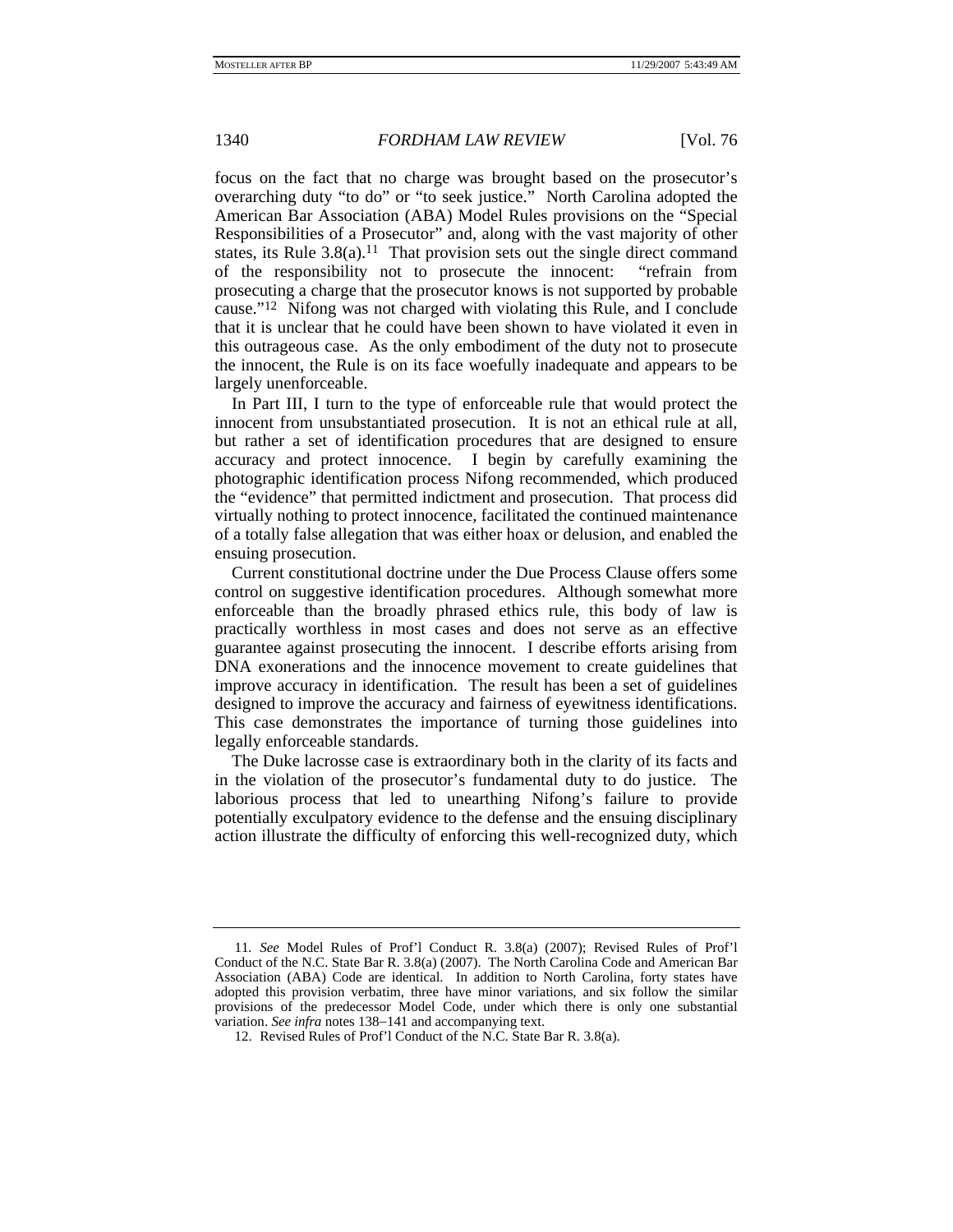is a relatively specific manifestation of the general duty to do justice.13 The case shows once again the need for concrete rules.14 Although they are often poor approximations of the ethical duty, such rules help describe and enforce a modicum of fair conduct as a guide for law enforcement and prosecutors during an investigation and prosecution, and they provide a baseline measure for retrospective review of system failures.

In Part IV, I argue that the guidelines for conducting identification procedures be given the force of law backed by automatic exclusion of outof-court identifications for significant violations. In appropriate cases, where accuracy is sufficiently undermined and conviction of the innocent threatened, I contend their violation should result in exclusion of all identification evidence.

### I. THE DUKE LACROSSE CASE

## A. *The Event*

The events of the Duke lacrosse party are now clear in essential detail.<sup>15</sup> We are fortunate that both the North Carolina attorney general and the

<sup>13</sup>*. See* Mosteller, *supra* note 7, pt. I.E (discussing the development of discovery obligations that provided the foundation upon which disclosure of Nifong's misbehavior was based).

<sup>14</sup>*. See generally* Fred C. Zacharias, *Structuring the Ethics of Prosecutorial Trial Practice: Can Prosecutors Do Justice?*, 44 Vand. L. Rev. 45, 50, 107 n.259 (1991) (describing the general purpose of the article as highlighting "a need for precise ethical directives" and explaining that while case studies suggest the "do justice" standard is taken seriously by many prosecutors resulting in "drastic steps to protect defendants' rights," the presence of a "high-minded but overly general 'justice' rule masks the difficulty of regulating prosecutorial" conduct); *see also* Paul C. Giannelli & Kevin C. McMunigal, *Prosecutors, Ethics, and Expert Witnesses*, 76 Fordham L. Rev. 1493, 1536–37 (2007) (suggesting the need for concrete standards for the "do justice" ethics standard in the area of scientific evidence); *cf.* Robert Aronson & Jacqueline McMurtrie, *The Use and Misuse of High-Tech Evidence by Prosecutors: Ethical and Evidentiary Issues*, 76 Fordham L. Rev. 1453, 1492 (recognizing the need for specific guidance for prosecutors as to the use of hightech evidence and stricter legislative and administrative standards while arguing principally for more attention by prosecutors and their peers and supervisors to their ethical duty to do justice).

 <sup>15.</sup> The historical record is clear that no sexual assault of any type occurred at 610 North Buchanan Street on the night of March 13 to 14, 2006, involving Crystal Mangum. Nevertheless, Mangum appears to continue to believe otherwise. Attorney General Roy Cooper stated in his news conference dismissing charges against the three players that Mangum would not be prosecuted and that his investigators "think that she may actually believe the many different stories that she has been telling." Samiha Khanna, *Contradictions Tore Case Apart*, News & Observer (Raleigh, N.C.), Apr. 12, 2007, at 1A. During his testimony at the bar hearing, Nifong stated he believed some type of sexual misconduct involving Mangum occurred. *See* Williamson Statement, *supra* note 1, at 18 (taking note of Nifong's testimony that he still believes in discredited facts). However, at the initial hearing on criminal contempt charges filed against Nifong, he acknowledged that there was no credible evidence that any crime was committed by the three players against Mangum. *See* Anne Blythe, *Nifong Makes Unequivocal Apology for Duke Lacrosse Case*, News & Observer (Raleigh, N.C.), July 27, 2007, at 1A.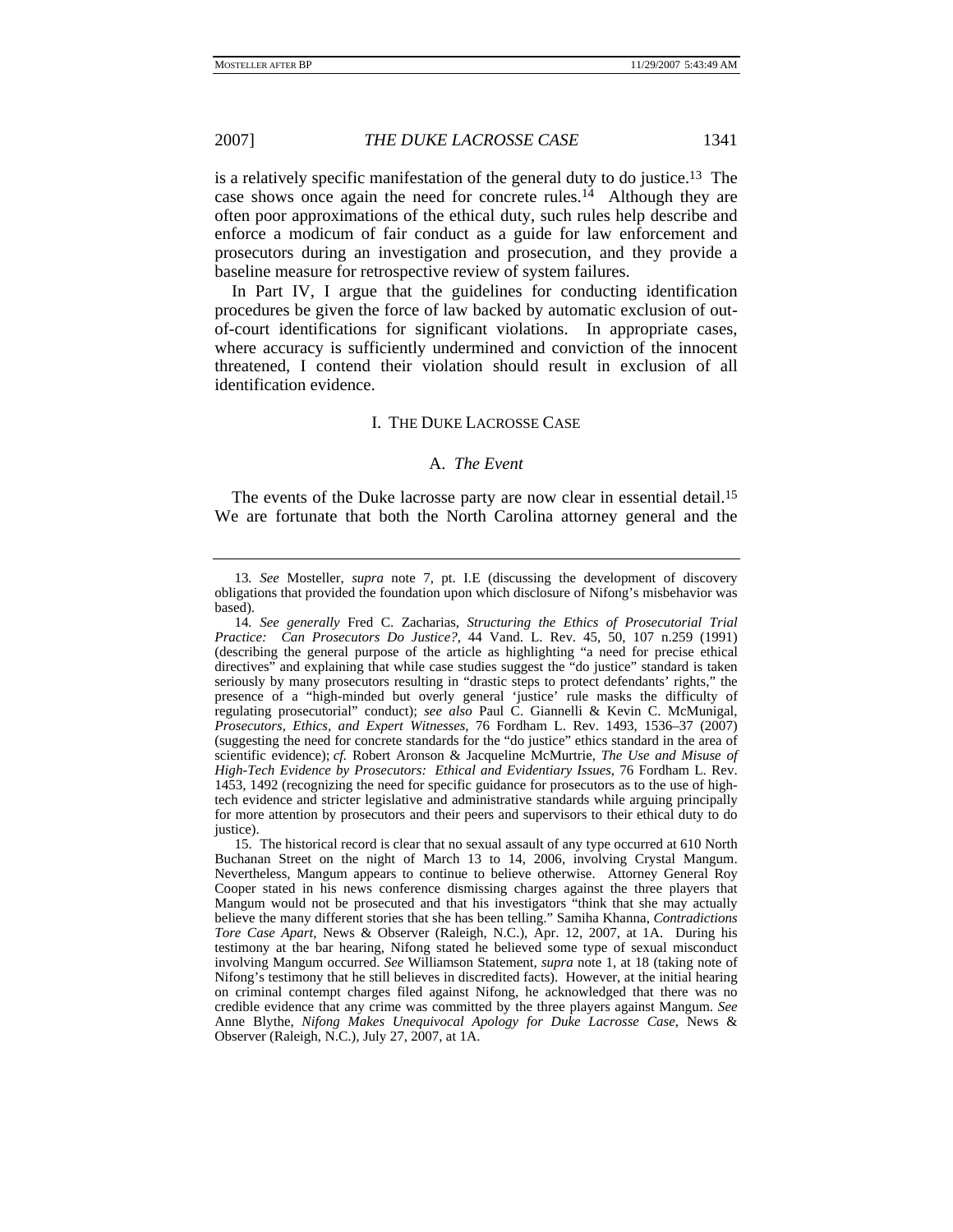North Carolina State Bar's Disciplinary Hearing Commission prepared somewhat detailed written findings that a jury trial would not have provided.

I include the summary, with minor editing, from the attorney general's Summary of Conclusions as a factual baseline for the consideration of the ethics charges brought against Nifong. It is based on witness interviews and review of photographic, video, and documentary evidence conducted by prosecutors from that office.

On March 13, 2006 a party hosted by three Duke University students took place at 610 N. Buchanan Blvd. in Durham, NC. The three students, Dan Flannery, David Evans and Matt Zash, were members of Duke's lacrosse team and residents of the house. Approximately 40 other students attended the party; most, but not all, were also team members.

Sometime in the afternoon on March 13, one of the party hosts, Dan Flannery, called an escort service. The host did not provide his real name nor did he tell the service that 40 people would be at the party. He asked for two white dancers to come to 610 N. Buchanan Blvd. at 11 p.m. to entertain for a small bachelor party at the house.

The escort service arranged for two dancers, the accusing witness [Crystal Gail Mangum $]^{16}$  and a woman who used the name "Nikki" for the escort service [Kim Pittman],<sup>17</sup> to go to 610 N. Buchanan Blvd. at 11 p.m. The two dancers did not know each other. Neither was Caucasian.

Pittman arrived at the house by herself shortly after 11 p.m. She was met by Flannery and was there for at least 30 minutes waiting for the other dancer, who was the accusing witness, to arrive. She did not allege that anything inappropriate happened to her while she was waiting during this time.

Beginning at 11:10 p.m., Flannery called the escort service three times seeking to learn the whereabouts of the other dancer. . . . At approximately 11:40 p.m., Mangum was dropped off by her driver at 610 N. Buchanan Blvd.18 Mangum was described as being unsteady on her

 <sup>16.</sup> Although their identities are widely publicized, the attorney general's report does not use the real names of either the "accusing witness" or "Nikki," the other dancer. *See* Office of the Att'y Gen. of N.C., Durham County Superior Court case file Nos. 06 CRS 4332-4336, 5582-5583, at 5 (2005) [hereinafter Attorney General's Report] (on file with author). I substitute their real names throughout and omit brackets ordinarily used to show alteration.

 <sup>17.</sup> In some sources, Kim Pittman is referred to as Kim Roberts.

 <sup>18.</sup> To help establish the time of her arrival, the attorney general's report notes that Mangum received four incoming calls and made one outgoing call on her cellular telephone from 11:11 p.m. until 11:36 p.m. and that her driver, upon leaving her at the Buchanan Street house, drove to a nearby gas station and paid for a drink at approximately 11:43 p.m. *See* Attorney General's Report, *supra* note 16, at 5.

The attorney general's report used the phone call records and time-verified pictorial evidence for various individuals at the party in combination with other time-stamped video and electronic data to establish with certainty the conclusion that no protracted rape as initially described by the accuser was possible and to corroborate the fact that no sexual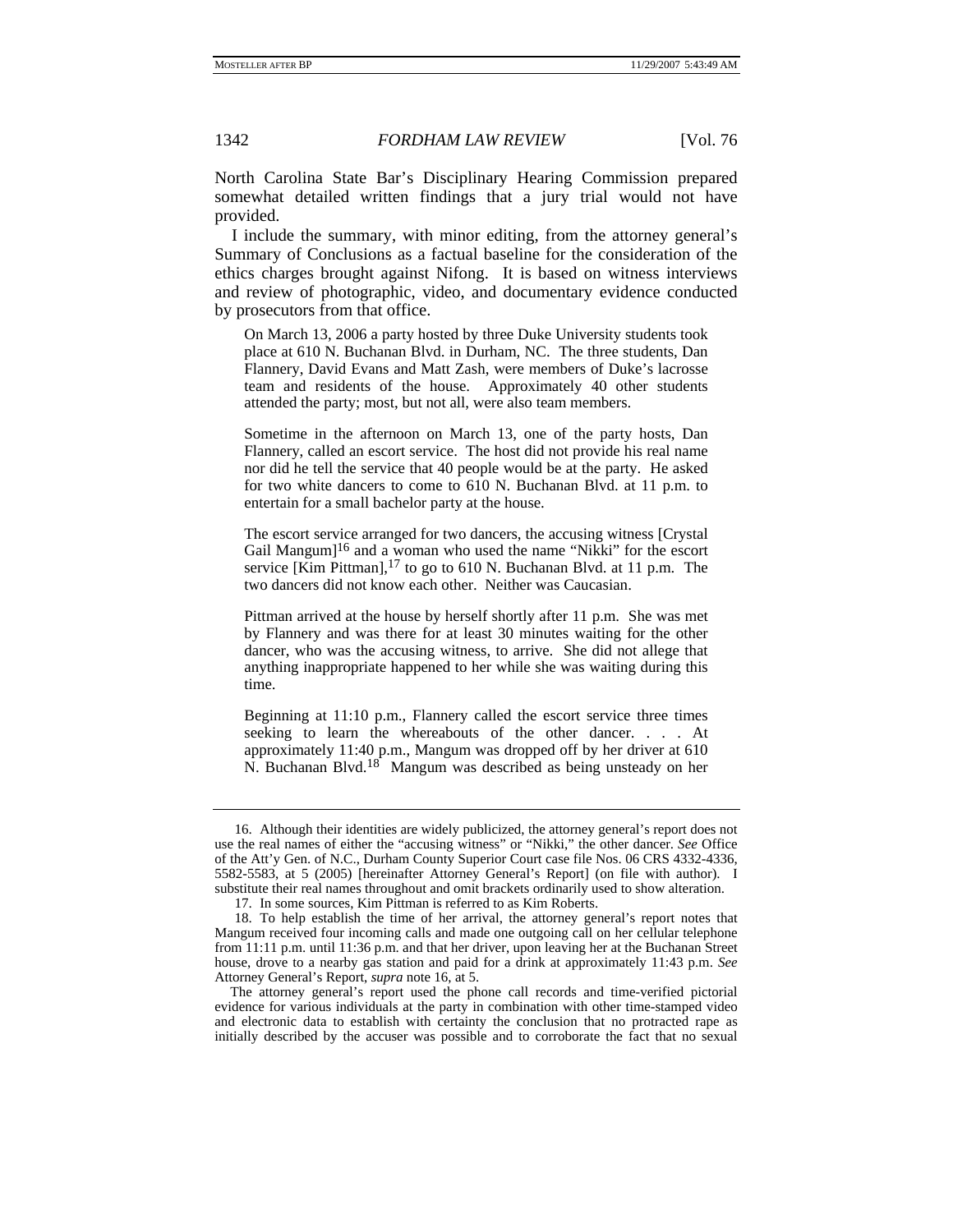feet from the time she arrived and throughout the rest of her time at the house. . . .

Each of the dancers was paid \$400 in cash. Flannery showed both dancers to a bathroom to get ready for their dancing. Pittman was in her street clothes and needed to change. Mangum had arrived in an outfit she wore to perform. The host informed the other party attendees that the dancers were not Caucasian and asked if they still wanted the women to perform. The consensus was to have them perform. The dancers, meanwhile, were not expecting a 40-person party, but instead, a small bachelor party. However, they consented to perform.

Sometime just before midnight, the two dancers entered the living room to begin their performance for the party attendees. While performing, Mangum appeared to be unsteady on her feet and fell to the ground. During the performance, there was sexual banter involving the use of sex toys between Pittman and some of the party attendees. This culminated in one of the attendees holding up a broomstick and suggesting its use as a sexual object for the dancers. Pittman was angered by this comment and the performance abruptly ended. After 12:04 a.m., the dancers left the room and retreated to the back of the house.

They were followed by David Evans, Dan Flannery, and possibly others who tried to assuage their feelings about the broomstick comment while pointing out that the party attendees had paid \$800 for only a brief performance. The dancers returned to the bathroom where they had left their belongings. The two women remained in the bathroom alone together for a period of time.

At approximately 12:05 a.m., just after the dancing ended, Reade Seligmann, began using his cell phone and initiated a series of phone calls to his girlfriend and others. At 12:14 a.m., he called a taxi cab company to pick him up. He and another party attendee then walked around the corner and got into a cab at approximately  $12:19$  a.m.<sup>19</sup>

There was a range of other activities going on by the party attendees during this time. In addition to Seligmann, Collin Finnerty and other attendees decided to leave after the dancing ended. Others stayed and expressed displeasure at having paid money for a short performance that was expected to have lasted for two hours, and wanted a refund or a

offense at all occurred involving those accused. This use of "digital trace evidence" is one example of what I see as a new type of "trace evidence" that will play an increasingly important role in convictions and exonerations. *See* Robert P. Mosteller, *Evidence History, the New Trace Evidence, and Rumblings in the Future of Proof*, 3 Ohio St. J. Crim. L. 523, 534–37 (2006).

 <sup>19.</sup> The attorney general's report recounts the basic details of Reade Seligmann's alibi information, indicating that the cab driver took him and another party attendee to an automatic teller machine, arriving at approximately 12:24 a.m., then took them to a take-out restaurant, and finally back to Seligmann's dormitory, which he entered at 12:46 a.m. *See* Attorney General's Report, *supra* note 16, at 6.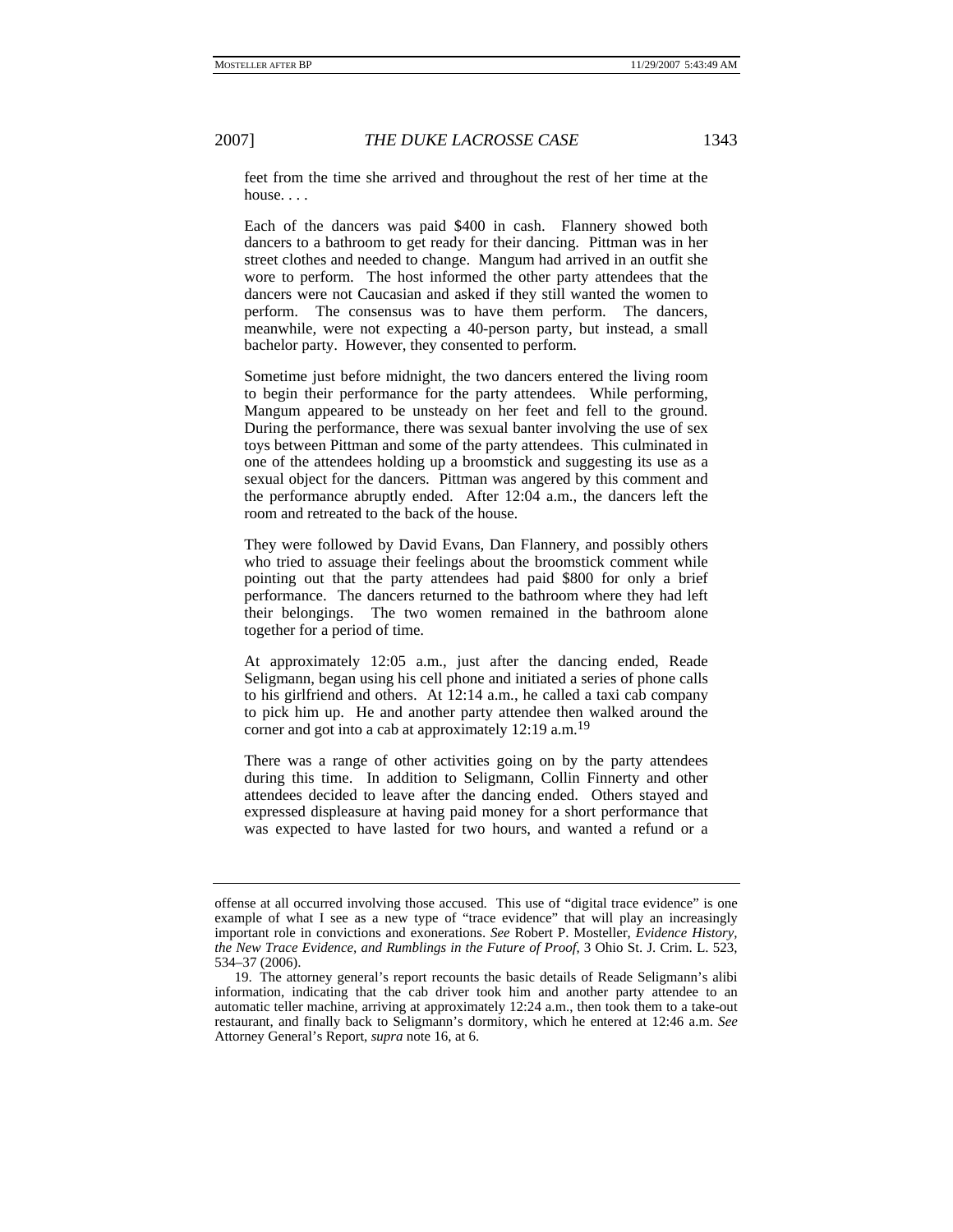continuation of the performance. Some party attendees were milling around both inside and outside the house.

The dancers eventually left the bathroom and went to the back yard together. Flannery went outside to talk with them. He urged them to come back into the house to continue the performance. He apologized for the comment that was made during the performance. The dancers went to Pittman's car. David Evans and others came to the car and talked with them.

Inside the house, some of the party attendees continued to express their displeasure with the truncated performance. Some said they had been cheated. Two of the attendees, while using the bathroom, noticed that one of the dancers had left her cosmetics bag behind in the bathroom. Each separately took money out of the bag and were told by Flannery and Evans to return the money to the bag. During this time, more attendees were leaving the house to go elsewhere.

The dancers had a conversation at the car. Then they both re-entered the house through the back door. Once inside the house, other attendees apologized to the dancers for the earlier comments. The individual who earlier held up the broomstick then approached the dancers which caused Pittman to become angry again, and the dancers went back into the bathroom alone together and refused to come out.

Flannery tried again to coax the dancers out of the bathroom. Zash and Evans began to encourage everyone else to leave. During this time, Zash said he wanted everyone out of the house because he was concerned that excessive noise would prompt neighbors to complain to police. Flannery continued to talk to the dancers, who were alone together in the bathroom, in an attempt to get them to leave the house.

While the dancers were still at the house, Collin Finnerty walked to 1105 Urban Street, a nearby house rented by other Duke students.  $\ldots$ <sup>20</sup>

The dancers opened the bathroom door and left 610 N. Buchanan Blvd. for the second time through the back door sometime before 12:30 a.m. Pittman and Flannery together walked to her car parked on the street in front of the house. Mangum remained behind outside the house. With both dancers and most of the party attendees out of the house, Zash locked the door of the back porch of the house to prevent Mangum or anyone else from re-entering the house. Mangum began banging on the door to get in. Zash refused to open the door.

 <sup>20.</sup> The attorney general's report also notes Collin Finnerty's alibi information, indicating that at  $12:22$  a.m. Finnerty made a two-minute call to a fellow lacrosse player using his cell phone. At 12:27 a.m., another lacrosse player called Finnerty's cell phone looking for him. Finnerty told the player that he was at 1105 Urban Street, and that the player then walked to the house and met Finnerty there. Then Finnerty called Domino's Pizza at 12:30 a.m. and again at 12:33 a.m. Finnerty and three other players walked from 1105 Urban Street to Cosmic Cantina restaurant where they ordered food and paid at 12:56 a.m. *See id.* at 7.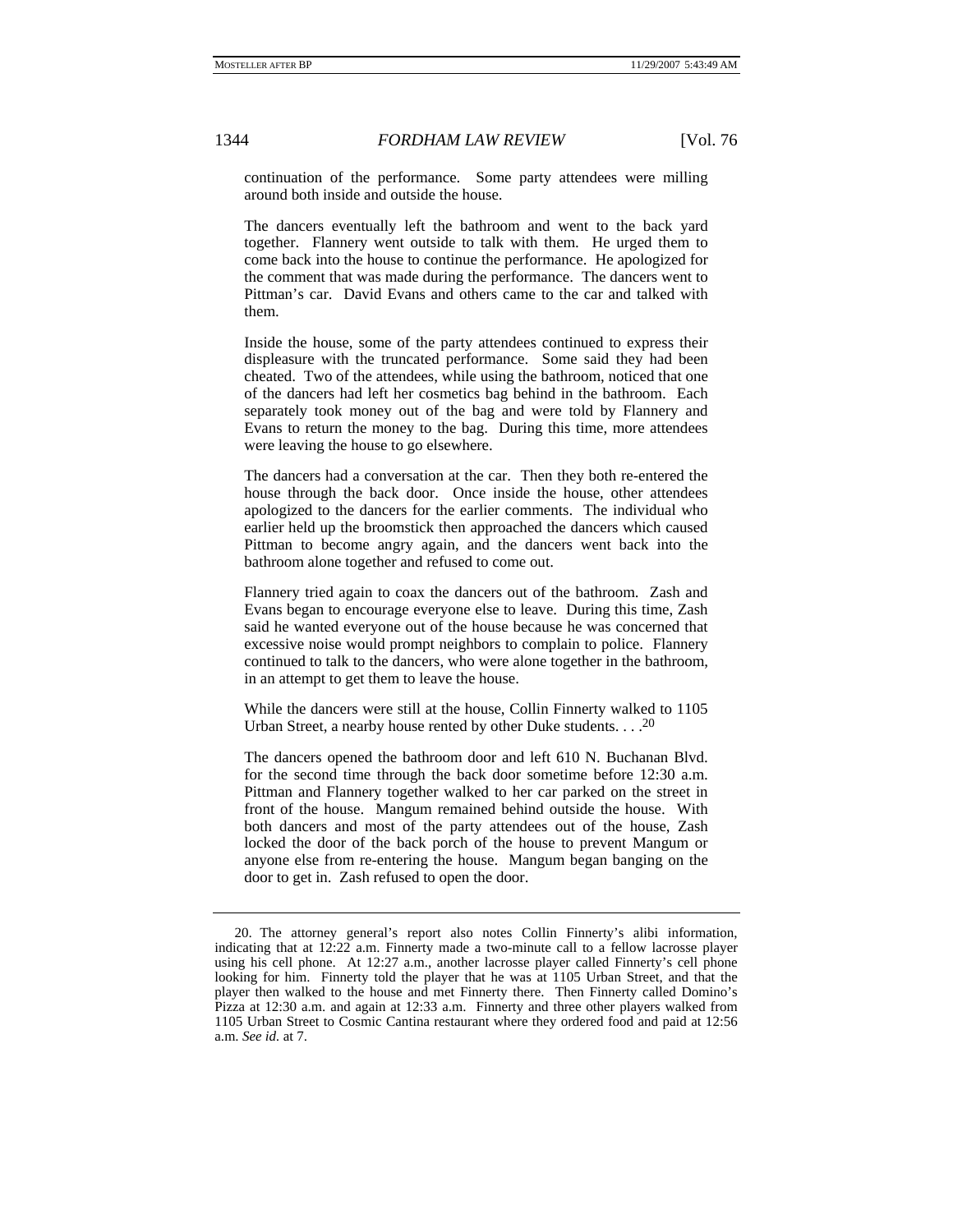At 12:26 a.m., Mangum placed a telephone call to the escort service. Moments later, at 12:30 a.m., she was observed and photographed outside the house on the back porch steps, smiling and rummaging through Evans' shaving kit. Under her arm is her cosmetic bag containing an object that appears to be her cell phone.

Other party attendees outside the house at the same time observed her behavior. She was overheard talking incoherently, apparently to no one in particular. In a video recorded at 12:31:26 a.m., she is talking to one of the party attendees saying "I'm a cop" and making other comments which were difficult to understand. The video also shows the difficulty she was experiencing with her balance as she attempted to walk from the back porch down the stairs, as well as her attempt to engage in a disjointed conversation with party attendees who were nearby.

At 12:34 a.m., while Flannery and Pittman were in the front of 610 N. Buchanan Blvd. and Mangum was outside the house as previously described, Evans called his girlfriend and spoke with her for approximately 16 minutes.

At 12:37 a.m. Mangum was observed and photographed lying in a prone position on the back porch. Flannery was called by other attendees from the rear of the house and told that there was a problem. Flannery left Pittman and returned to the back of the house where he observed Mangum lying in the position described above. Flannery then assisted Mangum in walking from the back porch to Pittman's car where she was placed in the front seat by Flannery. Both dancers were in the car at 12:42 a.m.

After Mangum was placed in Pittman's car, Pittman yelled a sexually and racially based comment at a group of party attendees standing across the street near the wall to East Campus at the university. One or more of the party responded with racial epithets. After this exchange, Pittman drove away with Mangum in her car. At approximately 12:53 a.m., Pittman called 911 to report that a group of white men were yelling racial comments at passersby outside of North Buchanan Boulevard.

The two dancers arrived at a Kroger grocery store in Durham. Mangum refused to get out of Pittman's car and appeared to be unconscious. Pittman went in to the Kroger store and requested a security guard to notify the Durham Police Department. At 1:22 a.m., such a call was received at the 911 center.<sup>21</sup>

The chronology then describes the first contact by Sergeant John C. Shelton of the Durham Police Department with the apparently unconscious victim and his direction to take her to Durham Center Access, an organization that offers, inter alia, assistance for substance abuse.<sup>22</sup> When asked by a nurse there whether she had been raped, Mangum answered

<sup>21</sup>*. See id.* at 5–8.

<sup>22</sup>*. Id.* at 8.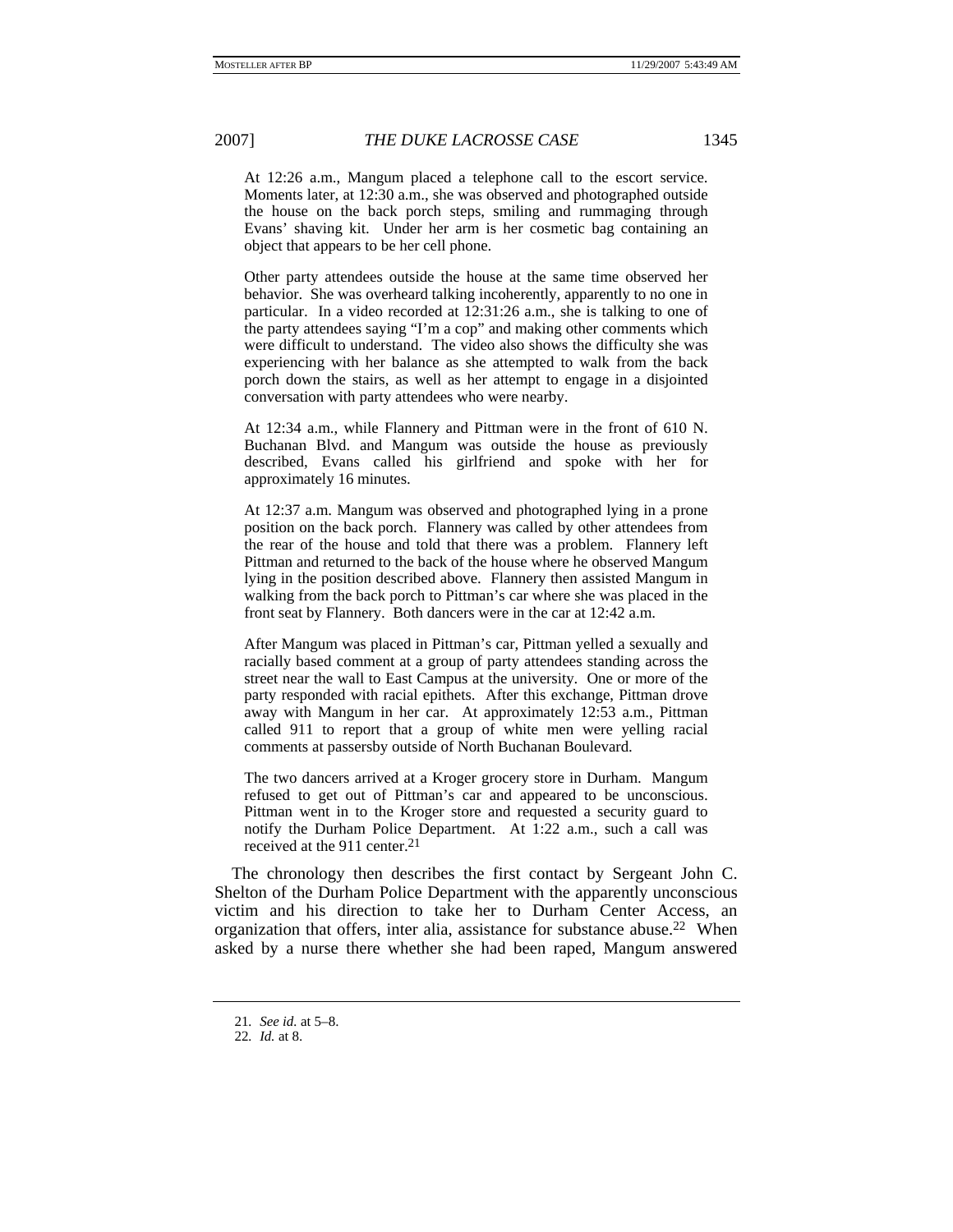affirmatively, the first such indication.<sup>23</sup> After being taken to Duke University Medical Center emergency room, she recanted, then reasserted that she had been raped.24 The watch commander advised Shelton to treat it as a rape investigation,  $25$  and further examinations and the investigation ensued.

## B. *The Attorney General's Declaration that the Defendants Were Innocent and Dismissal of Charges*

In an action that was highly unusual,  $26$  on December 28, 2006,  $27$  the North Carolina State Bar filed a disciplinary complaint against the prosecutor while the initial trial proceedings were pending.28 The complaint alleged that Nifong made improper pretrial public statements and misrepresentations. The principal allegations involved his pretrial statements to the press. Nifong's statements were alleged to violate disciplinary rules that prohibit a prosecutor from making statements before trial that he knows or should have known would have a substantial likelihood of materially prejudicing the adjudicative proceeding or of heightening public condemnation of the accused.<sup>29</sup> As a result of the filing

<sup>23</sup>*. Id.*

<sup>24</sup>*. Id.* at 9.

<sup>25</sup>*. See id.*

 <sup>26.</sup> Lane Williamson noted both the controversial and unprecedented nature of the North Carolina State Bar's decision to take disciplinary action during the pendency of the case given the fact that the presiding judge had coextensive disciplinary jurisdiction. Williamson Statement, *supra* note 1, at 21. Williamson appropriately credits the State Bar's action with starting the alternative system of justice in this case. *Id.* at 20–21.

 <sup>27.</sup> Matt Dees, *Nifong Broke Rules, Bar Alleges*, News & Observer (Raleigh, N.C.), Dec. 29, 2006, at 1A.

<sup>28</sup>*.* On October 19, 2006, the sixteen-member subcommittee of the North Carolina Bar Grievance Committee, charged with examining Nifong's pretrial publicity, voted unanimously to recommend to the full Grievance Committee that a complaint be filed against him. The same subcommittee then considered whether to file the complaint before the criminal charges were resolved against the charged defendants, or to wait until their conclusion. The initial vote was tied and was then broken by Chairman Jim Fox in favor of recommending that filing of the complaint not be delayed. Later that same day, the full fortytwo-member Grievance Committee voted unanimously to accept both recommendations. Letter from Wade Smith, Lead Counsel for Collin Finnerty, to author (Nov. 13, 2007) (on file with author). The complaint was filed in December 2006 after it was prepared by bar counsel. Letter from Katherine E. Jean, Counsel, N.C. State Bar, to author 2 (Sept. 13, 2007) (on file with author) (explaining the general procedures of the Grievance Committee and the process of filing the formal complaint once the Grievance Committee finds probable cause and directs that a complaint be filed); *see also* Joseph Neff & Anne Blythe, *Outcome Turned On Close Calls*, News & Observer (Raleigh, N.C.), June 17, 2007, at 8A (describing the decision by a subcommittee of the bar's Grievance Committee on the tie-breaking vote of Chairman Jim Fox to file disciplinary charges, charges that forced Nifong's recusal, but misreporting the timing of that vote).

<sup>29</sup>*. See* Amended Nifong Bar Complaint, *supra* note 10, at 29. Some of the statements made to the press were also alleged to have involved dishonesty and misrepresentations of fact. *Id.* at 30.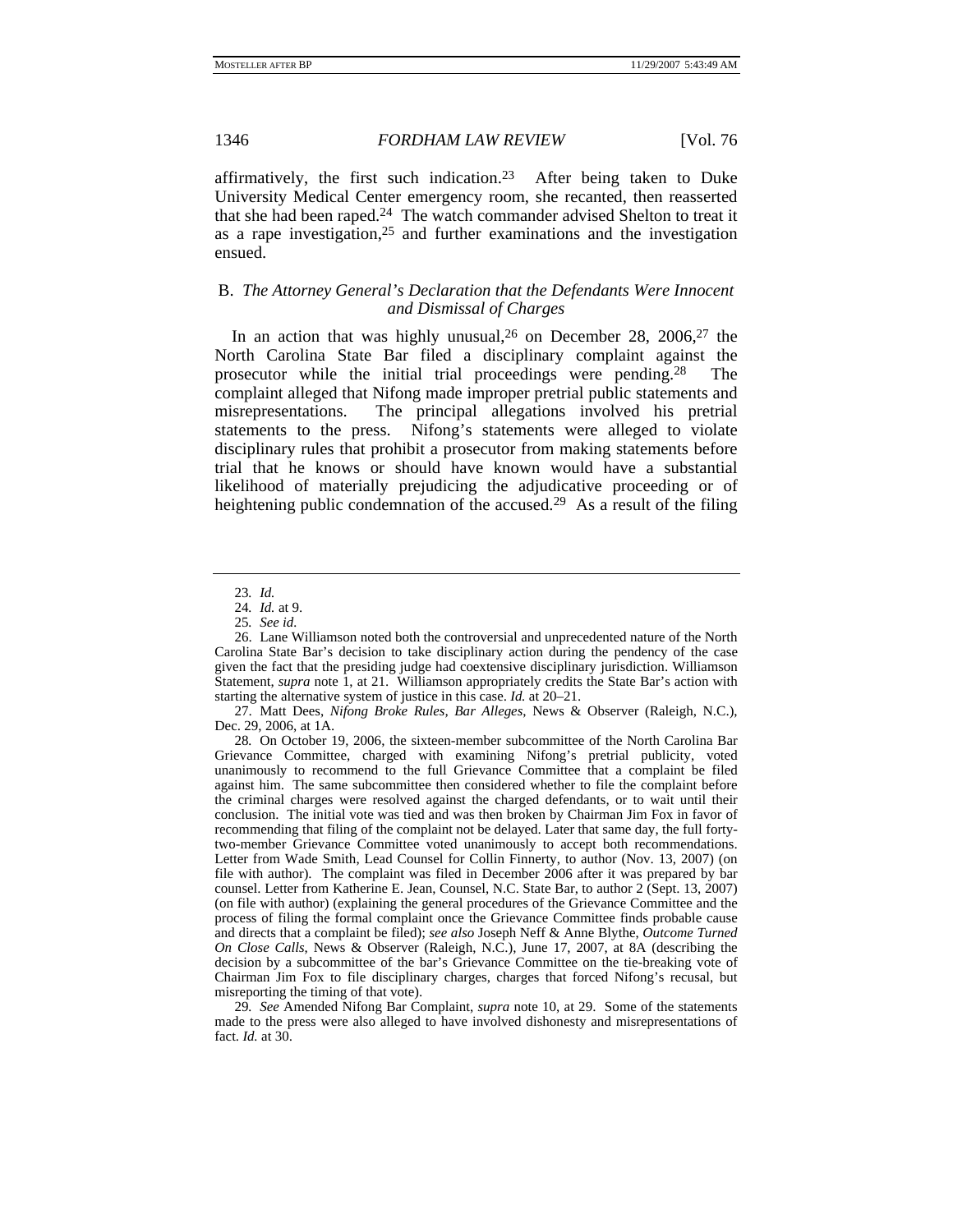of the bar complaint, Nifong asked the North Carolina attorney general's office to assume responsibility for prosecuting the cases.30

After several months and on the basis of an examination of the investigative files and witness interviews, special prosecutors from the North Carolina attorney general's office developed the narrative set out above. As the report specifically states, the flow of events provided "no opportunity for an attack to occur for even 10 minutes, much less the 20 or 30 minutes as alleged."31 The attorney general's office not only dismissed the charges but also concluded, "[b]ased on the significant inconsistencies between the evidence and the various accounts given by the accusing witness, the Attorney General and his prosecutors determined that the three individuals were innocent of the criminal charges . . . ."32

The rest of the report describes specific and general weaknesses in the case. Its bullet-point summary of the list of reasons the charges were dismissed follows:

- The accusing witness's testimony regarding the alleged assault would have been contradicted by other evidence in the case from numerous sources;
- The accusing witness's testimony regarding the alleged assault and the events leading up to and following the allegations would have been contradicted by significantly different versions of events she told over the past year;
- No testimony or physical evidence would have corroborated her testimony;
- The accused individuals were identified through questionable photographic procedures;
- Credible and verifiable evidence demonstrated that the accused individuals could not have participated in an attack during the time it was alleged to have occurred;
- The accusing witness's credibility would have been suspect based on previous encounters with law enforcement, her medical history and inconsistencies within her statements.<sup>33</sup>

<sup>30</sup>*. See* Attorney General's Report, *supra* note 16, at 3.

<sup>31</sup>*. Id.* at 19.

<sup>32</sup>*. Id.* at 21.

<sup>33</sup>*. Id.* at 2. Under the heading "The Determination to Dismiss the Charges," the attorney general's report provides an additional summary, presented as follows:

The special prosecutors' investigation revealed multiple and significant inconsistencies and contradictions in the case, and no evidence to corroborate the accusing witness's versions of the events:

<sup>•</sup> No DNA evidence confirmed her stories. Any DNA evidence that might arguably support her stories is subject to a reasonable alternative explanation.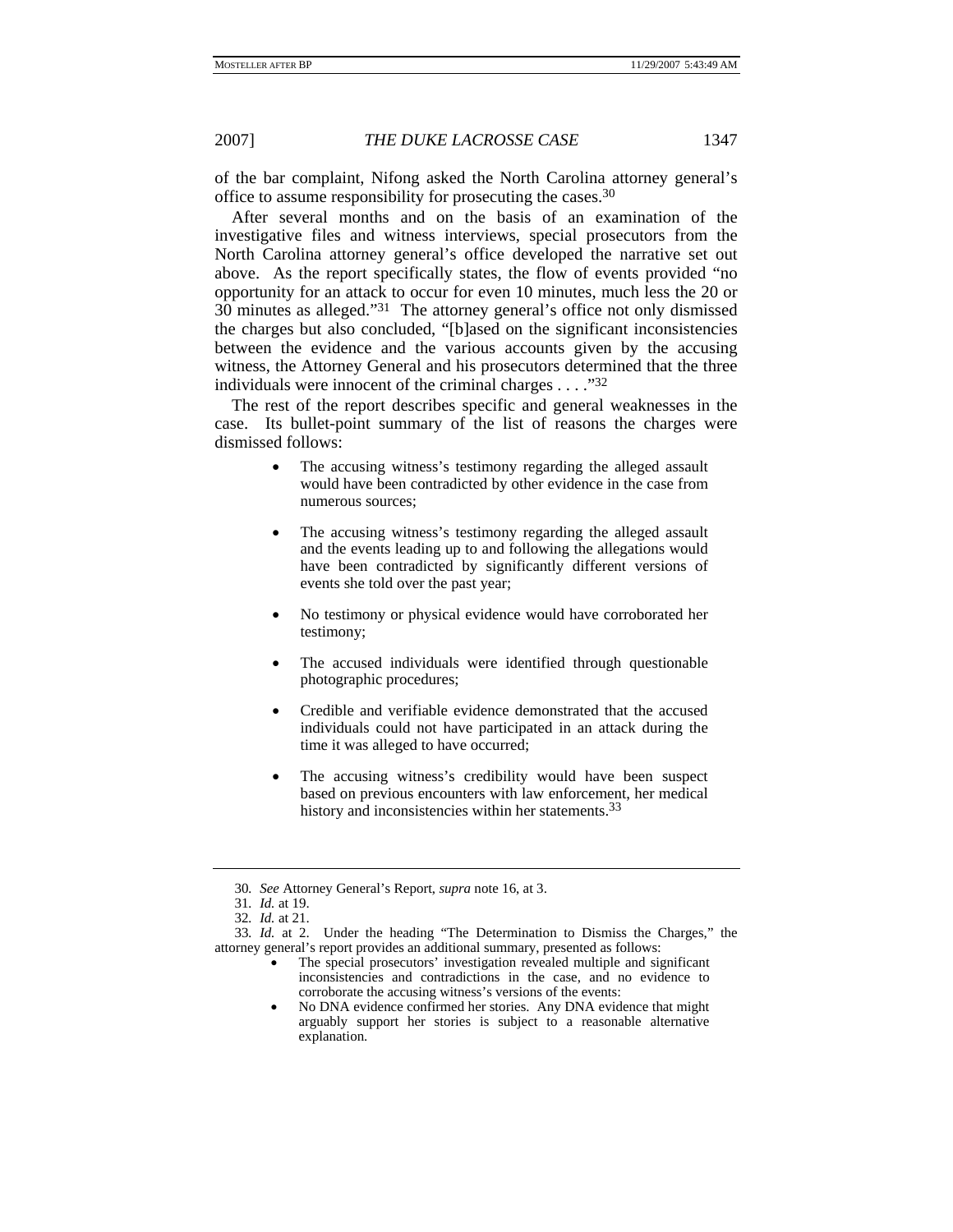### II. ETHICS VIOLATIONS THAT WERE ALLEGED AND FOUND

### A. *Ethics Violations Based on Improper Pretrial Publicity*

Nifong learned of the Duke lacrosse case investigation on March 23,  $2006<sup>34</sup>$  The next day he took charge of the case.<sup>35</sup> A few days later, on March 27, 2006, the primary investigative officers briefed Nifong on the case, and within hours of that briefing, he began to make statements to the media that had a profound effect.

### 1. Improper Pretrial Publicity and Its Impact

In its initial ethics complaint filed on December 28, 2006, the North Carolina State Bar charged violations regarding forty-nine different pretrial statements to media. All of the statements were alleged to violate two ethical provisions by "hav[ing] a substantial likelihood of materially prejudicing an adjudicative proceeding . . . in violation of Rule 3.6(a)

- No other witness confirmed her stories. No one at the house that night has come forward to support her stories and the other dancer has given conflicting accounts of the evening. In one account to ABC News, [Kim Pittman] asserted that the accusing witness told her to put marks on her. Her varied accounts show her as a witness who would not be helpful to the prosecution.
- The accusing witness's accounts of the story changed significantly. Even in the face of facts that contradicted her stories, the accusing witness was unwilling to acknowledge in meetings with the special prosecutors that she might be mistaken about the identification of the defendants.

*Id.* at 20.

 34. Joseph Neff, *Nifong's Quest to Convict Hid a Lack of Evidence*, News & Observer (Raleigh, N.C.), Apr. 14, 2007, at 1A (describing that Nifong learned of the case on March 23, 2006, when he found a copy of the DNA order (the nontestimonial identification order) on the office copy machine). The bar found that Nifong learned of the case on March 24, 2006. *See* Amended Nifong Bar Order, *supra* note 8, para. 11, at 3.

 35. Amended Nifong Bar Order, *supra* note 8, para. 12, at 3; Amended Nifong Bar Complaint, *supra* note 10, para. 190, at 17; Pretrial Order, Exhibit A, Stipulated Undisputed Facts para. 81, N.C. State Bar v. Nifong, No. 06 DHC 35 (Disciplinary Hearing Comm'n of the N.C. State Bar July 31, 2007) [hereinafter Nifong Bar Stipulations] (on file with author); *see also* Supplemental Case notes for Sgt. M.D. Gottlieb at 6, N.C. State Bar v. Nifong, No. 06 DHC 35 (Disciplinary Hearing Comm'n of the N.C. State Bar July 31, 2007) [hereinafter Sgt. Gottlieb's Supplemental Report] (on file with author) (describing Captain Jeff Lamb's instructions on March 24, 2006, to "continue with our investigation, but to go through Mr. Nifong for any directions as to how to conduct matters in this case"); Neff, *supra* note 34 (describing Nifong telling the Durham police that he was taking over the investigation on March 24, 2006).

<sup>•</sup> No medical evidence confirmed her stories. The SANE [Sexual Assault Nurse Examiner] based her opinion that the exam was consistent with what the accusing witness was reporting largely on the accusing witness's demeanor and complaints of pain rather than on objective evidence.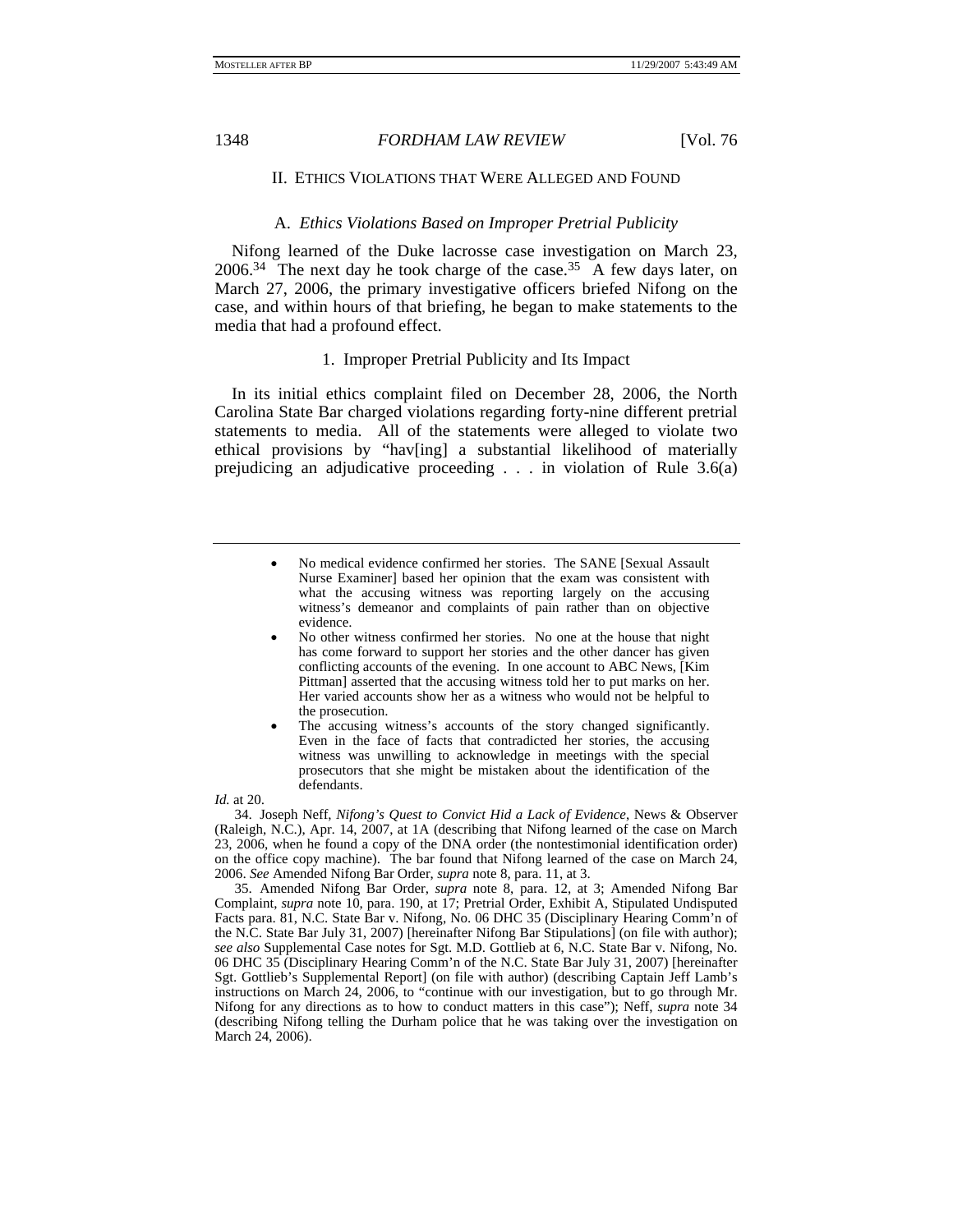and . . . of heightening public condemnation of the accused in violation of Rule 3.8(f)."36

Among the statements, ten were alleged to be improper commentary on the team members' failure or refusal to give information to law enforcement authorities and their invocation of their constitutional rights.37 Another ten were alleged to be "improper commentary on [his] opinion about the guilt of the accused and/or about his opinion that a crime had occurred."38 Finally, the bar listed statements that particularly heightened public condemnation of the accused, many of which asserted a racial motivation for the attack.39

Nifong began making these statements on Monday, March 27, 2006, within hours of receiving his initial briefing on the case from Sergeant Mark Gottlieb and Investigator Benjamin Himan,<sup>40</sup> and continued in a particularly intense barrage for the rest of that week.<sup>41</sup> On April 3, 2006, Nifong told the press that he had devoted more than forty hours to reporters in recent days, and that he would henceforth decline to grant interviews.<sup>42</sup> Nifong estimated he gave fifty to seventy interviews in that first week.<sup>43</sup> After that, the pace of his comments decreased, but did not cease.

39*. Id.* para. 178, at 15 (referencing paras. 142–77, at 13–15, in the Amended Bar Complaint, which noted Nifong's comments to the news media "that had a substantial likelihood of heightening public condemnation of the accused").

 <sup>36.</sup> Amended Nifong Bar Complaint, *supra* note 10, charge (a), at 29. The bar also alleged that two of these statements, which asserted that the perpetrators may have used condoms, were not supported by any statements of the victim and constituted dishonesty or misrepresentations in violation of disciplinary Rule 8.4(c). *Id.* paras. 114–19, at 10–11, conclusions of law (b), at 30. This last charge was the only allegation concerning pretrial publicity that the hearing panel ruled was not proven. Williamson Statement, *supra* note 1, at 5–6.

 <sup>37.</sup> Amended Nifong Bar Complaint, *supra* note 10, para. 43, at 5 (referencing paras. 13–42, at 2–5, in the Amended Bar Complaint, which cited Nifong's improper comments to the news media about the lacrosse team members' "failure or refusal to make a statement to law enforcement authorities").

<sup>38</sup>*. Id.* para. 109, at 10 (referencing paras. 78–106, at 8–10, in the Amended Bar Complaint, which cited to Nifong's improper comments in the news media about the guilt of the accused and his "opinion that a crime had occurred").

 <sup>40.</sup> Amended Nifong Bar Order, *supra* note 8, para. 16, at 3; Amended Nifong Bar Complaint, *supra* note 10, para. 10, at 2; *see* Nifong Bar Stipulation, *supra* note 35, paras. 19, 22.

<sup>41</sup>*. See* (Second) Exhibit A, Chronological Stipulated Undisputed Facts, N.C. State Bar v. Nifong, No. 06 DHC 35 (Disciplinary Hearing Comm'n of the N.C. State Bar July 31, 2007) (on file with author) (setting out nine statements made "on or before" March 27, 2006, paras. 25–33; twelve statements made "on or before" March 28, 2006, paras. 36–47; six statements made "on or before" March 29, 2006, paras. 49–53; twelve statements made "on or before" March 30, 2006, paras. 55–66; seven statements made "on or before" March 31, 2006, paras. 67–73; and two statements made "on or before" April 1, 2006, paras. 74–75).

 <sup>42.</sup> John Stevenson, *DA Halting Interviews Until Update; Nifong: No More Info on Alleged Rape for Now*, Herald-Sun (Durham, N.C.), Apr. 4, 2006, at A1.

 <sup>43.</sup> Joseph Neff, *Nifong Conduct Rebuked Early*, News & Observer (Raleigh, N.C.), Jan. 15, 2007, at 1A.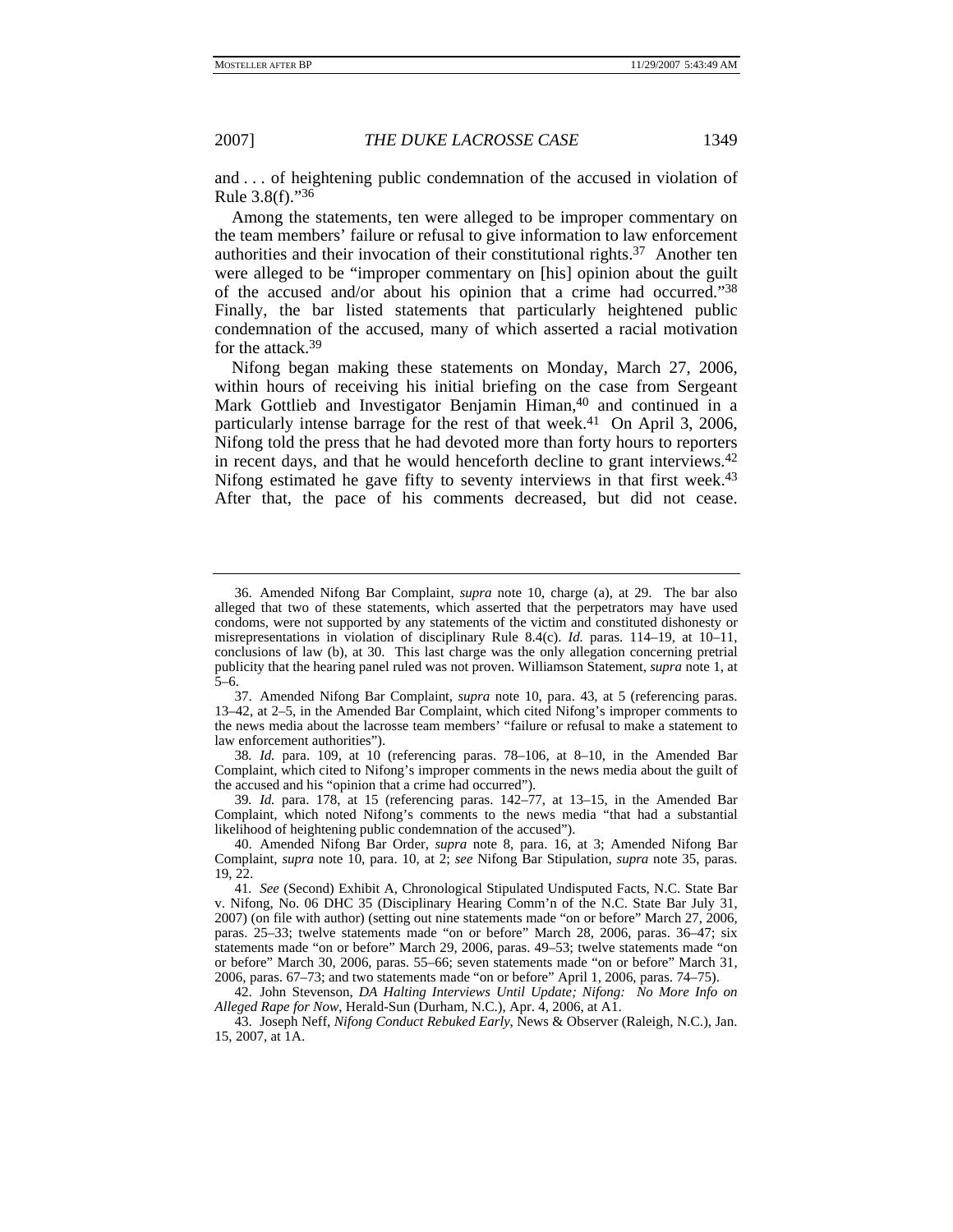Statements were made to both local and national media, including newspapers and other print media and television.<sup>44</sup>

Nifong defended his statements to the press that the players were not giving information to the police and were engaging in a conspiracy of silence on the ground that he was seeking information from the community.45 Among the statements' effects was to offer an explanation as to why no incriminating information was coming from others at the party and to discount team members' denials. Examples from this set of statements follow:

[T]here are three people who went into the bathroom with the young lady, and whether the other people there knew what was going on at the time, they do now and have not come forward. I'm disappointed that no one has been enough of a man to come forward. And if they would have spoken up at the time, this may never have happened.<sup>46</sup>

I would like to think that somebody who was not in the bathroom has the human decency to call up and say, "What am I doing covering up for a bunch of hooligans?" . . . I'd like to be able to think that there were some people in that house that were not involved in this and were as horrified by it as the rest of us are.<sup>47</sup>

I would like to think that somebody [not involved in the attack] has the human decency to call up and say, "What am I doing covering up for a bunch of hooligans?"48

[M]y guess is that some of this stonewall of silence that we have seen may tend to crumble once charges start to come out.<sup>49</sup>

 <sup>44.</sup> Nifong made statements to the following television media: WRAL News (Raleigh, N.C.) in March and May 2006; ABC 11 TV News (Raleigh and Durham, N.C.) in March and April 2006; NBC 17 News (Durham, N.C.); CNN; CBS Early Show; ESPN; and MSNBC.

He also made statements to the following print media: *The Durham Herald-Sun*, *The News & Observer* (Raleigh, N.C.), *The Charlotte Observer*, *The New York Times*, *USA Today*, and *Newsweek*.

 <sup>45.</sup> Excerpt Transcript of Testimony of Michael B. Nifong at 29–33, 203–05, N.C. State Bar v. Nifong, No. 06 DHC 35 (Disciplinary Hearing Comm'n of the N.C. State Bar July 31, 2007) [hereinafter Nifong Transcript] (on file with author) (making this argument); Motion to Dismiss and Answer para. 10, at 4, N.C. State Bar v. Nifong, No. 06 DHC 35 (Disciplinary Hearing Comm'n of the N.C. State Bar July 31, 2007) (on file with author) (arguing that his reason for making the statements was "in an effort to obtain assistance in receiving evidence and information necessary to further the criminal investigation").

 <sup>46.</sup> Viv Bernstein & Joe Drape, *Rape Allegation Against Athletes Is Roiling Duke*, N.Y. Times, Mar. 29, 2006, at A1; *see also* Amended Nifong Bar Complaint, *supra* note 10, para. 19, at 3.

 <sup>47.</sup> Amended Nifong Bar Complaint, *supra* note 10, para. 137, at 12; Anne Blythe & Jane Stancill, *Duke Puts Lacrosse Games On Hold*, News & Observer (Raleigh, N.C.), Mar. 29, 2006, at 1A.

 <sup>48.</sup> Amended Nifong Bar Complaint, *supra* note 10, para. 137, at 12; Benjamin Niolet, *Spotlight New Place for Nifong*, News & Observer (Raleigh, N.C.), Apr. 10, 2006, at 1A.

 <sup>49.</sup> Amended Nifong Bar Complaint, *supra* note 10, para. 16, at 3; Nifong Bar Stipulation, *supra* note 35, para. 16; Exhibit 101, 03/27/06—ABC 11–Alleged Rape—Racial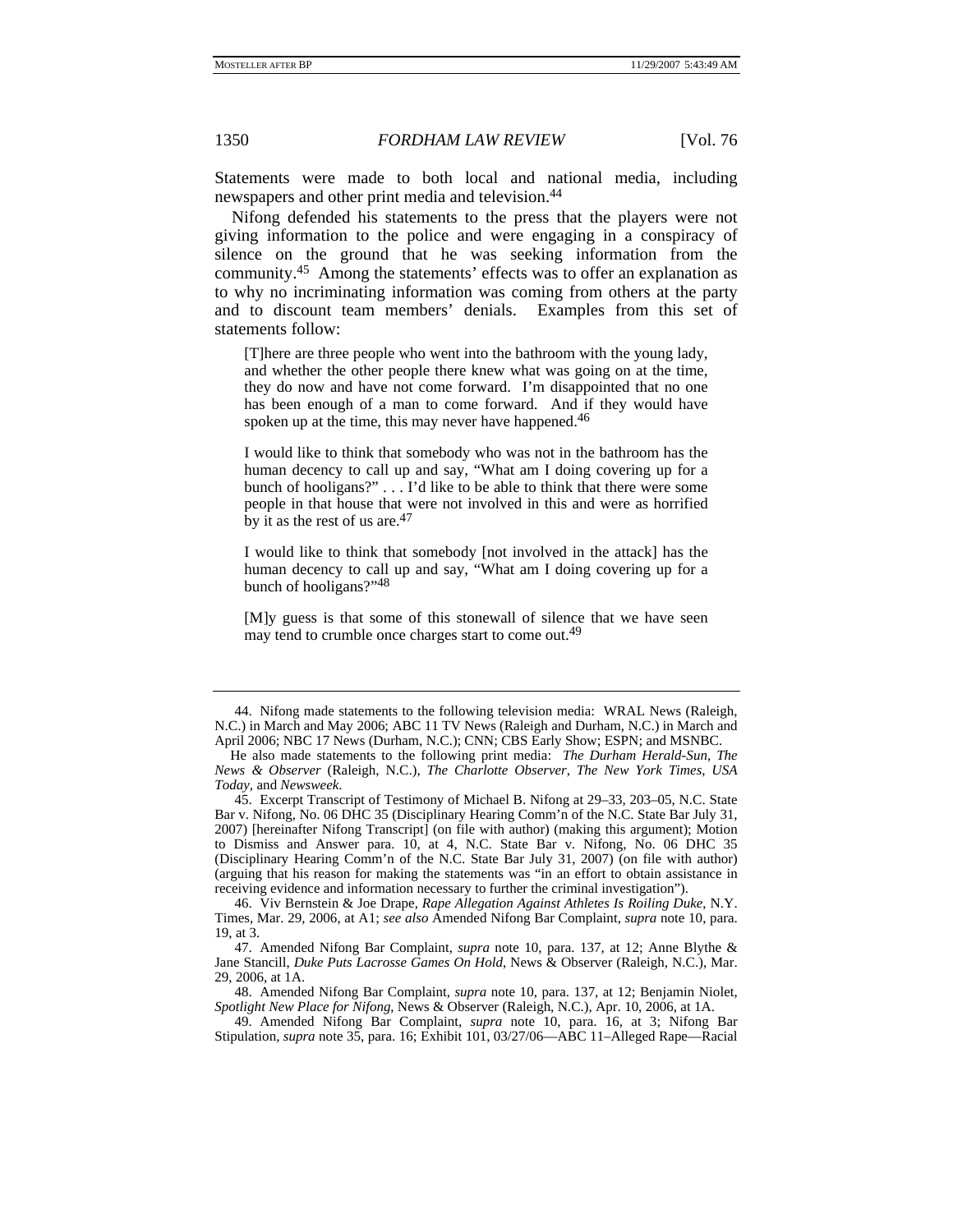Other statements conveyed Nifong's certainty that a crime occurred, many of which also added the particularly outrageous charge that the crime was racially motivated. The foreseeable impact of the racial allegation, in particular, was obvious. Below are some of these statements:

[T]he thing that most of us found so abhorrent, and the reason I decided to take it over myself, was the combination gang-like rape activity accompanied by the racial slurs and general racial hostility.<sup>50</sup>

The reason that I took this case is because this case says something about Durham that I'm not going to let be said  $\dots$ . I'm not going to let Durham's view in the minds of the world to be a bunch of lacrosse players from Duke raping a black girl in Durham.51

[T]he circumstances of the rape indicated a deep racial motivation for some of the things that were done. It makes a crime that is by its nature one of the most offensive and invasive even more so.52

[I]n this case, where you have the act of rape—essentially a gang rape—is bad enough in and of itself, but when it's made with racial epithets against the victim, I mean, it's just absolutely unconscionable . . . . [T]he contempt that was shown for the victim, based on her race was totally abhorrent. It adds another layer of reprehensibleness, to a crime that is already reprehensible.53

While the statements asserting racial motivation were particularly evocative, Nifong's assertion of certainty had a more subtle but powerful impact. During his testimony before the Disciplinary Hearing Commission, Brad Bannon, an attorney who represented Dave Evans and who discovered the exculpatory DNA in the background data supplied by the prosecutor, stated that numerous lawyers told him that surely Nifong would not have made statements with such certainty if he did not have substantial evidence.54 Bannon said that when he heard those accusations, his first

Angle, N.C. State Bar v. Nifong, No. 06 DHC 35 (Disciplinary Hearing Comm'n of the N.C. State Bar July 31, 2007) (on file with author).

 <sup>50.</sup> Amended Nifong Bar Complaint, *supra* note 10, para. 151, at 13; Nifong Bar Stipulation, *supra* note 35, para. 70; Bernstein & Drape, *supra* note 46.

 <sup>51.</sup> Amended Nifong Bar Complaint, *supra* note 10, para. 175, at 15; Nifong Bar Stipulation, *supra* note 35, para. 78; Benjamin Niolet, *DA's Conduct Draws Retort*, News & Observer (Raleigh, N.C.), Apr. 13, 2006, at 1A. The statement appears to have been made at a campaign forum sponsored by the Durham/Orange Women Attorneys and the Young Lawyers Division of the Durham County Bar Association. The same article stated that, "[i]n the early days of the investigation, Nifong said he was confident that DNA tests of the players would point to the guilty party. When tests showed no DNA matches, Nifong revealed that weeks after the attack, the woman identified one of her attackers." *Id.*

 <sup>52.</sup> Amended Nifong Bar Complaint, *supra* note 10, para. 154, at 14; Nifong Bar Stipulation, *supra* note 35, para. 71; *NBC TV17 News* (NBC television broadcast Mar. 28, 2006).

 <sup>53.</sup> Amended Nifong Bar Complaint, *supra* note 10, paras. 142, 145, at 13; Nifong Bar Stipulation, *supra* note 35, paras. 66, 67; Exhibit 101, *supra* note 49.

 <sup>54.</sup> Videotape: Testimony of Attorney Bradley Bannon (June 13, 2007), at BB1 6:15– 6:50 (on file with author).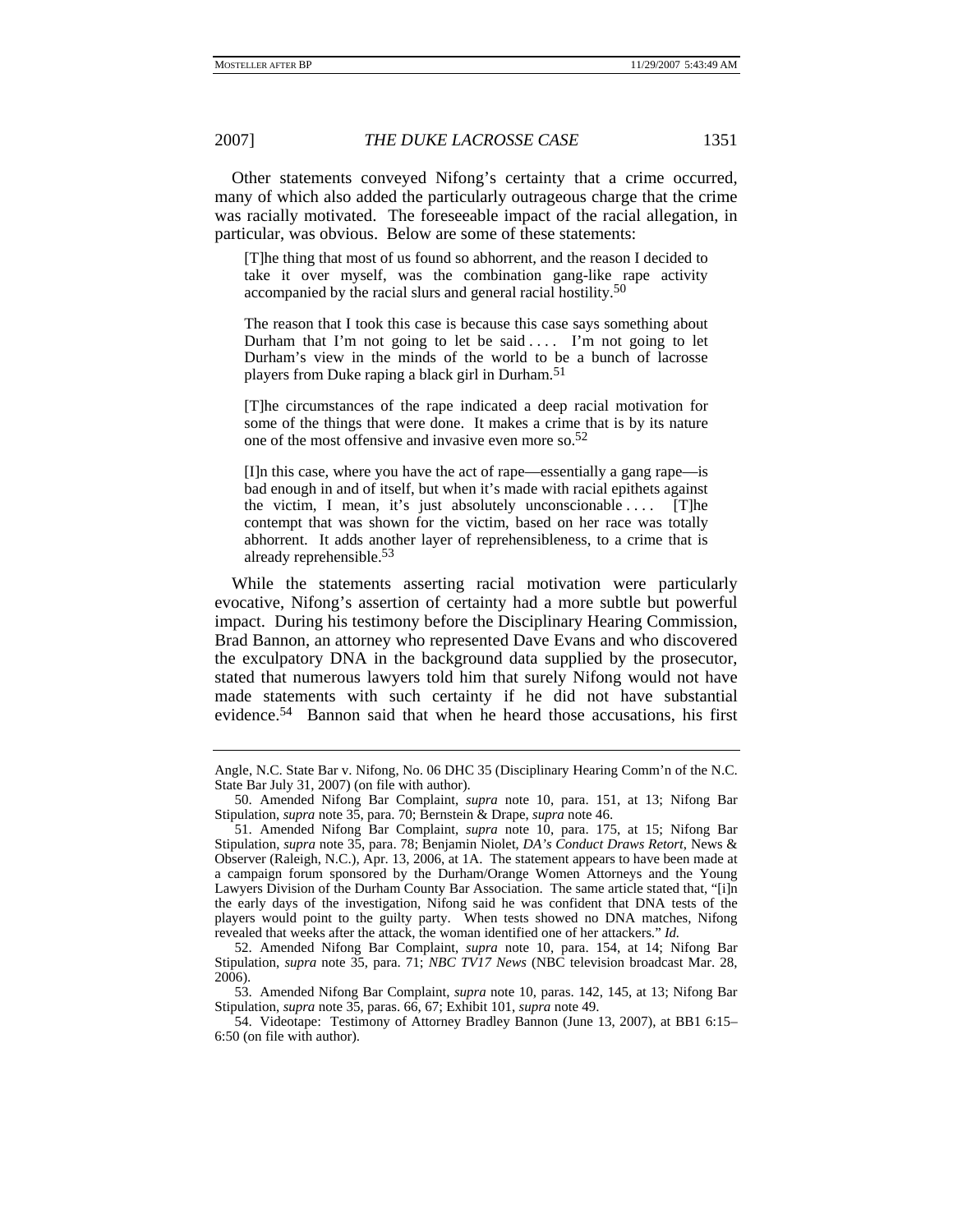reaction was that they were outrageous, but his second reaction was, "'Wow, there must have been a rape that happened at that house that night.'"55

In his explanation of Nifong's disbarment, Disciplinary Hearing Commission chair Williamson observed,

[D]ue to the initial strong statements, unequivocal statements, made by Mr. Nifong there was a deception perpetrated upon the public, and many people were made to look foolish, because they simply accepted that if this prosecutor said it was true, it must be true. We all think back to those early days in the Spring of last year, and you think of how public opinion was so overwhelmingly against these defendants.<sup>56</sup>

### 2. The Community Environment and Apparent Corroboration

The fact that District Attorney Nifong himself made the statements and that they were strongly positive assertions of guilt had a profound impact. These statements had even more power initially because in some quarters of the community they landed on receptive ears, and they seemed in the early days after the media barrage to receive some indirect corroboration.

Nothing like an alleged gang rape involving Duke students or athletes had occurred before, but other stories of boorish Duke student behavior had been in the local press, generally involving alcohol and rowdy parties.<sup>57</sup> Indeed, because of past complaints by community members in the area of

 <sup>55.</sup> Anne Blythe et al., *Panel Presses DNA Expert*, News & Observer (Raleigh, N.C.), June 14, 2007, at 1A.

 <sup>56.</sup> Williamson Statement, *supra* note 1, at 23–24. I found Bannon's second reaction particularly apt because as both a member of the community and a former public defender, it was my personal reaction. I had worked briefly with Nifong when I placed students with the district attorney's office in Durham, and I had found him to be straightforward and competent. When he made the early definitive statements that three players had raped an exotic dancer at the party, I assumed he must have additional information beyond what was in the public domain. I continued to listen for that solid information of guilt, and at some point, I concluded that it must simply not exist. My arrival at that conclusion—that the charges might well be questionable and then that they were likely baseless—took some time. It is a path that many traveled, I believe, moving at varying speeds. Most of us, however, started with the point of implicit acceptance of the validity of the accusation based on Nifong's unequivocal and repeated assertions, in part because he was the Durham district attorney.

Statements by a prosecutor may be particularly powerful in the local community since even in the case of "national" stories the focus of the local media may be different and more carefully tailored to intensely felt concerns. *See* United States v. McVeigh, 918 F. Supp. 1467, 1471–72 (W.D. Okla. 1996) (describing expert testimony on differences in local media coverage in the wake of the Oklahoma City bombing case and its impact on jurors in Oklahoma, which supported change of venue, despite the existence of broad national coverage of the case that affected every jurisdiction).

<sup>57</sup>*. See, e.g.*, Margie Fishman & Janell Ross, *Duke Revelers Untamed*, News & Observer (Raleigh, N.C.), Jan. 30, 2005, at 1A (describing noisy parties and rude behavior, and conflict with neighbors over student behavior in neighborhoods near campus, and quoting one neighbor as saying, "They're Duke Students. They think they're above the law.").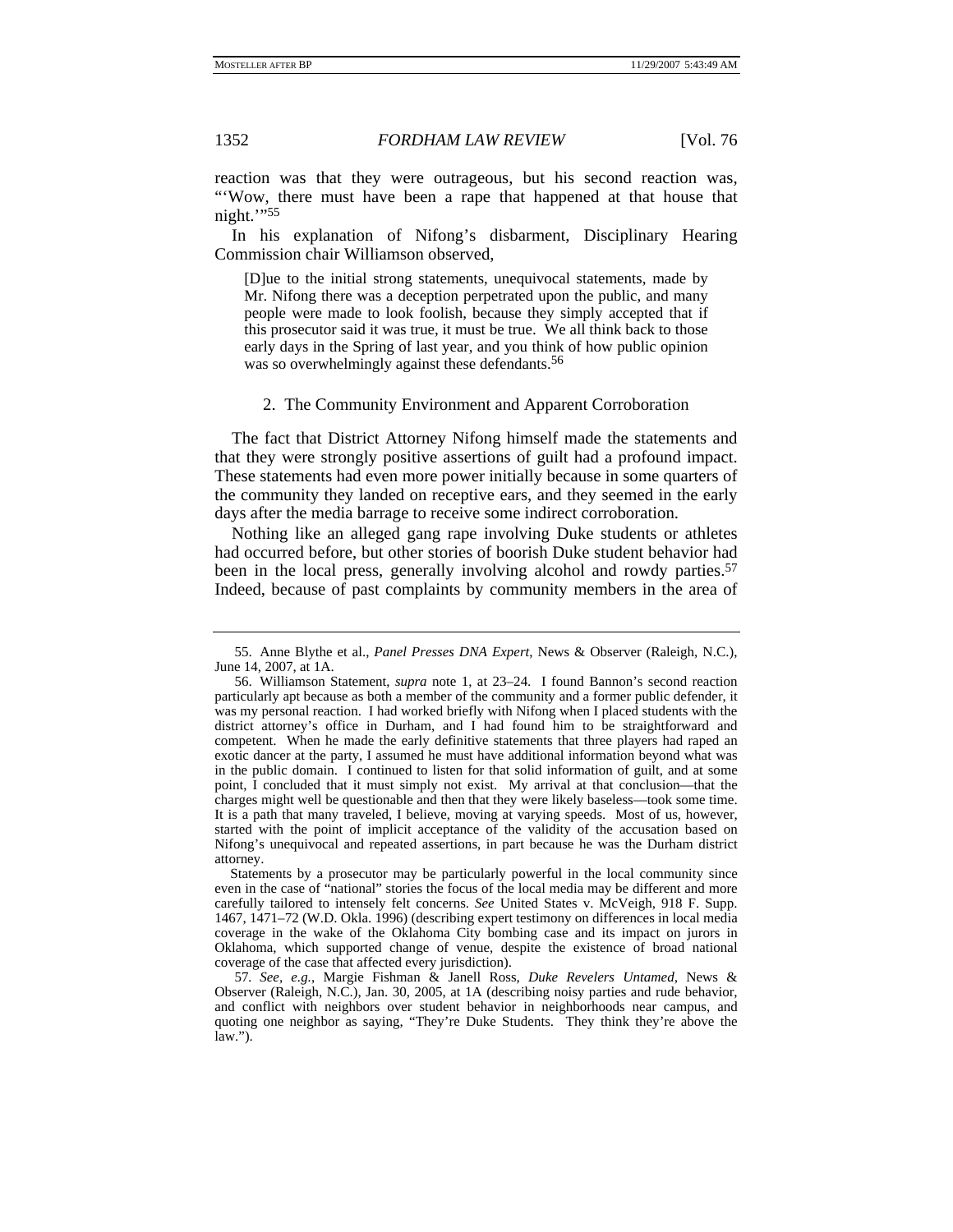town where the alleged assault occurred, Duke University had recently purchased fifteen houses, including the one where the lacrosse party occurred,58 but had not yet secured new occupants.

After the rape charge became public, one article in a local newspaper quoted Bettie Crigler, who lives behind and to the side of the 610 Buchanan Street house, as saying, "'I'm sort of assuming it happened . . . because they've been such arrogant kids  $\dots$ . If you ask them to be quiet, they shout unpleasant things at you, and I'm white."<sup>59</sup>

The case on its face involved issues of sexual violence and race. The alleged crime was a gang rape. The victim was a black single mother who attended North Carolina Central University, and the alleged perpetrators were white. The news accounts quickly included racial epithets as an explicit part of the event. According to Jason Bissey, a neighbor, one guy yelled, "Thank your grandpa for my nice cotton shirt."60 On March 31, the local newspapers reported that a woman called police at 12:53 a.m. on March 14, 2006, and reported that a white man at 610 North Buchanan Boulevard, the address of the party, yelled a racial slur at her and a black friend as they passed the house.<sup>61</sup>

On April 6, 2006, news articles noted a vile e-mail sent by one member of the team shortly after the alleged event that described killing and skinning strippers and his sexual self-gratification.62 It appeared to

 60. Samiha Khanna & Anne Blythe, *Dancer Gives Details of Ordeal,* News & Observer (Raleigh, N.C.), Mar. 25, 2006, at 1A; Samiha Khanna, *In Lacrosse Case, Any Charges 10 Days Away*, News & Observer (Raleigh, N.C.), Apr. 1, 2006, at 1A.

 61. Samiha Khanna, *Police Arrived at a Quiet House*, News & Observer (Raleigh, N.C.), Mar. 31, 2006, at 1A. It was later determined that the other dancer, Kim Pittman, made the call. *See* Handwritten Statement by Kim M. Pittman at 5, N.C. State Bar v. Nifong, No. 06 DHC 35 (Disciplinary Hearing Comm'n of the N.C. State Bar July 31, 2007) (on file with author) (describing the players yelling more explicit racial slurs at the dancers and Pittman's call to the police as she drove away from the house where the party occurred); Sgt. Gottlieb's Supplemental Report, *supra* note 35, at 8 (stating in the note for March 31, 2006, that Pittman confirmed that she made the call).

 62. Leaving out its most sickening content, the e-mail stated, "[T]omorrow night, after tonights show, ive decided to have some strippers over . . . . However there will be no nudity. i plan on killing the bitches as soon as the walk in and proceding to cut their skin off." Benjamin Niolet et al., *Message Spoke of 'Killing*,*'* News & Observer (Raleigh, N.C.), Apr. 6, 2006, at 1A; *see also* Rocky Rosen & John Stevenson, *E-Mail Rocks Duke Campus; Coach, Player, Season Gone*, Herald-Sun (Durham, N.C.), Apr. 6, 2006, at A1 (referring indirectly to the sexual element of the e-mail). Durham attorney Robert Ekstrand, who represented a number of players, described the e-mail's language as "vile" but argued that it was consistent with innocence. Duff Wilson & Viv Bernstein, *Duke Cancels Season and Begins Inquiries*, N.Y. Times, Apr. 6, 2006, at D1.

 <sup>58.</sup> Andrew Davis & Galen Vaisman, *Rowdy Behavior Typical of LAX Players*, Chronicle (Duke Univ.), Apr. 17, 2006, at 1.

 <sup>59.</sup> Paul Bonner, *Town-Gown Tensions Roil Trinity Park: Latent Grievances Resurrected as Gang-Rape Allegations Linger*, Herald-Sun (Durham, N.C.), Apr. 1, 2006, http://www.herald-sun.com/durham/4-719619.html. In her statement, Bettie Crigler explicitly added that she was not saying the charges were true: "But I don't know that. How can you know until the DNA has been assessed?" *Id.* The article notes that the latter remark was a reference to the victim's statements to police that the attackers used racial slurs. *Id.*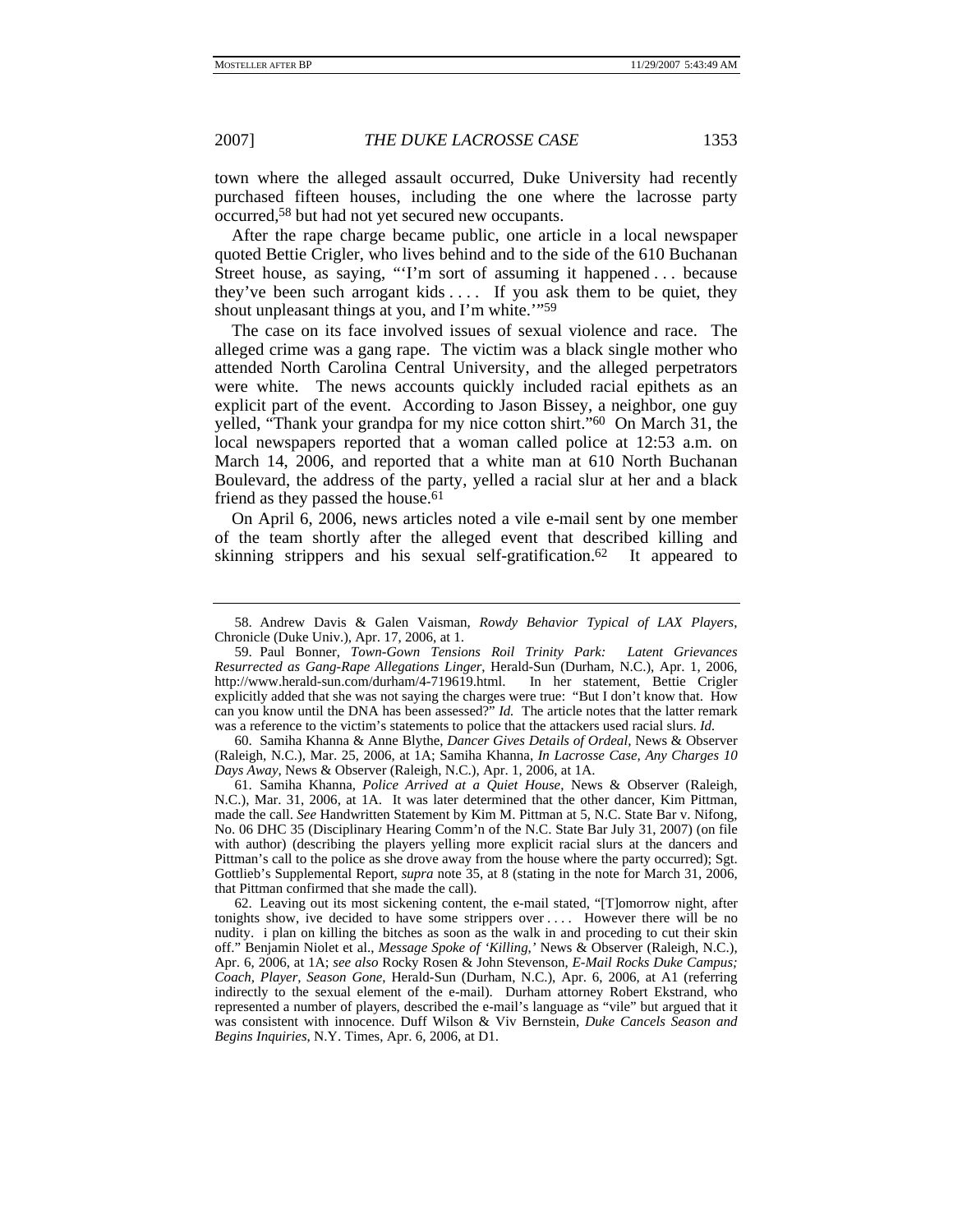corroborate the worst images of the team and, indirectly, the accusations themselves.

On April 9, 2006, *The Raleigh News & Observer* reported that since 1999, forty-one of the Duke lacrosse players—about thirty-one percent had been charged with a variety of rowdy and drunken acts and that sixteen of the players on the current roster had been arrested in the past three years.63 On April 17, 2006, the Duke University student newspaper, *The Chronicle*, ran its version of the same article, citing in addition players' acts of arrogance, public urination, kicking out a door, and turning the football tailgate from "a small pre-game gathering to a campus-wide drinking event."64 The information that the lacrosse team had accumulated a large number of arrests for alcohol-related misbehavior was characterized by some as a stereotype of out-of-control jocks with a sense of entitlement.<sup>65</sup>

## 3. Nifong's Motivation: Taking Advantage of a Racially Charged Rape Allegation in the Midst of an Uphill Political Campaign?

I suspect that at the very beginning, Nifong believed that a rape had taken place; no one disputed his statement that Sexual Assault Nurse Examiner (SANE) Tara Levicy, Investigator Benjamin Himan, and Sergeant Mark Gottlieb found the accuser credible.<sup>66</sup> Announcing that belief immediately to the press was another matter. However, doing so had potentially powerful political benefits. Like in a B-grade movie, Nifong's motivation appears to have been built, at least in part, upon a crass political calculation that led him to pursue charges without being constrained by the real possibility of innocence. The sequence of facts certainly supports that conclusion on the basis of circumstantial evidence, and hearing panel chair

Almost three months later, news articles announced that the player who the university had suspended for sending the e-mail had been reinstated. The reinstatement letter explained that Duke administrators concluded the e-mail was a takeoff of a novel, *American Psycho*, and was in poor taste but was an attempt at humor. Anne Blythe, *Player Who Sent Message Is Reinstated at Duke*, News & Observer (Raleigh, N.C.), June 30, 2006, at 1B.

 <sup>63.</sup> Jim Nesbitt, Benjamin Niolet & Lorenzo Perez, *Team Has Swaggered for Years*, News & Observer (Raleigh, N.C.), Apr. 9, 2006, at 1A.

 <sup>64.</sup> Davis & Vaisman, *supra* note 58, at 1.

 <sup>65.</sup> A late March article that talked of a group of twenty lacrosse players downing shots of alcohol, chanting "Duke Lacrosse!," and talking about how the alleged rape "'is ruining our season'" appeared to demonstrate that the team members "just didn't get it." John Stevenson, Paul Bonner & Rachel Bernstein, *Team's DNA Results May Be Ready in a Week; District Attorney Will Handle Gang-Rape Case*, Herald Sun (Durham, N.C.), Mar. 28, 2006, at A1.

 <sup>66.</sup> Nifong acknowledged that the initial officer to have contact with Mangum, Sergeant John C. Shelton, questioned her credibility and the validity of the charges. Nifong gave greater weight to the opinions of three others who had early contact with Mangum. *See* Nifong Transcript, *supra* note 45, at 53 (describing Investigator Benjamin Himan, Sergeant Mark Gottlieb, and SANE nurse Tara Levicy as finding the victim believable); *id.* at 170–71 (noting that only Sergeant Shelton doubted the victim); *id.* at 304 (answering that he personally believed a rape took place based on the views of Himan, Gottlieb, and, through them, Levicy).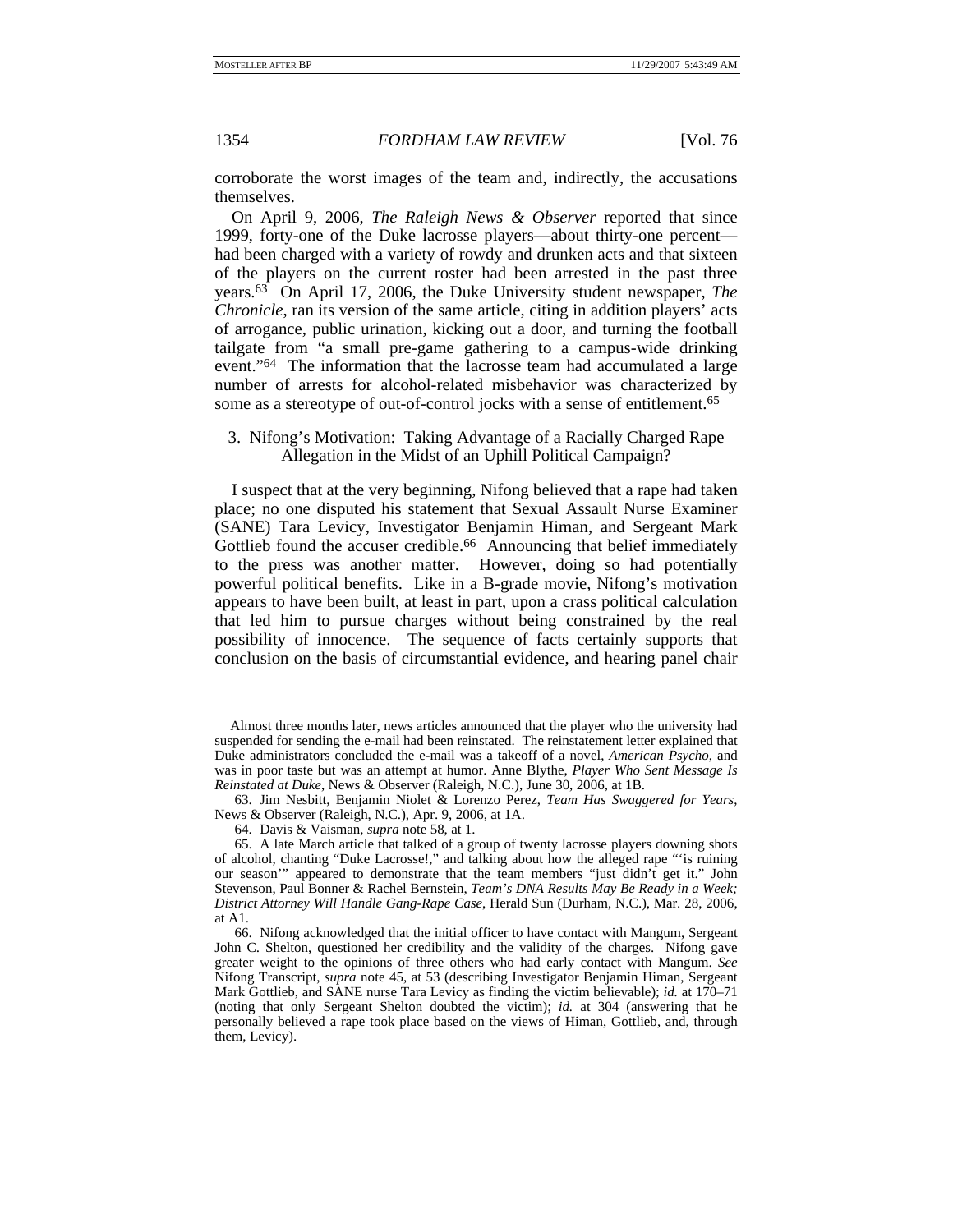Williamson concluded as much: "[A]t that time he was facing a primary, and, yes, he was politically naive. But we can draw no other conclusion but that those initial statements that he made were to further his political ambition."67

District attorneys in North Carolina, as in many states, are elected. Nifong had been appointed in April 2005 to the remainder of the unexpired term of elected District Attorney Jim Hardin when Hardin was appointed to be a superior court judge.<sup>68</sup> At the time he became involved in the prosecution and made the statements that the bar alleged violated ethical rules, Nifong was embroiled in a tough primary campaign against a former assistant district attorney from the same office, Freda Black.69 He had asked for Black's resignation when he had assumed the position of district attorney.70 The accepted reality during the bar hearing was that Nifong understood that if Black were elected, he would no longer have a job.

We do not have direct knowledge of how Nifong thought the campaign was going when he started the media barrage. Accepted wisdom is that, before the lacrosse case, Freda Black was the candidate with the greatest name recognition, having fairly recently helped successfully prosecute another high profile case.<sup>71</sup> A poll produced for the Freda Black campaign that coincidentally was taken on March 27, 2006, the day Nifong's public statements began, supports that conventional wisdom. It showed her with a substantial lead, giving her 37%, 20% for Nifong, with Keith Bishop a distant third at 3%.72

Nifong's campaign manager for the primary, Jackie Brown, described Nifong's discussions with her in January 2006 when she was deciding whether to handle the campaign. He indicated an interest in holding the district attorney job for one term, for economic reasons. By serving as district attorney for five years, which election would guarantee, he would qualify for an additional \$15,000 per year in retirement benefits, which would add considerably to the regular state retirement plan for which he would otherwise qualify.73

In late March, Nifong called Brown, who was out of town, to tell her he was going to be on the news regarding the Duke lacrosse case. She counseled caution until they determined how it would affect the campaign. Nifong appeared on several news shows that day. When Brown returned to

 <sup>67.</sup> Williamson Statement, *supra* note 1, at 17.

 <sup>68.</sup> Benjamin Niolet & Michael Biesecker, *No Concession Yet in DA Race*, News & Observer (Raleigh, N.C.), May 4, 2006, at 1A.

 <sup>69.</sup> Neff, *supra* note 34.

 <sup>70.</sup> Niolet & Biesecker, *supra* note 68.

 <sup>71.</sup> Michael Biesecker, *Nifong's Opponent Takes a Swing*, News & Observer (Raleigh, N.C.), Apr. 19, 2006, at 14A. The case involved the prosecution and conviction of Michael Peterson for the murder of his wife. *Id.*

<sup>72</sup>*. See* Dixon Black Voter Survey at 1, N.C. State Bar v. Nifong, No. 06 DHC 35 (Disciplinary Hearing Comm'n of the N.C. State Bar July 31, 2007) (on file with author); Nifong Transcript, *supra* note 45, at 219–22.

 <sup>73.</sup> Neff, *supra* note 34.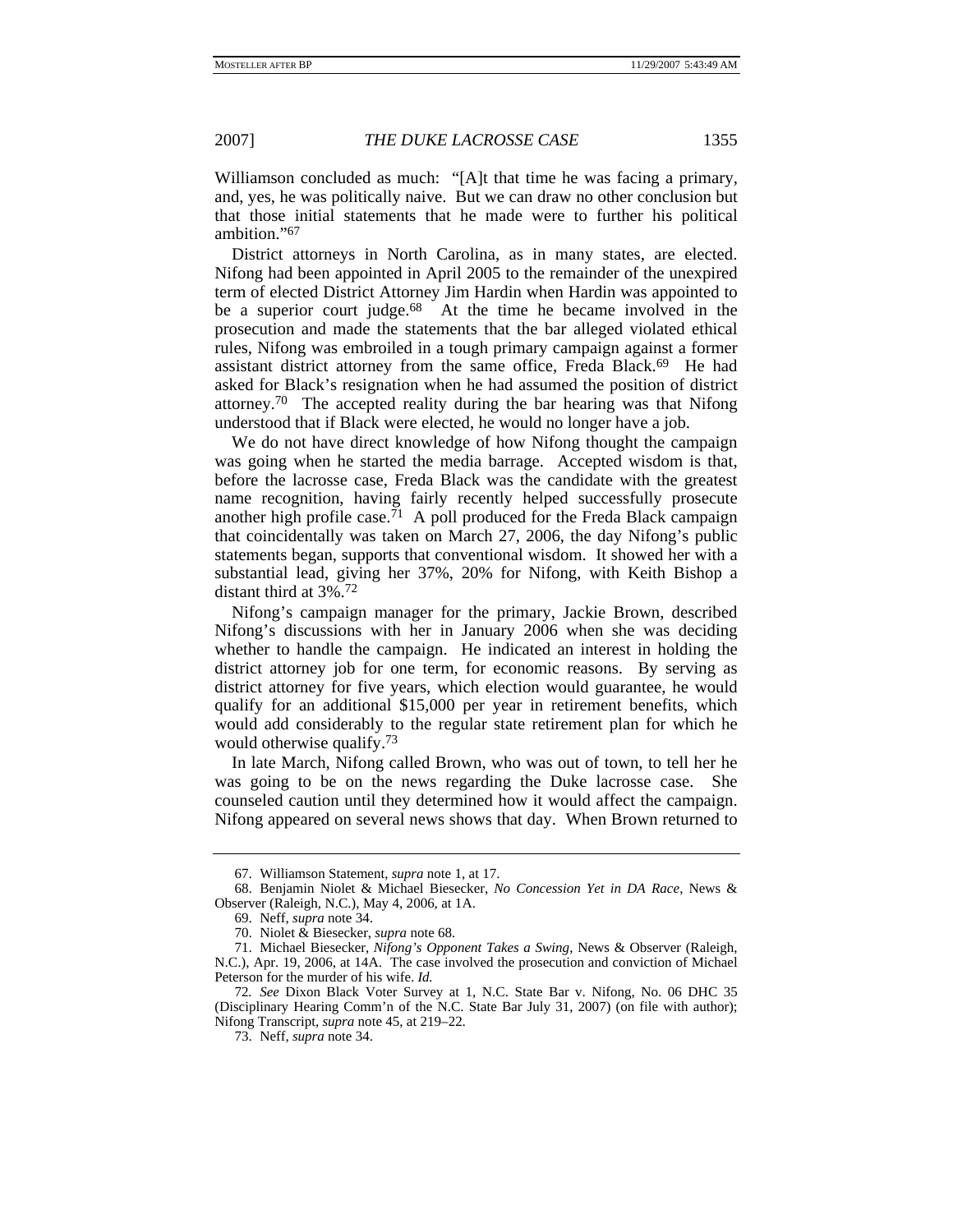Durham, she found satellite trucks in the courthouse parking lot. When she was able to reach Nifong, she said, "You don't have any idea what the impact is going to be on your campaign." Nifong responded, "I'm getting a million dollars of free advertisements."74

Hearing panel chair Williamson suggested that having begun the publicity barrage, Nifong came to believe what he hoped the facts actually were.<sup>75</sup> Whether or not that conclusion is true, once he started the process of publicity, Nifong was wedded to those facts unless he was willing to incur significant political damage.

Both of his opponents, Freda Black, who is white, and Keith Bishop, who is African-American, criticized him for his highly public handling of the case. Black called it "'unethical and improper.'"76 Bishop, who initially criticized Nifong's high visibility during the case, $77$  complimented him for making good on his public promise to make arrests when indictments were returned against Seligmann and Finnerty.78 However, Bishop later resumed his criticism of the publicity: "'He [Nifong] should not have jumped the gun and put the issue in the public as he did.'"79

Nifong won the primary, which was held on May 2, 2006. He finished with 45.2% of the vote, compared to 41.5% for Freda Black, and 13.3% for Keith Bishop.<sup>80</sup> The results showed that Nifong won his narrow victory— 883 votes<sup>81</sup>—on the basis of strong support from the black community, where he commanded a plurality. Among African-American voters, Nifong received 44%, compared to 25.2% for Freda Black and 30.8% for Keith Bishop. Of other voters, Freda Black received the majority and held a small lead over Nifong. The breakdown of non–African-American voters was 46.2% for Nifong, 50.6% for Freda Black, and 3.2% for Keith Bishop.82

If Nifong's strategy was to gain an advantage in the black community with his statements and with the indictment, the strategy appears to have

<sup>74</sup>*. Id.*

 <sup>75.</sup> Williamson Statement, *supra* note 1, at 17–18 ("And having once [made the initial statements to the press], and having seen the facts as he hoped they would be, in his mind the facts remained that way in the face of developing evidence that that was not in fact the case.").

<sup>76</sup>*. News: DA Changed Bond Status for Second Dancer*, News & Observer (Raleigh, N.C.), Apr. 22, 2006, at 16A; *see also* Biesecker, *supra* note 71 (noting Freda Black's criticism of Nifong's divisiveness and the publicity).

 <sup>77.</sup> Niolet, *supra* note 51 (describing criticism by both Freda Black and Keith Bishop during the candidates' forum).

 <sup>78.</sup> Michael Biesecker, *Nifong's Opponent Takes a Swing*, News & Observer (Raleigh, N.C.), Apr. 19, 2006, at 14A.

<sup>79</sup>*. News: DA Changed Bond Status for Second Dancer*, *supra* note 76.

 <sup>80.</sup> Michael Biesecker, *Study Says Black Vote Aided Nifong*, News & Observer (Raleigh, N.C.), May 6, 2006, at 1B.

 <sup>81.</sup> Michael Biesecker, *Black Yields in DA Contest*, News & Observer (Raleigh, N.C.), May 7, 2006, at 3B. The 883 votes was more than three times the amount required by state law to avoid a recount. *Id.*

 <sup>82.</sup> Biesecker, *supra* note 80 (detailing statistical analysis conducted by Vanderbilt University political science professor Christian Grose based on all voting results from all Durham precincts and federal demographic data).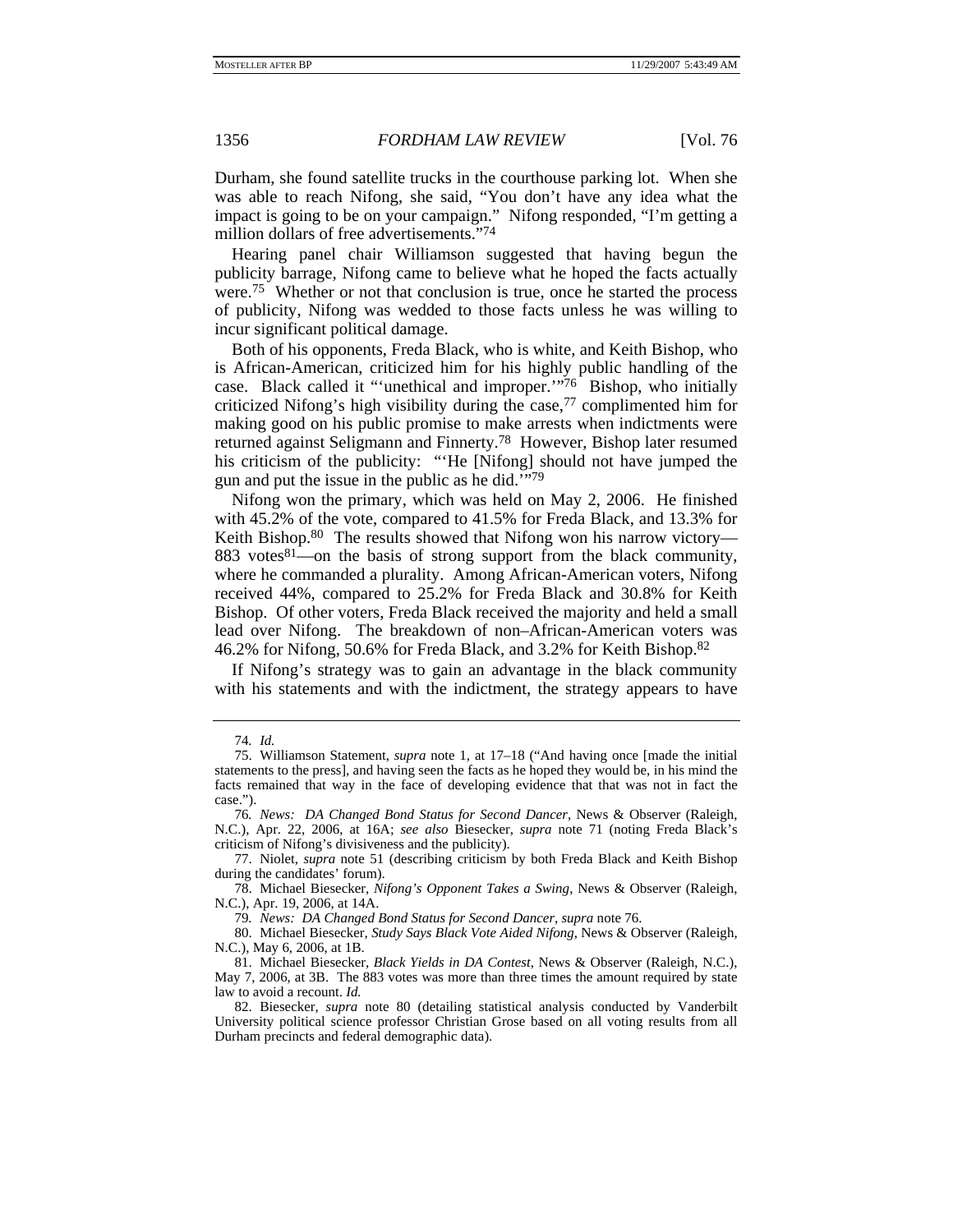worked. He received strong support within the black community despite the Durham Committee on the Affairs of Black People endorsing Keith Bishop, an endorsement that typically has substantial impact.<sup>83</sup>

Many attributed this result to his actions in the Duke lacrosse case:

"The Duke lacrosse case was the overwhelming issue," said Philip Cousin, a longtime Durham Committee member who is also a Durham County commissioner and the minister at St. Joseph's AME Church. "I think a lot of people thought there wouldn't be any arrests. When Nifong came through with the indictments, that indicated to the black community he would be fair."84

Normally, winning the Democratic primary in Durham is the equivalent of winning the general election. In this election, this presumption should have been prohibitively strong because Nifong had no Republican challenger.85 If political motivations had driven his actions, and if Nifong ever thought of backing away from his comments and commitment to prosecute the case after his victory in the primary, he had only a brief window of opportunity. By mid-June, two opponents had started petition campaigns to be placed on the November ballot.<sup>86</sup> One of those, Durham County Commissioner Lewis Cheek, a Democrat, succeeded. He ultimately decided he would not serve, but his name remained on the ballot, and in announcing that he would ask the governor to appoint someone else if he were elected, Cheek served as something of a surrogate opponent along with others who organized write-in campaigns.<sup>87</sup>

Despite having no formal active opponent, Nifong continued the campaign with a somewhat spirited tone.88 Nifong won the general election by 10%, although he garnered less than half the votes cast. He received 49% of the vote, compared to 39% for Cheek, and 12% for various write-in candidates.89

<sup>83</sup>*. Id.*

<sup>84</sup>*. Id.*

 <sup>85.</sup> Michel Biesecker & Stanley B. Chambers, Jr., *DA Campaign May Be Reality*, News & Observer (Raleigh, N.C.), June 30, 2006, at 1B.

 <sup>86.</sup> Anne Blythe & Benjamin Niolet, *DA Petition Drives Crawl in Durham Challenge*, News & Observer (Raleigh, N.C.), June 21, 2006, at 1A.

 <sup>87.</sup> Benjamin Niolet, *Cheek Passes On Run for DA*, News & Observer (Raleigh, N.C.), July 28, 2006, at 1B.

 <sup>88.</sup> Benjamin Niolet, *Voting Takes a Spirited Tone*, News & Observer (Raleigh, N.C.), Nov. 5, 2006, at 1B.

 <sup>89.</sup> Benjamin Niolet et al., *Nifong Fends Off Two Challengers*, News & Observer (Raleigh, N.C.), Nov. 8, 2006, at 1A.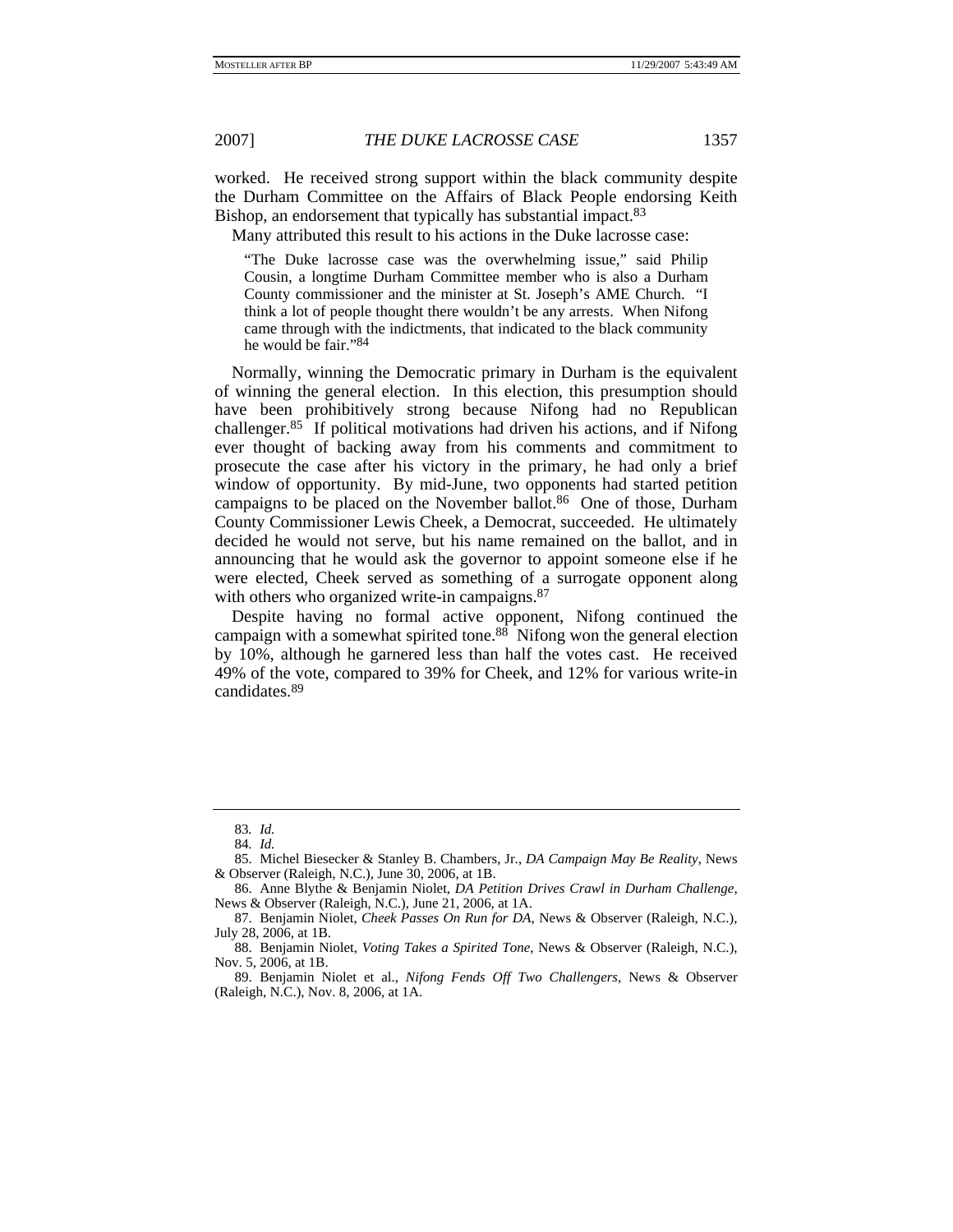## B. *Ethics Violation Based on the Failure to Disclose Exculpatory DNA Evidence and Required Discovery and Misrepresentations Made Regarding Those Failures*<sup>90</sup>

On January 24, 2007, the North Carolina State Bar amended its complaint to add the following charges: Nifong failed to disclose potentially exculpatory information regarding male DNA on items in the accuser's rape examination kit; he did not comply with discovery and disclosure requirements; and he made false statements to opposing counsel, the court, and the bar regarding the DNA.<sup>91</sup> As damaging as the pretrial publicity charges were, these were far more serious charges, particularly the intentional deception of the trial court.

The charges arose from DNA evidence secured from the forty-six Caucasian members of the team on March 23, 2006, pursuant to what in North Carolina is called a Nontestimonial Identification Order.<sup>92</sup> Both photographs and material for DNA testing were obtained on that date. The DNA from the players was sent to the State Bureau of Investigation (SBI) lab for comparison with evidence from the victim's rape kit, which was collected during the examination on the morning of March 14, 2006; additionally, items obtained during execution of a search warrant for the 610 North Buchanan residence on March 16, 2006, were also sent to the lab. Among the items seized during the search were two false fingernails, including one which was found in the trash can of the bathroom where the rape allegedly occurred.93 By March 28, 2006, the lab had determined that it could not find any semen, blood, or saliva on the rape kit items.<sup>94</sup> On March 30, 2006, Nifong was informed of that important result in a telephone call,95 and he was told that those items from Mangum would not be subject to DNA testing, but that other evidence recovered in the search of the residence would be.96

 <sup>90.</sup> For a somewhat more complete treatment of the basis for the charges relating to Nifong's failure to disclose potentially exculpatory DNA evidence, see Mosteller, *supra* note 7, pt. III.

 <sup>91.</sup> Amended Nifong Bar Complaint, *supra* note 10, paras. 182–291, at 16–32. The Disciplinary Hearing Commission found that Nifong committed numerous violations related to the exculpatory material, but in particular the panel found that he made numerous false and deceptive statements denying the existence of exculpatory material or covering up his failure to provide the evidence. *See supra* note 9.

 <sup>92.</sup> N.C. Gen. Stat. §§ 15A-271–15A-282 (2005); *see* Amended Nifong Bar Complaint, *supra* note 10, para. 188, at 16.

<sup>93</sup>*. See* Amended Nifong Bar Complaint, *supra* note 10, para. 186, at 16.

<sup>94</sup>*. Id.* para. 192, at 17.

 <sup>95.</sup> Amended Nifong Bar Order, *supra* note 8, para. 36, at 6 (finding that the State Bureau of Investigation (SBI) notified Nifong that it was unable to find semen, blood, or saliva on any items from the rape kit).

<sup>96</sup>*. See* Testimony of Jennifer Leyn at 9–12, N.C. State Bar v. Nifong, No. 06 DHC 35 (Disciplinary Hearing Comm'n of the N.C. State Bar July 31, 2007) [hereinafter Leyn Testimony] (on file with author) (describing March 30, 2006, telephone conversation with Nifong in which he was told that no item from the rape kit would be submitted for DNA testing but that cuttings from a bath towel, several swabs from the bathroom floor, and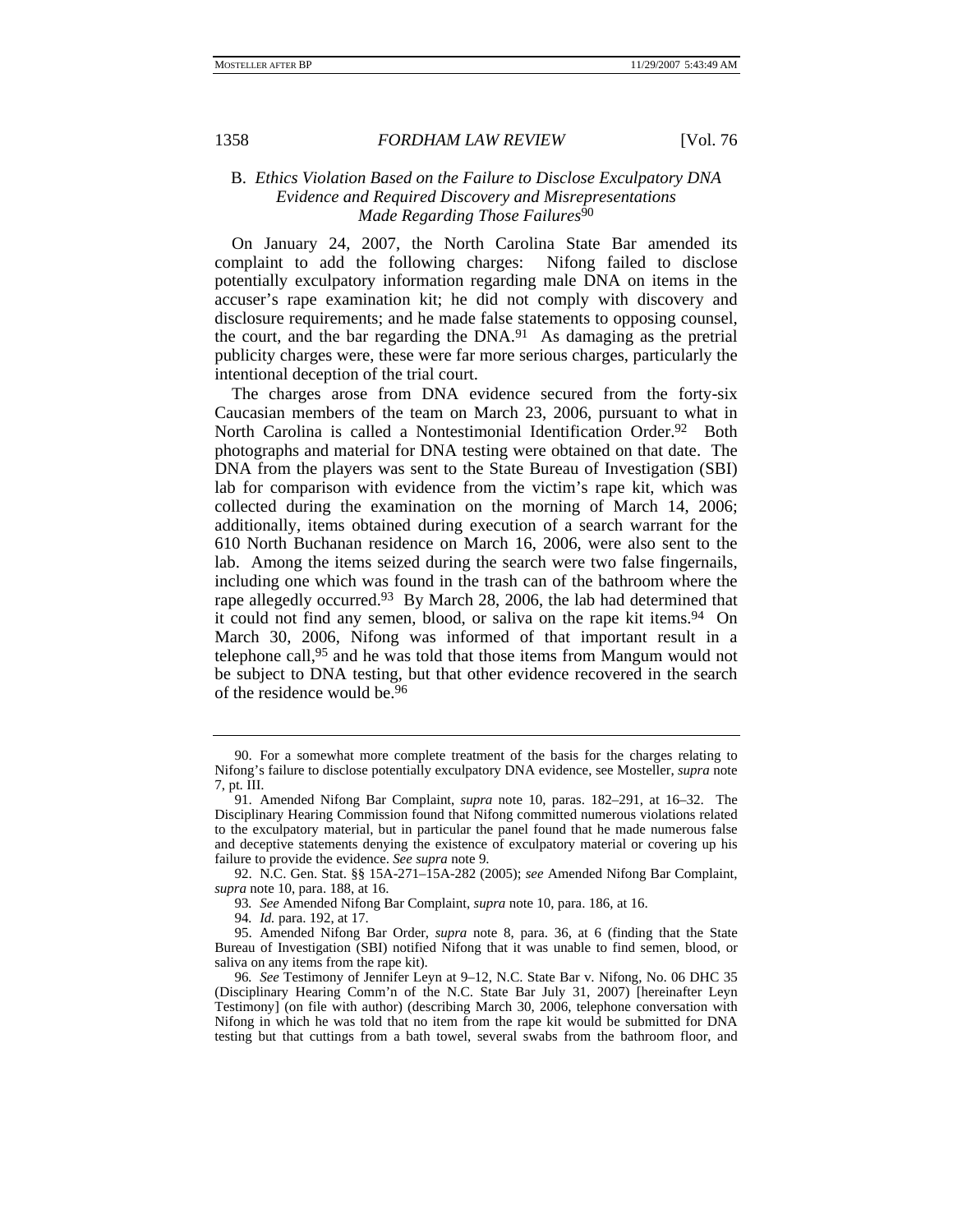In order to get more sophisticated testing on the rape kit items and to separate a mixture of DNA noted by the SBI lab, Nifong had the evidence items sent to DNA Security, Inc., (DSI) in Burlington, North Carolina shortly after April 5,  $2006<sup>97</sup>$  On April 10, April 21, and May 12, 2006, Nifong, along with Durham Police Investigator Himan and Sergeant Gottlieb, traveled to Burlington, North Carolina, and met with Dr. Brian Meehan, president and director of DSI.

Before April 10, DSI had determined that DNA from up to four different males had been found on items from the rape kit and that all the Duke lacrosse samples had been excluded as possible sources of that foreign male DNA.98 By April 20, 2006, further testing revealed DNA characteristics from additional males on another item of the rape kit and that the Duke players had all been excluded as possible sources of that DNA.99 The foreign male DNA information was potentially exculpatory, a fact that Nifong did not deny at the disciplinary hearing,100 and Meehan informed Nifong of those results when they met.<sup>101</sup> For example, the evidence suggested multiple recent sexual contacts, which could explain the swelling found during Mangum's medical examination.

During one of these meetings, Nifong and Meehan agreed that only the results of DNA matches between the evidence items and reference specimens would be reported. The report prepared and presented to Nifong at the May 12, 2006, meeting thus included only information regarding three individuals. Two were matches between DNA found on two fingernails and the reference samples from Dave Evans, a Duke lacrosse player who was subsequently indicted, and another unindicted player who

fingernails would be); Phone Logs of Conference Call on March 30, 2006, between SBI Technicians and Nifong, N.C. State Bar v. Nifong, No. 06 DHC 35 (Disciplinary Hearing Comm'n of the N.C. State Bar July 31, 2007); Deposition of Michael B. Nifong at 188–91, N.C. State Bar v. Michel B. Nifong, No. 06 DHC 35 (Disciplinary Hearing Comm'n of the N.C. State Bar July 31, 2007) [hereinafter Nifong Deposition] (on file with author).

 <sup>97.</sup> An order allowing the transfer to DNA Security, Inc., (DSI) was secured on April 5, 2006. Amended Nifong Bar Complaint, *supra* note 10, para. 196, at 17.

<sup>98</sup>*. Id.* paras. 200–02, at 18.

<sup>99</sup>*. Id.* paras. 208–09, at 18–19.

<sup>100</sup>*. See* Nifong Transcript, *supra* note 45, at 284, 289. In his initial response to the bar, Nifong characterized the foreign male DNA as "non-inculpatory" rather than "specifically exculpatory." Amended Nifong Bar Order, *supra* note 8, para. 107, at 18; Letter from Michael B. Nifong to Katherine E. Jean (Dec. 28, 2006) at 3, 7, N.C. State Bar v. Nifong, No. 06 DHC 35 (Disciplinary Hearing Comm'n of the N.C. State Bar July 31, 2007) (on file with author). Nifong used some of the same qualifying language regarding the exculpatory nature of the DNA evidence in his testimony and only grudgingly accepted that it was potentially exculpatory in character, but recognized his responsibility to disclose the evidence under the discovery statute. He contended that at the time he heard of the evidence from Dr. Brian Meehan, he did appreciate that it had significance as exculpatory evidence. *See* Nifong Transcript, *supra* note 45, at 285–93.

 <sup>101.</sup> Amended Nifong Bar Complaint, *supra* note 10, paras. 203, 211, at 18–19.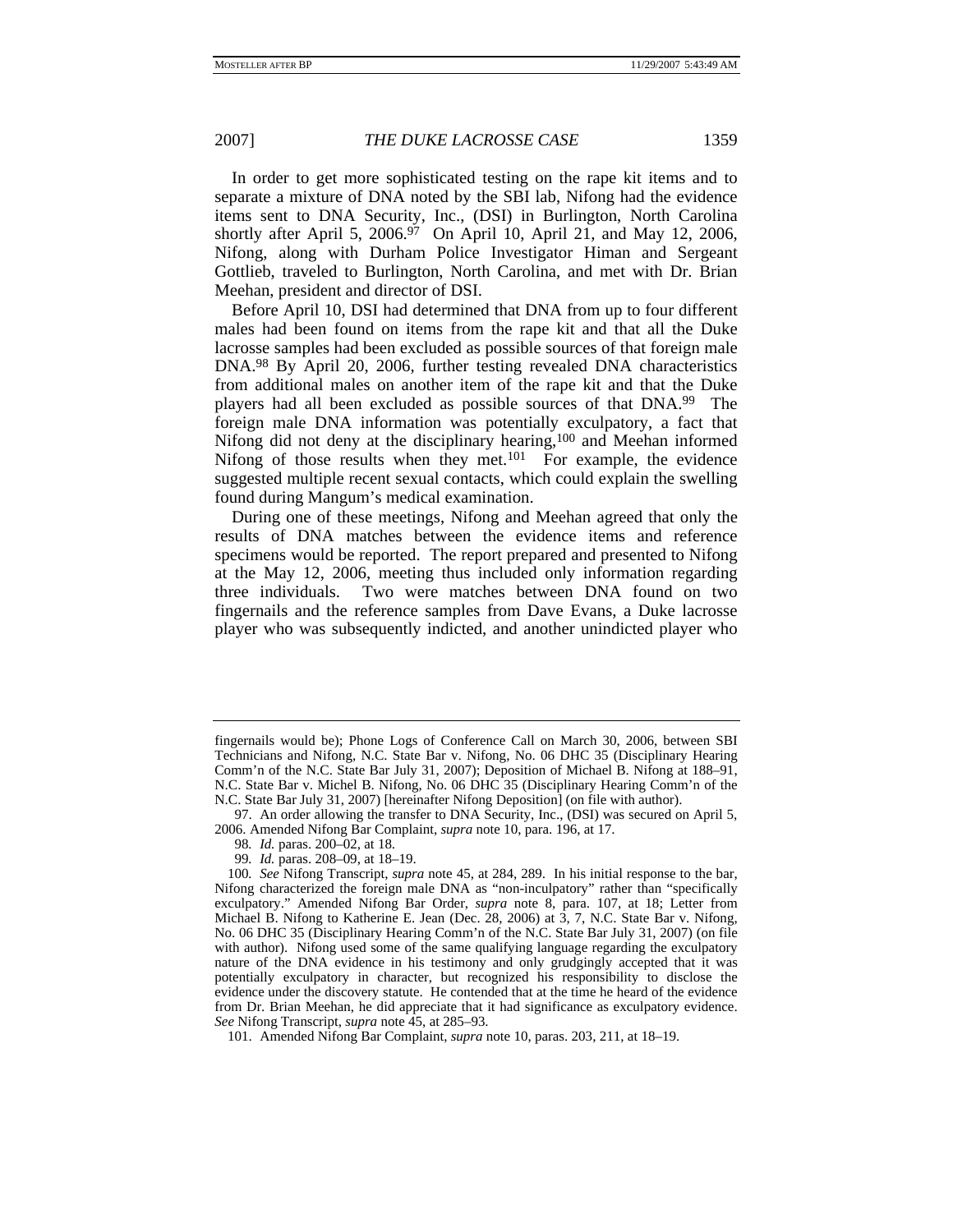was never charged.102 The third involved "a sperm fraction from the vaginal swab that was consistent with the DNA profile of the alleged victim's boyfriend."103 The report, which was presented to the attorneys for the indicted players, did not state that DNA from other males who were not Duke lacrosse players was found. Its only reference to these results was the apparently misleading statement that "[*i*]*ndividual DNA profiles for non-probative evidence specimens and suspect reference specimens are being retained at DSI pending notification of the client*."104

Nifong had an ethical duty under Rule 3.8(d) to provide the exculpatory information in a timely fashion, and although the Rule does not elaborate on this duty, it nonetheless lacks any suggestion that prolonged unjustified delay is authorized. The constitutional duty should produce prompt disclosure, but is only violated if the information is not provided in time for effective use at trial.<sup>105</sup> Nifong had no substantive reason for delay, and

Nifong disagreed with the testimony of Assistant District Attorney Marsha Goodenow that he had an obligation to turn over exculpatory information immediately. *See* Nifong Transcript, *supra* note 45, at 255 (recounting discussion between cross-examiner recounting Goodenow's testimony and Nifong, who disagreed that there was an obligation of immediate disclosure); *see also* Anne Blythe, Joseph Neff & Benjamin Niolet, *Charlotte Prosecutor: Nifong Did It All Wrong*, News & Observer (Raleigh, N.C.), June 15, 2007, at 1A. Immediate disclosure may be the proper practice, but the interpretation of the timing requirement of the disciplinary rule would be a substantial issue under different facts in the absence of more concrete direction than the word "timely" in the rule.

Certainly the general ethical rule can be broader than the constitutional requirement, but that rule appears to have grown from the constitutional doctrine, and North Carolina's provision "make timely disclosure" is taken directly from the ABA's Model Rule. *See* Model Rules of Prof'l Conduct R. 3.8(d) (2006). If a definite meaning is to be given to that apparently indefinite term, a statement to that effect by the rule-drafting authority is warranted rather than the interpretation of an individual panel. *See* D.C. Rules of Prof'l Conduct R. 3.8(e) (2000) (using the language "[i]ntentionally fail to disclose to the defense, upon request and at a time when use by the defense is reasonably feasible").

 <sup>102.</sup> The second false fingernail was found in another room in the house, and the accuser had not in any way identified this player as being involved. Charges were not pursued against that other player.

 <sup>103.</sup> Amended Nifong Bar Complaint, *supra* note 10, paras. 217–18, at 20.

 <sup>104.</sup> DNA Security, Inc. Report, DSI # 20629, at 5, N.C. State Bar v. Nifong, No. 06 DHC 35 (Disciplinary Hearing Comm'n of the N.C. State Bar July 31, 2007) (on file with author).

 <sup>105.</sup> When *Brady* material must be disclosed is a function of the doctrine's materiality requirement. The materiality requirement looks not to disclosure but to the retrospective impact on the outcome at a past trial, which is particularly unfortunate when *Brady* is considered as a discovery tool. *See, e.g.*, John G. Douglass, *Fatal Attraction? The Uneasy Courtship of* Brady *and Plea Bargaining*, 50 Emory L.J. 437, 443 (2001) (describing the general conclusion of scholars regarding the unfortunate aspects of *Brady*'s retrospective "bad timing" on the doctrine as an effective disclosure device before trial). It also means that the disciplinary rule is more demanding in terms of timing, which for *Brady* is violated only if the information is provided too late for effective trial use. *See, e.g.*, Stanley Z. Fisher, *The Prosecutor's Ethical Duty to Seek Exculpatory Evidence in Police Hands: Lessons from England*, 68 Fordham L. Rev. 1379, 1421 n.221 (2000) (describing "in sufficient time to allow the defendant to use the evidence effectively" as the timing requirement of *Brady*); Robert G. Morvillo et al., *Motion Denied: Systematic Impediments to White Collar Criminal Defendants' Trial Preparation*, 42 Am. Crim. L. Rev. 157, 169 (2005) (same).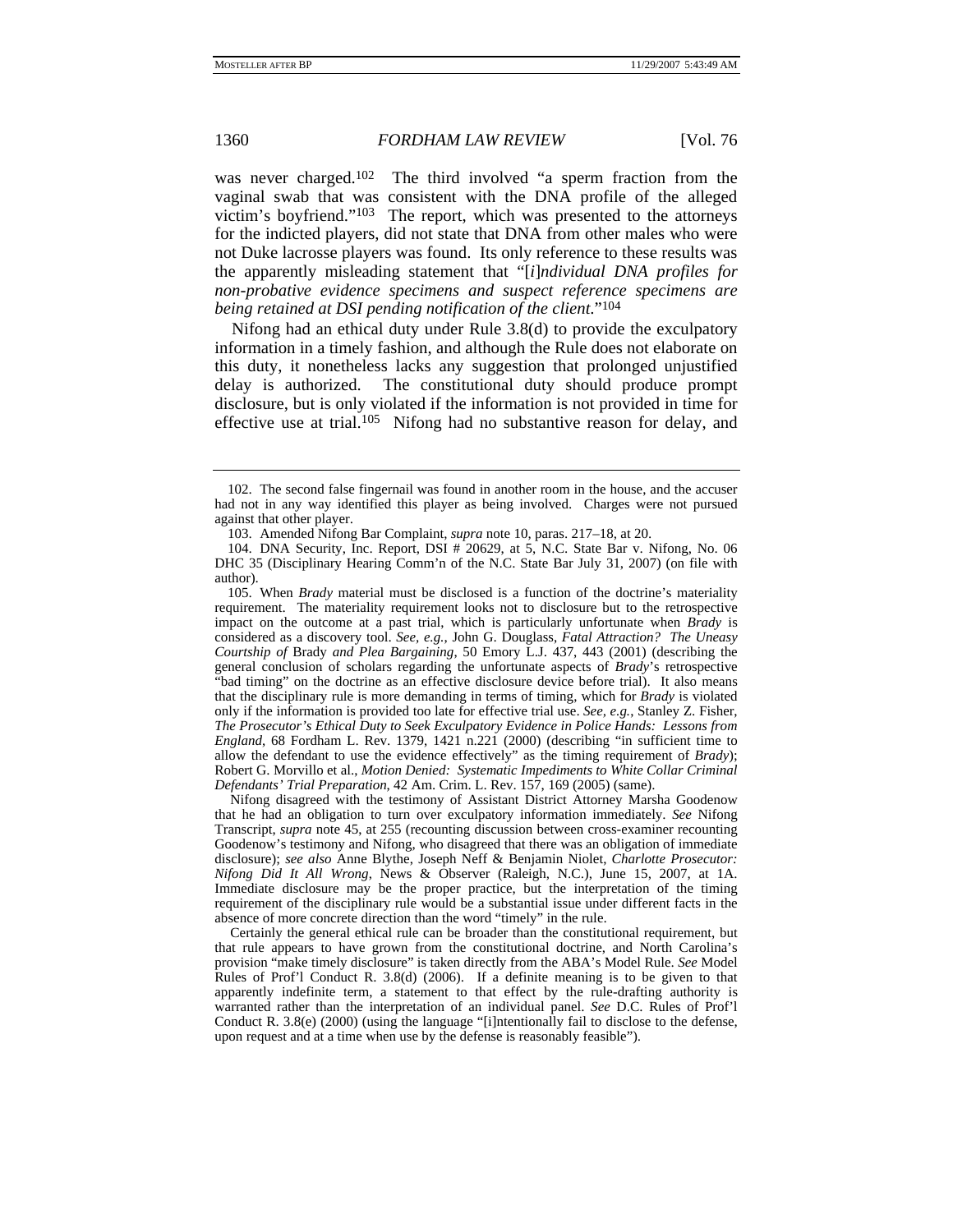thus in not providing the defense with notice of the potentially exculpatory evidence in a reasonable period of time, he had clearly failed to fulfill that ethical duty.

Under earlier discovery law, disclosure of such a failure and ensuing professional discipline would have been largely left to chance. However, because of the breadth of information that the prosecution is obligated to disclose under North Carolina's relatively new open-file discovery law106 and the high quality of defense counsel opposing Nifong, the disclosure process moved relentlessly forward. Disclosure requirements prompted additional specific discovery requests, which were incorporated into a court order and made even more specific through a series of in-court exchanges regarding discovery received and further discovery sought. In the end, Nifong produced the underlying DNA data, albeit without a report explaining its significance, which opened the road to the players' exoneration and his disbarment.

Two days after being indicted, on April 19, 2006, Reade Seligmann's counsel filed a discovery motion requesting all DNA analysis and any exculpatory information.<sup>107</sup> On May 17, 2006, Collin Finnerty's counsel prepared a discovery motion requesting that any expert witness "'prepare, and furnish to the defendant, a report of the results of *any* (not only the ones about which the expert expects to testify) examinations or tests conducted by the expert.""<sup>108</sup> On May 18, 2006, with regard to discovery, Nifong stated in a written pleading that "'[t]he State is not aware of any additional material or information which may be exculpatory in nature with respect to the Defendant.'"109 And orally at the hearing conducted that day, when asked by the court about whether he had provided all the discovery materials to the defendants, Nifong responded, "'I've turned over everything I have."<sup>110</sup>

In general, the constitutional rule is both broader and narrower than the ethical rule. It is broader in not requiring materiality. *See* Kyles v. Whitley, 514 U.S. 419, 436–37 (1995) (noting that the obligations under rules of professional conduct and the ABA Standards for Criminal Justice are broader than the due process doctrine); Richard A. Rosen, *Disciplinary Sanctions Against Prosecutors for* Brady *Violations: A Paper Tiger*, 65 N.C. L. Rev. 693, 714 (1987). The disciplinary rule is narrower in that it requires a knowing violation by the prosecutor, whereas the constitutional rule is violated by failing to disclose information held by other investigative agents even though entirely unknown to the prosecutor. *Id.* at 714.

 <sup>106.</sup> N.C. Gen. Stat. § 15A-903 (2004). The discovery law was enacted in the wake of the acquittal on retrial of Allen Gell, who had been sentenced to death at his initial trial but whose conviction had been reversed based on a violation of *Brady*. Joseph Neff, *'Open File' Law Gives Defense a Tool to Force Out Evidence*, News & Observer (Raleigh, N.C.), Apr. 12, 2007, at 18A (describing receipt of a handwritten letter from Alan Gell to *The News & Observer* in which Gell stated, "'I feel like each [Duke lacrosse] player needs to send me a thank-you card for making the discovery law!!'").

 <sup>107.</sup> Amended Nifong Bar Complaint, *supra* note 10, para. 207, at 18.

<sup>108</sup>*. Id.* para. 224, at 21.

<sup>109</sup>*. Id.* para. 230, at 21.

<sup>110</sup>*. Id.* paras. 234–35, at 22.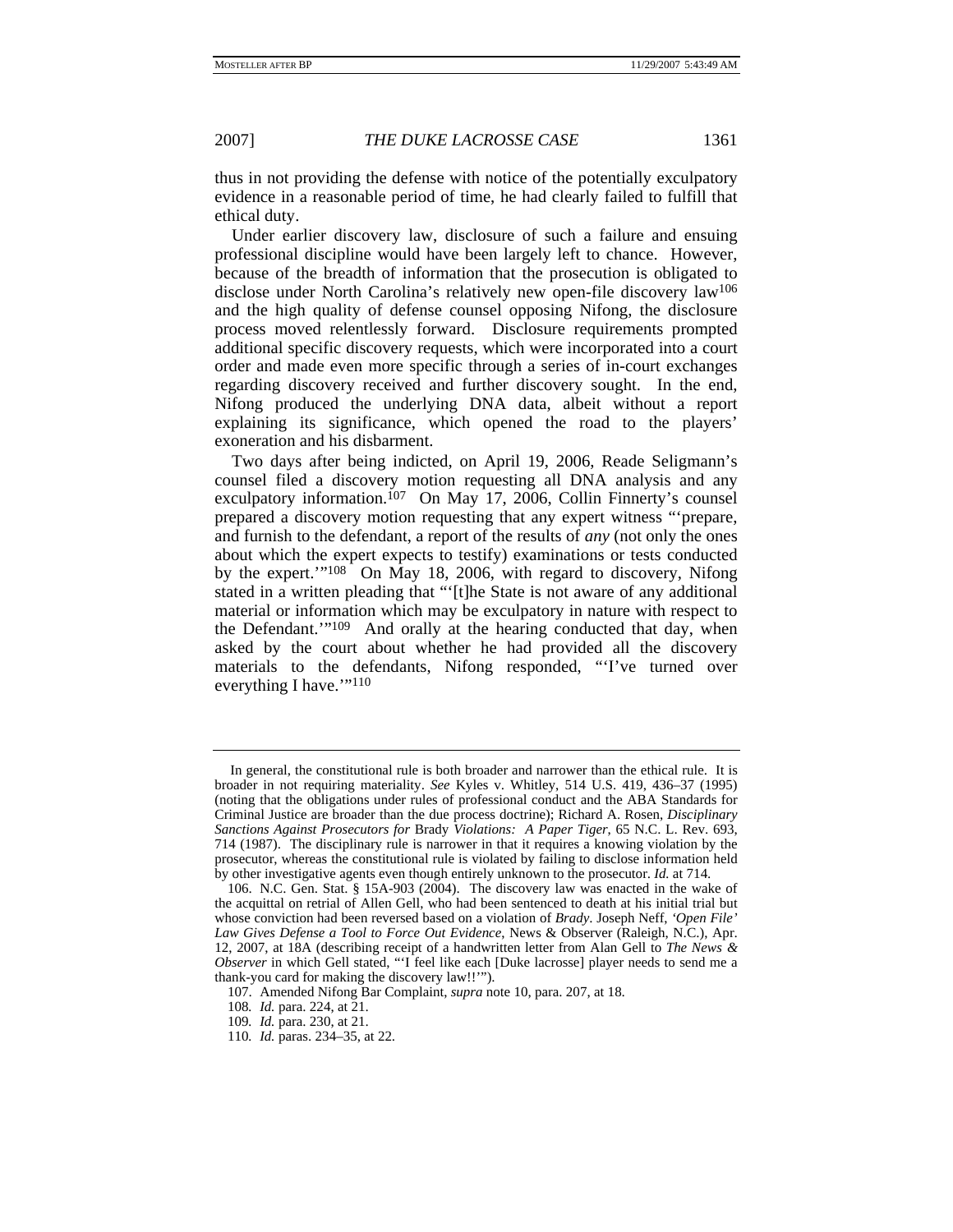On June 19, 2006, defense counsel, based in part on the discovery provided to that point, asked in writing for further information on what had transpired in Nifong's meeting with Meehan.111 At the next court hearing on June 22, 2006, in response to counsel's request and the trial court's inquiry, Nifong represented that nothing beyond the information in the report was discussed with Meehan.112 The discovery order entered at that hearing required Nifong, inter alia, to provide "'results of tests and examinations, or any other matter or evidence obtained during the investigation of the offenses alleged to have been committed by the defendant.'"113

On August 31, 2006, counsel for the three defendants jointly filed a discovery motion. The discovery received to that point prompted more specific follow-up requests for disclosure. The motion asked, inter alia, for the complete file and all underlying data regarding DSI's work and the substance of any discoverable comments made by Meehan during his meetings with Nifong on April 10, April 21, and May 12, 2006.114 At the hearing on that motion on September 22, 2006, counsel for one of the defendants specifically requested the results of any tests finding any additional DNA on the alleged victim even if it did not match any of the defendants or other individuals for whom DNA specimens had been provided to the expert.115 At that hearing, Nifong represented that the DSI report encompassed all tests performed and everything discussed at the meetings with Meehan. Nifong had an exchange with the trial judge: "'So you represent there are no other statements from Dr. Meehan?' Mr. Nifong: 'No other statements. No other statements made to me.'"116

At the next court hearing on October 27, 2006, Nifong provided 1844 pages of underlying data and materials related to DSI's tests and examinations, but, critically, he did not add any explanatory material or otherwise point out the exculpatory results that the underlying data showed, if examined carefully and understood.117 Some of the most impressive testimony at the disciplinary hearing came from attorney Brad Bannon, one of the lawyers representing Dave Evans, as he described his discovery within the obscure data. He recounted spending between sixty and one hundred hours learning about the specialized tests used by DSI and slogging through the material. When he began his work, he was not focused on finding male DNA that did not belong to one of the defendants since he did

<sup>111</sup>*. Id.* para. 238, at 22.

<sup>112</sup>*. Id.* paras. 239–41, at 22.

<sup>113</sup>*. Id.* para. 243, at 23.

<sup>114</sup>*. Id.* para. 244, at 23.

<sup>115</sup>*. Id.* para. 246, at 23.

 <sup>116.</sup> Transcript of September 22, 2006, Hearing at 27–28, State v. Finnerty, Nos. 06 CRS 4331-33, 06 CRS 4334-36, 06 CRS 5581-83 (N.C. Super. Ct. Sept. 22, 2006) [hereinafter Transcript of September 22, 2006, Hearing] (on file with author); Amended Nifong Bar Complaint, *supra* note 10, paras. 247–48, at 23.

 <sup>117.</sup> Amended Nifong Bar Complaint, *supra* note 10, paras. 254–55, at 24.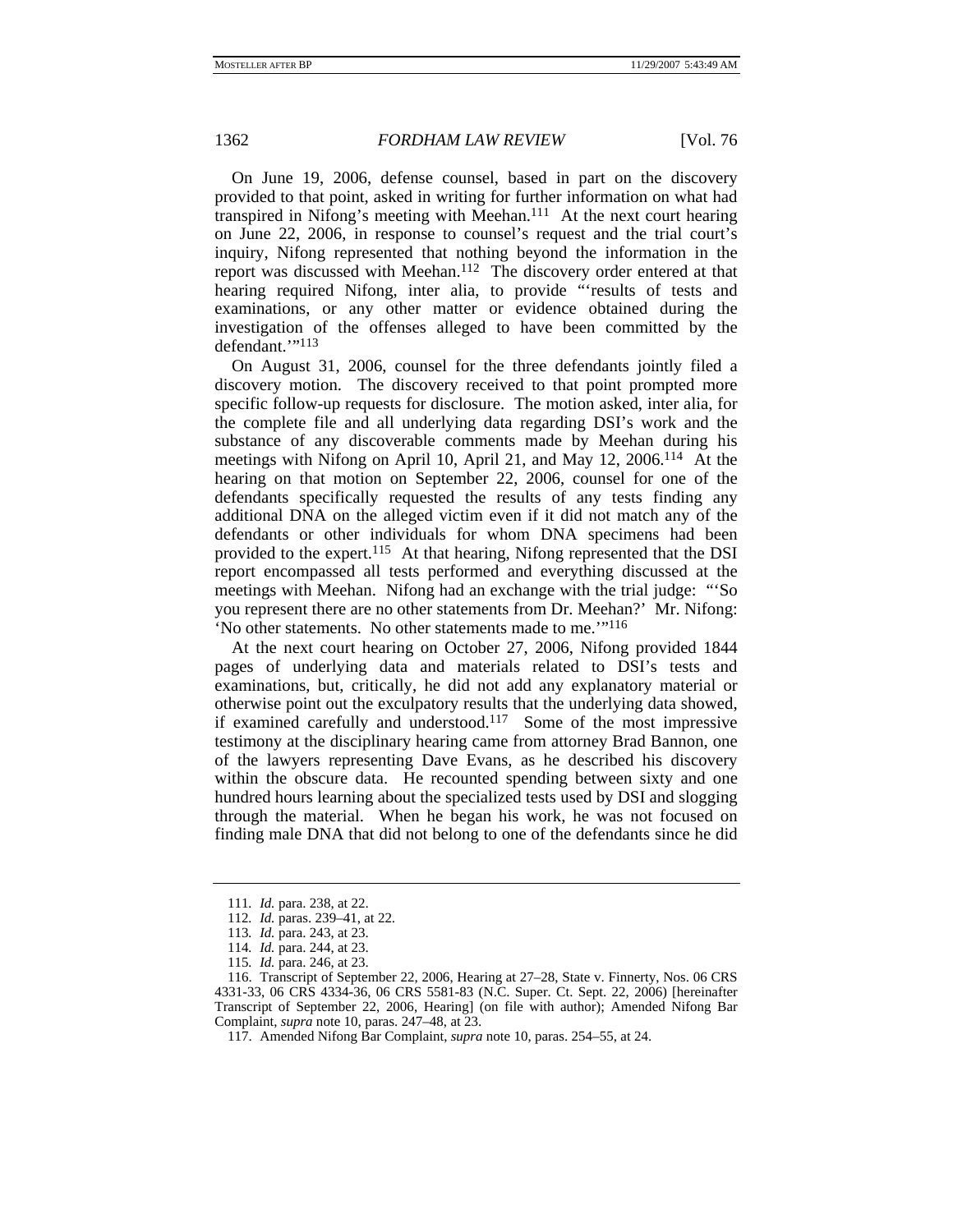not know that such evidence existed. Rather, he was examining the documents to understand the process that allowed the separation of male from female DNA on the false fingernail found in the bathroom trash can, which produced male DNA consistent with his client's DNA and the significance of that incomplete match. He testified that he found the exculpatory information by accident.<sup>118</sup>

On December 13, 2006, the defendants filed a motion to compel additional discovery related to the exculpatory DNA results, with Bannon's understanding of the exculpatory results carefully detailed in the motion.<sup>119</sup> At the hearing on that motion, Nifong made statements to the effect that this was the first time he had heard of this information, which appeared to be an assertion that he was previously unaware of the potentially exculpatory results or of their exclusion from the report.<sup>120</sup>

Nifong called Meehan to the stand and without asking any questions on direct, tendered him to the defense for cross-examination. At the end of the examination, first by Bannon and then by Jim Cooney, lead counsel for Seligmann, Meehan stated that he had been instructed by Nifong to omit those exculpatory results from the report.121

The complaint and the bar's findings set out five legal bases for Nifong's duty to disclose the DNA test results: (1) the requirements of the Nontestimonial Identification Statute, which requires the disclosure of all

 <sup>118.</sup> Videotape: Testimony of attorney Bradley Bannon (June 14, 2007), at BB3 0:00– 6:00 (on file with author).

 <sup>119.</sup> Amended Nifong Bar Complaint, *supra* note 10, paras. 260–62, at 25.

 <sup>120.</sup> Amended Nifong Bar Order, *supra* note 8, para. 96, at 17 (concluding that Nifong represented one or the other of these points by his comments and that they were intentional misrepresentations); Amended Nifong Bar Complaint, *supra* note 10, para. 264, at 25. Nifong stated, "'The first that I heard of this particular situation was when I was served with these reports—this motion on Wednesday of this week." Transcript of December 15, 2006, Hearing at 14, State v. Finnerty, Nos. 06 CRS 4331-33, 06 CRS 4334-36, 06 CRS 5581-83 (N.C. Super. Ct. Dec. 15, 2006) [hereinafter Transcript of December 15, 2006, Hearing] (on file with author).

 <sup>121.</sup> In his testimony at the December 15, 2006, hearing, Meehan stated that the failure to report was the result of an intentional decision by Meehan and Nifong not to report. *See* Transcript of December 15, 2006, Hearing, *supra* note 120, at 85 ("Q. . . . And that was an intentional limitation arrived at between you and representatives of the State of North Carolina not to report on the results of all examinations and tests that you did in this case? A. Yes."); *see also* Joseph Neff et al, *Lab Chief: Nifong Said Don't Report All DNA Data*, News & Observer (Raleigh, N.C.), Dec. 16, 2006, at 1A. Meehan softened that statement somewhat in his testimony before the Disciplinary Hearing Commission through widely varying testimony, which included contradictory versions. *See* Transcript of Testimony of Dr. Brian Meehan at 178, N.C. State Bar v. Nifong, No. 06 DHC 35 (Disciplinary Hearing Comm'n of the N.C. State Bar July 31, 2007) (on file with author) ("I tried to make that clear in my testimony on December 15th, and it wasn't heard . . . . Mr. Nifong never, never specifically requested that I include specific information or exclude specific information on this report, which was a [sic] interim report."). The panel did not find that he requested Meehan to refrain from voluntarily giving relevant information to another party under Rule 3.4(f), likely because of that change in testimony. Williamson Statement, *supra* note 1, at 10.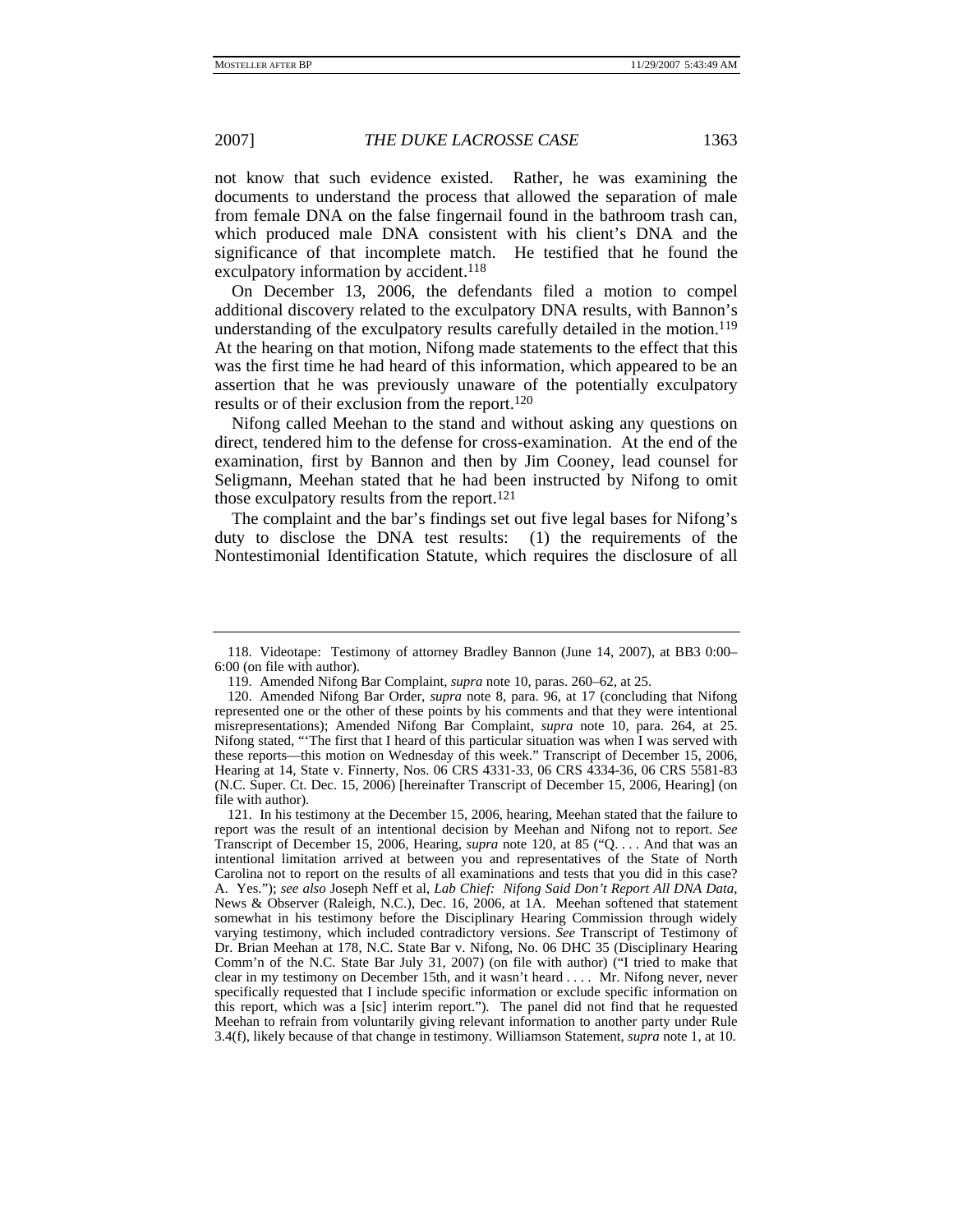results;122 (2) the relatively new North Carolina open-file discovery law that requires memoranda to be prepared of witness interviews and the preparation and disclosure of expert witness reports;<sup>123</sup> (3) the June 22, 2006, discovery order; (4) the requirement under the U.S. Constitution to disclose exculpatory evidence; and (5) Ethical Rule 3.8(d), which requires immediate disclosure of evidence potentially favorable to the defendant.<sup>124</sup> The bar also charged Nifong with making intentionally false statements of material fact to the court and to the bar and alleged that his conduct involved dishonesty, fraud, deceit, or misrepresentation. The Disciplinary Hearing Commission panel found that Nifong committed most of the violations charged, finding violations of eight disciplinary rules.125

As to withholding the exculpatory DNA results, one of Nifong's arguments was that this could not have been purposeful since he turned over the underlying data, which contained that material. Although one cannot know why he did what he did, a couple of points provide an interesting basis for speculation. He did not turn over the massive amount of material, 1844 pages, to the defense until October 27, 2006, only ten days before election day. That timing meant that any discovery of the significance of the data and disclosure thereof would likely occur after election day. Moreover, as disciplinary hearing panel chair Williamson suggested in his questioning during closing argument, there was no certainty that the exculpatory result would ever be deciphered from the mass of data but for Brad Bannon's persistent efforts.126 If purposeful, which it appears to have been, the decision may have been made with the hope that the case would be dismissed before disclosure or discovery occurred. I believe it is absolutely clear that no conviction could reasonably be expected from the incredibly weak evidence in this case. Thus, there would never be any reason for examination of his files on postconviction review. Indeed, if the case had made it to the hearing on the motion to suppress identification evidence, the reliability of the identification was so shaky that it would have been dismissed at that point.

 <sup>122.</sup> Amended Nifong Bar Complaint, *supra* note 10, para. 227, at 21 (citing N.C. Gen. Stat. § 15A-282 (2005)).

 <sup>123.</sup> *Id.* (citing N.C. Gen. Stat. § 15A-903(a)(1) (covering oral statements) and N.C. Gen. Stat. § 15A-903(a)(2) (covering preparation and disclosure of expert reports)).

 <sup>124.</sup> Amended Nifong Bar Complaint, *supra* note 10, charges (d)(i), at 30–31.

<sup>125.</sup> The panel found the DNA-related conduct and statements violated Rules  $3.3(a)(1)$ , 3.4(c), 3.4(d), 3.4(d)(3), 3.6(a), 3.8(d), 3.8(f), 4.1, 8.1(a), and 8.4(c) of the Revised Rules of Professional Conduct before and/or after the 2006 amendments. *See* Amended Nifong Bar Order, *supra* note 8, conclusions of law paras. (a)–(g), at 20–22. As noted earlier, the panel found that Nifong made numerous false and deceptive statements to opposing counsel, the court, and the bar grievance committee. *See supra* note 9. Finally, it found that his conduct separately, and as a pattern, violated Rule 8.4(d). Amended Nifong Bar Order, *supra* note 8, conclusions of law para. (h), at 22.

 <sup>126.</sup> Videotape: Interchange between David B. Freedman and F. Lane Williamson (June 16, 2007), at 12:07–08 p.m. (on file with author).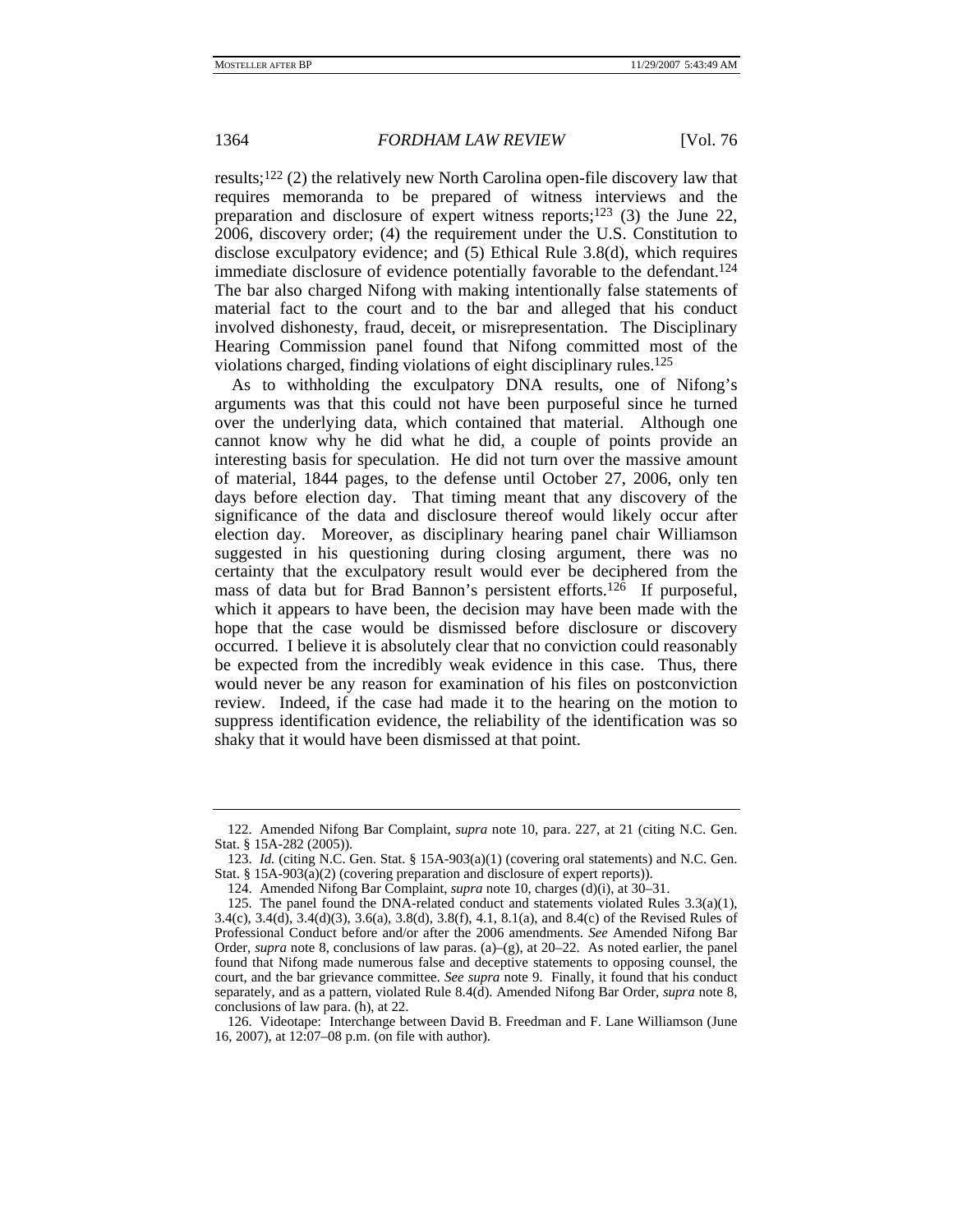## III. THE UNCHARGED ETHICS VIOLATION: THE FAILURE TO DO JUSTICE BY NIFONG'S INDICTMENT AND PROSECUTION OF THE INNOCENT

### A. *The Prosecutor's Duty to Do or to Seek Justice*

A fundamental ethical duty of a prosecutor is described generally as a "duty to seek justice"<sup>127</sup> or "to 'do justice."<sup>128</sup> What this duty means in the myriad situations that arise in criminal cases is not clearly defined, and the duty would effectively be unenforceable as a rule of professional responsibility. However, as an aspirational statement and a moral guide for prosecutors, it is central to our conception of a public prosecutor.

One of the best-known articulations of this basic duty is found in *Berger v. United States*129:

The United States Attorney is the representative not of an ordinary party to a controversy, but of a sovereignty whose obligation to govern impartially is as compelling as its obligation to govern at all; and whose interest, therefore, in a criminal prosecution is not that it shall win a case, but that justice shall be done. As such, he is in a peculiar and very definite sense the servant of the law, the twofold aim of which is that guilt shall not escape or innocence suffer. He may prosecute with earnestness and vigor—indeed, he should do so. But, while he may strike hard blows, he is not at liberty to strike foul ones. It is as much his duty to refrain from improper methods calculated to produce a wrongful conviction as it is to use every legitimate means to bring about a just one.<sup>130</sup>

Within the *Berger* quotation and numerous others made over time by courts and commentators $131$  are two themes: (1) a duty not to prosecute or convict

 <sup>127.</sup> Model Code of Prof'l Responsibility EC 7-13 (1980) ("The responsibility of a public prosecutor differs from that of the usual advocate; his duty is to seek justice, not merely to convict.").

<sup>128</sup>*. See generally* Zacharias, *supra* note 14, at 46.

 <sup>129. 295</sup> U.S. 78 (1935).

<sup>130</sup>*. Id.* at 88.

<sup>131</sup>*. See generally* Bruce A. Green, *Why Should Prosecutors "Seek Justice"?*, 26 Fordham Urb. L.J. 607, 613–18 (1999) (developing the historical outline of the prosecutor's special duty). Green cites among his sources a series of cases from Michigan. *See, e.g.*, People v. Cahoon, 50 N.W. 384, 385 (Mich. 1891) (describing the public prosecutor as acting in a "quasi judicial capacity"); Meister v. People, 31 Mich. 99, 101–06 (1875) (contending that the duty of the public prosecutor is like that of the judge); Wellar v. People, 30 Mich. 16, 22–23 (1874) (noting the public prosecutor differs from a plaintiff's attorney in having a duty to protect the guilty as well as prosecute the guilty); Hurd v. People, 25 Mich. 405, 415–16 (1872) (including in the public prosecutor's duty both the obligation not to convict the innocent and, regardless of the strength of the prosecutor's belief in the guilt of the defendant, not to use improper means to achieve a conviction); *see also* George Sharswood, An Essay: Professional Ethics 92–94 (Fred B. Rothman & Co. 5th ed. 1993) (1884) (arguing that while defense attorneys are entitled to defend someone they believe to be guilty, prosecutors, who are given broad discretion, should be impartial and should never seek to convict any defendant known or believed to be innocent).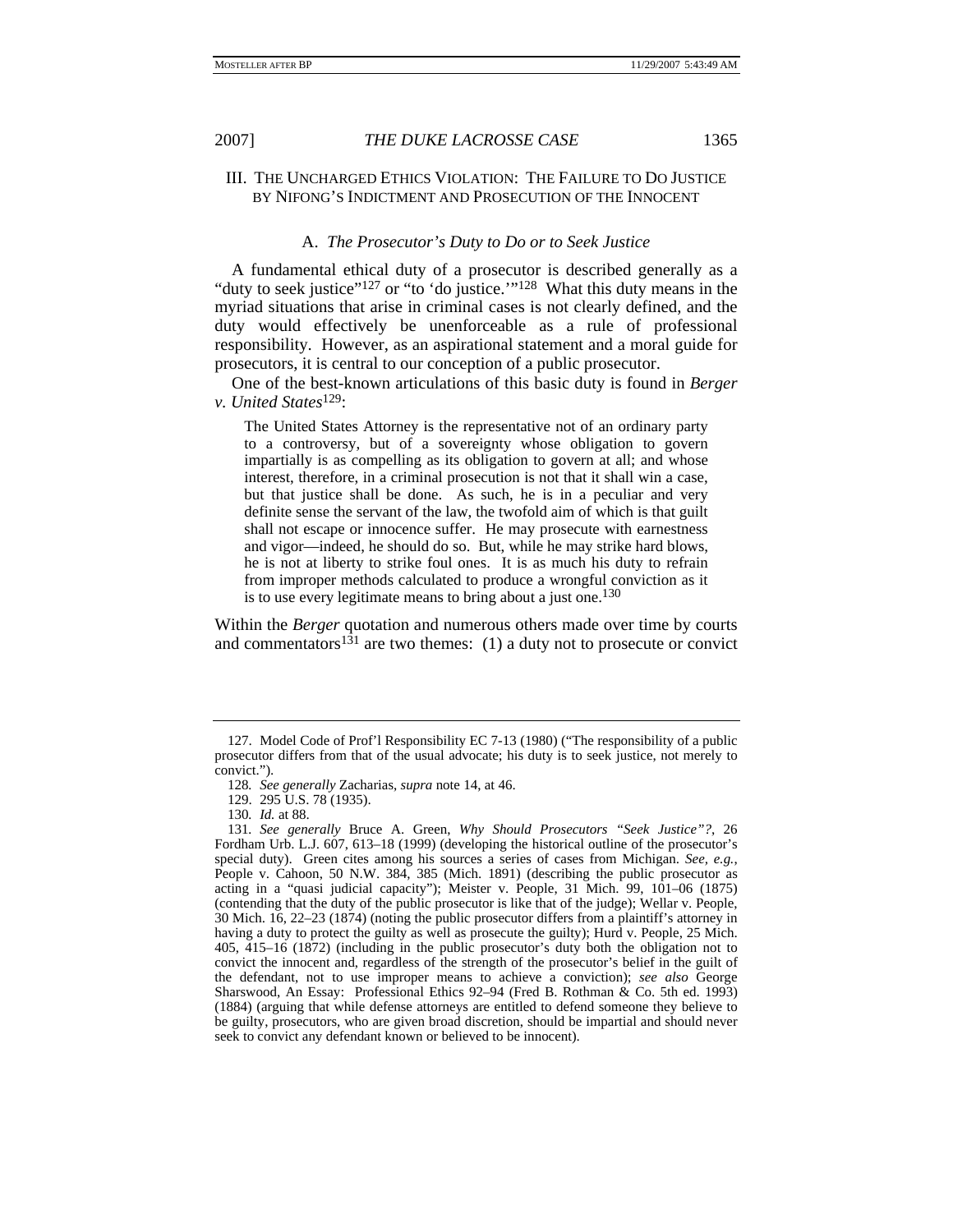the innocent, $132$  and (2) a duty to prosecute fairly those who are charged with a crime.

In turn, the basis for the public prosecutor's special duty is found in two propositions. One is the great power that the prosecutor commands as the representative of the sovereign, including the awesome power to bring criminal charges.133 The other is that, as the representative of the sovereign, the prosecutor represents various constituencies. Although the prosecutor's greatest practical duty as a litigant is to the accuser, the prosecutor's duty also protects the public's interest, which includes the interest of all those charged with fair treatment, and he or she should particularly consider the interest of those who, although innocent, are charged. Obviously, the public is not served by prosecuting or convicting the innocent.134

However that duty is defined and whatever its precise origins, all agree that the prosecutor has a special duty not to prosecute the innocent.135 Indeed, Doug Brocker, lead "prosecutor" for the North Carolina State Bar, began his closing argument by arguing that, as district attorney, Nifong "is a minister of justice and not simply an advocate" whose "most important duty and responsibility is to seek justice, not merely to convict" and that "this responsibility . . . is the most fundamental to our entire system of justice."136 As is often the case, however, the devil is in the details, and

134*. See* Green, *supra* note 131, at 633–37 (emphasizing the prosecutor's special role as representative of the sovereign, whose interest is in achieving justice); *see also Hurd*, 25 Mich. at 415 (making the specific argument that the "prosecuting officer represents the public interest, which can never be promoted by the conviction of the innocent"); Zacharias, *supra* note 14, at 57–58 (noting also the influence of the multiple constituencies argument).

 136. Videotape: Argument of Douglas J. Brocker (June 16, 2007), at 9:11 a.m. (on file with author).

 <sup>132.</sup> Avoiding overly harsh sentences for the guilty is a component of this element of the special duty. *See* Green, *supra* note 131, at 637.

 <sup>133.</sup> Zacharias, *supra* note 14, at 58–59 (giving emphasis to the "power" justification, stating "the fear of unfettered prosecutorial power is the impetus for the special ethical obligation"); *see also* Green, *supra* note 131, at 629–33 (noting that the argument that the special duty derives from the great power of the prosecutor is particularly persuasive as to the powers to bring criminal charges or use the grand jury that only prosecutors possess, but otherwise contesting "power" as the prime justification for the special ethical duty); Peter A. Joy, *The Relationship Between Prosecutorial Misconduct and Wrongful Convictions: Shaping Remedies for a Broken System*, 2006 Wis. L. Rev. 399, 408 (noting both power and constituency justifications).

<sup>135</sup>*. See* Green, *supra* note 131, at 634–35. As discussed later, I do not list it as the most fundamental duty. I agree that for a prosecutor to prosecute someone that he or she knows is innocent is the gravest violation. However, I do not believe the duty to avoid such prosecutions is more fundamental than the duty to prosecute those believed to be guilty fairly. This is because in most situations, the prosecutor cannot know the truth. Thus, if the prosecutor makes a personal judgment on the suspect's guilt before moving forward with the prosecution while conducting a good faith examination of the case, he or she acts only as a partial protector of justice. If a prosecutor concludes the defendant is guilty, he or she may be wrong. Thus, beyond their corrosive effect upon the justice system and the rule of law, using unfair methods to convict someone the prosecutor believes to be guilty may result in a miscarriage of justice.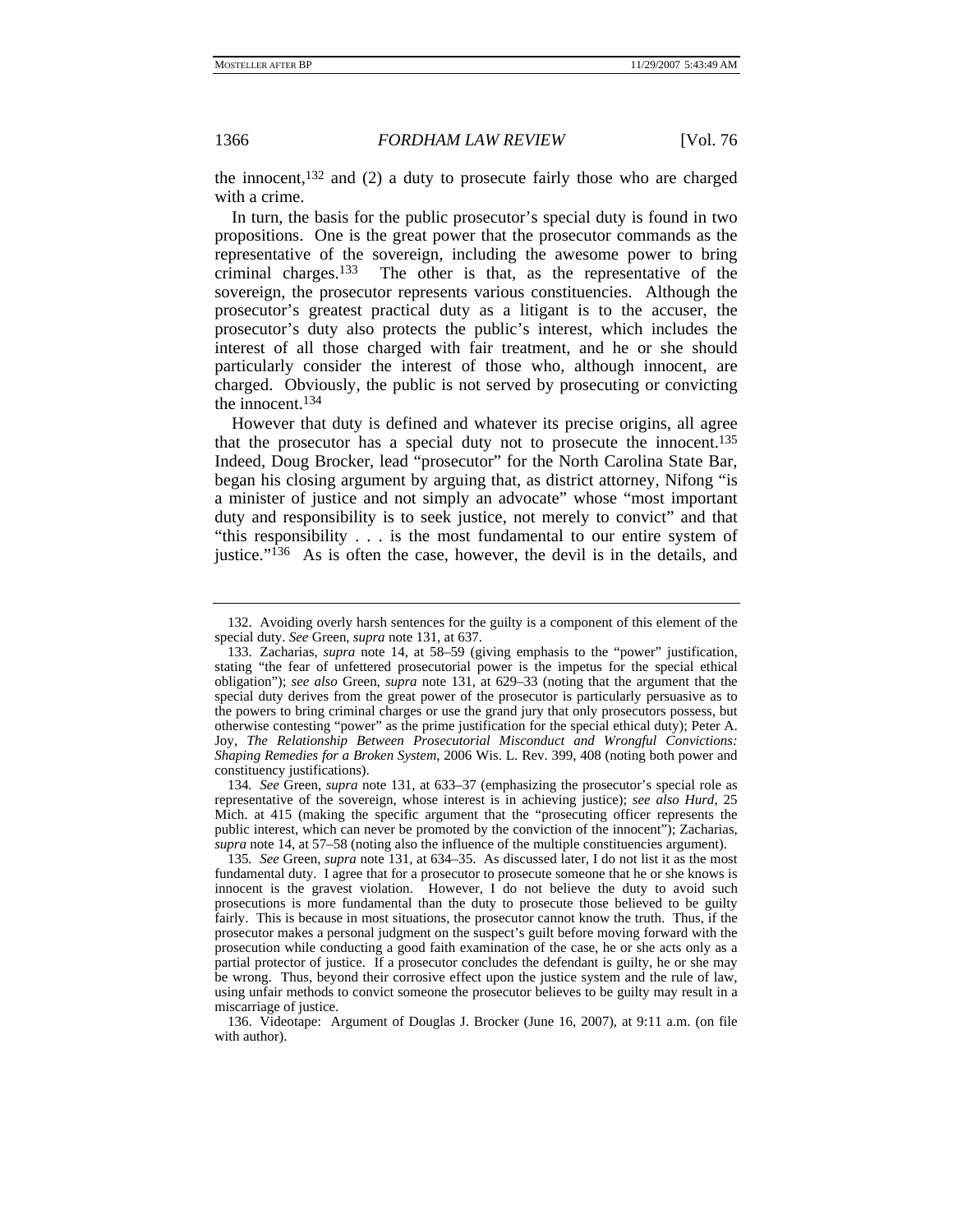particularly the details of how that basic ethics precept is embodied in an enforceable rule.

Rule 3.8(a) of the North Carolina Revised Rules of Professional Conduct states that "[t]he prosecutor in a criminal case [shall] . . . refrain from prosecuting a charge that the prosecutor knows is not supported by probable cause."137 This provision is taken directly from the Model Rules and is identical to the rule in forty other states.<sup>138</sup> Only a few variations exist among the remaining nine states, three that are clarifying,139 and the other six still using some variation of the very similar provision contained in the earlier Model Code.140 Only a single jurisdiction, the District of Columbia, has a significantly different standard.<sup>141</sup>

 139. The rule clarification, in effect in three states, applies to both instituting and maintaining charges. *See* Ohio Rules of Prof'l Conduct R. 3.8(a) (2007) (including the language "pursue or prosecute a charge that the prosecutor *knows* is not supported by probable cause"); Va. Rules of Prof'l Conduct R. 3.8(a) (2007) (including the language "not file or maintain a charge that the prosecutor knows is not supported by probable cause"); Wis. Rules of Prof'l Conduct for Attorneys R. 20:3.8(a) (2007) ("A prosecutor in a criminal case or a proceeding that could result in deprivation of liberty shall not prosecute a charge that the prosecutor knows is not supported by probable cause.").

140*. See* Cal. Rules of Prof'l Conduct R. 5-110 (2005) (including the language "not institute or cause to be instituted criminal charges when the [prosecuting attorney] knows or should know that the charges are not supported by probable cause"); Haw. Rules of Prof'l Conduct R. 3.8(a) (2007) (including the language "not institute or cause to be instituted criminal charges when [the prosecuting attorney] knows or it is obvious that the charges are not supported by probable cause"); Ill. Rules of Prof'l Conduct R. 3.8(b) (2007) (including the language "not institute or cause to be instituted criminal charges when [the prosecuting

 <sup>137.</sup> Revised Rules of Prof'l Conduct of the N.C. State Bar R. 3.8(a) (2007). The commands of this Rule are clearly "not the same thing as prohibiting a prosecution of someone whom the prosecutor believes to be innocent." Fred C. Zacharias & Bruce A. Green, *Reconceptualizing Advocacy Ethics*, 74 Geo. Wash. L. Rev. 1, 40 (2005).

<sup>138</sup>*. See* Model Rules of Prof'l Conduct R. 3.8(a) (1983). The identical provisions are Ala. Rules of Prof'l Conduct R. 3.8(a) (2007); Alaska Rules of Prof'l Conduct R. 3.8(a) (2007); Ariz. Rules of Prof'l Conduct R. 3.8(a) (2003); Ark. Rules of Prof'l Conduct R. 3.8(a) (2005); Colo. Rules of Prof'l Conduct R. 3.8(a) (1997); Conn. Rules of Prof'l Conduct R. 3.8(1) (2007); Del. Lawyers' Rules of Prof'l Conduct R. 3.8(a) (2005); Fla. Rules of Prof'l Conduct R. 4-3.8(a) (1993); Ga. Rules of Prof'l Conduct R. 3.8(a) (2001); Idaho Rules of Prof'l Conduct R. 3.8(a) (2007); Ind. Rules of Prof'l Conduct R. 3.8(a) (2005); Kan. Rules of Prof'l Conduct R. 3.8(a) (2007); Ky. Rules of Prof'l Conduct R. 3.8(a) (1997); La. Rules of Prof'l Conduct R. 3.8(a) (2007); Md. Lawyers' Rules of Prof'l Conduct R. 3.8(a) (2005); Mass. Rules of Prof'l Conduct R. 3.8(a) (2007); Mich. Rules of Prof'l Conduct R. 3.8(a) (2004); Minn. Rules of Prof'l Conduct R. 3.8(a) (2005); Miss. Rules of Prof'l Conduct R. 3.8(a) (2007); Mo. Rules of Prof'l Conduct R. 4-3.8(a) (2007); Mont. Rules of Prof'l Conduct R. 3.8(a) (2007); Neb. Rules of Prof'l Conduct R. 3.8(a) (2007); Nev. Rules of Prof'l Conduct R. 3.8(a) (2006); N.H. Rules of Prof'l Conduct R. 3.8(a) (2006); N.J. Code of Prof'l Conduct R. 3.8(a) (2007); N.M. Rules of Prof'l Conduct R. 16-308(a) (2005); N.D. Rules of Prof'l Conduct R. 3.8(a) (1987); Okla. Rules of Prof'l Conduct R. 3.8(a) (1997); Or. Rules of Prof'l Conduct R. 3.8(a) (2006); Pa. Rules of Prof'l Conduct R. 3.8(a) (2007); R.I. Rules of Prof'l Conduct R. 3.8(a) (2005); S.C. Rules of Prof'l Conduct R. 3.8(a) (2004); S.D. Rules of Prof'l Conduct R. 3.8(a) (2001); Tenn. Rules of Prof'l Conduct R. 3.8(a) (2007); Tex. Disciplinary Rules of Prof'l Conduct R. 3.09(a) (2007); Utah Rules of Prof'l Conduct R. 3.8(a) (2006); Vt. Rules of Prof'l Conduct R. 3.8(a) (2007); Wash. Rules of Prof'l Conduct R. 3.8(a) (2007); W. Va. Rules of Prof'l Conduct R. 3.8(a) (2007); Wyo. Rules of Prof'l Conduct for Attorneys at Law R. 3.8(a) (2007).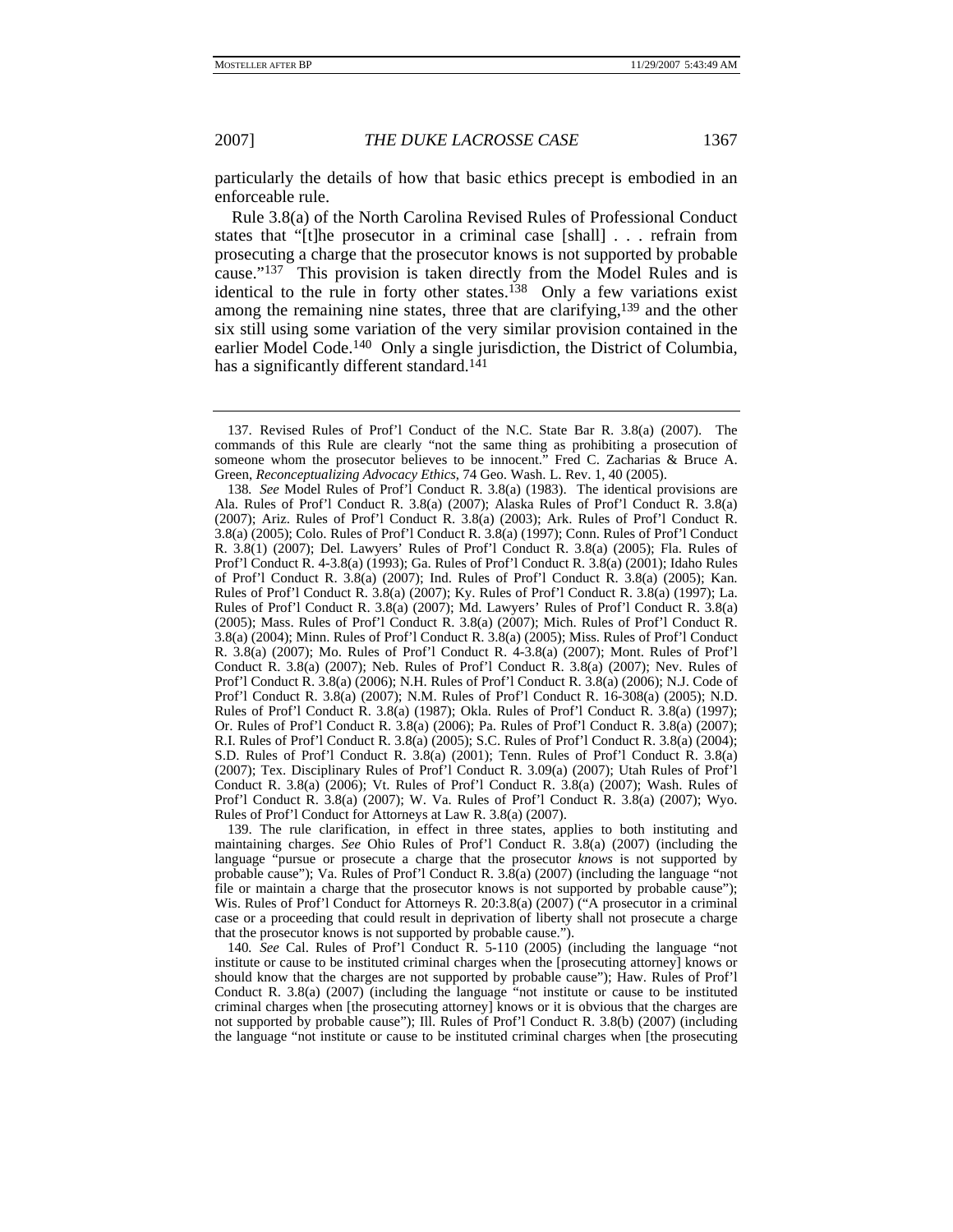This generally followed standard is very limited indeed. First, it requires only that the prosecution be supported by probable cause. Second, it sets a very high standard on the mental element, imposing a duty to refrain from prosecuting only when the prosecutor "knows" that probable cause is lacking. Finally, it imposes no duty of thorough inquiry into the facts and no responsibility of independent investigation.<sup>142</sup>

Occasionally, standards other than probable cause<sup>143</sup> are suggested for the requisite support for guilt of the person to be charged and prosecuted. Two major alternatives are offered: sufficient evidence to support a conviction and the prosecutor's personal belief in proof beyond a reasonable doubt.144

 142. Professor Green has noted in a more limited context the lack of an "obligation on prosecutors to ensure the truthfulness of their evidence beyond advocates' ordinary duty to avoid knowingly offering false evidence." Bruce A. Green, *Prosecutors' Professional Independence: Reflections on* Garcetti v. Ceballos, Crim. Just., Summer 2007, at 4, 7.

 143. As Professor Uviller stated, "The standard of probable cause does not require exacting judgment from the prosecutor, for it does not entail great certainty concerning the underlying truth of the matter; 'probable cause' may be predicated on hearsay, and, indeed, does not even import a substantial likelihood of guilt." H. Richard Uviller, *The Virtuous Prosecutor in Quest of an Ethical Standard: Guidance from the ABA*, 71 Mich. L. Rev. 1145, 1156 (1973).

The United States Attorneys' Manual effectively adopts the first of the two alternative standards set out above. It mandates that a federal prosecutor should commence or

attorney] knows or reasonably should know that the charges are not supported by probable cause"); Iowa Rules of Prof'l Conduct R. 32:3.8(a) (2005) (including the language "refrain from prosecuting a charge that the prosecutor knows or reasonably should know is not supported by probable cause"); Me. Code of Prof'l Responsibility R. 3.7(i)(1) (2007) (including the language "not institute or cause to be instituted criminal charges when the lawyer knows, or it is obvious, that the charges are not supported by probable cause"); N.Y. Code of Prof'l Responsibility DR 7–103 (2007) (including the language "not institute or cause to be instituted criminal charges when he or she knows or it is obvious that the charges are not supported by probable cause"). These provisions are variants on the ABA's Model Code. *See* Model Code of Prof'l Responsibility Canon 7-103(A) (1969) ("A public prosecutor or other government lawyer shall not institute or cause to be instituted criminal charges when he knows or it is obvious that the charges are not supported by probable cause.").

 <sup>141.</sup> District of Columbia R. 3.8(b) tracks the basic Model Rule provision with a small variation. It states that the prosecutor shall not "[f]ile in court or maintain a charge that the prosecutor knows is not supported by probable cause." D.C. Rules of Prof'l Conduct R. 3.8(b) (2007). More significantly, Rule 3.8(c) states that the prosecutor shall not "[p]rosecute to trial a charge that the prosecutor knows is not supported by evidence sufficient to establish a prima facie showing of guilt." *Id.* R. 3.8(c).

Professor Fred Zacharias argues that rules, such as the prohibition in Rule 3.8(a) against pursuing charges that lack probable cause, involve areas of discretion and likely disagreement among reasonable observers. Thus, as to such rules, "so long as *some* evidence supports a criminal charge, observers typically disagree over the propriety . . . . Fred C. Zacharias, *The Professional Discipline of Prosecutors*, 79 N.C. L. Rev. 721, 736 (2001).

 <sup>144.</sup> Bennett L. Gershman, *The Prosecutor's Duty to Truth*, 14 Geo. J. Legal Ethics 309, 337 (2001) (describing the source and nature of the prosecutor's "duty to prejudge truth"); Bruce A. Green, *Prosecutorial Ethics as Usual*, 2003 U. Ill. L. Rev. 1573, 1588–89 (describing the limited scope of the Model Rule 3.8(a) probable cause standard and noting alternatives).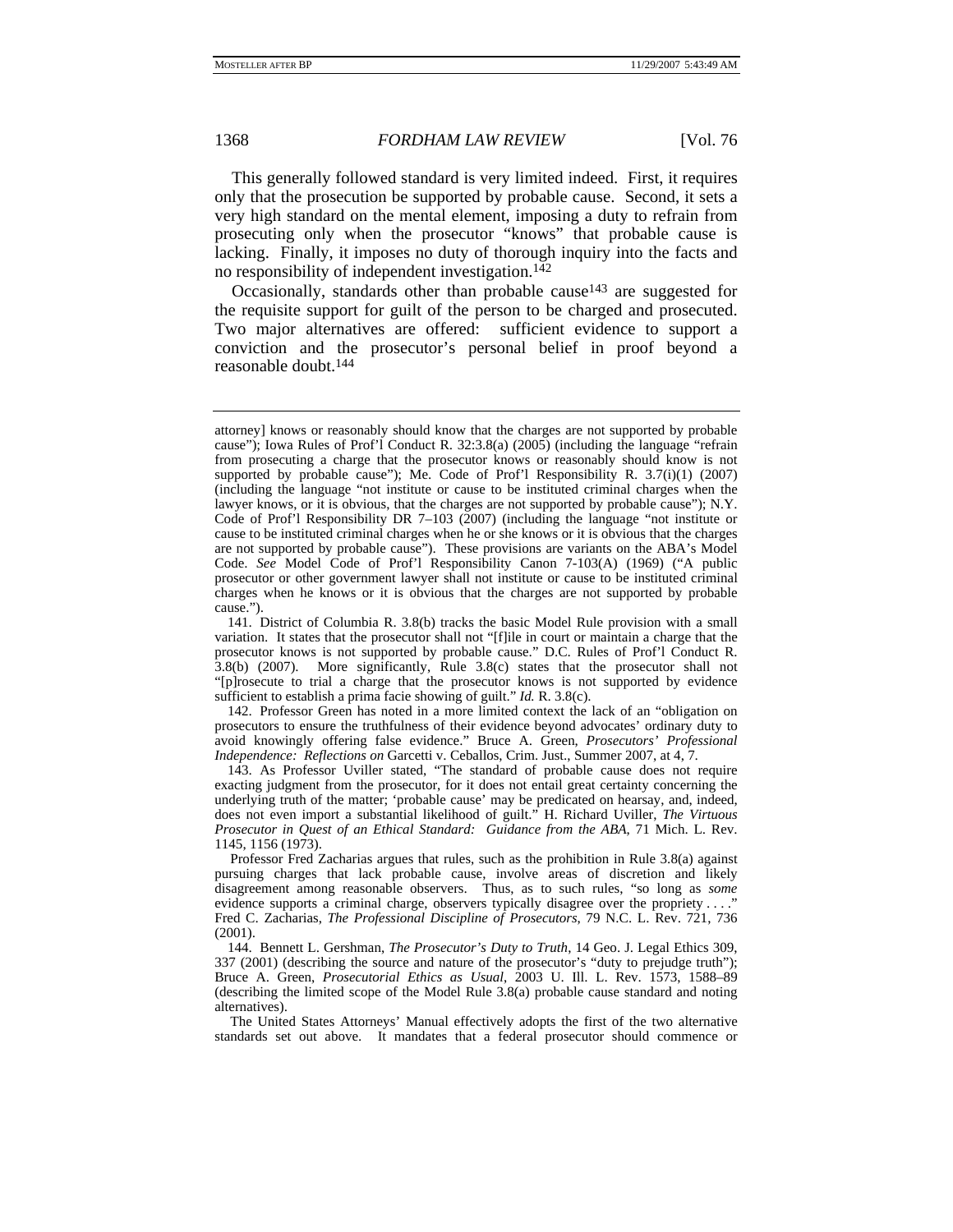Although a few of the alternatives use an objective standard,<sup>145</sup> that is not the trend in the law, and the commentators who argue for a more vigorous protection for potentially innocent defendants do not advocate substituting an objective standard or modifying the knowledge requirement of the rule. Instead, in an apparent effort to set the aspirational duty at a high level—to emphasize the personal responsibility of the prosecutor—the suggestions typically state the prosecutor's duty in subjective terms and emphasize the prosecutor's moral judgment. For example, Professor Bennett Gershman argues for a very high standard, contending that "a responsible prosecutor should be morally certain that the defendant is guilty and that criminal punishment is appropriate."146 An often used, less demanding formulation is that the prosecution should not proceed as an ethical matter unless he or she is "personally convinced of the defendant's guilt."147

A third formulation, which requires the least of the prosecutor, introduces something of a responsibility of independent investigation as a partial constraint. Professor Richard Uviller argues that the prosecutor can prosecute a case without a personal belief in the guilt of the accused if the prosecutor determines that the jury could fairly find either way, letting the jury decide guilt or innocence.148 Uviller, whose aspirational standard is the least demanding, would effectively require additional scrutiny through

 146. Bennett L. Gershman, *A Moral Standard for the Prosecutor's Exercise of the Charging Discretion*, 20 Fordham Urb. L.J. 513, 524 (1993).

147. Gershman, *supra* note 144, at 338.

148*. See* Uviller, *supra* note 143, at 1159; *see also* Gershman, *supra* note 144, at 338–39. Professor Uviller has argued that, if the prosecutor, "from all he knows of the case, believes that there is a substantial likelihood that the defendant is innocent of the charge, he should, of course, not prosecute." Uviller, *supra* note 143, at 1159. However, as Professor Gershman suggests, it is not clear that the evidence being in equipoise and the prosecutor harboring a substantial doubt are not incompatible, and therefore under Uviller's standard the prosecutor might ethically decide to go forward. Gershman, *supra* note 144, at 339.

recommend prosecution only "if he/she believes that the person's conduct constitutes a Federal offense and that the admissible evidence will probably be sufficient to obtain and sustain a conviction." *See* U.S. Dep't of Justice, United States Attorneys' Manual § 9-27.220(A) (2007), http://www.usdoj.gov/usao/eousa/foia\_reading\_room/usam/title9/27mcrm.htm#9-27.220.

The reason a trial-related burden is used in making the charging decision is explained by the comment to this section, which is captioned "Grounds for Commencing or Declining Prosecution." The comment explains that, "both as a matter of fundamental fairness and in the interest of the efficient administration of justice, no prosecution should be initiated against any person unless the government believes that the person probably will be found guilty by an unbiased trier of fact." *Id.* § 9-27.220(B) cmt. The U.S. Attorneys' Manual is an important internal directive by the preeminent prosecutor's office in the United States. *See* Bruce A. Green, *Policing Federal Prosecutors: Do Too Many Regulators Produce Too Little Enforcement?*, 8 St. Thomas L. Rev. 69, 77 (1995) (noting that for the most part the manual usefully addresses issues not covered by the ethics codes but does not generally have an external effect). It does not, however, affect externally enforceable ethics rules and, as noted earlier, only the District of Columbia imposes a standard related to the sufficiency of the evidence at trial for continuing the prosecution after the defendant has been charged. *See supra* note 141.

 <sup>145.</sup> For example, the Model Code provision and the rules of the six states use that or a similar objective standard in addition to knowledge. *See supra* note 140. The later drafted Model Rules abandoned it. *See* Model Rules of Prof'l Conduct R. 3.8(a) (2007).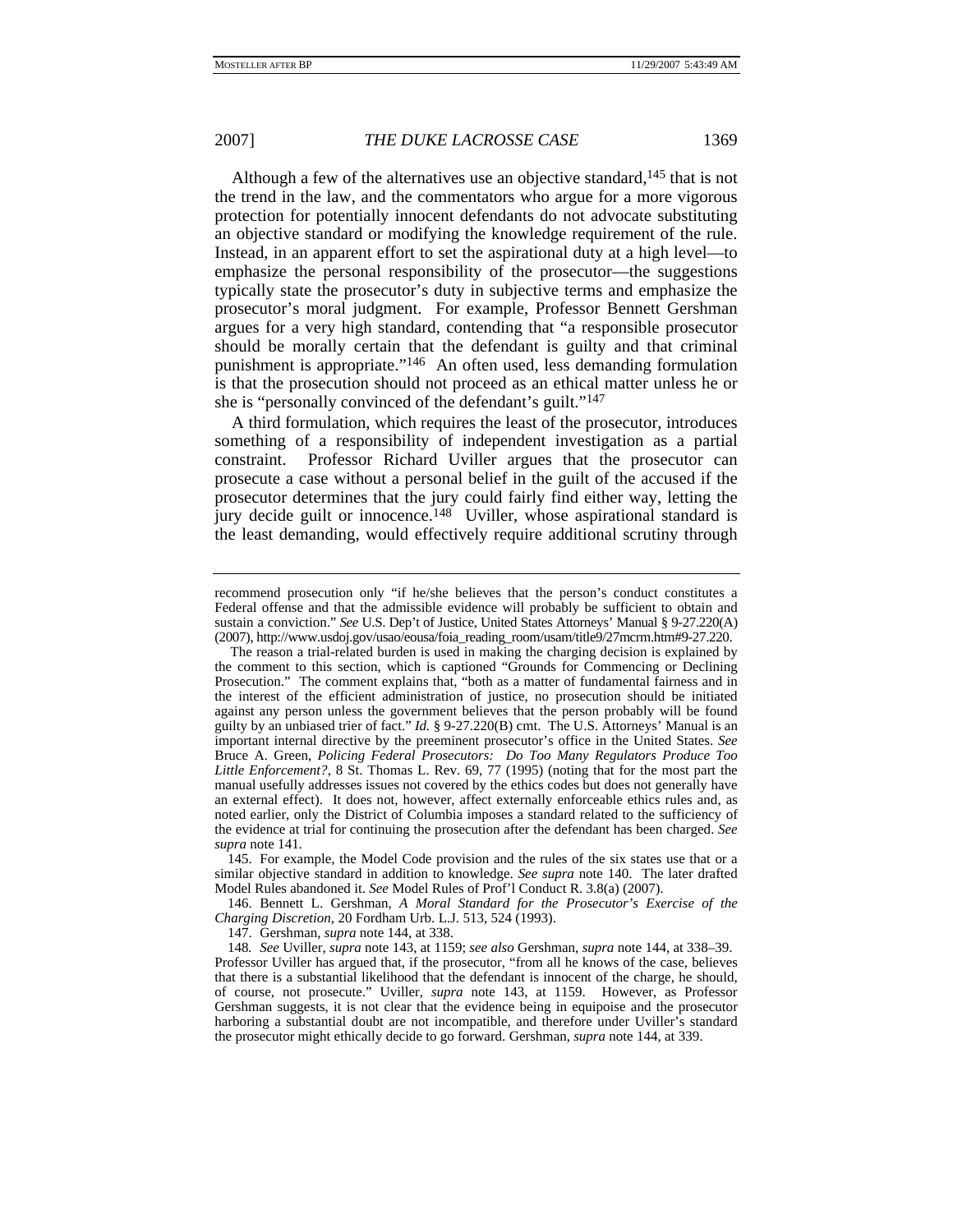his practically oriented description of a prosecutor's proper perspective in deciding whether to charge the accused: the "mindset of the true skeptic, the inquisitive neutral." $149$  The "alert prosecutor" will not automatically process what the police officer presents as ready for grand jury indictment or the filing of an information: "At the very least, the complainant should be interviewed first hand."150

By contrast, none of the adopted or proposed ethical standards imposes a requirement of investigation or inquiry to inform the prosecutor's judgment. Although on a somewhat different dimension, the ABA Prosecution Functions Standards would impose one additional duty at the charging stage: a prosecutor shall not "knowingly fail to disclose to the grand jury evidence which tends to negate guilt or mitigate the offense."<sup>151</sup> Thus, it would require that in satisfying the formal burden of establishing probable cause to charge the defendant through the grand jury, the prosecutor provide the grand jury with information known to the prosecutor that would undercut that determination.

Without a duty of systematic inquiry and of independent evaluation of matters such as witness credibility that will sometimes require investigation, crafting an effective and enforceable rule for avoiding prosecution of the innocent would be impossible. The North Carolina Rule has no requirement of investigation, and as a result it does not mandate that the prosecutor's assessment of whether probable cause is lacking be based on a fair review of the evidence.

Such a duty of investigation might seem reasonable to impose, but it is practically unworkable as a general standard in criminal cases. The Duke lacrosse case is obviously atypical in a number of ways, but one of the most mundane of those is that it commanded substantial attention, energy, and resources from the police and prosecutors. It might be possible to impose a duty of inquiry, evaluation, and independent investigation on prosecutors in high profile cases. However, if the ethical rule applied across the board to all cases, which includes a multitude of misdemeanor and low-grade felony cases, a requirement of due diligence by the prosecutor would have a major impact on prosecutorial resources. Generally, the vast majority of criminal prosecutions are brought in state courts where resources for prosecutors are

 <sup>149.</sup> H. Richard Uviller, *The Neutral Prosecutor: The Obligation of Dispassion in a Passionate Pursuit*, 68 Fordham L. Rev. 1695, 1704 (2000).

<sup>150</sup>*. Id.* at 1703.

 <sup>151.</sup> Standards for Criminal Justice: Prosecution Function and Defense Function Standard 3-3.6(b) (3d ed. 1993). *See generally* Joy, *supra* note 133, at 419. In *United States v. Williams*, the Supreme Court held that the prosecutor had no duty even to present known exculpatory information to the grand jury as a matter of constitutional law. 504 U.S. 36, 44– 45 (1992). Nevertheless, the U.S. Attorneys' Manual at that time required an obligation as a matter of policy to present "substantial evidence which directly negates the guilt of a subject." *See* Uviller, *supra* note 149, at 1706 n.21, 1710–11 (discussing the possibility of appellate reference of violations of the policy to the Office of Professional Responsibility for review).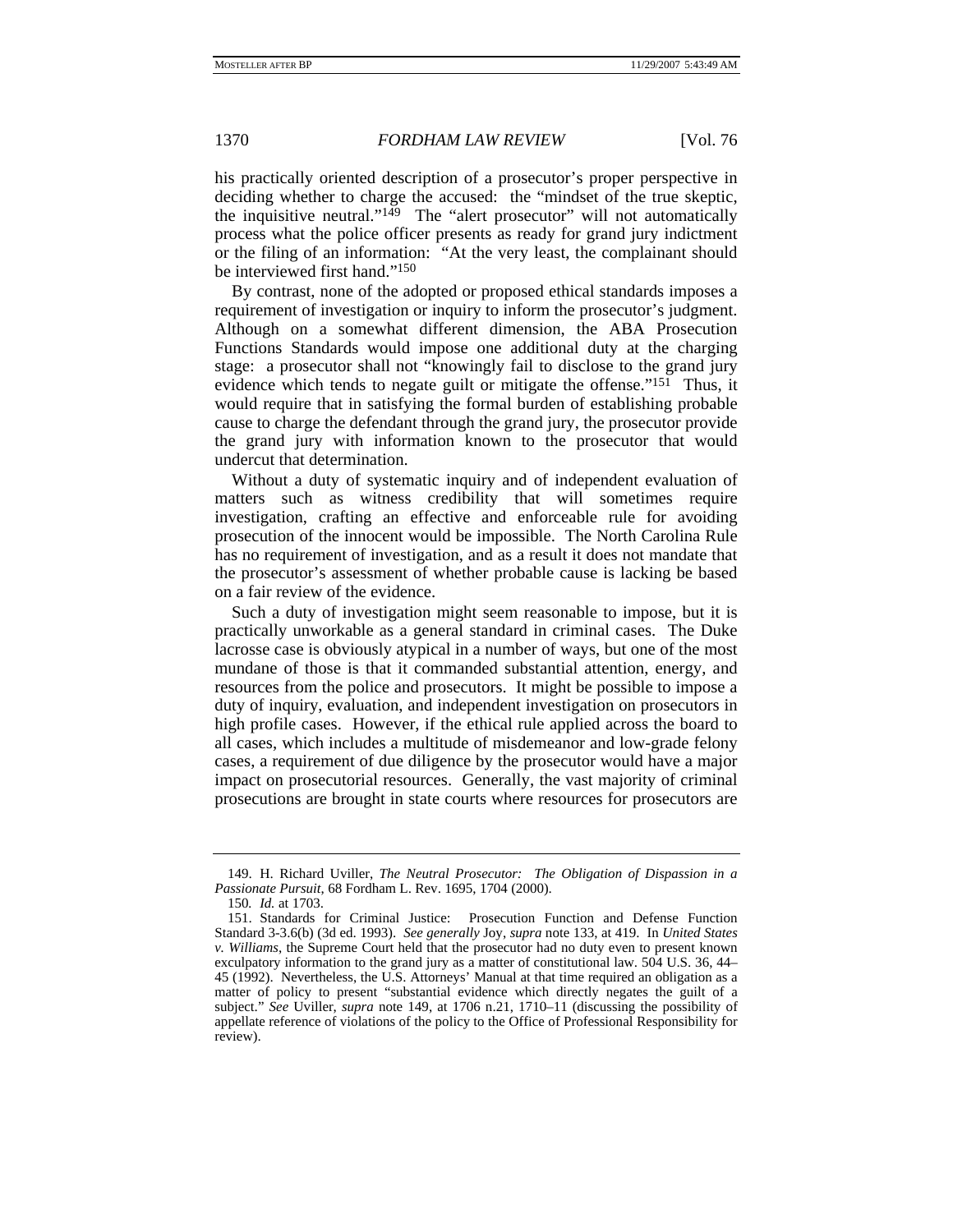stretched thin. The Duke lacrosse case is the extreme aberration in terms of attention and resources.

Many misdemeanor cases are tried by prosecutors meeting witnesses for the first time shortly before trial, often just before they take the stand. The time for independent evaluation is virtually nonexistent. Many of these cases are effectively evaluated only by the police officer who handled the investigation of the case, an investigation which is also frequently quite limited. Many felony prosecutions have only slightly more prosecutorial oversight. I am confident there is currently nothing close to a baseline of independent prosecutorial evaluation of credibility of all critical witnesses in all criminal cases. To impose it would require a massive increase in resources.

For policy reasons, we should aspire to far more in the most problematic cases—independent factual investigation by the prosecutor. The prosecutor's possible civil liability conflicts with this policy preference. Although civil suits against prosecutors are rare, they are most likely in extremely problematic cases, such as the Duke lacrosse case. On October 5, 2007, the three players filed suit against the City of Durham, various City officials and police officers, and Nifong.152 Immunity from civil liability may turn on whether the challenged conduct was prosecutorial or investigative in nature. As to true prosecutorial duties, a prosecutor has absolute immunity. Although the line between prosecution and investigation is unclear, when the prosecutor becomes involved in precharge investigation, the immunity is potentially qualified.153 The same is true for legal advice to the police about investigative practices.154

## B. *Weakness of the Disciplinary Rule Based on the Duty to Seek Justice as Illustrated by the Duke Lacrosse Case*

Disciplinary proceedings against Nifong in the Duke lacrosse case demonstrate the weakness of the specific rule derived from the fundamental duty of the prosecutor to seek justice, and, under that duty, not to prosecute the innocent. As noted earlier, Doug Brocker, counsel for the North

<sup>152</sup>*. See* Joseph Neff, *Duke Lacrosse Players File Civil Rights Suit*, News & Observer (Raleigh, N.C.), Oct. 5, 2007, at 1A (describing the 162-page civil complaint alleging sweeping violations of players' civil rights by Nifong, various Durham police officers and officials, and the DNA lab); Civil Complaint, Evans v. City of Durham, No. 07-739 (M.D.N.C. Oct. 5, 2007) [hereinafter Nifong Civil Complaint] (on file with author).

<sup>153</sup>*. See* Buckley v. Fitzsimmons, 509 U.S. 259 (1993) (ruling that a prosecutor does not have absolute immunity for involvement in investigation to determine whether probable cause exists, which in that case concerned securing expert evidence that purported to find a match between the defendant's boot and a bloody print left at the murder scene). In the civil suit, Nifong is sued individually and, for example, with respect to the claims of conspiracy to violate civil rights, "in his official capacity with respect to Durham Police." Nifong Civil Complaint, *supra* note 152, at 118, 120, 122, 123.

<sup>154</sup>*. See* Burns v. Reed, 500 U.S. 478 (1991) (ruling that a prosecutor does not have absolute immunity in giving legal advice to the police, in a case which involved the propriety of hypnotizing a suspect).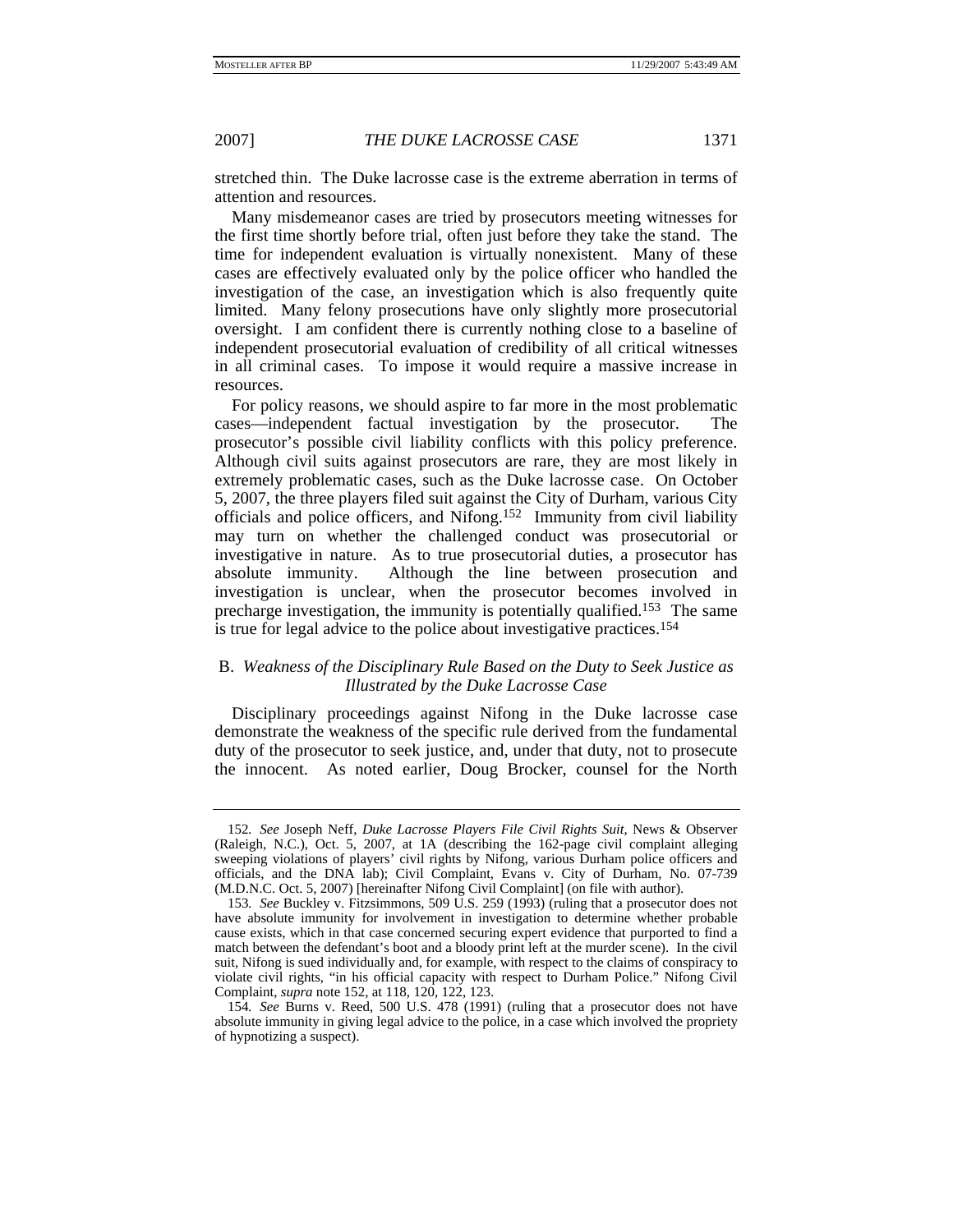Carolina State Bar, began his closing argument with the statement that the "most important duty and responsibility is to seek justice, not merely to convict,"155 and much of the evidence presented by the bar in the disciplinary proceeding seemed directed to that issue.156 Although charges were brought against Nifong under eleven disciplinary rules, no charge was based on Rule 3.8(a), which commands that the prosecutor is to refrain from prosecuting a charge known not to be supported by probable cause. The absence of the charge, of course, does not mean that it could not have been proven if lodged, but it is likely it would have failed.

If the charge could not be proven under the facts of the Duke lacrosse case, then we have strong evidence of the weakness of the standard as a basis for professional discipline. Again, this is not to diminish the importance of the ethical precept as central to the operation of our justice system or as a statement of an aspirational goal for prosecutors. Indeed, my judgment is that the tragedy of this case flows from Nifong's basic failure to "do justice" at this fundamental level.

On April 17, 2006, when testimony was presented to the grand jury and the first indictments were returned against Seligmann and Finnerty, the investigation had developed evidence, most of which Nifong was shown to have personally known: (1) the accusing witness, Crystal Mangum, had made a number of inconsistent statements about the event;<sup>157</sup> (2) her medical records showed that she had a history of serious mental health problems, including a diagnosis that she suffered from bipolar disorder;158 (3) at least three players had given statements to the police that the complainant's version was wildly inconsistent with the facts and that none of the men at the party had provided statements indicating an assault

 <sup>155.</sup> Videotape: Argument of Douglas J. Brocker (June 16, 2007), at 9:11 a.m. (on file with author).

<sup>156</sup>*. See, e.g.*, Testimony of Benjamin Himan at 62–66, 97–106, N.C. State Bar v. Nifong, No. 06 DHC 35 (Disciplinary Hearing Comm'n of the N.C. State Bar July 31, 2007) [hereinafter Himan Transcript] (on file with author) (describing Nifong's statement, "You know, we're f - - ked," when first briefed about the case regarding its weaknesses and Himan's own misgivings about indicting Seligmann, and [Himan's] personal efforts to contact players' attorneys to try to avoid an erroneous indictment); Amended Nifong Bar Order, *supra* note 8, paras. 14, 15, at 3 (describing weaknesses of the case discussed with Nifong along with the "we're f - - ked" comment and the assessment that the case would be very hard to win in court); *see also* Anne Blythe & Sarah Ovaska, *Nifong Had Doubts, Witness Says*, News & Observer (Raleigh, N.C.), June 13, 2007, at 1A.

 <sup>157.</sup> Amended Nifong Bar Order, *supra* note 8, para. 14, at 3 (noting weaknesses told to Nifong at his initial briefing by the investigating officers, which included the accuser's inconsistent statements and changes in story, the fact that the other dancer disputed the story of the alleged attack, and the cooperation by the three team captains and their denial that an attack occurred).

<sup>158</sup>*. See* Craig Jarvis, *Mangum's Life: Conflict, Contradictions; Accuser Struggled with Mental Illness, Alcohol*, News & Observer (Raleigh, N.C.), Apr. 13, 2007, at 1A (describing a variety of contacts with mental health facilities and frequent bizarre behavior); Himan Transcript, *supra* note 156, at 66–69, 229 (describing University of North Carolina hospital records that showed her bipolar diagnosis and long psychological history and indicating that Himan kept Nifong informed about such information as he gathered it).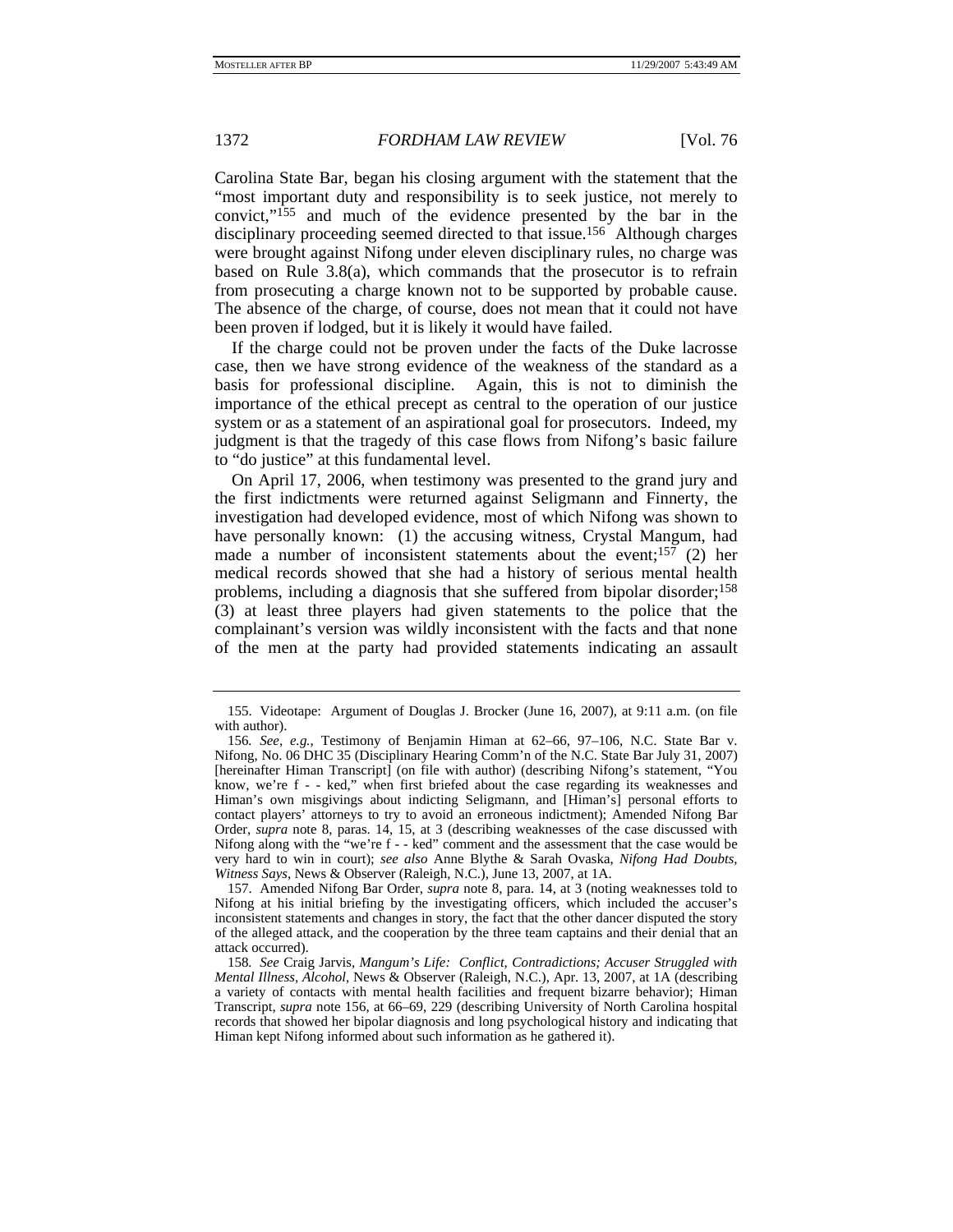occurred; (4) no DNA evidence recovered from the rape kit matched any of the players; (5) although no blood, saliva, or semen was present, DNA from males other than the players (the players had been excluded as possible sources of this male DNA) was found on items from the rape kit, and apparently semen from the victim's boyfriend that was likely several days old was found there; (6) the other exotic dancer had made one statement that the accuser's statement was "a crock"—that the rape event did not happen; (7) the accuser had failed to identify Seligmann as a perpetrator at the first identification procedure on March 16, 2006, identifying him merely as someone who had been at the party; and (8) the accuser had a criminal conviction history. By May 15, 2006, when evidence was presented to the grand jury and an indictment was returned against Evans, the prosecutor had received rather substantial digital evidence that demonstrated Seligmann had a strong alibi, which did not go directly to Evans's guilt, but it did undercut the accuracy of the accuser's earlier identification of another defendant and thereby suggested her unreliability.

In support of the charges, Nifong had (1) a finding by the examining doctor during the initial medical examination on March 14, 2006, of some vaginal swelling, and the SANE nurse's perception that the accuser's conduct was consistent with sexual victimization; (2) the accuser's April 4, 2006, "certain" identification of Seligmann and Finnerty and ninety percent certain identification of Evans;159 and (3) a partial DNA match of Dave Evans's DNA with DNA on Mangum's fake fingernail found in the trash can of the bathroom where she said the rape occurred.

During his testimony before the Disciplinary Hearing Commission, Nifong did not deny that he had a duty of independent evaluation in cases he prosecuted. He made no admission with respect to a need to speak with the accusing witness; indeed, he had not spoken with Mangum until January, after his decision to recuse himself. Nor did he acknowledge an obligation to meet with defense counsel or their clients to evaluate their defense. However, he claimed that he operated under the policy that he had to be "personally persuaded" of the defendants' guilt in order to go forward, and claimed that he was.160 He was not asked about and did not address the probable cause standard.161

In terms of an evaluation of the evidence, he explained that despite all the contrary evidence, the testimony of the complaining witness that a rape took place would be sufficient to get the case to the jury. He rested his belief in the charge on the assessments of Officer Himan and Sergeant

 <sup>159.</sup> As discussed in Part III, the significance of these identifications was badly undercut by the fact that they were made from a group of forty-six photographs that Sergeant Gottlieb told Mangum contained those the police believed were at the party.

<sup>160</sup>*. See* Nifong Transcript, *supra* note 45, at 196; *see also id.* at 304 (testifying that he personally believed the rape occurred based on views of Himan, Gottlieb, and Leyn).

<sup>161</sup>*. Id.* at 304.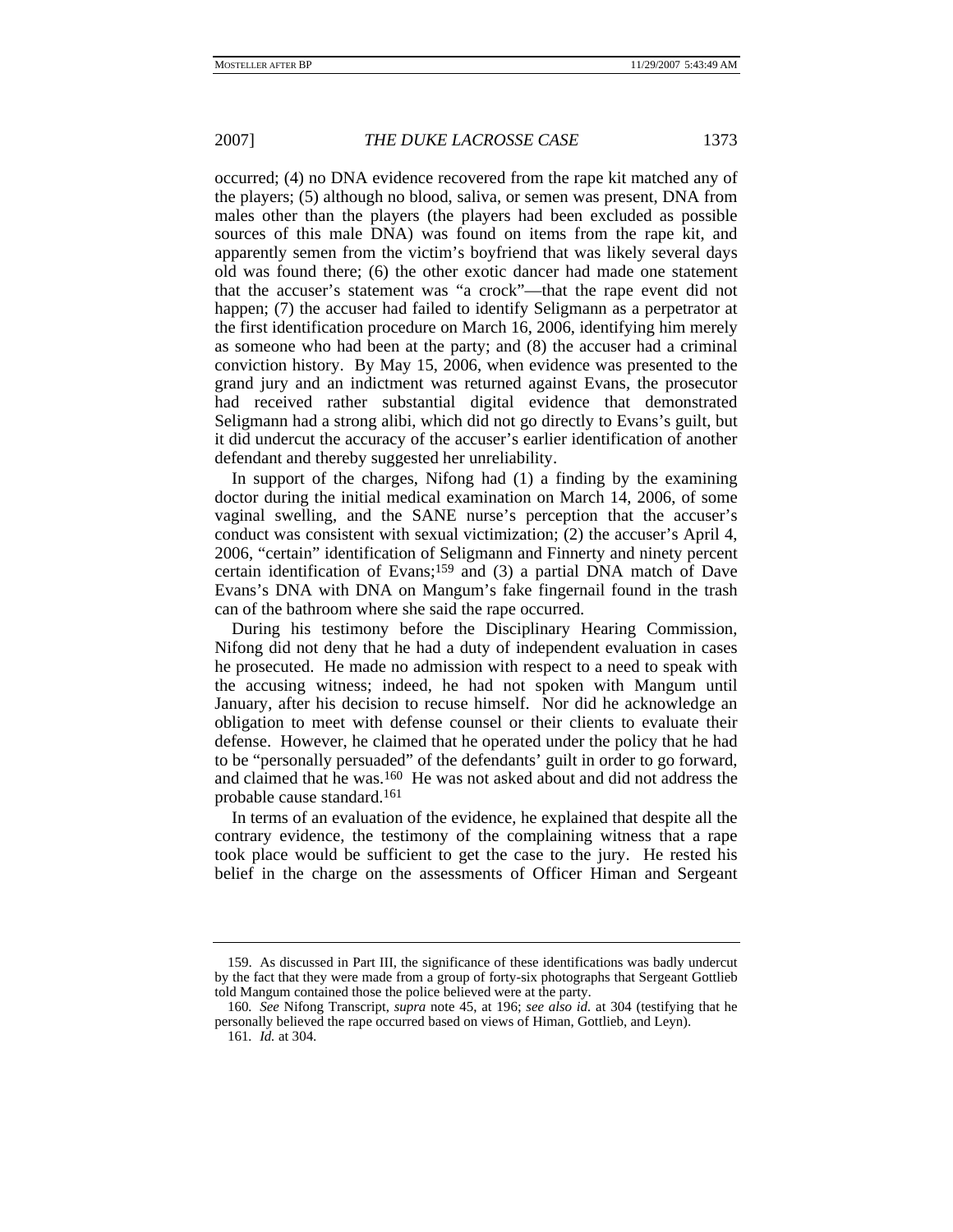Gottlieb, who had interviewed Mangum,<sup>162</sup> and the examining nurse, who completed the rape kit, that the accuser was credible. He generally explained away the inconsistent versions of the story given by the accuser on the basis of her postrape trauma or interviewer ineptitude or error.163

In jurisdictions with grand juries, the standard of knowledge that probable cause is lacking would be difficult to establish conceptually as to the evidence actually presented to a grand jury that indicted the defendant. The probable cause standard should be met by the judgment of that body, which is given the responsibility to make the charging decision. Of course, reliance on the indictment is not apt if the grand jury was not presented with evidence that the prosecutor knows undercuts probable cause.

North Carolina grand juries are very different from the better-known federal grand juries. Except when authorized by a three-judge panel for the prosecution of drug distribution or continuing criminal enterprises,<sup>164</sup> North Carolina grand jury proceedings are not transcribed and the prosecutor cannot attend and examine witnesses.165

Thus, disciplining Nifong for a lack of probable cause would have been particularly difficult in North Carolina because what was or was not presented at the grand jury is legally unknowable, and both Nifong and Investigator Himan testified that the prosecutor had given no instructions on what to say or not say to the grand jury. The grand jury returned a true bill,

 <sup>162.</sup> Nifong acknowledged that Sergeant John C. Shelton, who had early contact with the accuser, did not believe her allegations of rape. *See id.* at 170.

<sup>163</sup>*. See id.* at 143–45 (describing his perception of her trauma when first meeting Mangum); *id.* at 150–52 (discussing the interviewer misunderstanding and error).

 <sup>164.</sup> N.C. Gen. Stat. § 15A-622(h) (2005) (providing special grand jury proceedings upon the authorization of a panel of three judges for violations of N.C. Gen. Stat. § 90-95(h) (drug distribution) and N.C. Gen. Stat. § 90-95.1 (continuing criminal enterprise)).

 <sup>165.</sup> N.C. Gen. Stat. § 15A-623(h) (authorizing in special grand jury proceedings for a prosecutor to be present to examine witnesses and a court reporter to transcribe the proceedings). This means that in a rape case, such as the Duke lacrosse case, a North Carolina prosecutor is not allowed to be present in the grand jury and does not question witnesses there. The statute does not permit a court reporter to be present to transcribe the proceedings. *See* N.C. Gen. Stat. § 15A-623(d). Moreover, all those who appear before the grand jury, including witnesses, are prohibited from revealing "anything which transpires during any of its sessions." N.C. Gen. Stat. § 15A-623(e). In Nifong's disciplinary hearing, the chair asked Investigator Himan what he said, in general terms, to the grand jury. Himan's attorney stopped the examination, informing Williamson that Himan could not answer without violating the statute. Himan Testimony, *supra* note 156, at 222 ("Other than saying he told the truth as he knew it, he can't say anything else."). The U.S. Supreme Court has ruled that a state may not, under the First Amendment, prohibit a witness from voluntarily revealing what he or she said before the grand jury after the grand jury's term has expired. *See* Butterworth v. Smith, 494 U.S. 624 (1990). Given that Himan did not assert his First Amendment interest in divulging the information, the issue does not appear to be answered by *Butterworth*.

It is difficult to take a commitment not to prosecute the innocent very seriously when all that is required is probable cause and the probable cause finding comes in the form of the "rubber stamp" of a grand jury indictment. Taking the commitment seriously is particularly difficult under the North Carolina formulation of the grand jury, which makes determining the inadequacy of an indictment difficult if not impossible.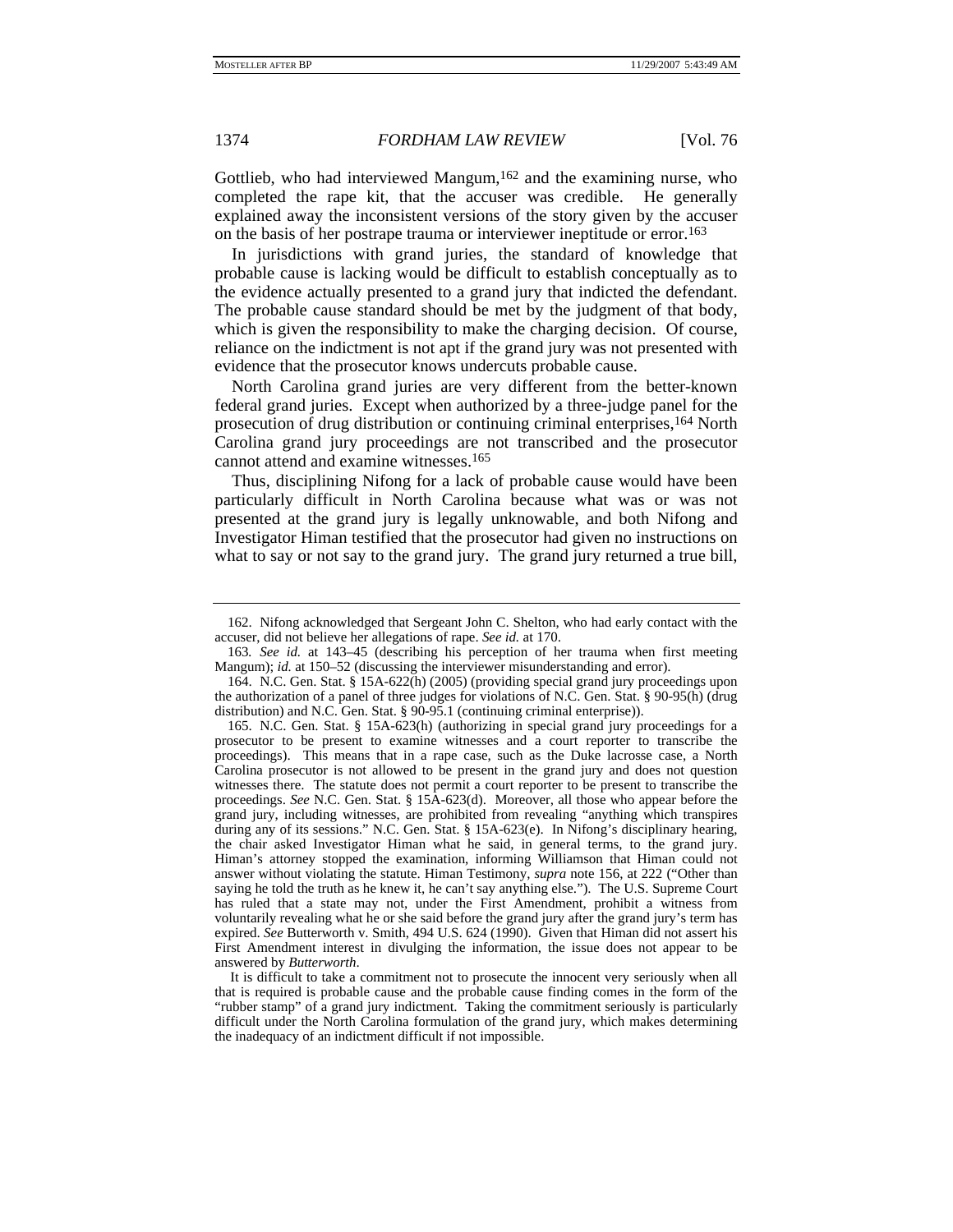indicating that probable cause existed as a matter of law. Of course, information that the prosecutor learned that was unavailable to any witness appearing before the grand jury would be fair game for a contrary argument, but establishing what he knew that the investigating officer, who testified, did not know would be difficult.

Yet, based on what Nifong knew, it is difficult to understand how he could have formed an independent belief in the players' guilt. The attorney general's lengthy list of reasons to question the accuser's version of events makes objectively based belief in guilt quite difficult. Indeed, it appears that the attorney general's report makes an effort to avoid overstatement and thus may be modest in its presentation. When one examines the mass of questions regarding the accuser's reliability presented by the defendants' motions to suppress identification, objective belief in guilt becomes even less supportable.

For example, here is an advocate's construction of the initial conflicts in statements by the accuser:

Within the first 36 hours of the events in this case, the accuser denied being raped, claimed she was raped by 20 men, then 5 men, then 2 men and then 3 men, claimed that she was carried against her will from a car by Nikki and "Brett," claimed that she was dancing with three other women, multiple other women and then only one other woman, denied ever being struck with fists, claimed that Matt was getting married, told the forensic nurse that Matt raped her vaginally and orally, that Adam raped her anally, and did not mention Brett raping her, while telling other personnel that Brett raped her vaginally without mentioning either Matt or Adam.166

Thus, the reasonableness of any belief Nifong might claim in guilt is hard to accept, but he claimed it. He claims to have been "personally persuaded" of guilt upon the assessment by experienced professionals in the credibility of the accuser's story of rape.167 I have found no extant rule that allows effective challenge to the subjective claim of belief in guilt that evidence shows to be objectively unsupportable. However, the standard is even more forgiving—in order to have violated Rule 3.8(a), Nifong had to know that probable cause did not exist. I doubt that proof of a violation of the ethics rule under that standard could have been sustained. My central point is that, if I am even arguably correct on these facts, the standard has virtually no practical impact as a source of potential discipline.

 <sup>166.</sup> Motion to Suppress the Alleged "Identification" of the Defendants by the Accuser, para. 16, at 7, State v. Seligmann, Nos. 06 CRS 4334-36, 06 CRS 4331-33, 06 CRS 5581-83 (N.C. Super. Ct. Dec. 14, 2006) [hereinafter Motion to Suppress Identification] (on file with author) (describing the multiple and varying descriptions given by Mangum during the first thirty-six hours after the alleged rape).

<sup>167</sup>*. See* Nifong Transcript, *supra* note 45, at 196 (testifying that his standard for prosecution is being "personally persuaded" of guilt); *id.* at 304 (testifying that he personally believed a rape occurred based on the opinions of Himan and Gottlieb and through them the opinion of the SANE nurse).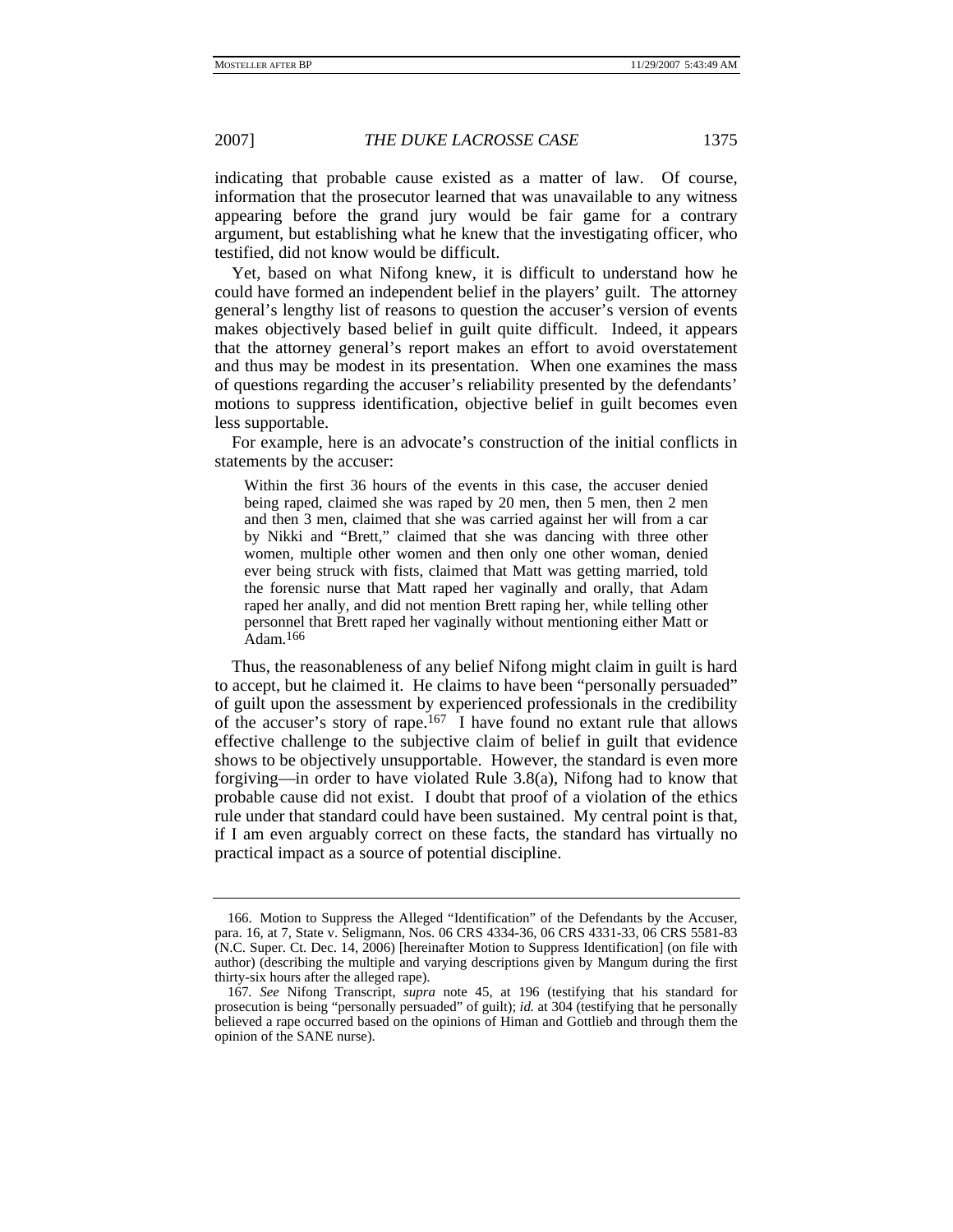# C. *A More Realistic but Still Practically Unenforceable Duty of Skeptical Evaluation in Appropriate Cases—And Nifong's Failing Performance*

Professor Richard Uviller believed that the effective standard for prosecution allowed a prosecutor to move forward with a case where the evidence was in equipoise. However, he argued that in evaluating the case, the prosecutor should examine it with "the mindset of the true skeptic, the inquisitive neutral."168 That is a very modest standard, and like the other standards, it is unenforceable but still an essential part of a fair justice system. It is a responsibility that Nifong failed miserably to fulfill.

A prosecutor should have no duty to listen to all defense evidence nor to interview every important witness or even every complaining witness in every case. However, he or she should have that moral and ethical duty to do so in appropriate cases. The responsibility to exercise careful judgment binds those to whom our justice system gives such power and such discretion.

Not the least in this group of "appropriate cases" are those where the actual prospect of an unjust prosecution is brought to the attention of the prosecutor. That Nifong knew no probable cause existed in this case is not clearly established. However, that he had abundant notice of the problematic nature of the case is undeniable.

The accusing witness in the case was a witness with enormous, obvious flaws. She was known to have a criminal and mental health history. She had given wildly conflicting statements to various individuals during the first thirty-six hours after the alleged incident, as described above. Physical evidence of trauma supported the charge, but it was ambiguous evidence at best. The men who resided at the house all stated that absolutely no sexual activity took place, and their description of the events left no possible time for it to have occurred. All this was known to the prosecutor. Nifong was thus on notice that there was a real possibility that no crime occurred—the possibility that the allegations of a sexual assault was a hoax or a delusion.

Nifong may have believed the accuser initially and may have had an admirable instinct not to abandon the prosecution simply because charges would be difficult to prove with such a compromised accuser—exotic dancers with criminal histories can be raped and deserve a prosecutor's best effort at securing justice.<sup>169</sup> Thus, absent the publicity campaign, pursuing the investigation further cannot be faulted. However, soon after Nifong became involved, chances for concrete corroboration began to disappear. After the order for nontestimonial evidence was executed, for example, the police knew that none of the Duke lacrosse players had incriminating

 <sup>168.</sup> Uviller, *supra* note 149, at 1704.

 <sup>169.</sup> After asserting that Nifong believed a crime had occurred at the party, David Freedman argued in his opening statement before the Disciplinary Hearing Commission, "It is not unethical to pursue what someone may believe may be an unwinnable case." Blythe & Ovaska, *supra* note 156; *see also* Videotape: Opening Argument of David B. Freedman (June 12, 2007), at FO min. 1:14 (on file with author).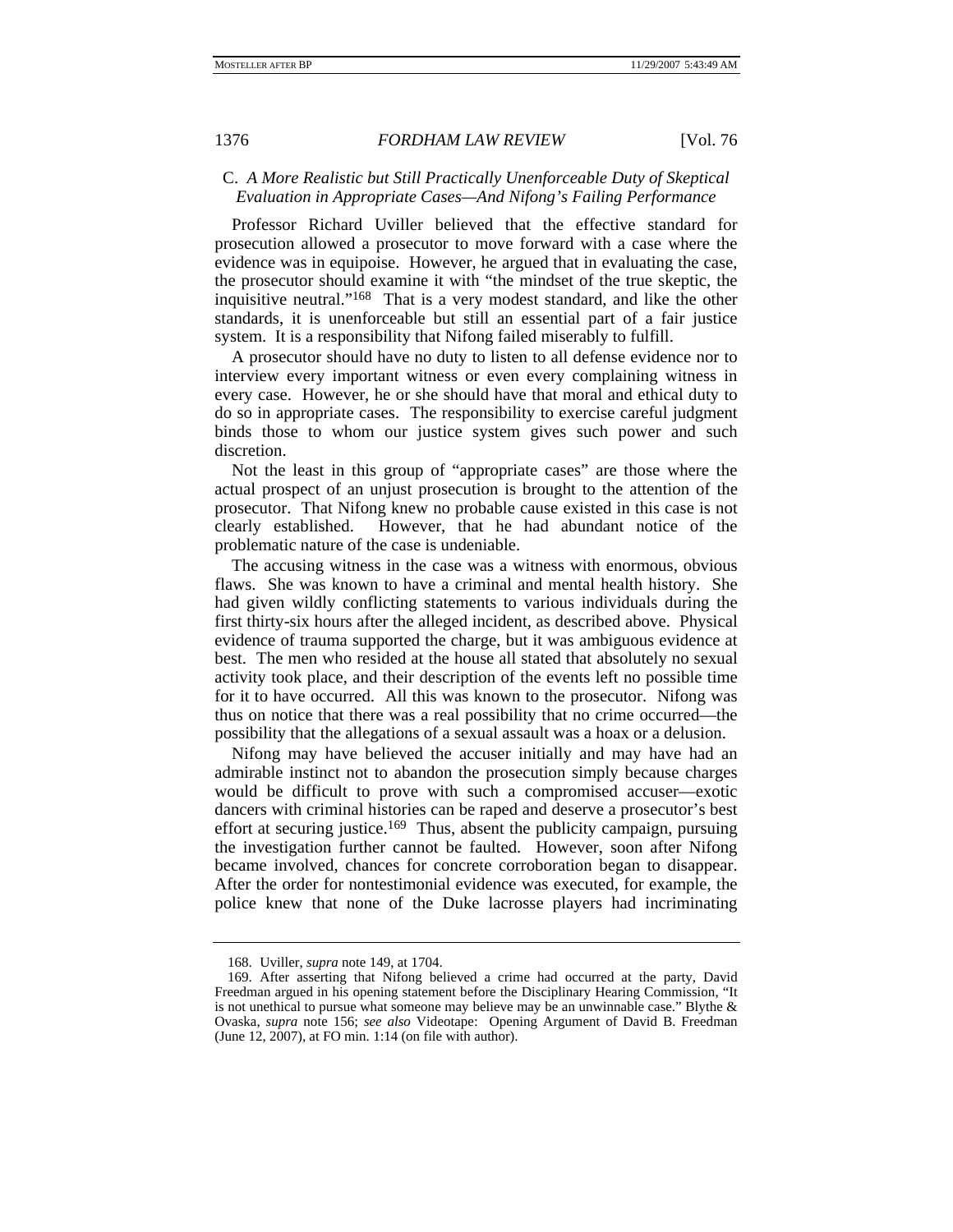scratches on their bodies. Before Nifong's conversation on March 30, 2006, with the SBI lab technician and before he learned of the initial negative results on the rape kit items, he may reasonably have believed there was a good possibility that DNA evidence would show that a crime took place. Any DNA from the players linked to sexual activity with Mangum would have changed everything. It would have proven that the players' overall version of events was a fabrication and provided an identification of those involved. A noncriminal explanation for sexual activity would have been possible, but a difficult "about face" would have been required to establish the defense of consent after the initial claim that no sexual activity whatsoever occurred.

However, after his conversation with the SBI lab technician, the prospect of strong proof of guilt through DNA virtually disappeared. The SBI lab found no sperm or semen and would not send the rape kit items for DNA processing.170 Some hope existed for significant incriminating results from the items recovered in the search of the house at 610 North Buchanan, and perhaps more sophisticated testing could reveal DNA associated with the defendants on some significant evidence item, but initial SBI testing gave no reason to believe such evidence would be found.

Accordingly, a hoax or delusion had not been ruled out, and at what is usually a more mundane level, the case was going to turn largely on Mangum's identifications of the attackers. Indeed, during his testimony in his subsequent trial on criminal contempt charges, Nifong said as much. He acknowledged that after he talked with Jennifer Leyn he concluded, "This had been a non-ejaculatory event . . . . There was no semen left during the course of the assault . . . in which case it would become an eyewitness case."171

Eyewitness identifications, which are critically important to prosecutions, are sometimes inaccurate and are a notorious source of unjust convictions.172 In most cases, however, eyewitness identification evidence does not stand alone; it is corroborated by other evidence. The problems

<sup>170</sup>*. See* Leyn Testimony, *supra* note 96, at 9–11 (describing the March 30, 2006, telephone conversation with Nifong in which SBI told him the rape kit items would not be submitted for DNA testing because no sperm or semen was found); Phone Logs of Conference Call on March 30, 2006, between SBI Technicians and Nifong, *supra* note 96, at 102; Nifong Deposition, *supra* note 96, at 188–90.

 <sup>171.</sup> Ann Blythe & Joseph Neff, *Nifong Gets 24 Hours in Jail for Contempt*, News & Observer (Raleigh, N.C.), Sept. 1, 2007, at 1A.

 <sup>172.</sup> A frequently quoted observation from the U.S. Supreme Court is that "the annals of criminal law are rife with instances of mistaken identification." United States v. Wade, 388 U.S. 218, 228 (1967). *Compare* Noah Clements, *Flipping a Coin: A Solution for the Inherent Unreliability of Eyewitness Identification Testimony*, 40 Ind. L. Rev. 271, 271 (2007) (observing that, "[b]y most accounts," mistaken identification is the leading cause of unjust convictions in the United States), *with* Steven B. Duke et al., *A Picture's Worth a Thousand Words: Conversational Versus Eyewitness Testimony in Criminal Convictions*, 44 Am. Crim. L. Rev. 1, 1–4 (2007) (describing the widespread claim among practitioners that eyewitness identification is the single largest cause of false convictions, but generally arguing that erroneous testimony as to conversations is likely a larger cause).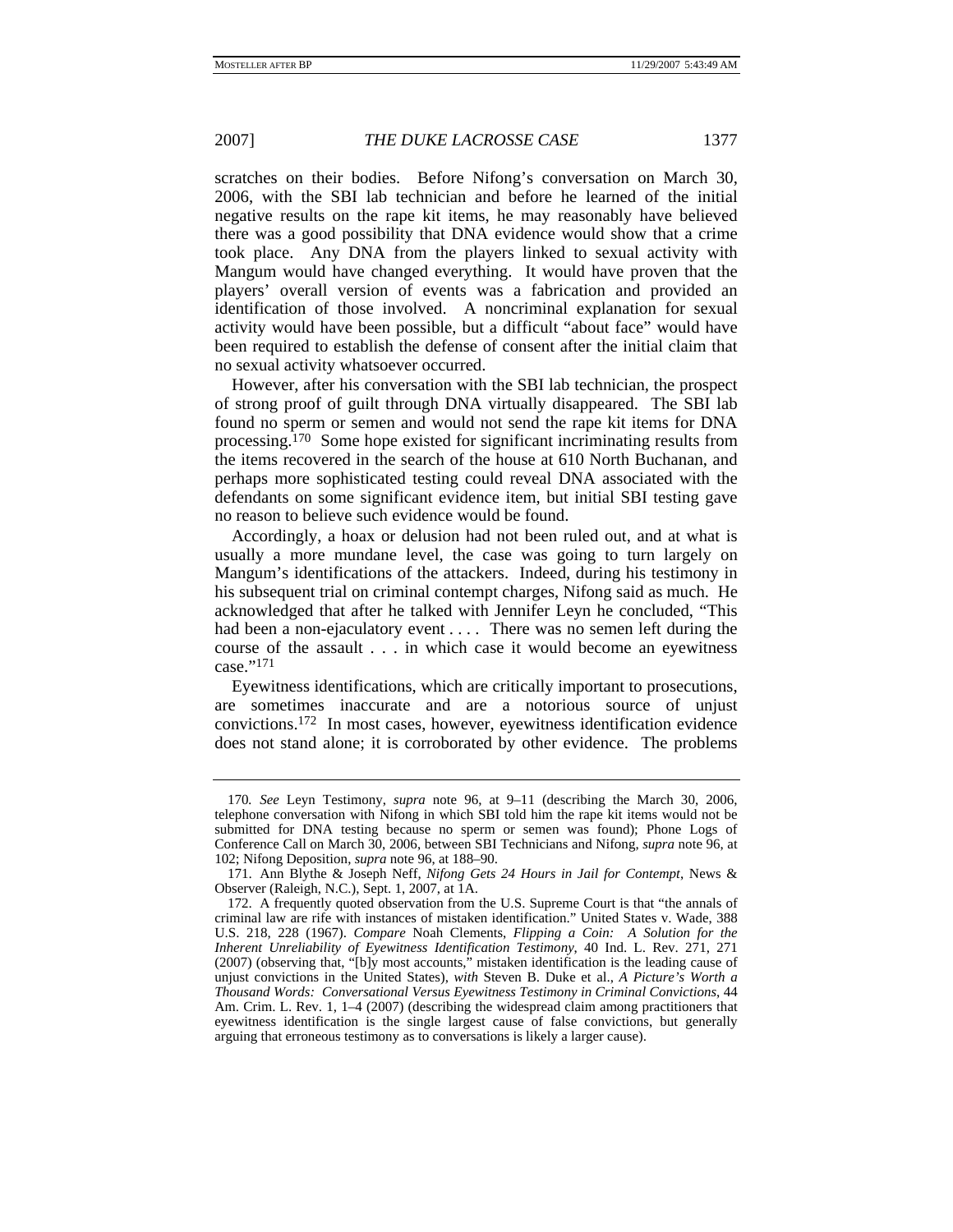typically occur when that corroboration is ambiguous. I cannot say what Nifong knew, but my experience as a defense attorney with the Washington, D.C., Public Defender Services was that everyone in the criminal justice system—prosecutors, judges, and defense counsel understood the extraordinary dangers posed by a one-witness identification without clear corroboration.

Many times the identification procedure will occur when the prosecutor has no control in setting up the procedures. In other situations, a prosecutor might assume he or she has solid, independent corroboration and therefore does not worry greatly about an upcoming identification procedure.173

The description of the lack of independent evidence of guilt set out above is a prelude to the discussion in the next part of the identification procedures that resulted in the indictments of the defendants. My contention is that Nifong's organization of the identification procedure and use of the evidence developed in it constituted a failure of his duty to do justice. On March 30, 2006, Nifong was informed by the SBI that DNA evidence on the rape kit did not reveal the presence of saliva, blood, or semen. He then knew it was likely he would get no solidly incriminating scientific evidence. The next day, Nifong directed the police on how to perform the identification procedures.

As of that date, Nifong knew the basic point that the police had already shown the accuser thirty-six of the forty-six Caucasian lacrosse players, <sup>174</sup> and she had picked no one. As a matter of chance, since she had seen over two-thirds of the players, she should have seen two of the attackers, and indeed, she ultimately identified two whose photos she had already viewed.175 Any identification procedure at this point was likely problematic, but Nifong directed the police to put the forty-six photos of the

 <sup>173.</sup> Often, even if corroboration does not presently exist, it might be forthcoming. The police often do not know when they conduct a showup shortly after a crime occurred, or when they put together a less than ideal photographic array to get an arrest warrant, that other solid evidence of guilt will not be found. For example, physical evidence linking the defendant to the crime may be discovered on his person or in his home; some forensic evidence, such as fingerprints, may be produced; he may confess to the police; and while not ideal corroboration, he may make an incriminating admission to a jailhouse informant.

<sup>174</sup>*. See* Deposition of Mark D. Gottlieb at 118, 128–29, N.C. State Bar v. Nifong, No. 06 DHC 35 (Disciplinary Hearing Comm'n of the N.C. State Bar July 31, 2007) [hereinafter Sgt. Gottlieb Deposition] (on file with author) (stating that Nifong knew that arrays A through F had been shown and no one had been picked); Nifong Transcript, *supra* note 45, at 45–46 (acknowledging that he knew that a number of arrays of photos had been shown and that Mangum had picked no one as her attacker, but that he was uncertain as to how many arrays or photos had been displayed). In fact, none of the suspects or "fillers" were repeated, so Mangum had been shown thirty-six separate players. Durham Police Dep't Sequential Photographic Identification at array A–F, N.C. State Bar v. Nifong, No. 06 DHC 35 (Disciplinary Hearing Comm'n of the N.C. State Bar July 31, 2007). It is unclear whether Nifong knew that no picture was repeated, but he clearly knew that a substantial majority of the players on the team had been displayed without Mangum making any selection.

 <sup>175.</sup> She viewed a photograph of Seligmann on March 16, 2006, and a photograph of Evans on March 21, 2006.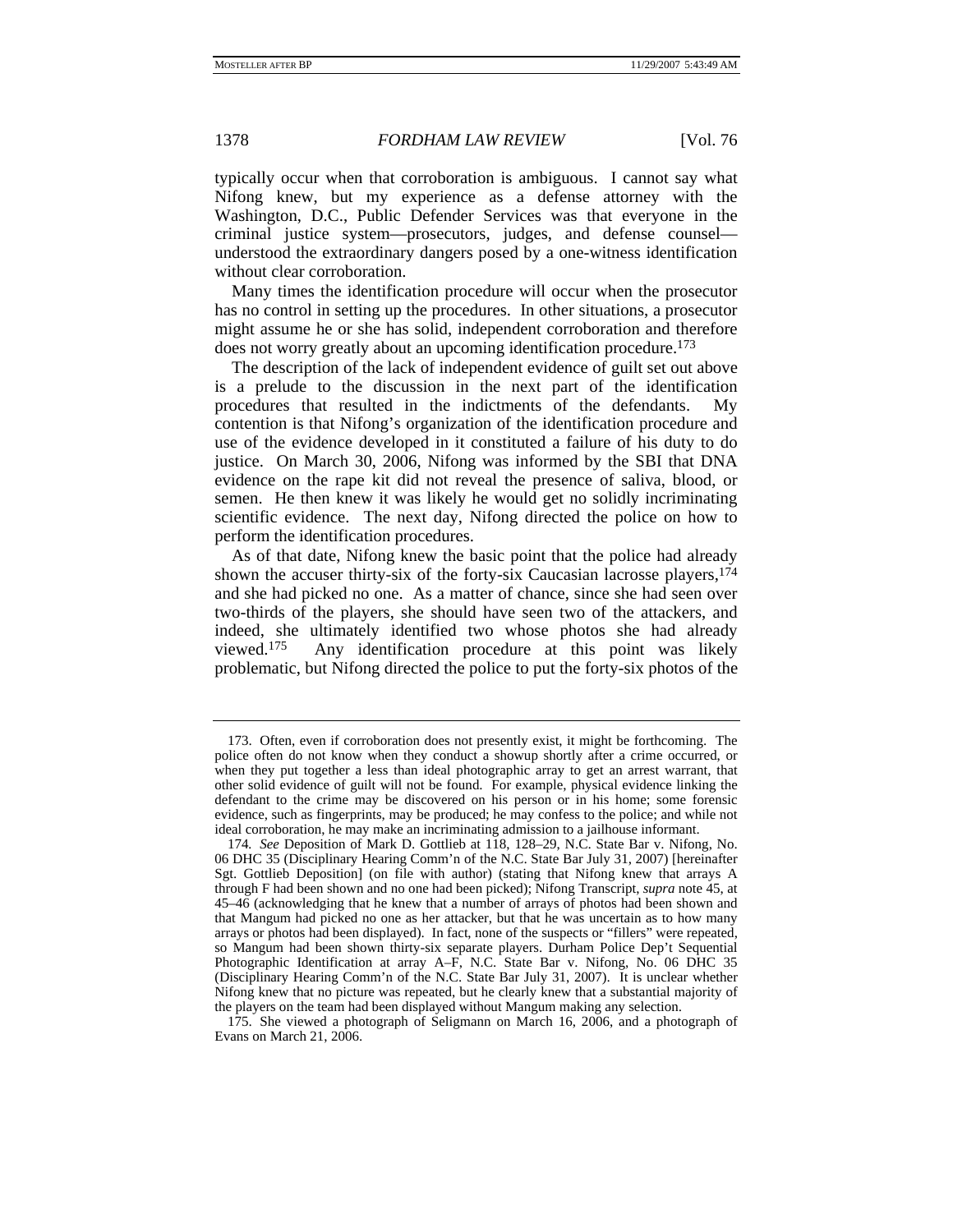players "into a group," show them to the accuser, and "see if she recalled seeing the individuals at the party."176

A prosecutor with "a mindset of the true skeptic, the inquisitive neutral" would not have organized the procedure that was utilized. Regardless of whether it was suggestive, it provided the investigation with no real test of the accuracy of the accuser's identification. Furthermore, it did nothing to rule out a hoax or delusion. Indeed, it enabled the hoax or delusion to proceed.177

The facts show that the "do justice" precept was violated in the most fundamental way in this case, and our ethical rules to enforce it are completely inadequate. The next section shows that, in the main, the constitutional doctrines constraining suggestive identifications are a mismatch for the true injustice that occurred in the Duke lacrosse case and are so toothless that they offer no protection except in the truly extraordinary case. The critical importance of the "do justice" concept and its unenforceability, as illustrated by this case, should move us to implement enforceable rules for identification that speak to reducing erroneous identifications.

## IV. PROSECUTOR'S DUTY TO DO JUSTICE AND IDENTIFICATION PROCEDURES IN THE DUKE LACROSSE CASE

The final identification procedure used in the Duke lacrosse case is rightfully subject to criticism. It was outrageous. However, the most powerful criticism requires a careful dissection of the facts.

# A. *Analyzing a Counterfactual Situation*

The constitutional doctrine that covers identification evidence under the Due Process Clause is largely a mismatch for the Duke lacrosse case because it is designed to prevent suggestive police procedures from creating irreparable mistaken identification. That doctrine is predicated on the premise that a crime occurred and that the victim's memory of it is subject

 <sup>176.</sup> Sgt. Gottlieb's Supplemental Report, *supra* note 35, at 8 (describing Nifong's instructions on March 31, 2006, for conduct of identification procedure).

 <sup>177.</sup> As discussed further below, it is fortunate that the police were inaccurate in their statement that the pictures were of those at the party. Some of those in the forty-six photographs were not at the party, and although Nifong ignored the information, it helped show that the accuser was inaccurate. For example, Mangum stated both during the March 16, 2006, and the April 4, 2006, identification procedures that she recognized one player (Brad Ross) as being at the party. However, he was in Raleigh on that evening. Motion to Suppress Identification, *supra* note 166, para. 39, at 12 (indicating photo numbers selected on March 16, 2006); *id.* (stating he was at the party and was seen talking to the other dancer); Letter from Robert C. Ekstrand, Attorney, to Michael B. Nifong (Apr. 6, 2006), N.C. State Bar v. Nifong, No. 06 DHC 35 (Disciplinary Hearing Comm'n of the N.C. State Bar July 31, 2007) [hereinafter Ekstrand Letter to Nifong] (on file with author) (providing documentation of presence in Raleigh).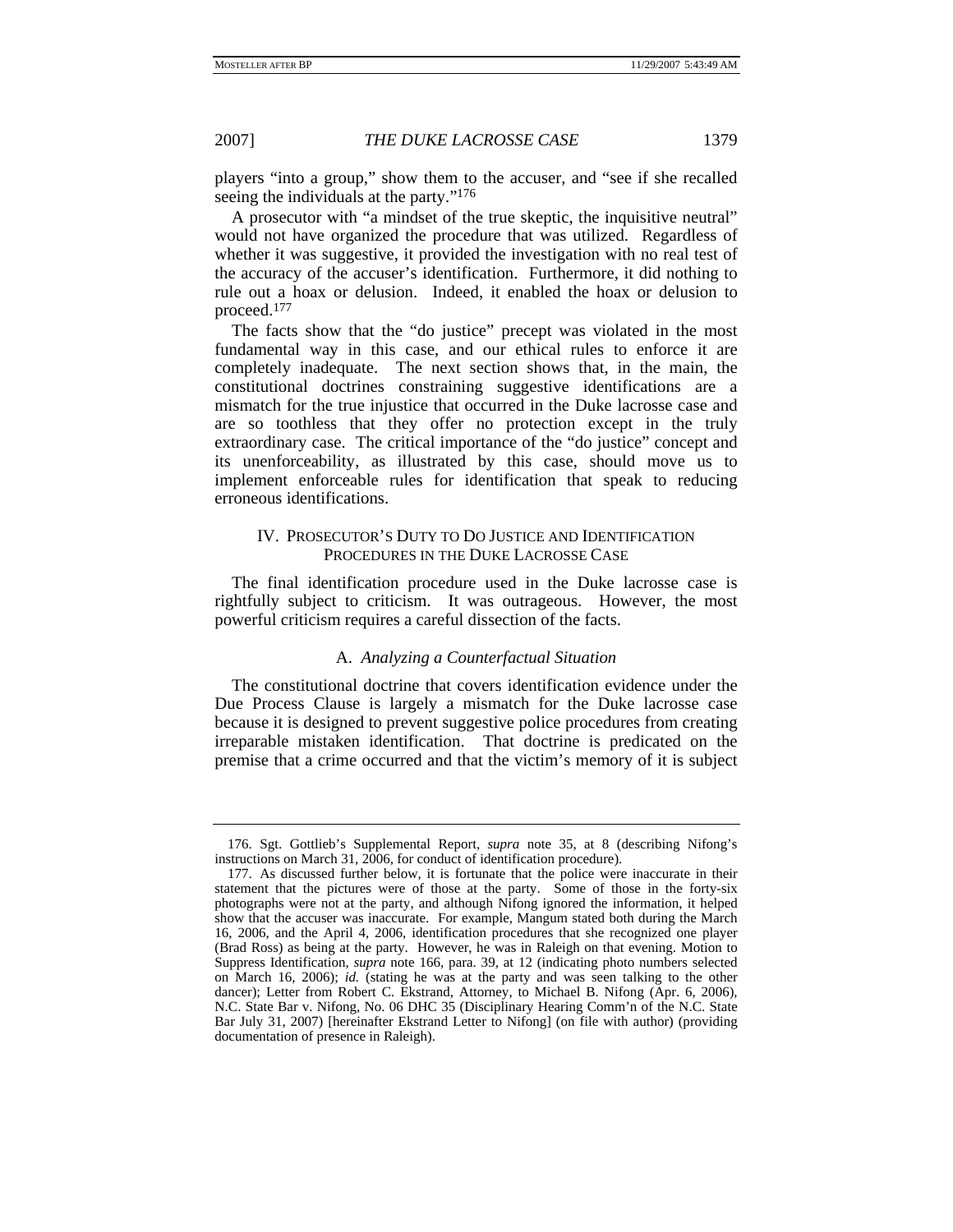to distortion by police procedures. Those are assumptions that are counterfactual to this case.

We now know that there was no rape. It was therefore impossible for the police to conduct procedures to create an irreparable mistaken identification; there was no identification to be made. The accused has no true image of her attackers in her mind that could be distorted by police procedures so that the image shown by the police replaces the true image. If this was a hoax rather than a delusion, Mangum was selecting people to accuse falsely. None of the U.S. Supreme Court case law remotely addresses such a situation. The established doctrine can provide some aid if the procedures are extremely ineptly conducted or if, as in this case, factors indicating the witness's reliability are absent, but the doctrine is designed to fit facts that are fundamentally counterfactual to those here.

Why Mangum had so much difficulty making the bogus<sup>178</sup> identification is something of a mystery on the facts as we now understand them. All agree that she and a number of Duke lacrosse players were at the party together on March 13 to 14, 2006. Thus, in terms of picking out three men to accuse, she should have been able to do so relatively easily since she had been there and had conversations with several players. Despite the fact she had seen many of their faces, she did not make identifications of anyone until the third time she looked at photographs. Why this is the case, we will likely never know. Perhaps her memory of the night was badly distorted by alcohol or drugs. She misidentified the player who made the broomstick comment, which all agreed was made.179 Perhaps she was ready to allege a false assault generally but reticent to accuse any particular person.

Perhaps rather than a hoax, she was delusional, as suggested by the attorney general's comments. As a layman with regard to mental abnormalities, I have no way to know whether delusions generally or Mangum's likely delusion was particularly susceptible or particularly impervious to suggestion. Although for different reasons than for a hoax, the due process identification suppression doctrine is not tailored to control the formulation of a delusional memory or designed to ensure that a delusional witness is revealed.

## B. *The General Dimensions and Woeful Inadequacy of Due Process Identification Doctrine*

The constitutional doctrine generally applicable to identification procedures focuses on suggestive identification procedures; it is housed in the Due Process Clause of the Fifth and Fourteenth Amendments. This

 <sup>178.</sup> I use the term "bogus" rather than "false" because "false identification" is often used to describe misidentifications by real victims.

 <sup>179.</sup> Motion to Suppress Identification, *supra* note 166, para. 78(f), at 19. Mangum identified another person as the source of the broomstick comment. She thought the person who investigators had identified as having made the comment had been sitting in the kitchen making a drink. *Id.*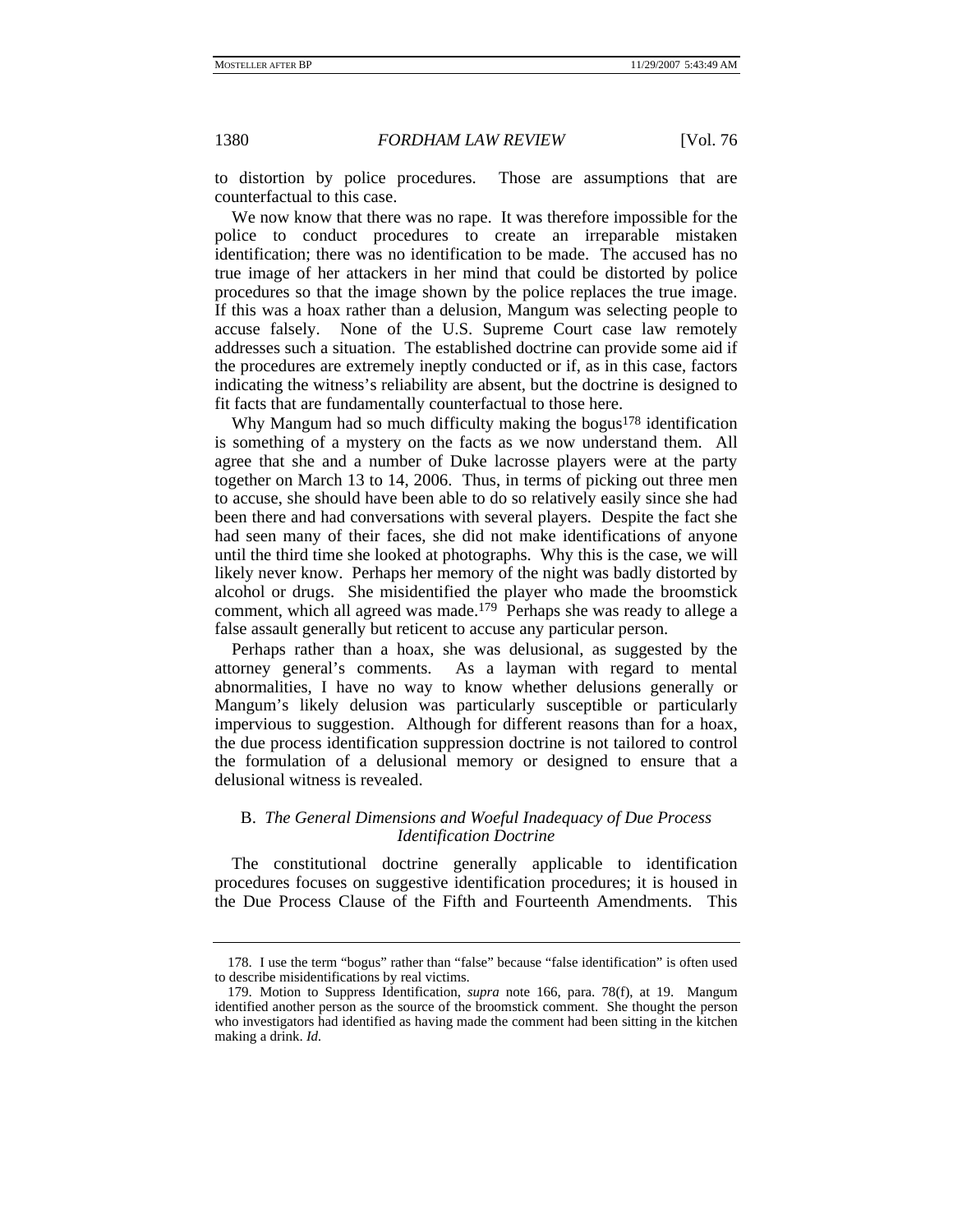doctrine provides extremely weak protection. It focuses on police misconduct that suggests to the crime victim or witness which suspect to pick. The chief impermissible agent is the suggestiveness of the procedure used by the police to indicate to the witness which suspect or suspects to select.

As will be discussed in Part IV.D, aspects of the Duke lacrosse case identification procedure were suggestive. However, the most troubling failing, which is likely the source of critics' intuitive sense of unfairness, was the failure of those procedures to meaningfully separate an accurate identification from an inaccurate one and to guard against giving a nonvictim the opportunity to perpetuate a hoax or to proceed with a prosecution based on a delusional belief of guilt.

The due process doctrine is largely a mismatch for that problem. Its focus is instead on preventing the police from purposefully or inadvertently suggesting to a willing but honest victim or witness of a real crime that a particular individual should be picked. The law's test has in mind the accepted psychological process whereby a true but imperfect human memory of a stranger's face is replaced by another image seen during identification procedures that the victim/witness subsequently believes is genuine.

# 1. The Due Process Doctrine Against Impermissibly Suggestive Identification Procedures

The due process doctrine was born in 1967 with *Stovall v. Denno*. 180 There the Court recognized a basis for attacking an identification separate from the ground it announced in *United States v. Wade*. 181 In *Stovall*, which involved admission of testimony regarding an out-of-court identification as well as an in-court identification,<sup>182</sup> the Court recognized that an identification should be suppressed if the confrontation with the witness was "so unnecessarily suggestive and conducive to irreparable mistaken identification that he was denied due process of law."183 However, while it recognized the doctrine, the *Stovall* Court applied it under a totality of the circumstances test and denied relief even though the procedure was clearly suggestive.

Theodore Stovall was presented to the victim while handcuffed to one of five police officers who brought him into the victim's hospital room. Moreover, the Court noted that he was "the only Negro in the room."184 Despite the suggestiveness of the procedure, the Court denied relief because

 <sup>180. 388</sup> U.S. 293 (1967).

 <sup>181. 388</sup> U.S. 218 (1967) (finding a Sixth Amendment right to counsel at lineups); *see also* Gilbert v. California, 388 U.S. 263 (1967) (developing some dimensions and recognizing some limitations of the Sixth Amendment right).

<sup>182</sup>*. Stovall*, 388 U.S. at 296.

<sup>183</sup>*. Id.* at 301–02.

<sup>184</sup>*. Id.* at 295.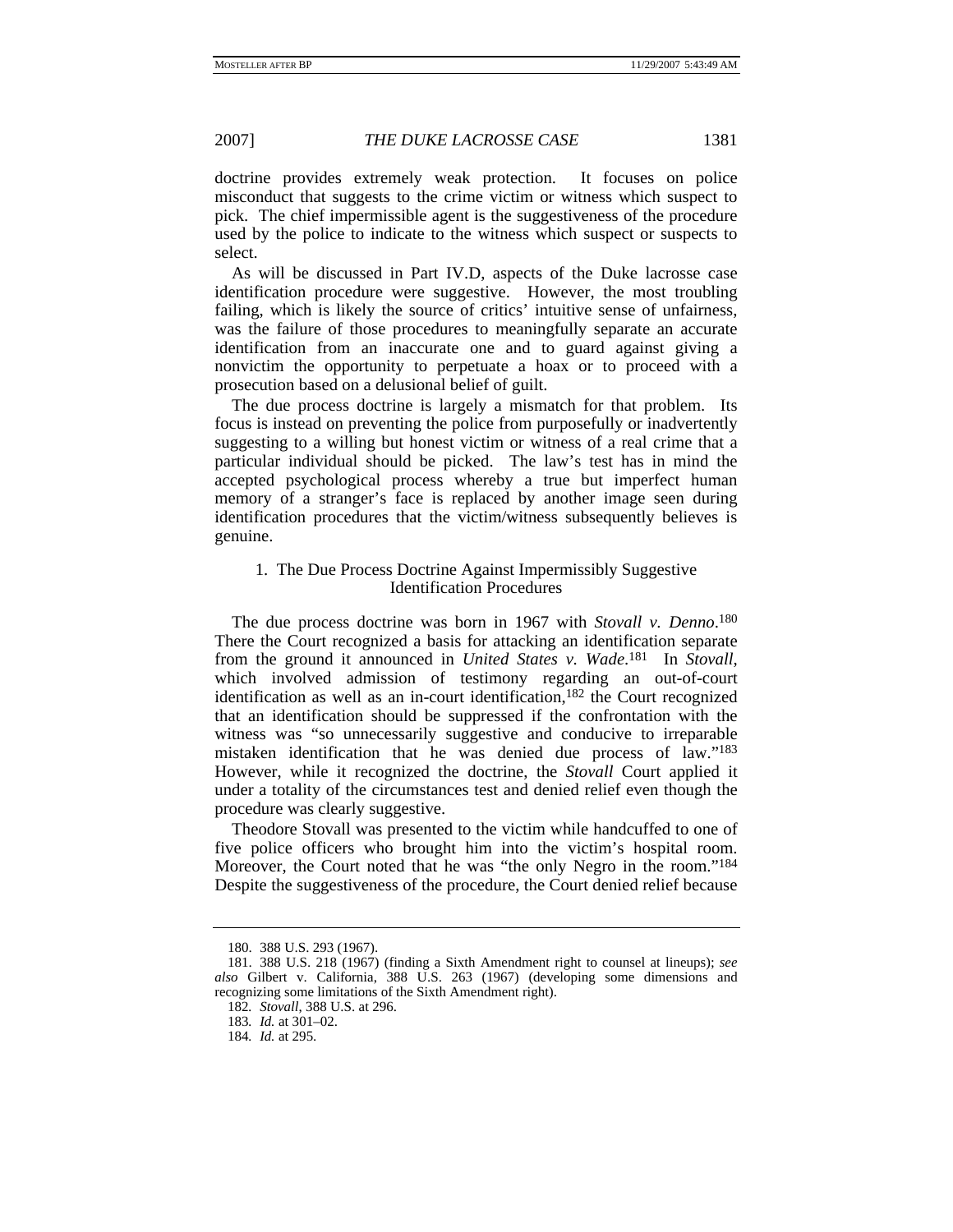it concluded that conducting the identification procedure quickly was imperative. The victim was the only person who could identify the perpetrator and, having received eleven stab wounds during the assault that had killed her husband,<sup>185</sup> no one knew how long she would live. Under these circumstances, arranging a lineup at the police station was not feasible,186 and under the totality of the circumstances, the identification was found to be constitutionally proper.<sup>187</sup>

The next year, the Supreme Court decided *Simmons v. United States*, which involved only the admission of in-court indentifications.<sup>188</sup> In *Simmons*, Federal Bureau of Investigation agents obtained a number of snapshots of Thomas Simmons and another man, William Andrews, the day following a bank robbery. Later that same day they showed six pictures "consisting mostly of group photographs of Andrews, Simmons, and others" separately to five bank employees.189 Pictures of Simmons and Andrews each appeared several times in the series.190 Each of the witnesses identified Simmons and no one identified Andrews.191 The Court noted that the chance of mistaken identification increases if the picture of a single individual recurs, $192$  and it found the identification procedure to have fallen "short of the ideal" in that it would have been preferable for there to have been "proportionally fewer pictures of Simmons" among the photos shown.193 The Court nevertheless found that the identification procedure used did not violate due process, which it articulated as requiring exclusion of the in-court identification "only if the photographic identification procedure was so impermissibly suggestive as to give rise to a very substantial likelihood of irreparable misidentification."194

The standard articulated was almost the same as in *Stovall* but changed the degree of linkage between suggestiveness and irreparable mistaken identification from "conducive to" in *Stovall* to "as to give rise to a very substantial likelihood of" in *Simmons*. 195 The Court listed a number of

194*. Id.* at 384.

 195. This subtle shift effectively provided the foundation for a systemic restriction of the doctrine later in *Manson v. Brathwaite*, 432 U.S. 98 (1977). Lower courts for a time explained the more exacting *Simmons* standard based on its consideration of only an in-court identification, which involved at least a determination of whether such identification rested on an independent source and thus included reliability factors. *See, e.g.*, Brathwaite v. Manson, 527 F.2d 363, 370–71 (2d Cir. 1975), *rev'd*, Manson v. Brathwaite, 432 U.S. 98 (1977).

<sup>185</sup>*. Id.*

<sup>186</sup>*. Id.* at 302.

<sup>187</sup>*. Id.*

 <sup>188.</sup> Simmons v. United States, 390 U.S. 377, 381 (1968).

<sup>189</sup>*. Id.* at 382.

<sup>190</sup>*. Id.* at 385.

<sup>191</sup>*. Id.*

<sup>192</sup>*. Id.* at 383 (citing Patrick M. Wall, Eye-Witness Identification in Criminal Cases (1965)).

<sup>193</sup>*. Id.* at 386 n.6 (citing Wall, *supra* note 192; Williams, *Identification Parades*, 1955 Crim. L. Rev. 525 (1955)).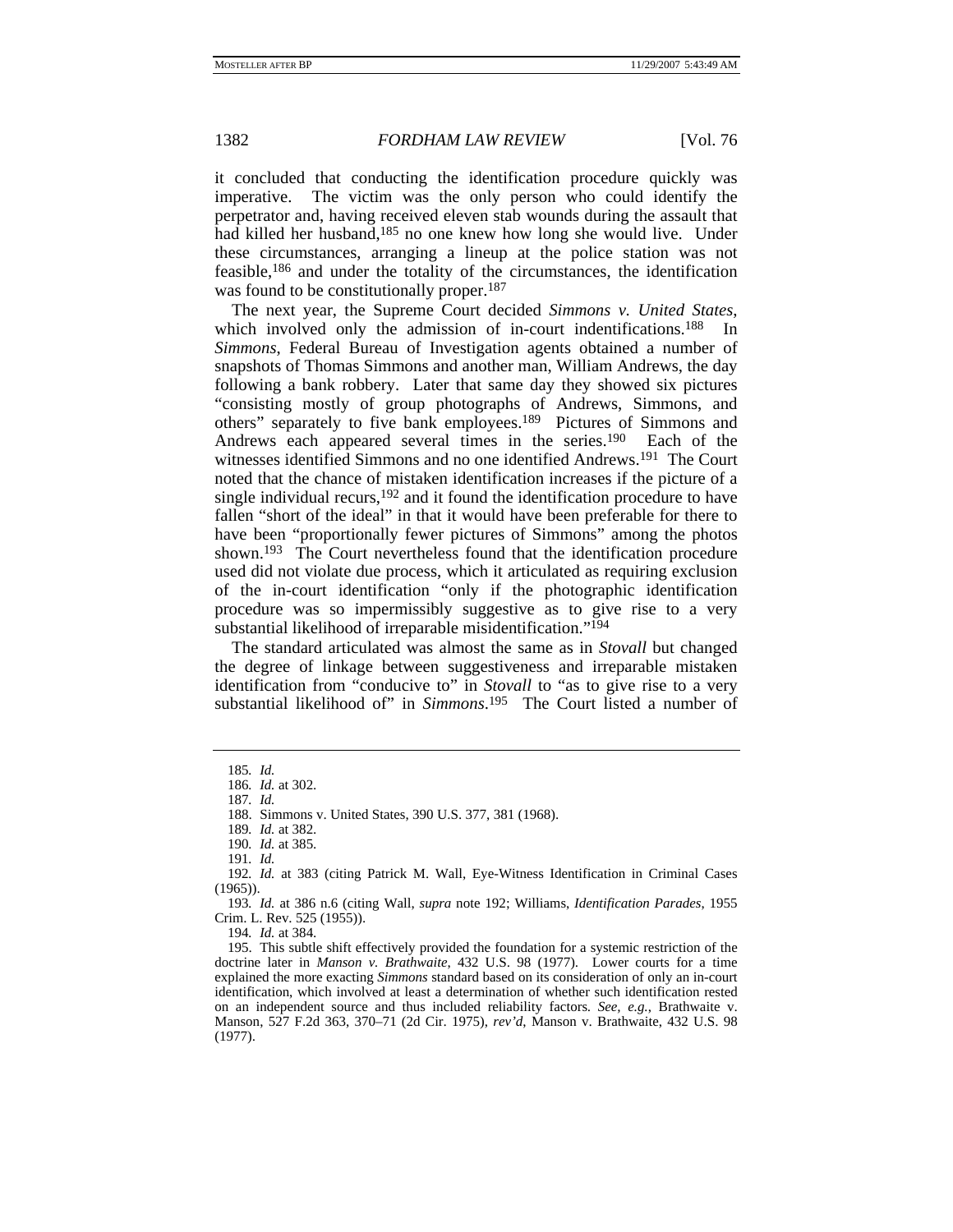factors, such as the opportunity of the witnesses to view the suspects in a well-lit bank for five minutes, the certainty of the five witnesses, the fact pictures were shown to the witnesses separately, and the freshness of their memories, which the Court stated "leave little room for doubt that the identification of Simmons was correct."196

In 1969, the Court decided *Foster v. California*, 197 the only case in which it excluded an identification based on due process. Walter Foster was charged with armed robbery. After he was arrested, the lone witness to the robbery was called to the police station to view a lineup, which consisted of three men.198 The Court stated that Foster "stood out from the other two men by the contrast of his height and by the fact that he was wearing a leather jacket similar to that worn by the robber."199 After viewing this suggestive lineup, the witness could not positively identify the robber but "'thought'" Foster was the man.<sup>200</sup>

As the Court stated,

When this did not lead to positive identification, the police permitted a one-to-one confrontation between petitioner and the witness. . . . Even after this the witness' identification of petitioner was tentative. So some days later another lineup was arranged. Petitioner was the only person in this lineup who had also participated in the first lineup. . . . This finally produced a definite identification.

The suggestive elements in this identification procedure made it all but inevitable that David would identify petitioner whether or not he was in fact "the man." In effect, the police repeatedly said to the witness, "*This* is the man." ... This procedure so undermined the reliability of the eyewitness identification as to violate due process.<sup>201</sup>

*Foster* does not tell us anything about the quality of the witness's opportunity to observe, but its suggestiveness is rather outrageous. As noted earlier, *Foster* is the only case where the Supreme Court has suppressed an identification on this theory. It is thus the high-water mark of due process suppression in the Supreme Court, and its extreme character has not been helpful. One article written not long after *Foster* noted that thus far the "courts' performance has been very disappointing" in suppressing suggestive identifications with only the "most flagrantly unfair procedures" invalidated and observed that "courts generally have displayed a marked unwillingness to condemn any procedure where the suggestion

200*. Id.*

<sup>196</sup>*. Simmons*, 390 U.S. at 385.

 <sup>197. 394</sup> U.S. 440 (1969).

<sup>198</sup>*. Id.* at 441.

<sup>199</sup>*. Id.* at 443. The Court described Walter Foster as a relatively tall man—close to six feet in height—whereas the other two were short—five feet five or five feet six inches tall. *Id.* at 441.

<sup>201</sup>*. Id.* at 443 (emphasis added).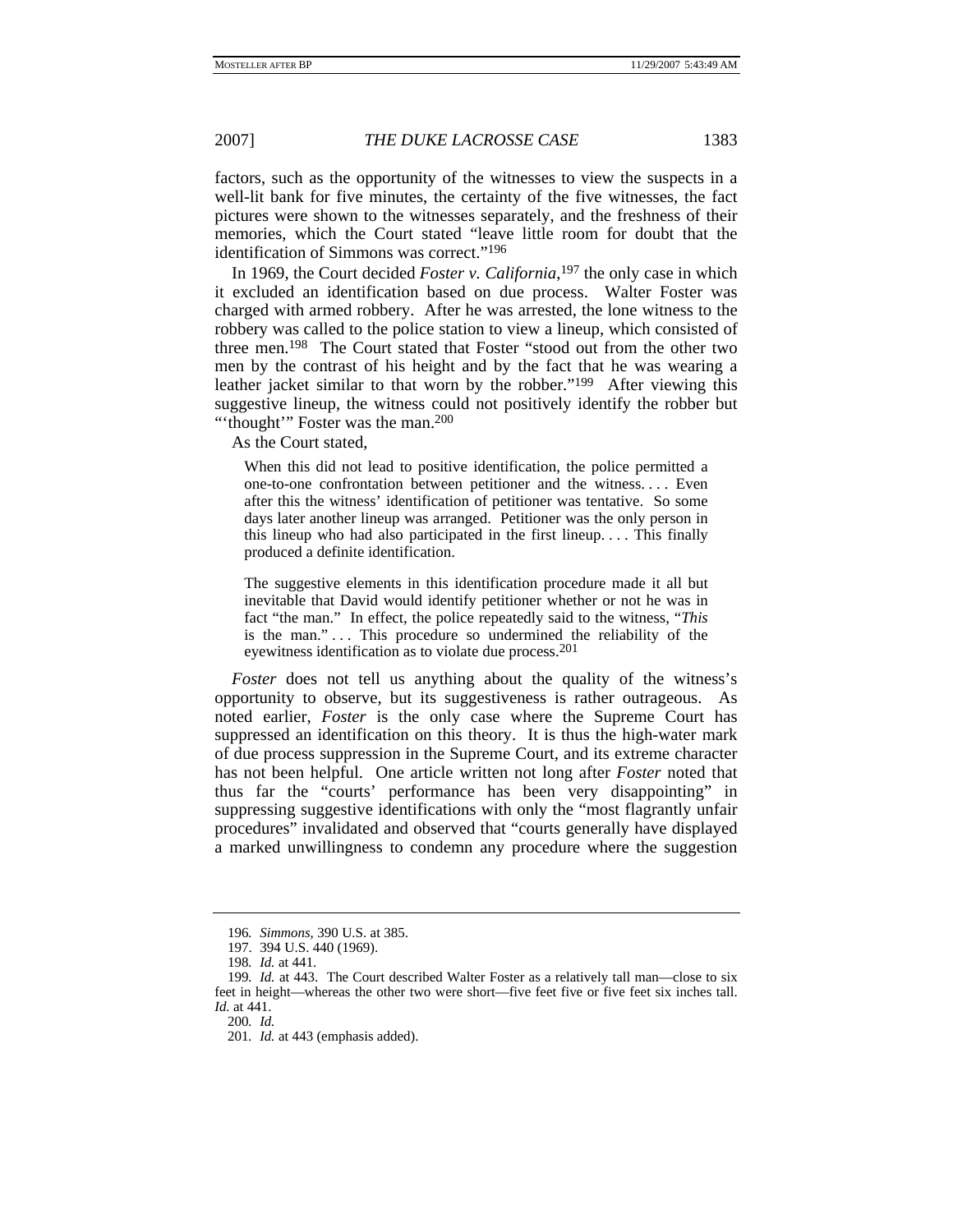was any less blatant than" in *Foster*. 202 That observation seems accurate as well today.203

The subsequent Supreme Court cases have, if anything, made the prospects for exclusion even worse. *Neil v. Biggers*<sup>204</sup> and *Manson v. Brathwaite*, 205 decided more than thirty years ago, ended the development of the law.206 In both, the identification procedures were extremely suggestive and in neither was conducting such procedures necessary. In *Biggers*, approximately seven months after the victim was raped, the police called her to the police station where she viewed the defendant presented alone. There was some justification for the failure to arrange a multiperson lineup in that the police expressed a difficulty in finding others who generally fit his "unusual physical description."207 However, because Biggers was being held on other charges, there was no urgent need for quick action as in *Stovall*, and the district court found that the use of the less reliable showup was unnecessary.208

In *Brathwaite*, the witness was an undercover officer who had bought drugs through a door that had been opened approximately twelve to eighteen inches.209 In response to the undercover officer's description, another officer obtained a photograph of the defendant from police records and left that single picture on the undercover officer's desk. The undercover officer viewed the photograph alone when he returned to his office two days after the purchase and identified the defendant as the drug seller.<sup>210</sup> The state agreed that the procedures in the case were suggestive because only one photograph was shown and unnecessary because there was no emergency or exigent circumstances.<sup>211</sup>

Because the *Biggers* identification procedures and trial had occurred before *Stovall* was decided, it might have been based on less exacting doctrines, as the police lacked notice that suggestiveness was

207*. Biggers*, 409 U.S. at 195.

208*. Id.* at 198–99. A showup generally involves the display of the suspect or suspects without others to the witness, as was done in *Biggers* by two detectives walking the suspect past the victim, who had been called to the police station for the purpose of viewing the suspect. *Id.* at 195.

209*. Brathwaite*, 432 U.S. at 100.

210*. Id.* at 101.

 <sup>202.</sup> Felice J. Levine & June Louin Tapp, *The Psychology of Criminal Identification: The Gap from* Wade *to* Kirby, 121 U. Pa. L. Rev. 1079, 1126–27 (1973).

<sup>203</sup>*. See generally* Timothy P. O'Toole & Giovanna Shay, Manson v. Brathwaite *Revisited: Towards a New Rule of Decision for Due Process Challenges to Eyewitness Identification Procedures*, 41 Val. U. L. Rev. 109, 126–32 (2006) (describing the lax state of contemporary enforcement of the due process suggestiveness doctrine under *Brathwaite*).

 <sup>204. 409</sup> U.S. 188 (1972).

 <sup>205. 432</sup> U.S. 98 (1977). 206*. Watkins v. Sowders*, 449 U.S. 341 (1981), is technically the Court's last word on due process suggestiveness. It dealt only with a procedural issue, but made the law worse. It

ruled that the identification suppression issue need not be conducted as a separate hearing outside the presence of the jury, as required for confession suppression, rather than in the trial itself. *Id.* at 346–49.

<sup>211</sup>*. Id.* at 110.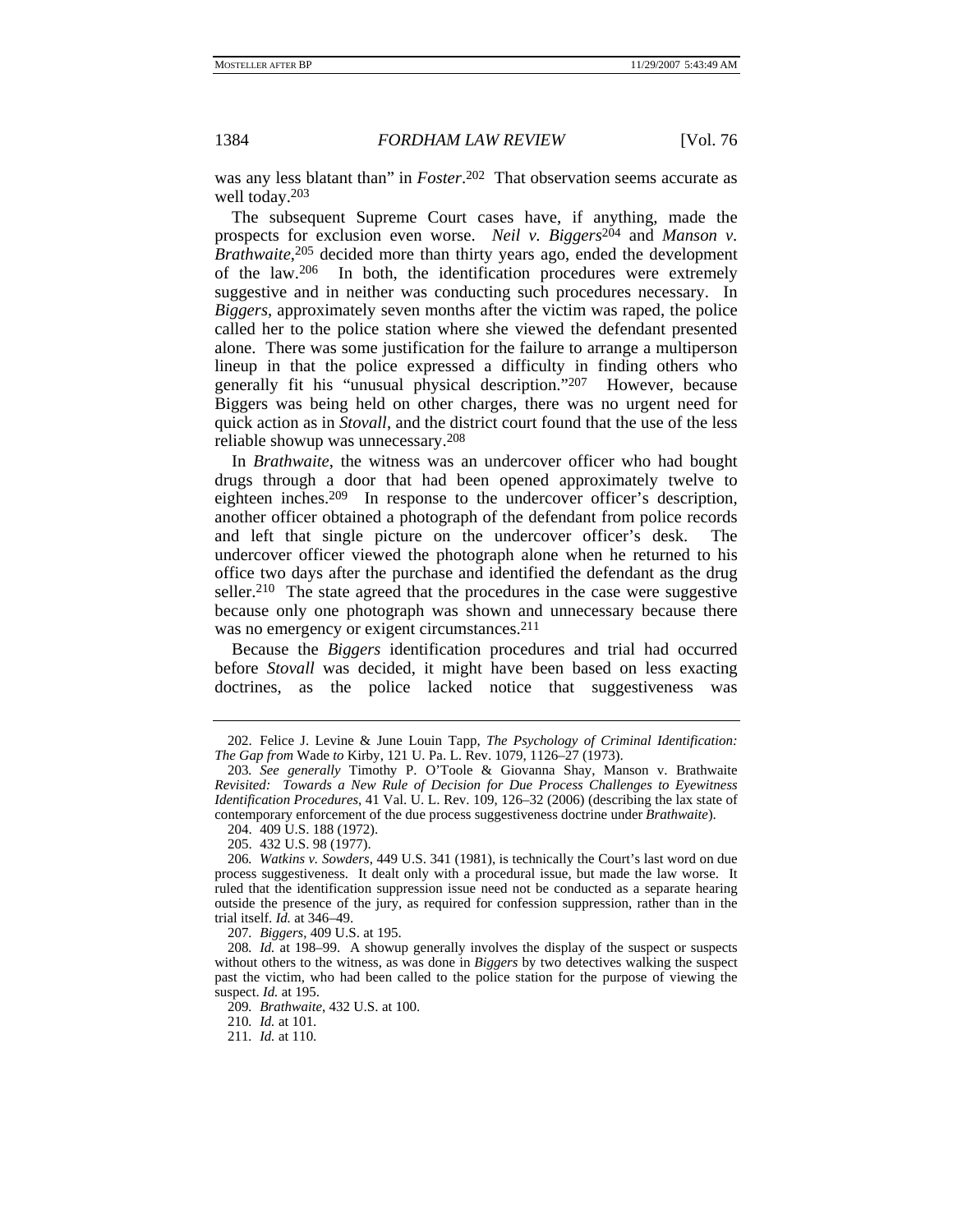constitutionally problematic at the time the identification procedure was conducted. By contrast, *Brathwaite* was a post-*Stovall* case, and thus in a different procedural posture, and further it involved both out-of-court identification evidence and an in-court identification.212 *Brathwaite* adopted the *Biggers* standards and made them generally applicable.

In *Biggers*, the Court, quoting *Simmons*, saw the key legal issue as whether "there is 'a very substantial likelihood of irreparable misidentification.'"213 *Brathwaite* declared the *Biggers* test to be the standard for testing all identifications:

We therefore conclude that reliability is the linchpin in determining the admissibility of identification testimony . . . . The factors to be considered are set out in *Biggers*. . . . These include [1] the opportunity of the witness to view the criminal at the time of the crime, [2] the witness' degree of attention, [3] the accuracy of his prior description of the criminal, [4] the level of certainty demonstrated at the confrontation, and [5] the time between the crime and the confrontation. Against these factors is to be weighed the corrupting effect of the suggestive identification itself.214

Under this balancing test, the Court found both identifications constitutionally permissible despite the suggestive procedures. Accepting the suggestivity, the Court went through the five factors. Because *Biggers*, like the Duke lacrosse case, involved a rape, I note some of the specific factors from that case. The Court's treatment of these five factors is set out below:

The victim spent a considerable period of time with her assailant, up to half an hour. She was with him under adequate artificial light in her house and under a full moon outdoors, and at least twice, once in the house and later in the woods, faced him directly and intimately. She was no casual observer, but rather the victim of one of the most personally humiliating of all crimes. Her description to the police, which included the assailant's approximate age, height, weight, complexion, skin texture, build, and voice, might not have satisfied Proust but was more than ordinarily thorough. She had 'no doubt' that respondent was the person who raped her. . . . The victim here, a practical nurse by profession, had an unusual opportunity to observe and identify her assailant. She testified at the habeas corpus hearing that there was something about his face 'I don't think I could ever forget.' . . .

There was, to be sure, a lapse of seven months between the rape and the confrontation. This would be a seriously negative factor in most cases. Here, however, the testimony is undisputed that the victim made no

<sup>212</sup>*. Id.* at 102–03. The prosecution's introduction of the out-of-court identification distinguishes *Brathwaite* from *Simmons*. *See Simmons*, 390 U.S. at 381; *supra* note 195 (discussing the potential significance of this distinction).

<sup>213</sup>*. Brathwaite*, 432 U.S. at 116 (citing Simmons v. United States, 390 U.S. 377, 384 (1968)).

<sup>214</sup>*. Id.* at 114. Numbers are added in brackets to the five factors for clarity.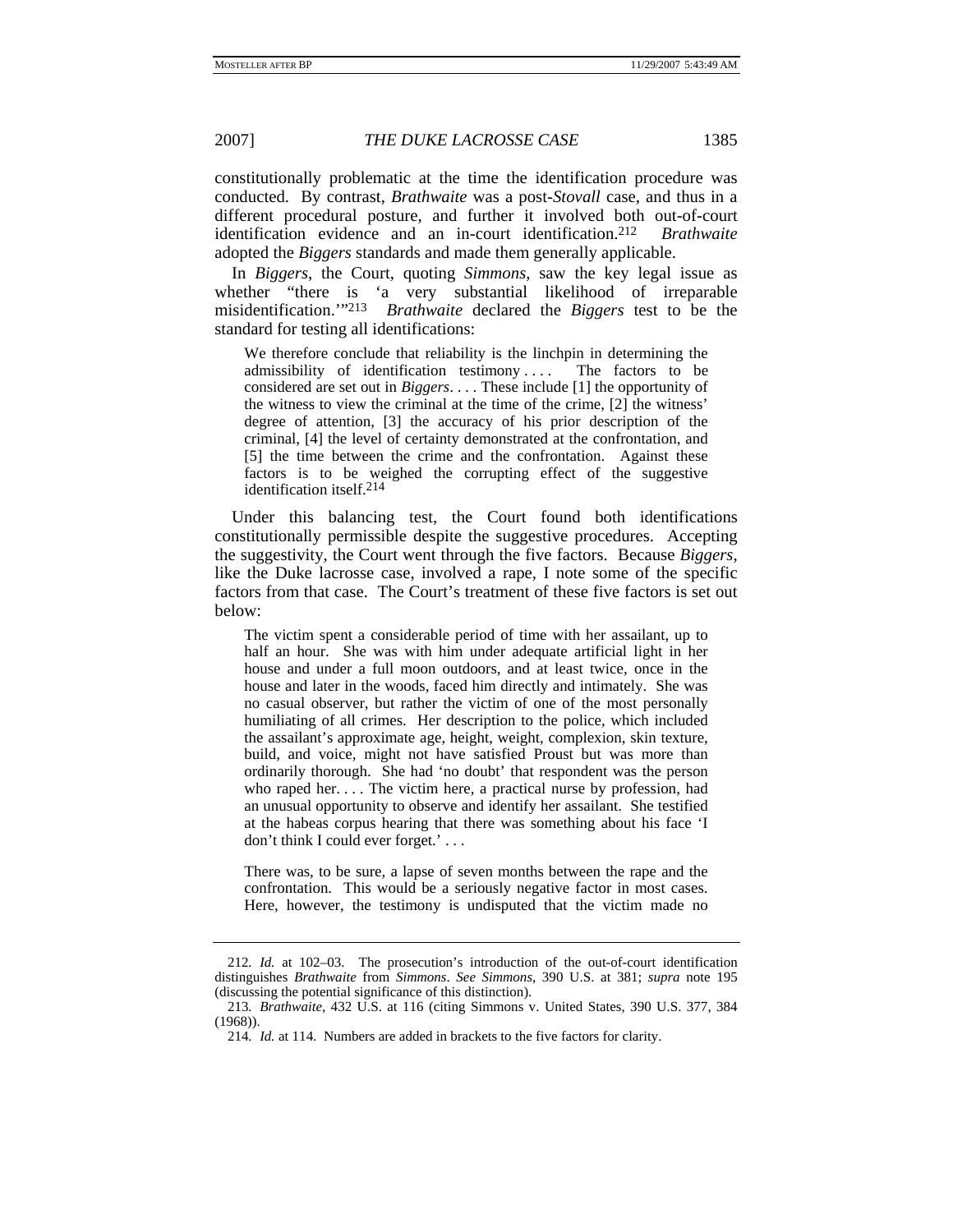previous identification at any of the showups, lineups, or photographic showings. Her record for reliability was thus a good one, as she had previously resisted whatever suggestiveness inheres in a showup. Weighing all the factors, we find no substantial likelihood of misidentification.215

Beyond establishing a general standard, the *Brathwaite* Court ruled that lower courts were not to automatically exclude out-of-court identifications based on unnecessary suggestivity and that suppression of such identifications based on suggestivity alone was not necessary to deter improper police conduct in conducting these procedures.<sup>216</sup> The Court concluded that the only basis for exclusion is "a very substantial likelihood of irreparable misidentification," which looks to reliability. The upshot of the ruling is that suppression is an all-or-nothing proposition. Either the suggestive procedures lead to "a very substantial likelihood of irreparable misidentification," under which both the out-of-court identification and the in-court identification are suppressed, or neither is suppressed.217

The balancing process is between the suggestiveness of police procedures and a group of factors that indicate the identification is nevertheless not unreliable. It means, as *Brathwaite* and *Biggers* demonstrate, even a very suggestive procedure will be saved if the victim had a good opportunity to observe the perpetrator(s). The list of factors and the totality of circumstances approach mean that all the indicators of reliability (or unreliability) can be counted upon and combined. It makes the decision process very much a discretionary judgment by the trial judge.

# 2. The Difficulty of Imposing the Draconian Remedy of Excluding All the Victim's Identification Testimony

The practical result of the broad discretion of the trial court inherent in the multifactor balancing process in combination with the all-or-nothing approach to exclusion is a paucity of decisions finding a due process suggestivity violation and excluding the identification evidence. If a violation is found under *Brathwaite*, the witness or, most poignantly, the victim is not allowed to identify the defendant in the courtroom.

As Professor Rich Rosen has written,

This places an almost intolerable burden on an (often elected) trial judge who must not only find that the identification procedure was so flawed that the witness cannot be believed, but then has to tell the witness, often the victim of the crime, that she will not even be allowed to tell the jury

 <sup>215.</sup> Neil v. Biggers, 409 U.S. 188, 200–01 (1972).

<sup>216</sup>*. Brathwaite*, 432 U.S. at 109–114.

 <sup>217.</sup> The Court does not put this conclusion into so many words, but it is the unmistakable result of its rejection of the per se approach that some courts previously used to exclude out-of-court identifications because they were obtained by unnecessarily suggestive procedures, *id.* at 110–14, and its embrace of a single standard of reliability in determining admissibility. *Id.* at 116 (citing Simmons v. United States, 390 U.S. 377 (1908)).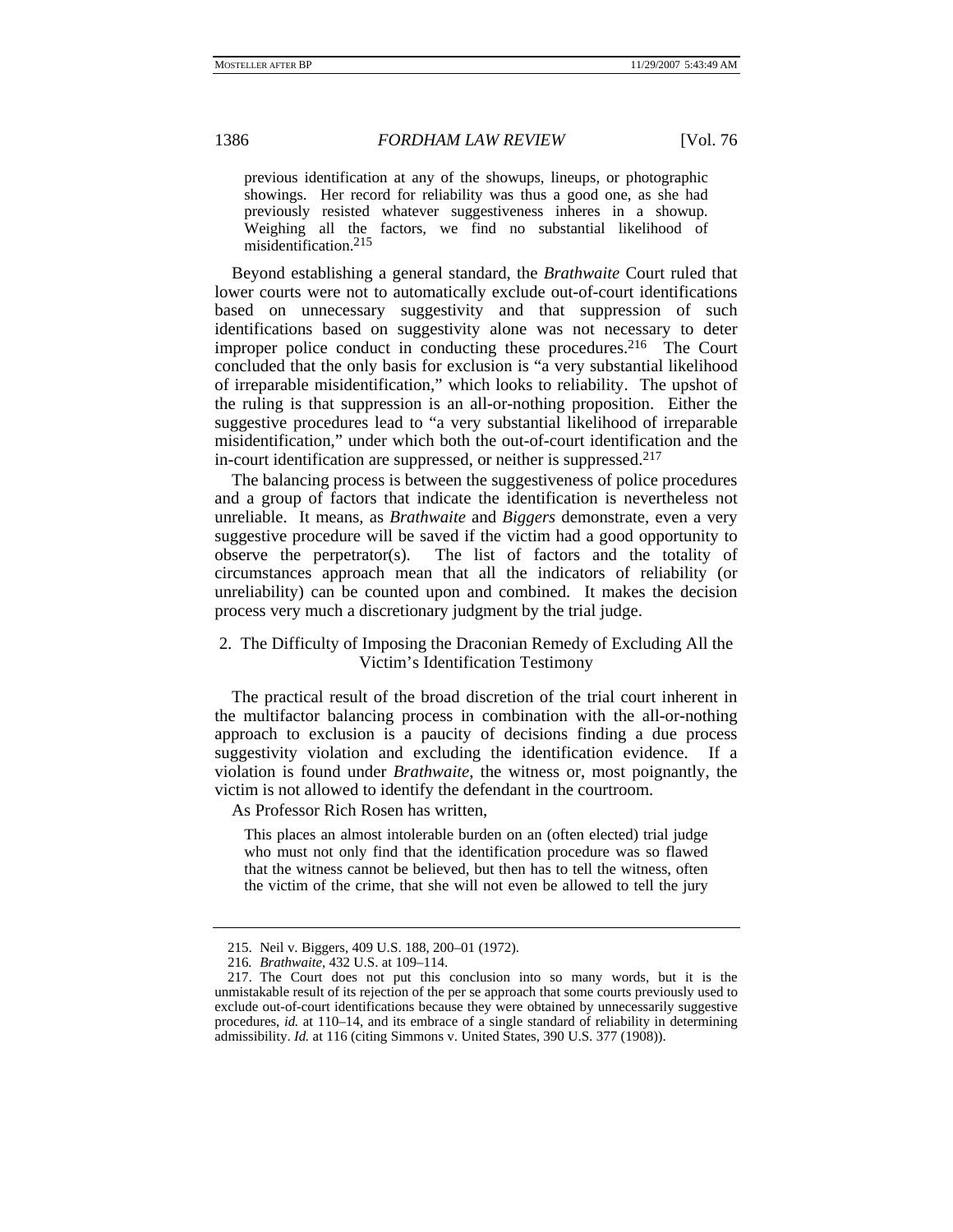what she honestly believes she saw. This would be a difficult thing to tell any witness, but imagine looking a rape victim in the eye, one who swears that she can identify the man who violated her, and telling that woman she will not even be allowed to tell her story to a jury. It is no wonder that few identifications have been suppressed for due process violations.218

## 3. The Prohibition Against the "Pick This Man" Suggestion

The archetype for the due process suggestiveness doctrine is an encounter that occurs between strangers over a brief period of time and under conditions of poor visibility and high stress. The individual may be only a witness or she may also be a victim—let us assume the latter. If a weak opportunity to observe is combined with police identification procedures that suggest the perpetrator, as illustrated by *Foster*'s figurative statements "this is the man," the identification may be suppressed.

This scenario assumes that the victim has a memory of the person's face, but that the memory is weak because of the circumstances of the encounter. The accepted psychological view, upon which the suggestiveness doctrine is based, is that this memory is not only weak but is malleable.<sup>219</sup> The fear is that in the identification process, if that process is suggestive, the memory of the victim of the perpetrator's face will be replaced with the face of a person she has been shown as suspect during the identification procedures.

In addition to the draconian nature of the only remaining remedy, due process suppression is likely inhibited by the recognition that virtually all police-organized identifications have some suggestive elements. In *Coleman v. Alabama*, 220 the Supreme Court recounted that the witness testified that, when the police asked him to go to the city jail for a lineup, "he 'took [it] for granted' that the police had caught his assailants."221 In part for this reason, courts have found little reason to suppress when the police merely add to that suggestivity their statement that the suspect is in

 <sup>218.</sup> Richard A. Rosen, *Reflections on Innocence*, 2006 Wis. L. Rev. 237, 251.

 <sup>219.</sup> Human memory is not as fully reproductive as a videotape of an event would be but instead is partially constructive and as a result malleable. *See, e.g.*, Elizabeth F. Loftus & James M. Doyle, Eyewitness Testimony: Civil and Criminal ch. 2–3 (3d ed. 1997); C.A. Elizabeth Luus & Gary L. Wells, *The Malleability of Eyewitness Confidence: Co-Witness and Perseverance Effects*, 79 J. Applied Psychol. 714, 720 (1994) ("The confidence that eyewitnesses express in their identifications is extremely malleable as a function of what they are led to believe about the identification decision of a co-witness."); O'Toole & Shay, *supra* note 203, at 118 (describing human memory and perception for identification purposes as unlike a video recorder and instead as both subjective and malleable); Gary L. Wells & Amy L. Bradfield, *"Good, You Identified the Suspect": Feedback to Eyewitnesses Distorts Their Reports of the Witnessing Experience*, 83 J. Applied Psychol. 360, 374 (1998) ("[A] casual comment from a lineup administrator following eyewitnesses' identifications can have dramatic effects on their reconstructions of the witnessing and identification experience.").

 <sup>220. 399</sup> U.S. 1 (1970).

<sup>221</sup>*. Id.* at 6.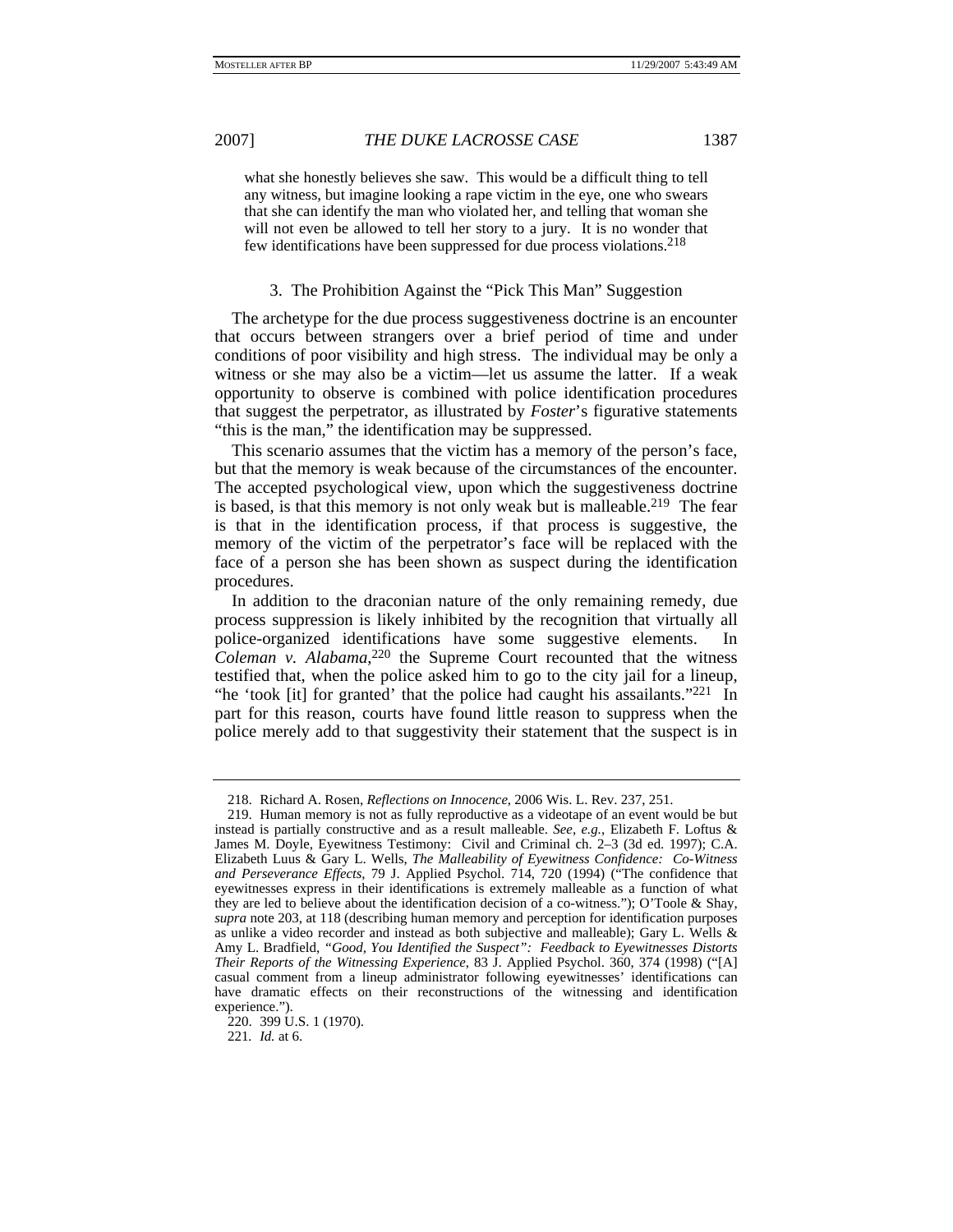the array, which most socially adept witnesses already assume when they are called to the police station to view a formally organized in-person lineup or when the investigating officer drives to their home or office to display a set of photographs.222

There are, of course, degrees of difference between the strength of the suggestion. Some scholars argue, for example, that witnesses likely feel more pressure to pick someone at a lineup identification procedure where a group of suspects are assembled for viewing than they do at what is called a "showup," which typically involves display of one or more suspects individually to the witness shortly after the crime occurs.223 Moreover, it is clear that a statement to pick someone from a photo display or lineup is suggestive. However, the moderating argument is that the chances of picking the wrong person are distributed across the number of participants in a multiperson display.224

In *Foster*, the one case where the Court suppressed the witness's identification, the message of the police by the way the suspect stood out in the first array, his presentation alone, and then repeating him alone in a subsequent multiperson display was to "pick this man." Although the Court has not ranked suggestiveness or described officially its archetypal case, such repeated suggestion focused on a particular suspect is the prime candidate for due process condemnation.

# C. *The Innocence Movement's Alternative to the Due Process Paradigm*

The due process doctrine is triggered by police procedures that are suggestive. In this context, the due process suggestiveness doctrine provides some modest help in ensuring reliability, but because of its constitutional base, it is centered on protecting against government action that denies such reliability. A wide variety of practices may be suggestive,

<sup>222</sup>*. See, e.g.*, United States v. Gambrill, 449 F.2d 1148, 1151 n.3 (D.C. Cir. 1971) ("Law enforcement personnel should avoid telling a witness that a definite suspect is in a lineup but it is not absolutely impermissible. Such statement has some degree of suggestiveness and, depending upon the surrounding circumstances, may be a factor to be considered in determining whether the lineup was unduly suggestive. It must be recognized, however, that any witness to a crime who is called upon to view a police lineup must realize that he would not be asked to view the lineup if there were not some person there whom the authorities suspected. To ignore this fact is to underestimate average intelligence. Thus, telling this to a witness may in many instances be relatively harmless."); State v. Reed, 757 A.2d 482, 491– 92 (Conn. 2000) (employing this reasoning and treating a statement regarding presence of suspect in group as minor suggestiveness factor).

<sup>223</sup>*. See* Richard Gonzalez, Phoebe C. Ellsworth & Maceo Pembroke, *Response Bias in Lineups and Showups*, 64 J. Personality & Soc. Psychol. 525, 536 (1993). In both laboratory studies and in the field, subjects are far more likely to pick out a member of a lineup than of a showup, speculating that witnesses approach showups more cautiously. *Id.* The authors found that, as to lineups, witnesses see their task as picking the person who most resembles the suspect rather than the absolute judgment of whether the person shown is the same person, and that the real-world pressure from the police that is somehow communicated to pick someone at the later-stage lineup is substantial. *Id.*

<sup>224</sup>*. See, e.g.*, *id.* at 527.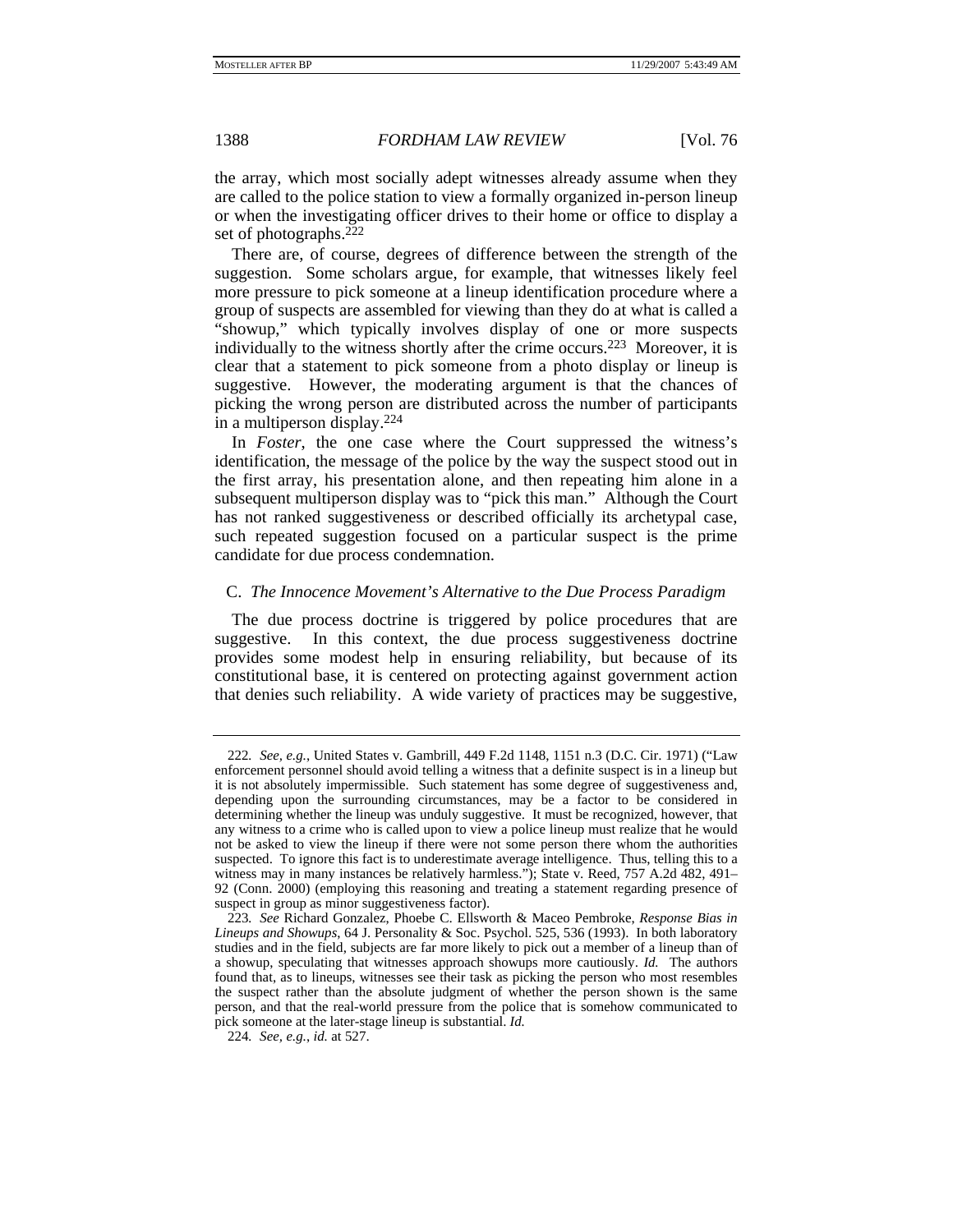but the very suggestive procedures in *Foster*, *Brathwaite*, and *Biggers* that focused on a single individual would be the type of action that would presumably most warrant suppression.

The innocence movement, fueled by the exoneration of a large number of convicted defendants shown by DNA evidence to be innocent, took the discussion and analysis in a different direction. It focused on misidentifications and on accuracy in identification procedures. Sometimes those errors are caused by improper police conduct, and generally police procedures play some role, but an incorrect identification can easily occur in the absence of much, if any, governmental suggestivity. This movement leads to an alternative way of examining the propriety of identifications. This discussion is therefore not an extension of the criticism developed above of the due process identification doctrine. Rather, it is largely an alternative perspective.

# 1. The General Illustration of the Preference for Sequential as Opposed to Simultaneous Display of Photographs

Professor Gary Wells participated in shaping the reforms that came from the DNA exonerations, and he is a frequent and prominent commentator on its theoretical underpinnings.225 His treatment of the difference between simultaneous displays of photographs and sequential displays, the superiority of the latter, and the centrality of that distinction to this new focus is revealing.

Imagine a group of six photographs. Assume that they are assembled in as nonsuggestive a manner as possible. Those shown in the photographs all generally match the victim's description of the perpetrator given shortly after a criminal offense, and the format and general appearance of the photos are similar. Assume also that the photos are shown by a person who has no knowledge of the case or of the suspect's identity (double-blind procedure) and that the witness is cautioned that the perpetrator may not be in the array.

This procedure contains precious little suggestiveness. As described below, psychological studies show that whether the array is shown simultaneously rather than sequentially increases in a subtle but important way the pressure on the witness to make a selection. However, it is hard to imagine a court would suppress this otherwise exemplary procedure if challenged under the Due Process Clause if the photos were shown simultaneously rather than sequentially. Nevertheless, Wells sees the distinction between simultaneous and sequential as very important because it affects the accuracy of the identification.

 <sup>225.</sup> For example, he was a member of the National Institute of Justice Planning Panel whose work resulted in the U.S. Department of Justice's *Eyewitness Evidence: A Guide for Law Enforcement*. *See* Nat'l Inst. of Justice, Eyewitness Evidence: A Guide for Law Enforcement (1999) [hereinafter NIJ Guide], *available at* http://www.ncjrs.gov/pdffiles1/nij/178240.pdf.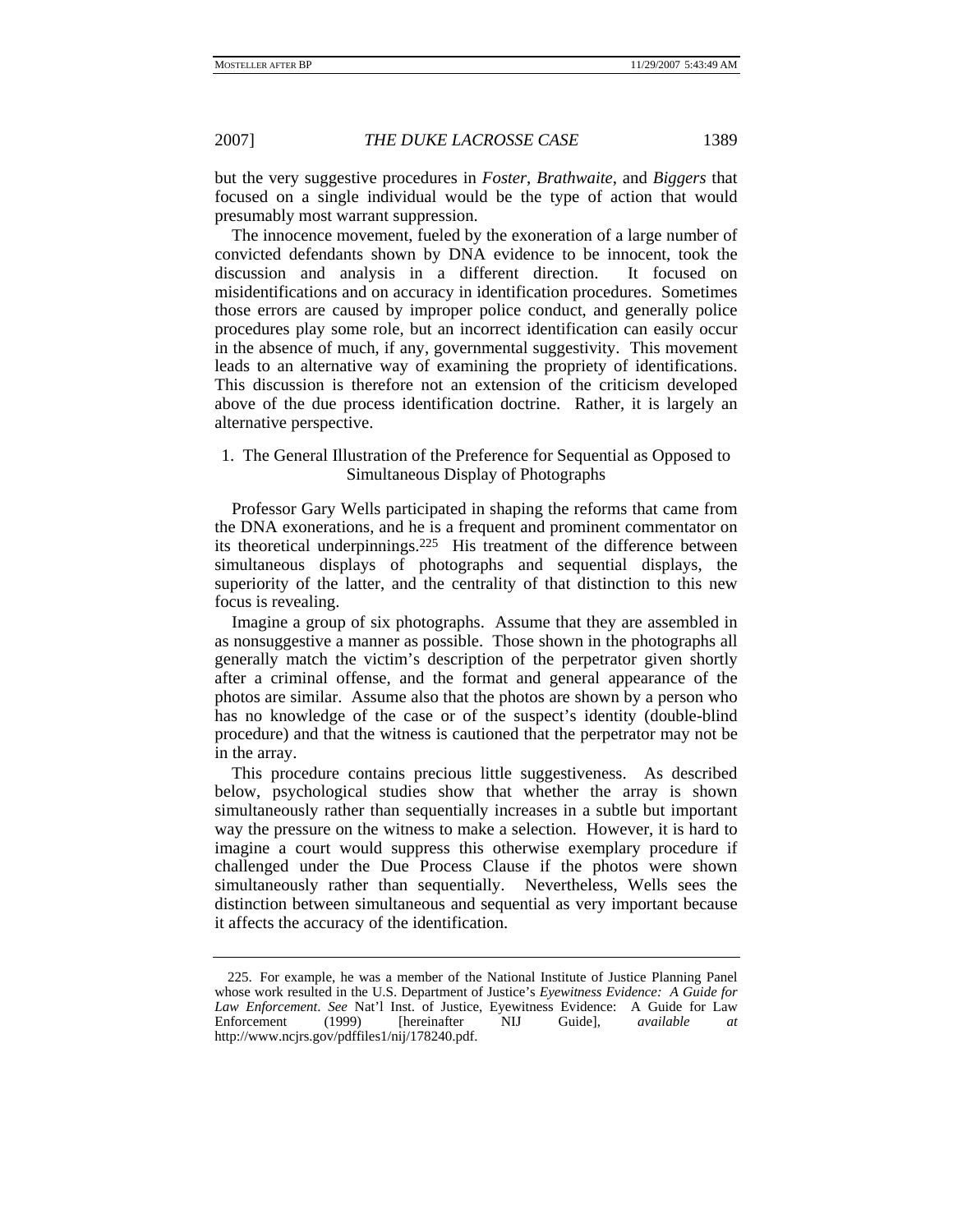Wells explains that when a witness looks at a simultaneous display, he or she has a tendency to select the person who looks most like the offender in the group. On first examination (and certainly for due process purposes), this "relative-judgment" process seems sensible and nonproblematic.226 The problem, however, is that in every array, one person looks more like the perpetrator than the others as a matter of relative judgment; witnesses have a tendency to pick someone; and if the perpetrator is not present, they continue to pick the person in the group that most resembles the victim's memory of the perpetrator. Moreover, they often confuse this relative judgment with recognition memory.<sup>227</sup> Controlled studies show that the process of the witness actually selecting someone, the person who looks most like the perpetrator, continues at a relatively high, although diminished, rate when the perpetrator is not among those displayed.<sup>228</sup> Examination of DNA exonerations has shown that in a majority of the cases the actual perpetrator was not in the array when the innocent person was selected.229

The psychological process of identification is quite different for sequential displays of photographs where the subject is shown one photograph at a time and must give a "yes," "no," or "not sure" answer before the next photograph is displayed. Under that process, the witness is not able to compare the photos to one another and sets higher criteria for making an identification.<sup>230</sup> The process of selection is more of an absolute judgment of match with the memory of the perpetrator rather than a relative one of greatest similarity among those displayed.

Wells argues that sequential procedures are particularly important and that field studies have shown the procedure is not very costly in terms of identifications lost as compared to simultaneous presentations, some of which would have been accurate in identifying perpetrators. Moreover, those identified in a sequential array are more likely to be the actual culprits.231

<sup>226</sup>*. See* Gary L. Wells, *Eyewitness Identification: Systemic Reforms*, 2006 Wis. L. Rev. 615, 618.

<sup>227</sup>*. Id.* at 618–19.

<sup>228</sup>*. Id.* at 619. Wells describes one controlled experiment in which 38% of witnesses picked the person not the perpetrator but looking most like the perpetrator when the real perpetrator was not present, as opposed to 13% of the time when the perpetrator was present. *Id.* In addition, 21% picked no one in the procedure where the perpetrator was present, and 32% picked no one when the perpetrator was removed. *Id.*

<sup>229</sup>*. Id.* at 620.

<sup>230</sup>*. Id.* at 625–26. The witness can mentally compare the photograph to those presented before, but does not know whether the next photograph will be a better match. Under the sequential procedures, the witness is not supposed to be told he or she is viewing the final photograph. *Id.* Professor Wells notes that if a witness is allowed to go through the photos a second time, it effectively turns a sequential presentation into a simultaneous process since the witness can presumably largely remember and therefore mentally compare them during the second viewing. *Id.* at 627.

<sup>231</sup>*. Id.* at 626–27.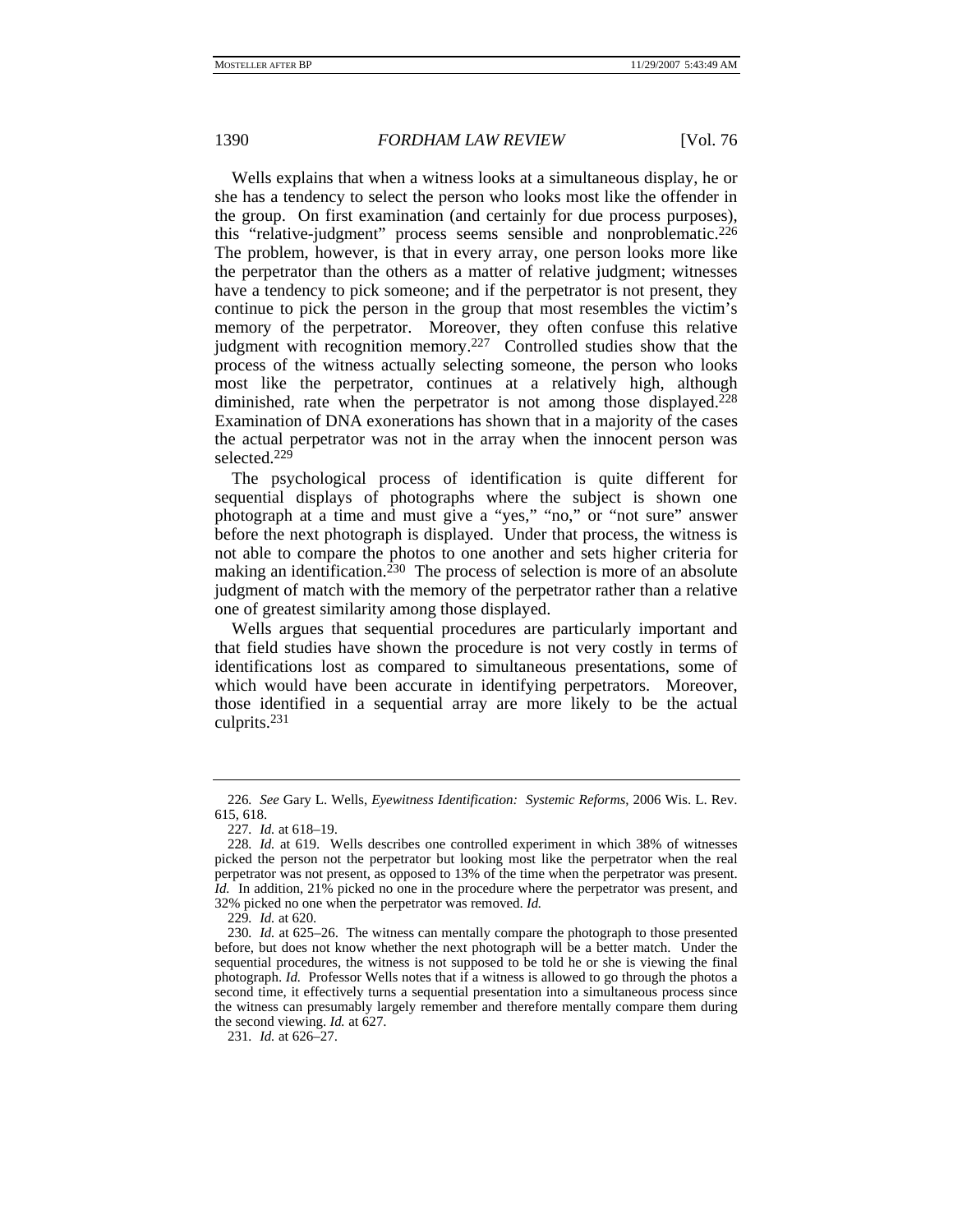If the identification procedure is only mildly suggestive or not suggestive at all, suppression under the Due Process Clause will not be a real prospect, particularly if a witness professes certainty of her identification, which *Brathwaite* recognized as a factor supporting reliability. Unfortunately, psychological studies show that certainty is only weakly correlated with accuracy.232 Moreover, certainty can be the product of the identification procedure itself and can grow over time without the victim realizing it.233

Based on the problems of false identifications and building from empirical research on ways to improve identification procedures, recommendations were made for proper protocols for conducting identification procedures. In 1999, the National Institute of Justice guide was published.<sup>234</sup> It recommends recording all descriptions given and all identification procedures; providing witness instructions, which include a statement that the suspect may not be in the group; and sequential presentation of suspects or photos. It also suggests moving toward a situation where the person administering the process does not know the suspect.<sup>235</sup>

 234. NIJ Guide, *supra* note 225; *see also* U.S. Dep't of Justice, Nat'l Inst. of Justice, Eyewitness Evidence: A Trainer's Manual for Law Enforcement (2003), *available at* http://www.ncjrs.gov/nij/eyewitness/188678.pdf.

<sup>232</sup>*. Id.* at 620–21 (recounting that the combination of large numbers of studies shows that the correlation between accuracy and certainty is only .40 (1.0 indicting perfect correlation), showing that while a confident witness is more likely to be accurate than an unconfident witness, the relationship is not very strong).

<sup>233</sup>*. Id.* at 621 (describing how positive feedback on the results of the identification procedure can cause the witness to become confident of what was initially only a tentative identification without recognition of that process). The psychological literature on eyewitness identification is extraordinarily extensive. I have only touched the surface and did so largely through one prominent figure, Professor Wells. My point was to illustrate a vastly different perspective on identification procedures linked to the message from DNA exonerations and the heightened concern with innocence. The innocence movement brought attention to misidentifications, whether or not resulting from highly suggestive procedures. The emphasis was not on the improper governmental conduct, which was not necessarily even present. It focused instead on accuracy and the avoidance of some miscarriage of justice by following better procedures.

 <sup>235.</sup> NIJ Guide, *supra* note 2255, at 9; Rosen, *supra* note 218, at 257–58.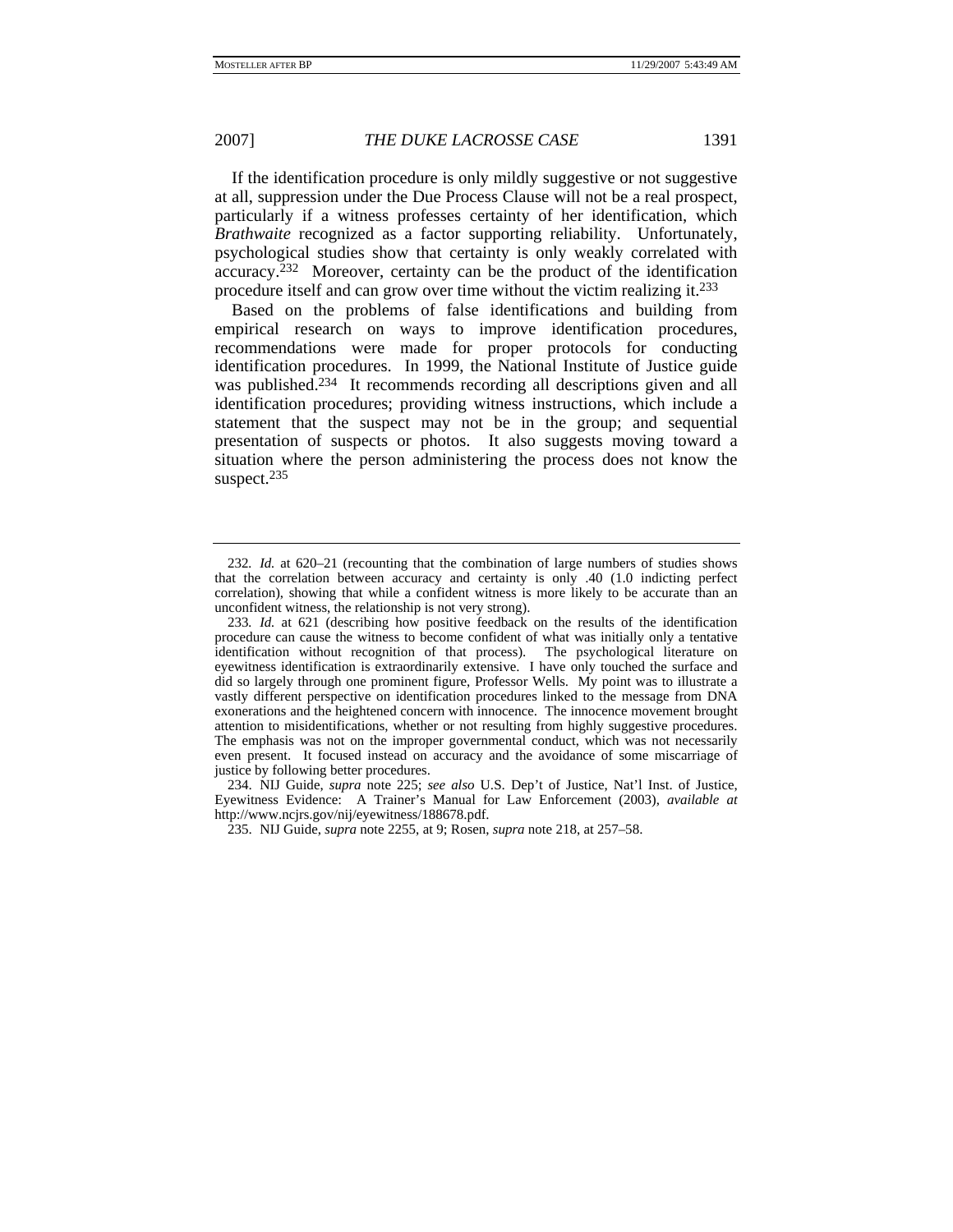Researchers have generally<sup>236</sup> settled on six recommendations: (1) only one suspect should be in each lineup or photo array; (2) the suspect should not "stand out"; (3) the witness should be cautioned that the perpetrator might not be in the lineup or array; (4) those in the lineup or array should be displayed sequentially rather than simultaneously; (5) the person who administers the identification procedure should not know whether the suspect is in the lineup or array and certainly should be ignorant of the identity of the suspect ("double-blind testing"); and (6) a statement regarding the witness's confidence should be collected at the time any identification is made.237

In 2001, the attorney general of New Jersey directed all law enforcement agencies in the state to adopt procedures based on guidelines that incorporated these basic principles.238 Wisconsin's attorney general has proposed similar procedures.239 In 2003, after consulting with experts and New Jersey officials, the North Carolina Commission on Actual Innocence proposed similar guidelines.<sup>240</sup> As with the others, the North Carolina guidelines are stated as only promoting more accurate procedures and are not intended to create legally enforceable standards or result in exclusion of identification evidence.<sup>241</sup>

 <sup>236.</sup> Not all experts agree on all these features. In particular, some question the superiority of sequential to simultaneous display procedures. *See, e.g.*, Brian L. Cutler & Steven D. Penrod, Mistaken Identification: The Eyewitness, Psychology, and the Law 127– 36 (1995) (reviewing a dozen experimental studies "involving more than 1,800 participants [that] have compared the impact of sequential versus simultaneous presentations on identification performance" and concluding "the traditional method of simultaneous presentation carries no benefit in terms of correct identifications when perpetrators are present in an array"); Roy S. Malpass, *A Policy Evaluation of Simultaneous and Sequential Lineups*, 12 Psychol. Pub. Pol'y & L. 394 (2006) (arguing that simultaneous procedures are superior to sequential procedures under many policy assumptions). This limited debate should be resolved as research continues, including analysis of results of practices in the field. *See, e.g.*, Amy Klobuchar et al., *Improving Eyewitness Identifications: Hennepin County's Blind Sequential Lineup Pilot Project*, 4 Cardozo Pub. L. Pol'y & Ethics J. 381, 410–13 (2006) (finding field results consistent with laboratory research indicating superiority of sequential identification procedures). Despite the criticisms, the overwhelming weight of scientific opinion remains that in most situations double-blind sequential methods are superior to simultaneous ones in avoiding wrongful convictions, and I see no reason to alter that view until and unless further research demonstrates otherwise.

 <sup>237.</sup> Wells, *supra* note 226, at 623–31.

<sup>238</sup>*. See* Dep't of Law and Pub. Safety, Office of the Att'y Gen. of N.J., Attorney General Guidelines for Preparing and Conducting Photo and Live Lineup Identification Procedures (2001), *available at* http://www.state.nj.us/lps/dcj/agguide/photoid.pdf.

 <sup>239.</sup> Wis. Dep't of Justice Bureau of Training and Standards for Criminal Justice, Office of the Att'y Gen. of Wis., Model Policy and Procedure for Eyewitness Identification 3 (2005), *available at* http://www.doj.state.wi.us/dles/tns/EyewitnessPublic.pdf.

 <sup>240.</sup> N.C. Actual Innocence Comm'n, Recommendations for Eyewitness Identification (2003), *available at*

http://www.aoc.state.nc.us/www/ids/News%20&%20Updates/Eyewitness%20ID.pdf.

<sup>241</sup>*. Id.* at 1. The guidelines state, "The recommendations made herein are not intended to create, do not create, and may not be relied on to create, any rights, substantive or procedural, enforceable at law by any party in any matter civil or criminal." *Id.*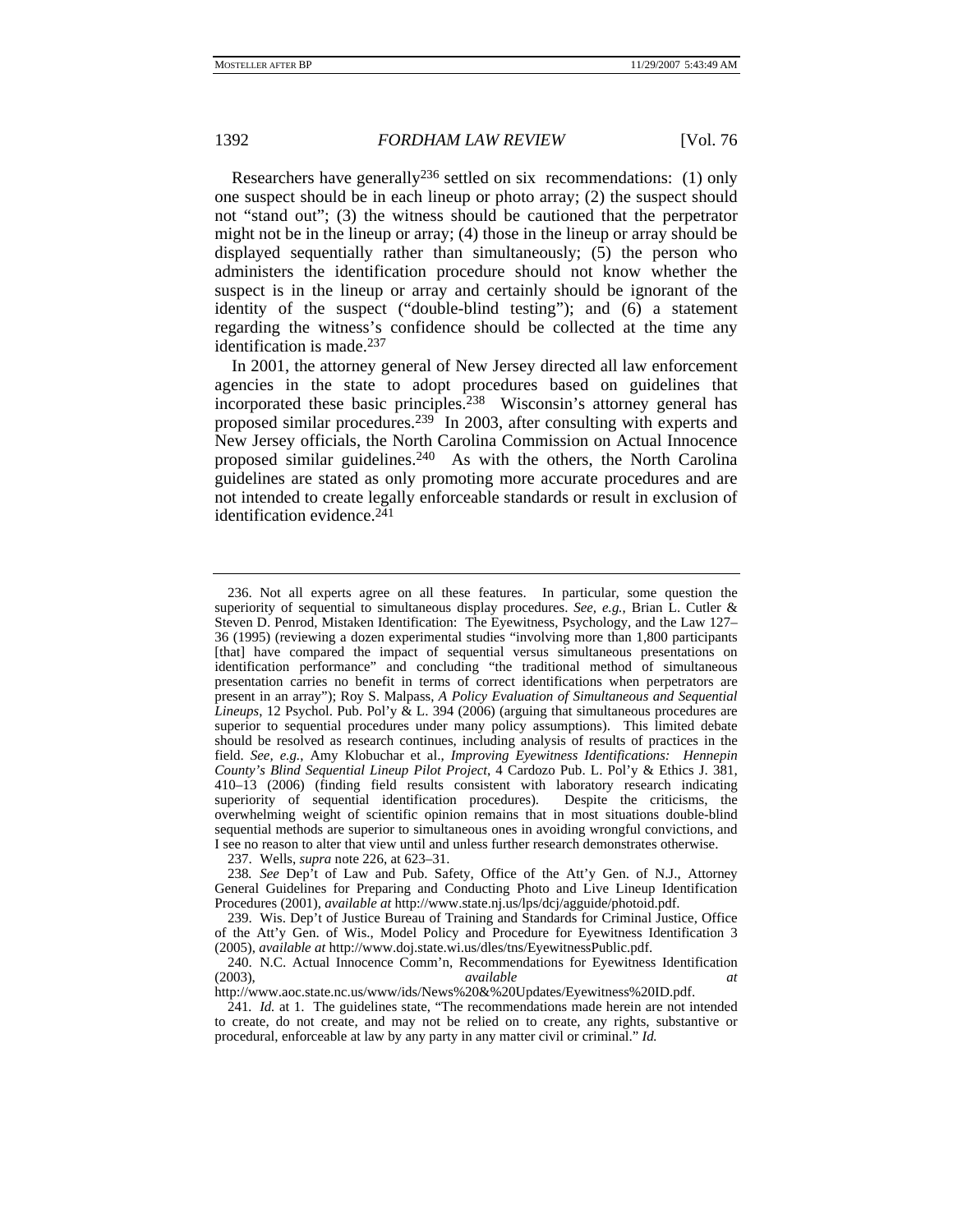# 2. The Specific Illustration of the "All Suspects" Photo Display

The identification procedure used in the Duke lacrosse case involved a so-called "all-suspects" photograph procedure, and in the next section, I examine the specifics of that procedure. Here, I examine generally the problems with an all-suspect identification procedure.

Professor Wells has particular criticism for procedures in which multiple suspects are included in the array or where the array is composed entirely of suspects.<sup>242</sup> As he approaches the subject, the criticism is not because an all-suspect model violates due process.243 Although he does not say so explicitly, Wells's analysis assumes that the fact that the array is composed only of suspects is not communicated to the witness. As developed below, the procedure creates additional damage if its all-suspect nature is communicated to or known by the witness, as occurred in the Duke lacrosse case procedure.

Let us first consider such an all-suspects array where that fact is not communicated to the witness. In their analysis of the problematic nature of the all-suspect procedure, Wells and John Turtle assert that such a

 <sup>242.</sup> Wells, *supra* note 226, at 618.

 <sup>243.</sup> A handful of cases has examined multiple- or all-suspect identification procedures and has found no violation of due process suggestiveness for various reasons. Only one case clearly involved communication to witnesses of the fact that multiple suspects would be displayed. In *United States v. Rodriguez*, 363 F. Supp. 499 (D.P.R. 1973), after the arrest of twenty-nine people in a courtroom altercation, all those arrested were displayed in lineups of four individuals. A police officer filler was added to each lineup, but the court assumed it likely that many of the fillers were known to the witnesses and treated the lineups as effectively all-suspect identifications. At the end of the process, six of the twenty-nine were identified and indicted. The court relied in part on the need for fast action to sort the guilty from the others who had been arrested, and while it "frown[ed]" upon the practice, it did not find a violation of due process. *Id.* at 500–03.

*McNeary v. Stone*, 482 F.2d 804 (9th Cir. 1973), is ambiguous on the witness's knowledge. A bartender who had been robbed by three men was shown only the pictures of three men arrested in a nearly identical robbery and picked the defendant some time later. The facts do not indicate whether the victim was told that the photos came from another robbery arrest. The court found the final showing of three photos improper but not alone sufficient to find that the entire process gave rise to a substantial likelihood of irreparable misidentification. *Id.* at 805–06.

The facts of *United States v. McCray*, 948 F. Supp. 620 (E.D. Tex. 1996), present a display that is most similar in terms of the preparation of the array, but there is no indication that the composition was communicated to the witness. There, an all-suspect photo array was used and the defendant was selected. The court was troubled by the concept that anyone selected would be the "'right choice,'" and treated the all-suspect character of the array as suggestive. After the balancing process, however, it found no violation of due process. *Id.* at 622–24.

In *United States v. Snead*, 447 F. Supp. 1321, 1326 (E.D. Pa. 1978), the court stated, without any suggestion that the witness knew of the practice, that placing photographs of four suspects along with photographs of ten other individuals of similar age and appearance to the suspects was not impressibly suggestive. The treatment of the issue in *United States v. Reid*, 527 F.2d 380 (2d Cir. 1975), is extremely brief. Without giving any reason to believe the witness knew the presence of another suspect in the lineup, it stated the practice did not "negate the propriety of the procedure." *Id.* at 384.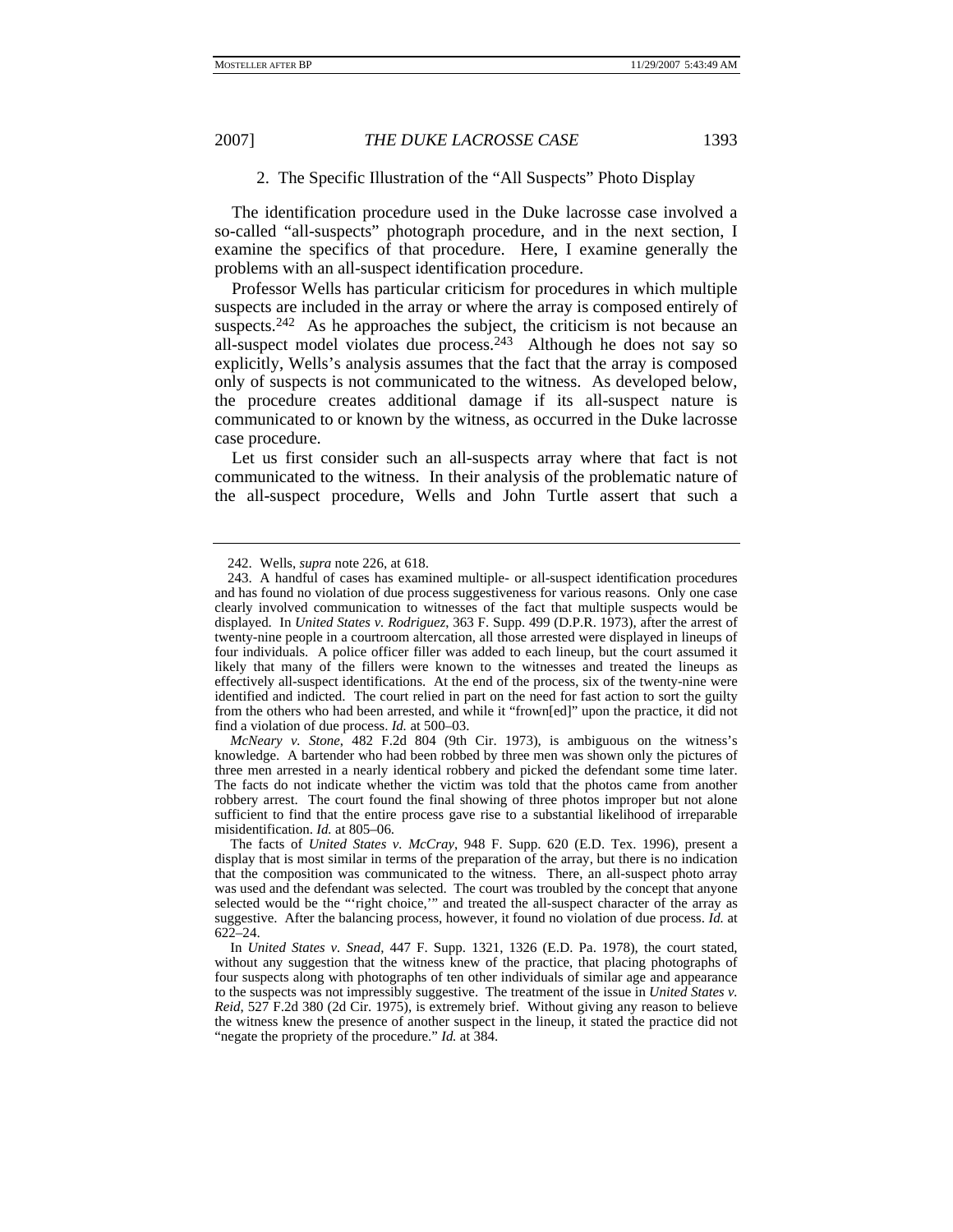construction of the array has no impact on suggestiveness.244 Rather, the problem they criticize is in the inferiority of the multiple- or all-suspect lineup in producing information.<sup>245</sup>

Compare in your mind three photo arrays each containing six individuals. As with the imaginary array described earlier, make it as nonsuggestive as possible in appearance and arrange the procedures for the display to be fair and nonsuggestive. Assume the crime is a liquor store robbery in a major city. Assume three photographic arrays containing one common photo, which is picked each time, and five other photos that are of different men in each array but are indistinguishable in that they all equally match the description and equally resemble the common photo. Assume the police tell the victim nothing about any of those whose pictures are in the arrays.

Assume the same suspect is in each array based on criminal record, residence nearby, and a general match to the relatively general description. In the first array, all but the man whose photo was picked are nonsuspect fillers in that the officer has checked and found that all have airtight alibis since they were in jail at the time of the robbery. In the second, all the other photos are of suspects as well in that all have criminal records of having committed an armed robbery in the general vicinity of the liquor store, have no apparent alibi, and match the general description of the robber. In the third, the other individuals are not suspects in the officer's mind; he just picked them from the robbery section's file pool of photos, but he has no idea whether they have alibis.

In the first procedure—the single-suspect procedure—if the witness picks a filler, the error is harmless in that the person picked will not be prosecuted.246 Indeed, one can see the purpose of the lineup as being a test of whether the witness can pick the suspect as the perpetrator rather than identifying a filler.247 The police do not *know* independently whether a person picked is guilty or not. Thus, the selection of the suspect may be an

 246. Professors Wells and Turtle use the term "foil" rather than filler to describe this function. *Id.* at 321.

<sup>244</sup>*. See generally* Gary L. Wells & John W. Turtle, *Eyewitness Identification: The Importance of Lineup Models*, 99 Psychol. Bull. 320, 326, 329 (1986). Wells and Turtle state,

It is interesting to note the implications of the fact that the lineup models differ profoundly at the level of lineup-wise error rate but not at the level of posterior probabilities of false identification for a given suspect. One implication of this is that a defendant has no argument for his defense on the basis of police having used an all-suspect model rather than a single-suspect model. It cannot be said that the individual suspect's degree of protection or due process is jeopardized by the lineup model being used. Perhaps this is why courts have never addressed the issue.

*Id.* at 329.

 <sup>245.</sup> The authors state, "[T]he fact that the single suspect model partitions eyewitness identification errors into foil identifications and false identifications (whereas every identification error is a false identification with the all-suspect model) has important implications for the overall expected rate of false identifications." *Id.* at 326.

 <sup>247.</sup> Wells, *supra* note 226, at 618 & n.13.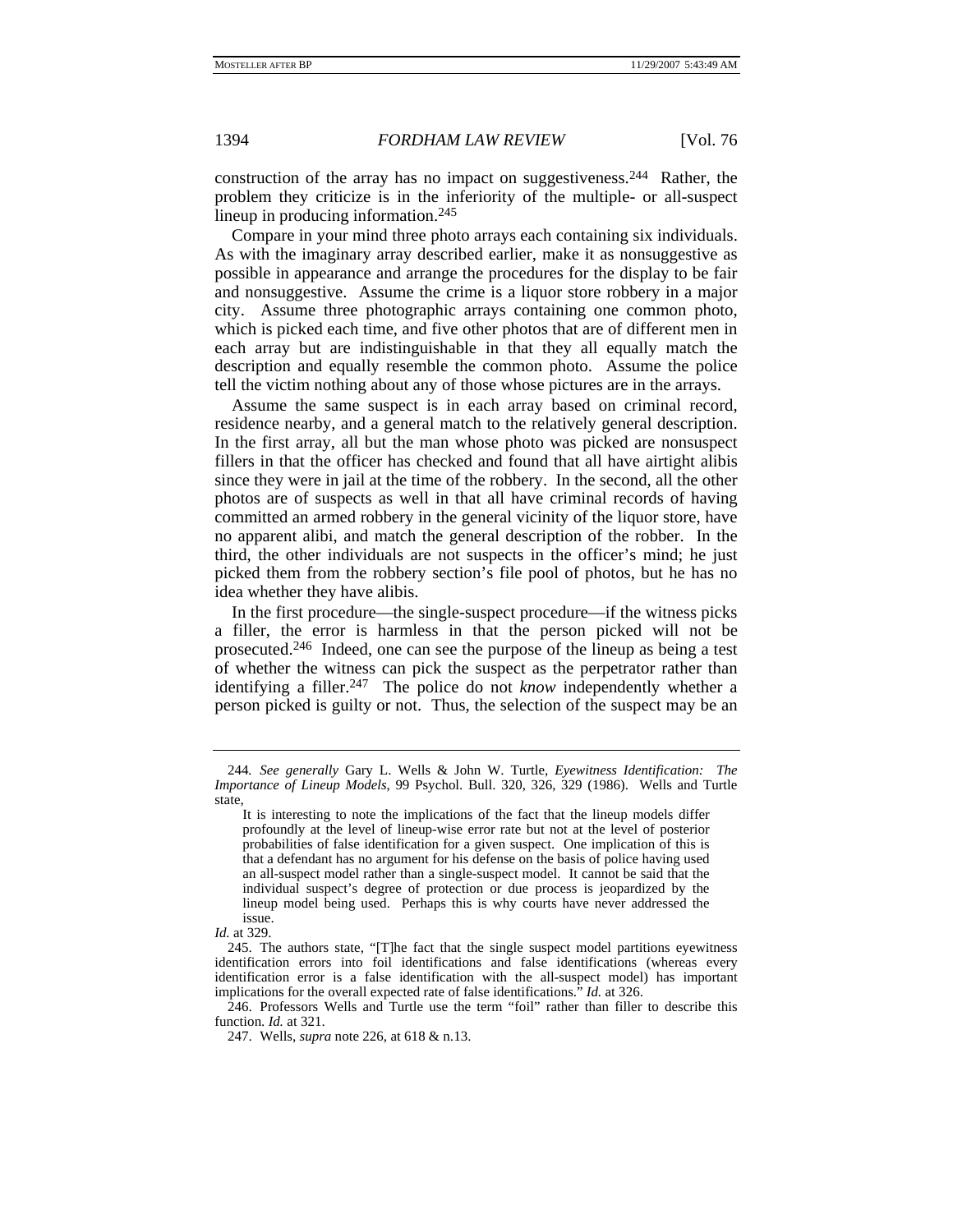accurate or an inaccurate identification. In single-suspect procedures, however, many errors of mistaken witnesses are detected as the result of picking someone who could not have committed the crime. Every pick of a filler is recognized as a mistake and is harmless, not a misidentification, since the person mistakenly chosen will not be prosecuted.

In the second array, the all-suspect identification procedure, there is no test in the sense of determining whether the witness can pick the suspect or will pick a filler. The witness cannot get a wrong answer. Anyone picked would be presumed to have committed the offense and would be prosecuted. As a result, an error by a witness who "is merely guessing or has a weak memory" will not be discovered through the picking process when that person picks a filler, as he or she is likely to do.<sup>248</sup>

The third array shows something of the ambiguity of what constitutes a "suspect." The officer had no specific reason to suspect any one of these individuals but he did not know they were eliminated from commission of the offense, and in coming from robbery squad files, the photos had a somewhat higher than ordinary likelihood of being of the perpetrator. My experience from practice in Washington, D.C., was that occasionally there was other evidence, after investigation, supporting the guilt of fillers who were picked and charged. Wells describes the function of a "foil" as one who will not be prosecuted if selected, thereby producing information on accuracy. This function of the "filler" or "foil" suggests that fillers should not only not be prime suspects but also should be individuals entirely eliminated from suspicion.249

Note that these procedures differ none at all with respect to suggestiveness. However, they differ extraordinarily with regard to how much information they potentially provide regarding accuracy and whether they imperil the innocent.

## D. *The Identification Procedures in the Duke Lacrosse Case*

## 1. Procedures and Police Justification

Effective February 1, 2006, the Durham Police Department adopted General Order 4077, which was based on the North Carolina Actual Innocence Commission guidelines.250 According to the Durham Police

<sup>248</sup>*. Id.* at 618 n.13.

 <sup>249.</sup> My experience, albeit dated, was that many times the circumstances of picking the photos would produce this result. For example, while the suspect's photo was generally taken at the time of an arrest, the filler photos were often accumulated over a period of time, meaning that those individuals were often much older than the person described by the victim and many had been convicted of earlier offenses and were in prison with an "airtight" alibi.

 <sup>250.</sup> General Order 4077, N.C. State Bar v. Nifong, No. 06 DHC 35 (Disciplinary Hearing Comm'n of the N.C. State Bar July 31, 2007) (on file with author); *see also* Memorandum from Steven W. Chalmers, Chief of Police of Durham, to Patrick W. Baker,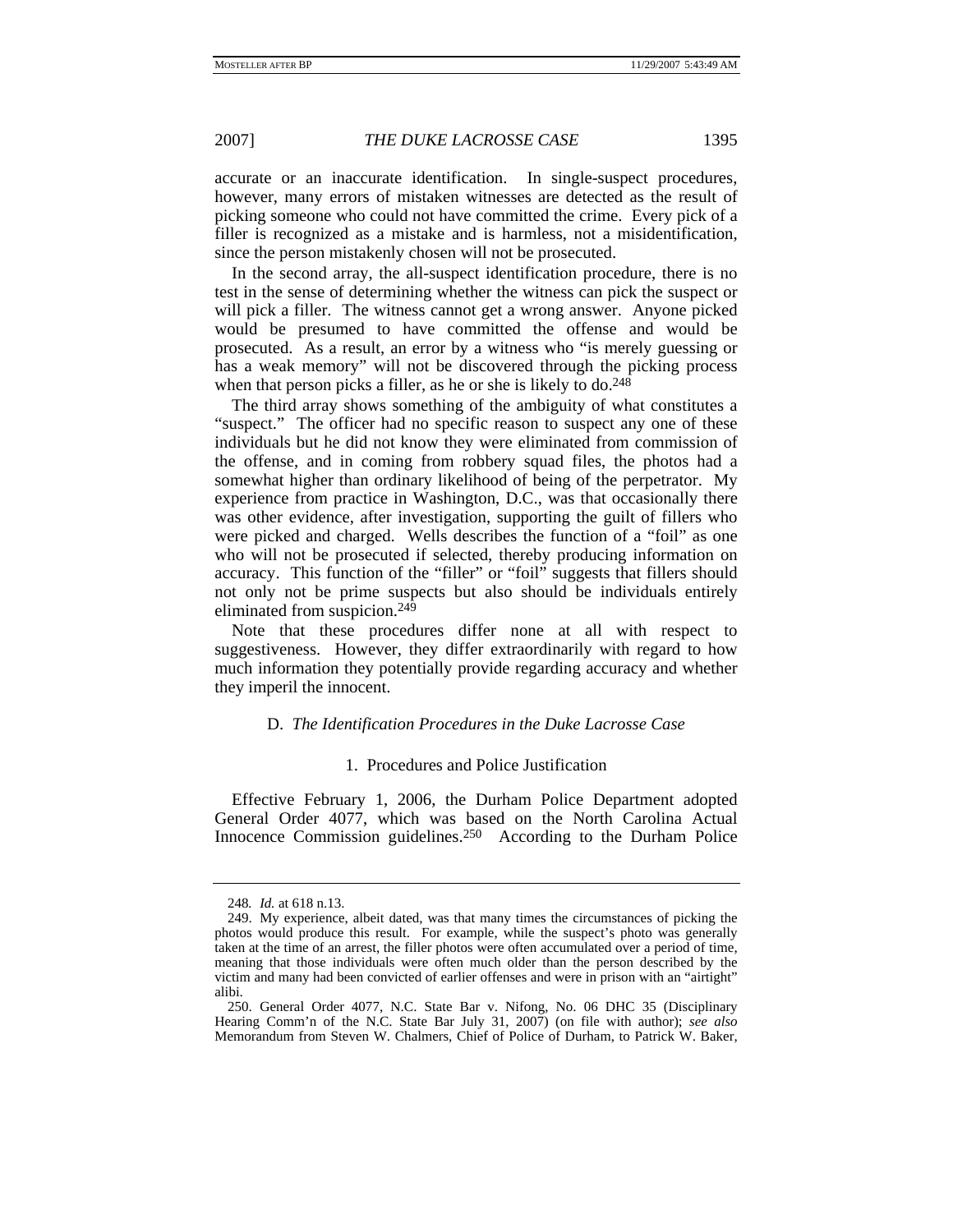Department, they complied with the protocol for the first two identification procedures on March 16 and March 21, 2006.251

Crystal Mangum had stated the names used by her attackers were "Brett," "Adam," and "Matt." On March 16, 2006, Sergeant Gottlieb directed the police to put together photo arrays based on potential suspect names of Adam, Brett, and Matt.<sup>252</sup> The police examined the Duke lacrosse team photos for individuals with those names. They found one with the name of "Brett," one with a similar sounding name of "Breck," one with the name of "Adam," and three with the name of "Matt." However, they focused on Matt Zash, who was a tenant of the house.<sup>253</sup>

They assembled four photo arrays with one suspect in each and five "fillers." However, all of the fillers were Duke lacrosse players whose photos were taken from the Duke lacrosse team photo. Whether Mangum knew or presumed these were all Duke lacrosse players is not known. No Duke name or logo appeared on the V-neck, which was all the clothing shown in the photo, $254$  so there was no direct indication. On the other hand, the clothing was identical, and the V-neck and fabric suggested the common uniforms of a team. The police department defended the selection on the basis that it meant all were similarly dressed. The department claims that the fillers were selected to resemble the targets.255

The arrays were identified by the letters A through D with photo array A for "Matt," B for "Adam," C for "Brett," and D for "Matt" again,256 since three of the lacrosse team members were named Matt.<sup>257</sup> Reade Seligmann was a "filler" in A. According to Investigator Michelle Soucie's report, the accuser remarked that "this is harder than I thought."258 According to Investigator Richard Clayton's report, "[I]n photo array (A) she stated that the people in the photos looked alike."259 From photo array A, she selected Seligmann's photo, stating she was seventy percent sure that she recognized

 252. Sgt. Gottlieb's Supplemental Report, *supra* note 35, at 3 (describing instructions to Investigator Michelle Soucie to assemble photo arrays on March 16, 2006).

253. Chalmers Memorandum, *supra* note 250, at 3.

254*. See, e.g.*, Durham Police Dep't Sequential Photographic Identification, N.C. State Bar v. Nifong, No. 06 DHC 35 (Disciplinary Hearing Comm'n of the N.C. State Bar July 31, 2007) (photos of array A used on March 16, 2006).

255. Chalmers Memorandum, *supra* note 250, at 3–4.

 256. Joseph Neff, *Duke Lacrosse Files Show Gaps in DA's Case*, News & Observer (Raleigh, N.C.), Aug. 6, 2006, at 1A.

257. Chalmers Memorandum, *supra* note 250, at 3.

 259. Supplemental Case Report of Investigator R.D. Clayton at 1, N.C. State Bar v. Nifong, No. 06 DHC 35 (Disciplinary Hearing Comm'n of the N.C. State Bar July 31, 2007) [hereinafter Clayton's Supplemental Report] (on file with author).

City Manager of Durham 4 (May 11, 2007) [hereinafter Chalmers Memorandum] (on file with author).

 <sup>251.</sup> Chalmers Memorandum, *supra* note 250, at 3–4; *see also* Memorandum from Patrick W. Baker, City Manager of Durham, to Steven W. Chalmers, Chief of Police of Durham 3 (May 11, 2007) [hereinafter Baker Memorandum] (on file with author).

 <sup>258.</sup> Investigator Michelle Soucie's Supplemental Report, N.C. State Bar v. Nifong, No. 06 DHC 35 (Disciplinary Hearing Comm'n of the N.C. State Bar July 31, 2007) (on file with author).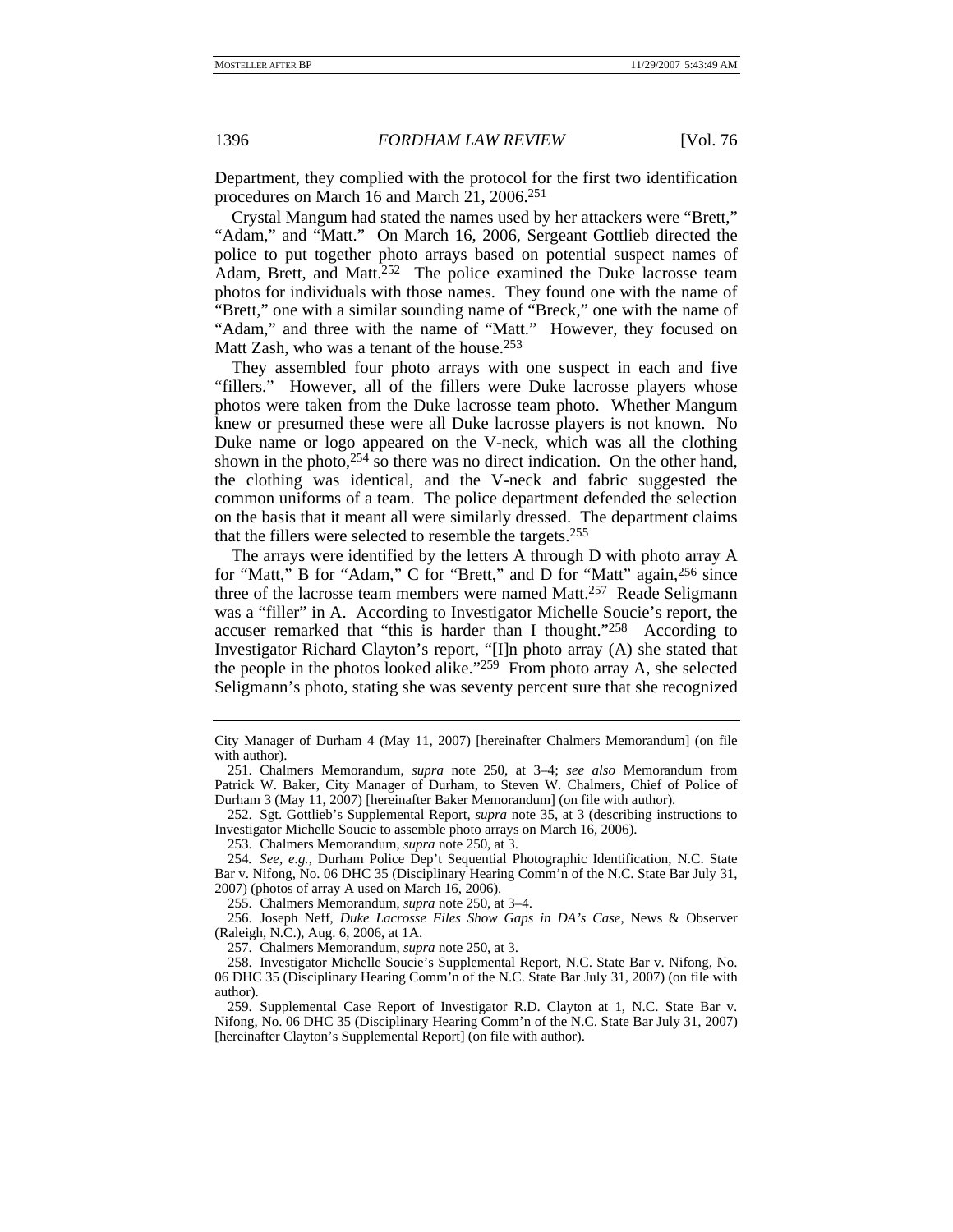him from the party, but was not sure "where exactly she saw [him] at the party."260 The accuser picked out four others whom she said she was certain were at the party.<sup>261</sup> The result was that after displaying pictures of over half the team to Mangum—a total of twenty-four photos—the police had no identification of anyone allegedly involved in the rape.

The Durham police explained that they then focused on the two other team members who were tenants of the house and who were at the party, Dave Evans and Dan Flannery, as suspects. A picture of the third tenant, Matt Zash, had been shown in array A, and Mangum had said nothing about him.<sup>262</sup> They had become suspicious that false names had been used, understanding that Flannery had used a somewhat altered name in hiring the dancers ("Flanagan"). They put together two more photo arrays, which they showed on March 21, 2006. The fillers were selected in the same way, from the Duke lacrosse team photo, with five fillers per array. Neither of the other individuals ultimately picked, Seligmann and Finnerty, were in these arrays.263

Although she viewed his photo twice, Mangum did not identify Evans nor anyone else from these arrays.<sup>264</sup> At this point, Mangum had been shown thirty-six of the forty-six Duke lacrosse players' photographs and had not identified anyone.<sup>265</sup>

On March 31, 2006, Investigator Hinman and Sergeant Gottlieb met with Nifong. During that meeting, Nifong suggested showing Mangum the photos taken as a result of the nontestimonial identification order under which the forty-six white players on the team were required to be photographed.266 According to the police, Nifong suggested that the

263. *Id.* para. 43, at 12.

264*. See* Attorney General's Report, *supra* note 16, at 10; Clayton's Supplemental Report, *supra* note 259, at 2 (explaining that during the March 21, 2006, procedure Mangum asked to look at both of the photo arrays a second time but was unable to identify anyone).

265. As noted earlier, none of the photos was repeated. *See supra* note 174.

 <sup>260.</sup> *Id.* at 1–2.

<sup>261</sup>*. See* Neff, *supra* note 256; *see also* Clayton's Supplemental Report, *supra* note 259, at 2. The four were Fred Krom, Nick O'Hara, Kevin Meyer, and Brad Ross. *See* Motion to Suppress Identification, *supra* note 166, at 12 (pictures in array). Investigators would later learn that Ross was not at the party, being in Raleigh on that night. *See* Ekstrand Letter to Nifong, *supra* note 177, at 1–3 (providing documentation of presence in Raleigh).

 <sup>262.</sup> Motion to Suppress Identification, *supra* note 166, para. 37, at 11 (indicating only her pick of photo number five, which was of Seligmann).

 <sup>266.</sup> Many explanations for use of these photographs were given. Among them was that the initial photos from the team web site were so "military like" or so similar that it was difficult to see them as individuals. *See* Sgt. Gottlieb Deposition, *supra* note 174, at 118 (referring to "'military like' appearance"); Nifong Deposition, *supra* note 96, at 169–70 (indicating that Investigator Himan or Sergeant Gottlieb had informed Nifong that "they could not really tell one player from another" in the photographs they had); Nifong Transcript, *supra* note 45, at 45 (recounting that one officer told him that the pictures of the players the police had obtained from the Duke web site all "looked alike"); Himan Transcript, *supra* note 156, at 200 (explaining that one of the reasons for securing the photos through the nontestimonial identification order was that the players looked different at the time of the incident than they did in the photos the police had at that moment).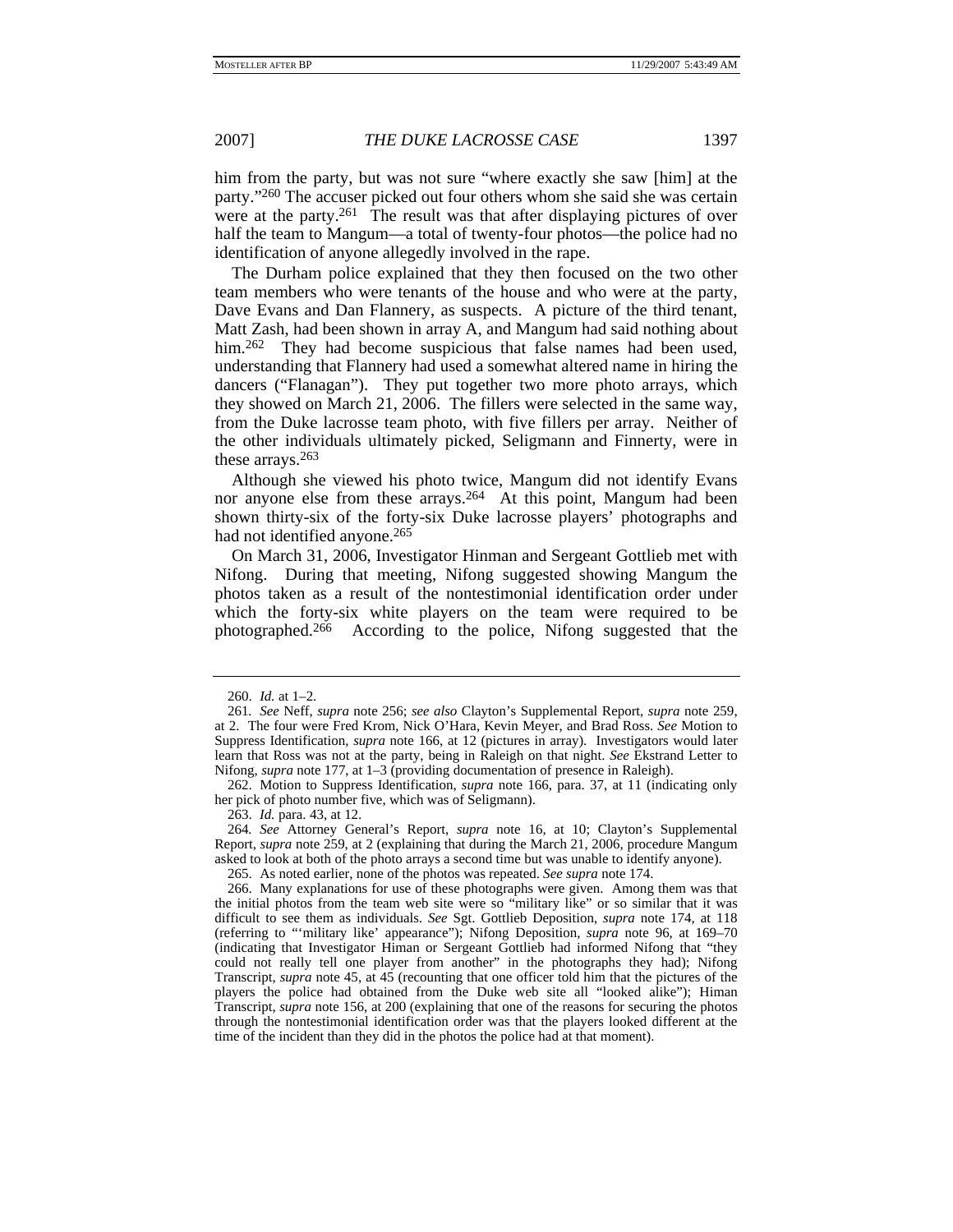pictures be shown to Mangum to "see if she could provide any additional information or details about the night in question. Investigators hoped that this would develop some leads, such as potential witnesses . . . ." They claimed they also wanted to use the photos and her memory of that evening to "help establish that she was not impaired by a memory altering substance which would then assist in gauging the reliability of [her] allegations."<sup>267</sup>

The police admitted that the procedure did not comply with department policy regarding identification procedures but explained that they did not intend nor expect her to positively identify her attackers during this procedure.268 They claimed in essence that they did not intend it to be an identification procedure and therefore did not attempt to comply with General Order 4077.269

This excuse is weak. Mangum was instructed that she would be viewing the people the police "had reason to believe attended the party" and that she was to indicate "any type of interactions she may have had or observed with a particular individual,"270 which includes interaction during the rape. Moreover, the procedures were being videotaped with two cameras, $^{271}$ which were visible to Mangum,<sup>272</sup> and might have suggested to her that her identification of the attackers was expected. The police may have been surprised that she identified anyone since she had previously failed to do so, but nothing about their conduct indicated this procedure did not have the potential to be an identification procedure.

On that occasion, the police did not use double-blind procedures. Gottlieb is the person who instructed Mangum that she would "look at people we had reason to believe attended the party."273

Mangum made four identifications of photos that she connected to the rape:

 <sup>267.</sup> Chalmers Memorandum, *supra* note 250, at 5.

 <sup>268.</sup> Baker Memorandum, *supra* note 251, at 2–3.

 <sup>269.</sup> Sergeant Gottlieb lamely offered the explanation that General Order 4077 was not applicable because they had no individual suspects. *See* Sgt. Gottlieb Deposition, *supra* note 174, at 123. Also, he gave an explanation for showing large numbers of individuals from the same group that in other circumstances has some validity. It is the same concept as using a yearbook as the basis of an identification if the victim of an armed robbery states that the perpetrator wore a particular school's jacket. *Id.*

 <sup>270.</sup> Sgt. Gottlieb's Supplemental Report, *supra* note 35, at 8, 9 (describing in notes for March 31, 2006, suggestions from Nifong and his rationale for showing photos).

 <sup>271.</sup> Gottlieb indicated in his notes that the procedures were being videotaped for court purposes ("so potential Jurors . . . could witness both the victim, her reactions, and the photographs in real time"), which is at least apparently contrary to his contention that he was not conducting an identification procedure. Sgt. Gottlieb's Supplemental Report, *supra* note 35, at 9.

<sup>272</sup>*. See* Sgt. Gottlieb's Deposition, *supra* note 174, at 125 (answering that Mangum could see the camera and observing that it was behind him); Himan Transcript, *supra* note 156, at 77 (stating that Mangum was aware of the camera photographing her during this procedure).

 <sup>273.</sup> Sgt. Gottlieb's Supplemental Report, *supra* note 35, at 9.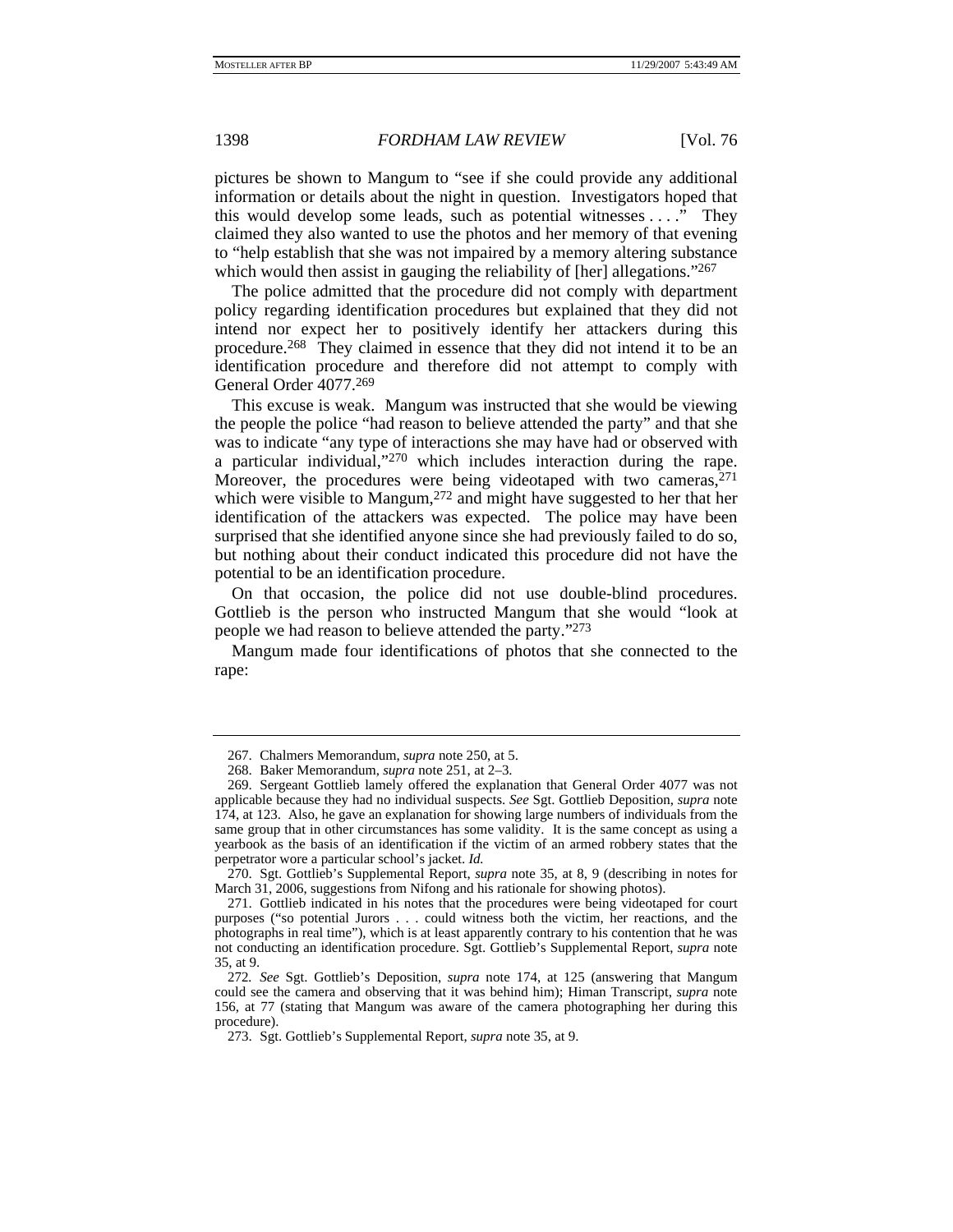- First, she made a tentative identification of photo number four, Matthew Wilson, stating, "He looked like Bret[t] but I'm not sure."<sup>274</sup> Gottlieb asked whether this Brett was one of the guys that assaulted her and she responded, "Um hum."275
- She picked the next photo shown to her, number five, Dave Evans, stating that "[h]e looks like one of the guys who assaulted me sort [sic]." Sergeant Gottlieb asked how sure she was, and Mangum responded, "He looks just like him without the mustache." After asking for and getting confirmation that "the person had a mustache," Gottlieb asked her for her degree of certainty ("percentage wise"). Mangum said, "About 90%."276
- Only two photos later, number seven, she picked Reade Seligmann, stating that "[h]e looks like one of the guys who assaulted me." In response to a question about "how sure," she said, "100%."277 Gottlieb then asked how he assaulted her, to which Mangum answered, "He was the one that was standing in front of me . . . that made me perform oral sex on him."278
- Finally, thirty-three photos later, she picked photo number forty, Collin Finnerty: "He is the guy who assaulted me." When asked by Gottlieb what he did, Mangum asserted, "He put his penis in my anus and my vagina." Gottlieb inquired whether he was the first or second to do that, to which she answered, "The second." Mangum indicated in response to another question from Gottlieb that Finnerty was not the one who strangled her.<sup>279</sup>

## 2. Due Process Analysis

### a. *Suggestiveness of Procedures*

The procedures used involved two types of suggestivity in the classic sense. The first applied to all three of the individuals picked. Mangum was informed that she would be viewing people the police had reason to believe attended the party.280 Thus police stated directly that she would be viewing partygoers and implicitly only partygoers—thus only potential suspects.281

Statements or suggestions by the police that the suspect is among those displayed obviously makes it more likely that the witness will select

<sup>274</sup>*. Id.* at 11.

<sup>275</sup>*. Id.*

<sup>276</sup>*. Id.*

<sup>277</sup>*. Id.* at 12.

<sup>278</sup>*. Id.*

<sup>279</sup>*. Id.* at 20.

<sup>280</sup>*. Id.* at 9. Nifong knew that Mangum would be informed that she was viewing the people whom police believed were at the party. *See* Sgt. Gottlieb Deposition, *supra* note 174, at 120–21, 126.

 <sup>281.</sup> The police statement suggests that Mangum would be viewing a set of people who were all suspects and that she would be viewing the entire group of suspects.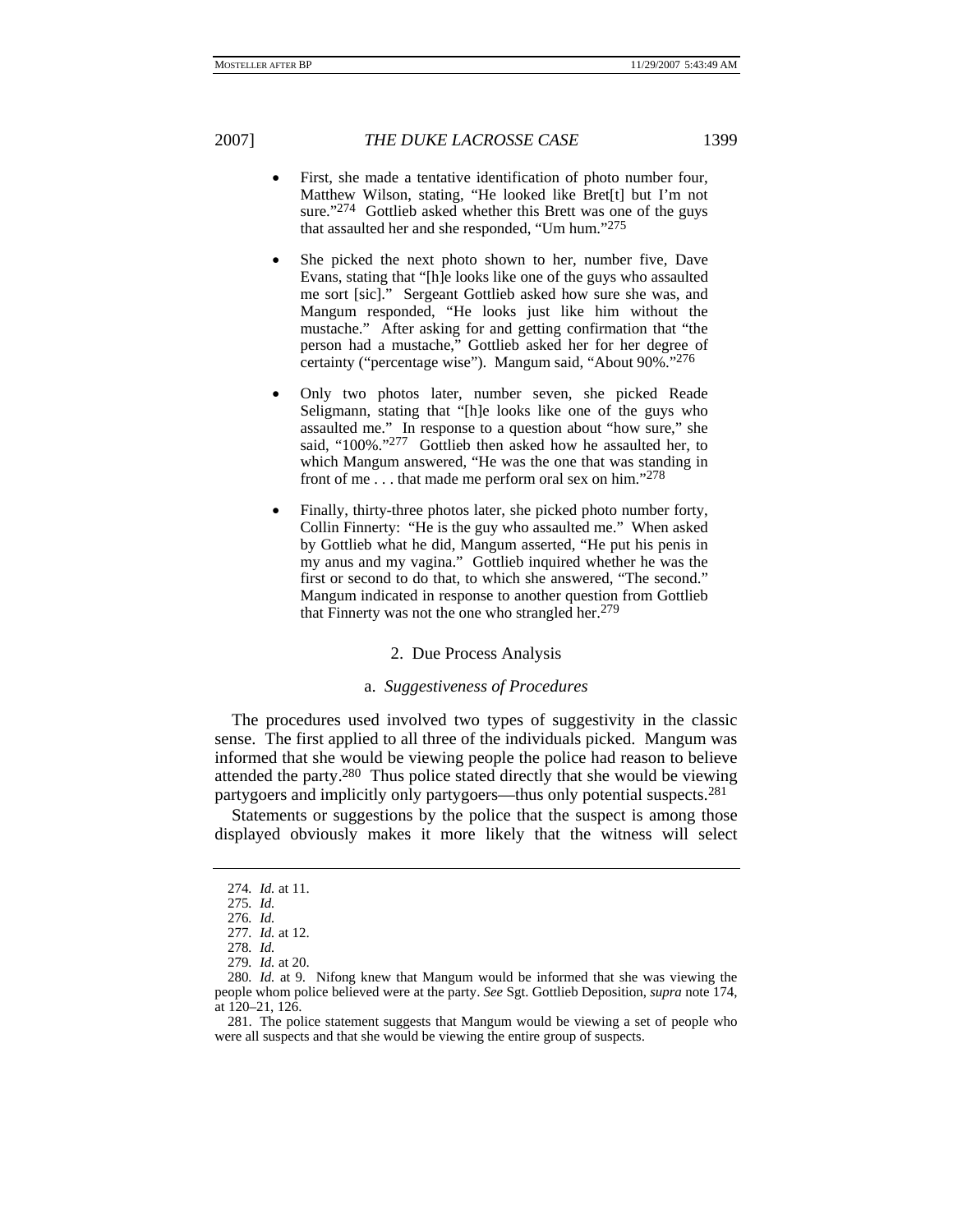someone. This type of suggestivity is present in most procedures, although it was communicated explicitly and therefore more strongly in this case. On the other hand, the suggestivity as to any particular individual was reduced because all the pictures looked identical in format and were very similar in many aspects of physical appearance, such as age, and thus gave no indication that the police suspected any one or ones in specific. This procedure differed strongly from the "pick this man" aspect of *Brathwaite*'s one-photo display of a single suspect.

The other type of suggestion came from the repetition of some of the pictures shown. Repetition did not, however, point toward a narrow subgroup. On March 16, 2006, Seligmann's photo was shown to Mangum as a "filler" in array A, one of the "Matt" arrays. At that time, Mangum selected his photograph, stating she was seventy percent confident Seligmann was at the party, and she selected four other players as definitely attending the party.<sup>282</sup> Evans's picture was included as a suspect photo in one of the arrays shown on March 21, 2006. She looked at those arrays twice, but picked no one.<sup>283</sup> Finnerty's photo had not been previously shown to Mangum, and as to him, this type of suggestion was absent. Thus, Mangum had been shown Seligmann's and Evans's photos previously, but they stood in similar positions to many other members of the team whose photos were included in these same photo arrays.284

Since the Supreme Court has not described in detail what psychological theory of suggestiveness its due process analysis embraces,  $285$  a careful comparison of levels of constitutionally cognizable harm or suggestiveness in various procedures cannot be confidently done. However, if the

<sup>282</sup>*. See* Clayton's Supplemental Report, *supra* note 259, at 1–2.

<sup>283</sup>*. Id.* at 2.

 <sup>284.</sup> Like Seligmann's photo, the photos of twenty-three others had been shown to Mangum on March 16, 2006; she had picked a total of five individuals on that day that she recognized as attending the party, and she had been 100% sure of seeing the other four. Like Evans's photo, the photos of eleven others had been shown to Mangum on March 21, 2006. *Id.* at 1–2.

 <sup>285.</sup> The Court has frequently stated its concern with the almost inherent unreliability of eyewitness identification. *See, e.g.*, United States v. Wade, 388 U.S. 218, 228 (1967) ("The vagaries of eyewitness identification are well-known; the annals of criminal law are rife with instances of mistaken identification." (citations omitted)). The Court has occasionally cited scholars about general factors that make an eyewitness more suggestive. In *Simmons v. United States*, the Court noted that the danger of misidentification is increased if the police repeatedly show a picture of the same person or it is emphasized in some way or if they state they have other evidence indicating that one of the persons pictured committed the offense. 390 U.S. 377, 383–84 (1968) (citing Wall, *supra* note 192, at 74–77, 82–83); *see also* Moore v. Illinois, 434 U.S. 220, 229 (1977) (stating that "a one-on-one confrontation generally is thought to present greater risks of mistaken identification than a lineup") (citing, inter alia, Glanville Williams & H.A. Hammelmann, *Identification Parades-I*, 1963 Crim. L. Rev. 479, 480–81); Wall, *supra* note 192, at 27–40). The Court has also recognized that, "[r]egardless of how the initial misidentification comes about, the witness thereafter is apt to retain in his memory the image of the photograph rather than of the person actually seen, reducing the trustworthiness of subsequent lineup or courtroom identification." *Simmons*, 390 U.S. at 383–84 (citing Wall, *supra* note 192, at 68–70). However, it has not gone further in providing a way to calibrate improper suggestiveness.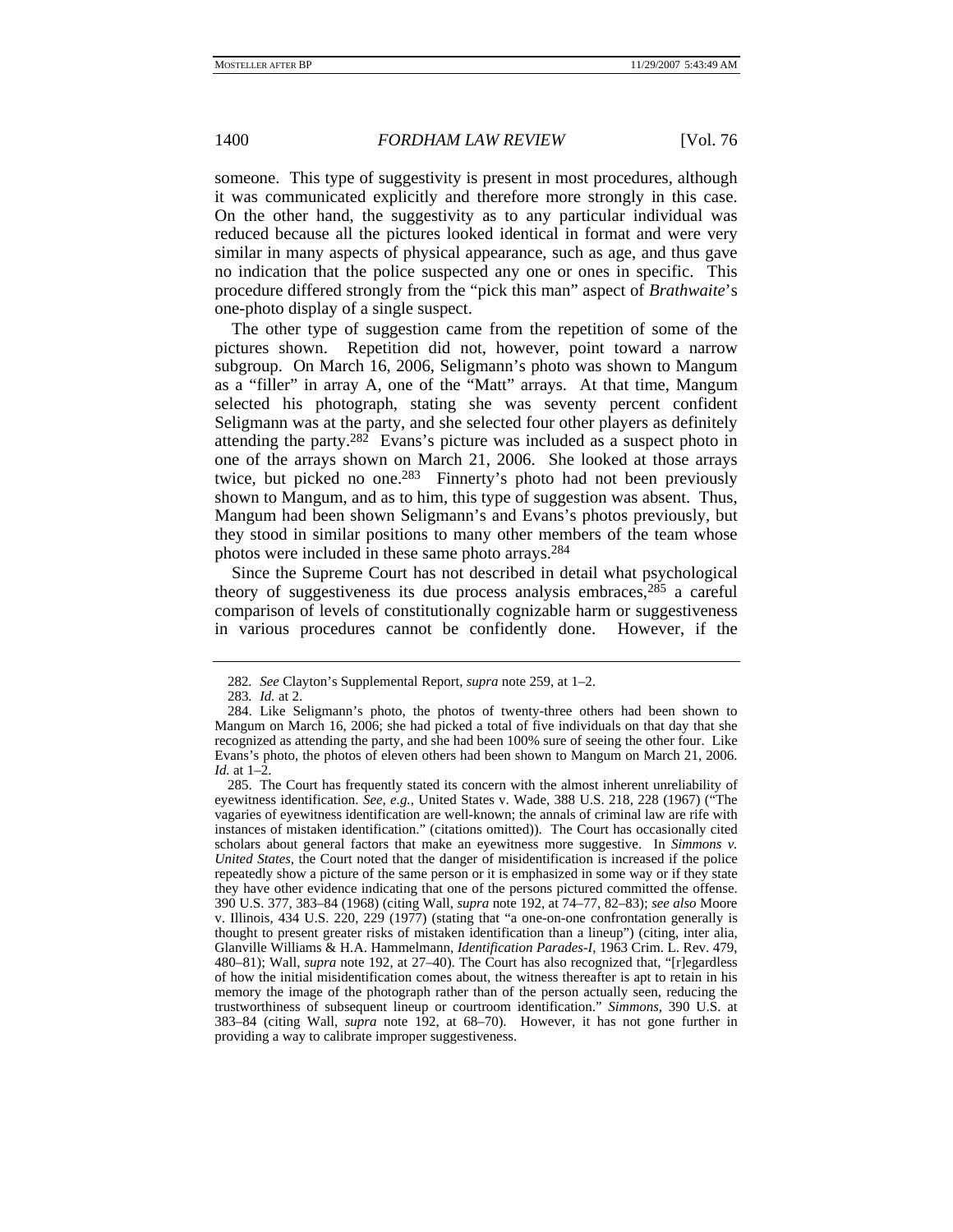reliability factors had been strong, I contend this degree of suggestivity on April 4, 2006, would not have resulted in suppression. The strength of the direction to pick a particular suspect is hardly in the category of *Brathwaite*'s showing of one suspect's photo to the witness or *Foster*'s repeatedly presenting the same suspect to the witness.

On the other hand, the procedures did clearly involve some level of police-organized suggestiveness. Suppression under the Due Process Clause would have depended on the other factors. *Brathwaite* establishes those as (1) opportunity to observe the criminal, (2) degree of attention, (3) accuracy of prior descriptions of the criminal, (4) level of certainty in picking the suspect, and (5) time between the event and the identification.

In a rape case that in fact occurred as Mangum described, her testimony could have been very strong on factors (1) and (2), opportunity to observe and attention level, as they were in *Biggers*, also a rape case. Her level of certainty, factor (4), was stated at 100% for Seligmann and Finnerty, and 90% for Evans. The period of time, factor (5), between the event and the identification was a little over two weeks, far less than the eight-month span in *Biggers*, but still not immediate. This factor likely would not count strongly in either direction. In the ordinary case with a confident witness, the victim's strong opportunity to observe three men at close range in a lighted bathroom while she was raped would provide the type of reliability that would allow the prosecution to prevail.

### b. *Factors Showing the (Un)Reliability of the Identification*

The identification procedure in this case differed from most, likely not in suggestivity, but rather in the lack of reliability factors that generally swing the balance against suppression but would have had the opposite effect in this case. Disciplinary Hearing Commission panel chair Williamson stated in his closing comments that he believed it "reasonably clear" that Mangum's identification would have been suppressed had the motion to suppress been litigated in February 2007 as initially scheduled.<sup>286</sup> The defense motion to suppress is masterful. While it describes the suggestivity, it concentrates on the shifting versions given by the accuser of the events and the strong reasons to doubt a rape took place at all. The burden of the argument is that the story, which includes the identification, is simply not reliable.

The *Brathwaite* factors do not directly invite such an argument, but they leave room for it. Some of the defense evidence clearly fits under factor (3), the accuracy of descriptions. Mangum apparently gave no description of her attackers until March 16, 2006, when she was interviewed by Himan and Gottlieb. Himan's handwritten notes give descriptions of three men.<sup>287</sup>

 <sup>286.</sup> Williamson Statement, *supra* note 1, at 22.

 <sup>287.</sup> All were described earlier as white males. "Adam"—"short, red cheeks," brown "fluffy hair," and "chubby face"; "Matt"-"heavy set," "260-270," "short hair cut";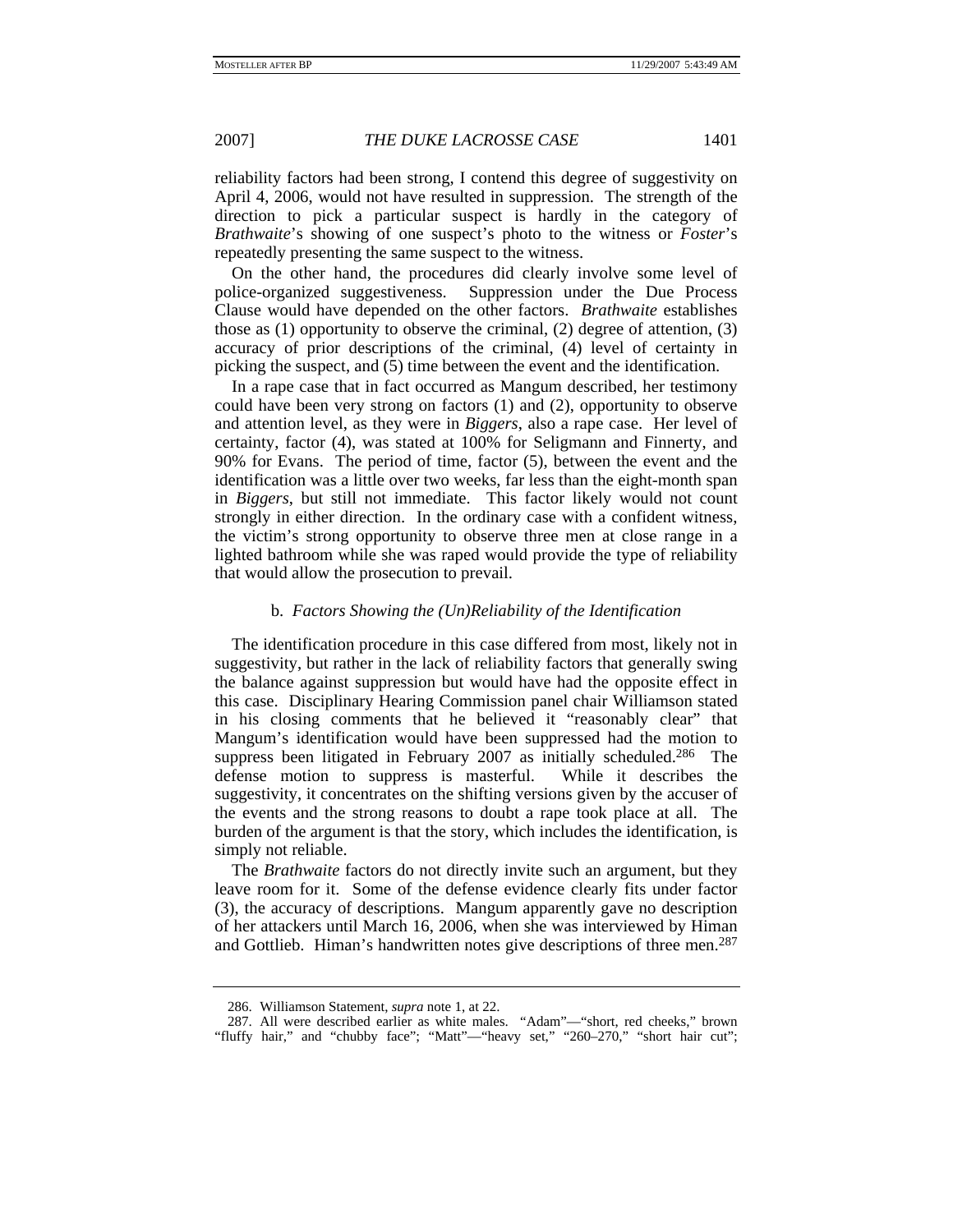None fit Finnerty well at all. "Matt" is described as weighing 260 to 270 pounds, which fits none of the three.<sup>288</sup> Gottlieb took no notes of the interview and typed his notes regarding it as late as July 2006.289 His typed notes gave almost completely different descriptions from Himan.<sup>290</sup> These descriptions better match the suspects. One of them could be Finnerty, <sup>291</sup> and no one is described as being 260 and 270 pounds.292 In Gottlieb's version, these descriptions are not associated with particular names. At the minimum, Mangum seems to have given two very different sets of descriptions. Her statement when picking Evans that the man who raped her had a mustache<sup>293</sup> adds a descriptive feature that had not previously been given. Moreover, that feature does not match Evans's actual appearance at the time of the party. His defense produced photographs taken shortly before and after the party showing Evans without a mustache either time.<sup>294</sup>

On December 21, 2006, an investigator for the district attorney's office, Linwood Wilson, interviewed Mangum.295 The defense based a supplement to the suppression motion on the victim's radically different version of the events that came out of that interview. That interview, which the defense alleged conveniently modified the victim's time line of events

 290. No names were given. "She described the three men as 1) W/M, young, blonde hair, baby faced, tall and lean, 2) W/M, medium height (5'8"+ with Himan's build), dark hair medium build, and had red (rose colored) cheeks, and the third suspect as being a W/M, 6+ feet, large build, with dark hair." Sgt. Gottlieb's Supplemental Report, *supra* note 35, at 2 (describing the conversation on March 16, 2006, with Mangum).

292. Sgt. Gottlieb's Supplemental Report, *supra* note 35, at 2.

293*. Id.* at 11.

<sup>&</sup>quot;Brett"—"chubby," "saw a picture of him" [apparently in the house]. Handwritten Notes of Investigator Benjamin W. Himan at 3–4, N.C. State Bar v. Nifong, No. 06 DHC 35 (Disciplinary Hearing Comm'n of the N.C. State Bar July 31, 2007) (on file with author). 288*. Id.*

<sup>289</sup>*. See* Joseph Neff, *Lacrosse Probe Has Much Fodder*, News & Observer (Raleigh, N.C.), July 1, 2007, at 1B; *see also* Sgt. Gottlieb Deposition, *supra* note 174, at 26 (testifying he had only three pages of handwritten notes); *id.* at 28 (testifying that sometimes he wrote notes on a board, of which he assumed Himan was taking photos before they were erased but photos were not being taken); *id.* at 29 (testifying that his typed notes were in part prepared "initially" and part done "afterwards"); *id.* at 34 (testifying that he first typed up his notes from the early contact with Mangum after the indictment); *id.* at 39 (testifying that he "did a lot of typing during that last week" when the notes were turned in).

 <sup>291.</sup> Gottlieb's description of suspect number one matches Finnerty's general description. *See* Joseph Neff, *Cop Says Nurse Found Trauma in Duke Case*, News & Observer (Raleigh, N.C.), Aug. 27, 2006, at 1A (noting that the description of the tall, lean, baby-faced attacker in Gottlieb's typed notes matches Finnerty but that police did not show his picture to Mangum in displays presented on March 16 and 21).

 <sup>294.</sup> Motion to Suppress Identification, *supra* note 166, para. 138, at 34–35 and accompanying photographs.

 <sup>295.</sup> Investigative Report, Interview of Crystal Mangum by Investigator Linwood E. Wilson at 1, N.C. State Bar v. Nifong, No. 06 DHC 35 (Disciplinary Hearing Comm'n of the N.C. State Bar July 31, 2007) [hereinafter Wilson Interview of Mangum] (on file with author).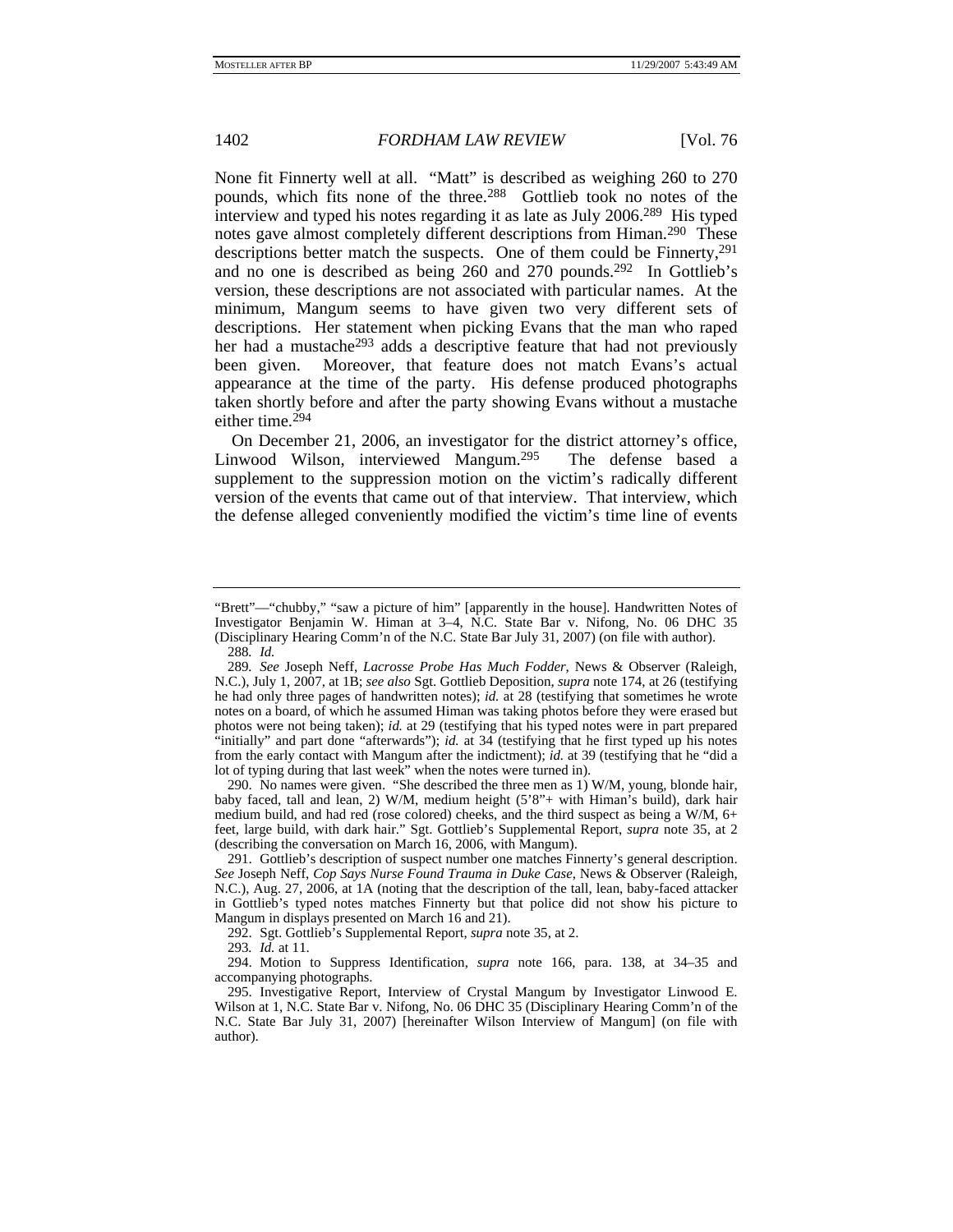in a way that avoided Seligmann's alibi evidence<sup>296</sup> and altered Evans's mustache to a "5 o'clock shadow,"297 also changed the roles given to the three attackers. However, with regard to the due process test, the interview arguably obliterated any reliability that might be based on correspondence between Sergeant Gottlieb's description of the attackers because, in changing and confusing roles of the attacker, it was now impossible to know what past descriptions meant.298

Since the motion to suppress identification was never heard, we cannot know how it would have been decided. The trial judge is the finder of fact, which includes determining the credibility of the witness. Based on medical history and the description of Mangum given in the attorney general's report,299 there is strong reason to believe that the judge would have found her version of events lacking credibility. If he so found, or if he otherwise found the evidence regarding reliability to be deficient, he had a doctrinal basis in due process suggestibility law to suppress Mangum's outof-court and in-court identification. Then the case would have to be dismissed.

3. Failure of Procedures to Fulfill the Prosecutor's Duty to Do Justice

The due process-based analysis misses the more significant flaw in the identification procedure. It was toward this other type of problem that most of the implicit criticism was focused, even if it sometimes couched the objections in terms of suggestiveness. The attorney general's report notes that due to failure to use nonsuspect fillers, the procedures used violated Durham Police Department policy.300 Psychologists Wells and Brian Cutler criticized the process for the failure to include nonsuspects or fillers and having the critical identification procedure conducted by someone

 <sup>296.</sup> Videotape: Testimony of Reade W. Seligmann (June 15, 2007), at RS 55:00–56:30 (on file with author) (describing how the new version appeared to the defense team to conveniently reduce the significance of his announced alibi and eliminated the significance of the lack of DNA evidence); Joseph Neff, *To the End, the Account Continues to Change*, News & Observer (Raleigh, N.C.), Apr. 18, 2007, at 1A (describing Linwood Wilson as emerging "with a story rich with new or previously unknown details that were, at first glance, favorable to the prosecution"). On June 25, 2007, the new acting district attorney, Jim Hardin, terminated Wilson's employment with the Durham County district attorney's office. *See* Anne Blythe, *Durham DA's Investigator Jobless*, News & Observer (Raleigh, N.C.), June 26, 2007, at 3B.

<sup>297</sup>*. See* Wilson Interview of Mangum, *supra* note 295, at 5.

 <sup>298.</sup> First Supplement to Motion to Suppress the Alleged "Identification" of the Defendants by the Accuser, paras. 64–73, at 17–18, State v. Seligmann, Nos. 06 CRS 4333- 36, 06 CRS 4332-33, 06 CRS 5582-83 (N.C. Super. Ct. Jan. 11, 2007) (on file with author) (arguing that with the confusion of roles it is hopeless to make sense of the descriptions previously given).

<sup>299</sup>*. See* Attorney General's Report, *supra* note 16, at 14–15 (noting serious credibility issues).

<sup>300</sup>*. Id.* at 11.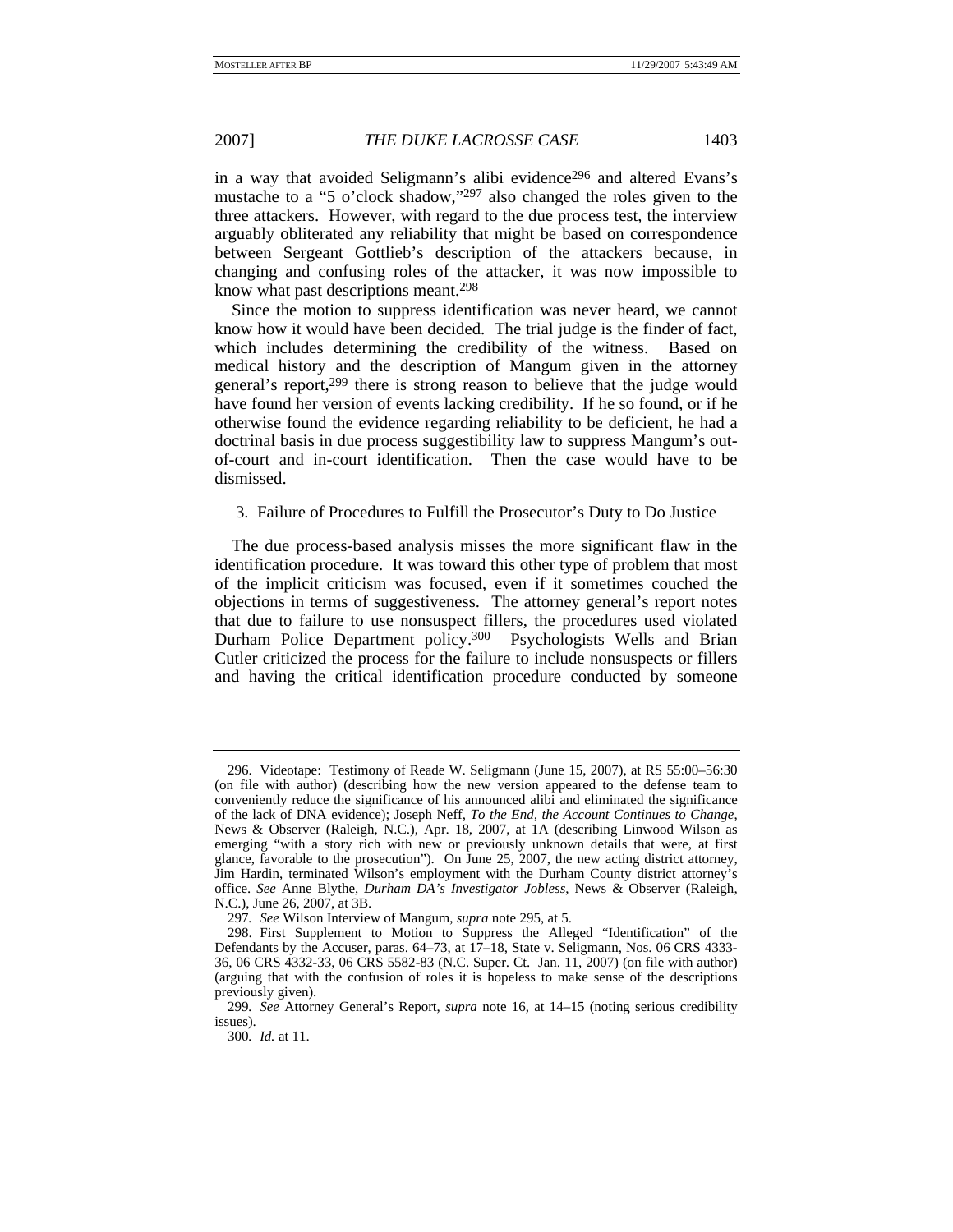directly involved in the investigation.<sup>301</sup> They criticized the procedure's poor execution primarily for tending to yield "uncertain or misleading results"302 and for not helping to "rule out the other nuisance or extraneous results."303

The Durham Police Department's internal analysis of its role in the Duke lacrosse case, which was issued in April 2007, is properly criticized for many failings.304 However, I find the department's own perspective on the most serious flaw in the identification procedure to be quite perceptive:

[R]egardless of our intentions, the April 4 photo process created the opportunity for the false allegations to be specifically linked to Evans, Seligmann and Finnerty .... Given the ultimate use of the results of showing the witness those pictures on that day, we regret the . . . creation of the opportunity to perpetuate false charges against these individuals.<sup>305</sup>

The due process suggestiveness doctrine has a goal of reliability, but it is focused on avoiding irreparable mistaken identification that is created by police action that purposefully or inadvertently suggests to the witness whom to pick. It presumes that a crime took place and that the victim or witness is honestly attempting to pick the perpetrator. It is not principally designed to test witness honesty.

The procedures developed by the innocence movement go further and attempt to avoid mistakes even when they are not based on suggestiveness by the police. Again, these procedures are not focused on the witness who is falsely attempting to perpetrate a hoax or the deluded and delusional witness, but in ensuring accuracy they have that effect.

Telling most witnesses that the suspects are among the photos to be displayed would have the impact of encouraging identification and is therefore damaging to all those in the array.306 Giving this information to a questionable witness is a recipe for the disaster that occurred.

As to the earlier identification procedures, the Durham Police Department got its argument about fillers only partially right. I believe the

 <sup>301.</sup> Joseph Neff, *Experts: Lacrosse IDs Likely Tainted*, News & Observer (Raleigh, N.C.), Oct. 8, 2006, at 1A.

<sup>302</sup>*. Id.* (quoting Professor Wells).

<sup>303</sup>*. Id.* (quoting Professor Cutler).

It is not so clear that the use of Gottlieb, who was associated with the investigation, to conduct the process provided much potential to taint it as is sometimes the case because there were no clear suspects here, in contrast with many cases. The police seemed to have little basis to suspect one member of the team over another, although they did have some information regarding players who were not in attendance. Where a clear suspect exists, the danger of suggestion is strongest.

 <sup>304.</sup> The City of Durham created a committee to review the conduct of the police during the investigation and prosecution. *See* Neff, *supra* note 289.

 <sup>305.</sup> Baker Memorandum, *supra* note 251, at 3. I omitted "inadvertent" as in "inadvertent creation of the opportunity" from the second sentence and inserted ellipses because I am not confident the word is totally accurate if applied to all those involved.

 <sup>306.</sup> In this case, the statement was likely understood that all the Duke lacrosse players at the party were suspects and therefore all of that group and only that group was included.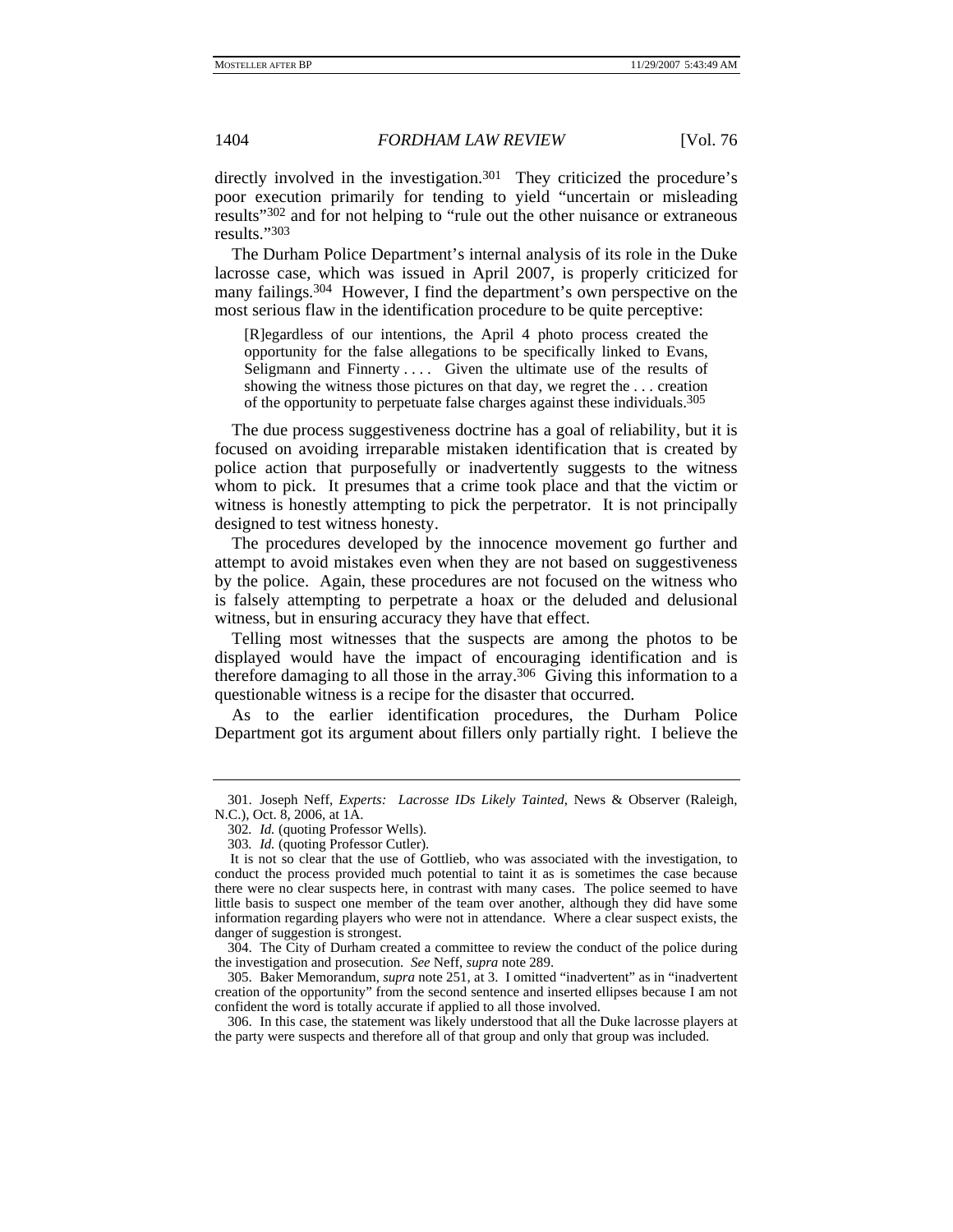definition of fillers based on Wells's theory of separating harmless mistakes from misidentifications is that a filler should be someone who will not be charged if identified.<sup>307</sup> Even though they had a theory under which one person was a suspect, the theory was so weak, particularly as to the March 21, 2006, arrays where the two men who lived in the house were the "suspects," that anyone picked, including those intended to be fillers, had a good chance of being charged. Whether that would have been the police position, that is certainly what Nifong's later conduct shows he would have done. Thus, these purported fillers were not appropriately selected by the police.

Fortunately for justice, there were fillers in the strong functional sense of the term—people who could not have done the crime—both in the earlier arrays and in the final group of forty-six photos shown to Mangum on April 4, 2006. All forty-six photos were of Duke lacrosse players, but not all of those players attended the party.308 Even though they were all lacrosse players, those who were not in attendance were functionally fillers. Mangum incorrectly picked one of those fillers, Brad Ross, not as an attacker but as someone who she remembered was at the party. Information about her lack of accuracy was gained. However, even though there may have been some photos that functioned as fillers, their number was inadequate.309

In terms of Nifong's ethical responsibility to "do justice," he did not give full play to the function of the filler, which was demonstrated by his disregard for Seligmann's alibi. Wells's assumptions for innocent fillers did not occur: when the error is demonstrated, the prosecution does not pursue the charges. Seligmann had been at the party, but at the relevant time when the rape was alleged to have occurred, he was absent. Thus, his

<sup>307</sup>*. See* Wells & Turtle, *supra* note 244, at 321.

 <sup>308.</sup> A handful of team members did not attend. The three team captains gave statements to the police, and each listed those he remembered being present. Those numbers varied. *See* Exhibit 12, 3/17/06 Voluntary Statements, N.C. State Bar v. Nifong, No. 06 DHC 35 (Disciplinary Hearing Comm'n of the N.C. State Bar July 31, 2007) (on file with author) (indicating that Matthew Zash listed thirty-three, that David Evans listed forty, and that Daniel Patrick Flannery listed thirty-six). Cumulatively, they indicated six of the Caucasian players did not attend the party. *See* Wilson & Bernstein, *supra* note 62. They omitted Seligmann, who was at the party for a period of time. Sgt. Gottlieb Deposition, *supra* note 174, at 146–47 (explaining that only after the indictment did they learn of Seligmann's presence from a photo of the party displayed by a local attorney).

 <sup>309.</sup> The Durham identification procedure protocol, General Order 4077, makes no exception for cases with a large number of suspects. *See* General Order 4077, *supra* note 250, at 1 (permitting the placement of more than one suspect in an array but requiring at least the addition of five more fillers for each suspect added). Wells, in a theoretical article about the need for fillers, suggested flexibility when a number of suspects are involved. He gave the example of the practical difficulty in a case with six suspects of conducting six separate lineups and argued that a "mixed model" with six suspects and six foils could improve the "lineup-wise error rate" significantly. Wells & Turtle, *supra* note 244, at 326–28. Also, at some point, with thirty- or forty-member lineups, a form of interference more profoundly affects "hit rates," and although he does not develop the implications, he suggests such situations be treated as "a mugshot task" and not as a live lineup. *Id.* at 328.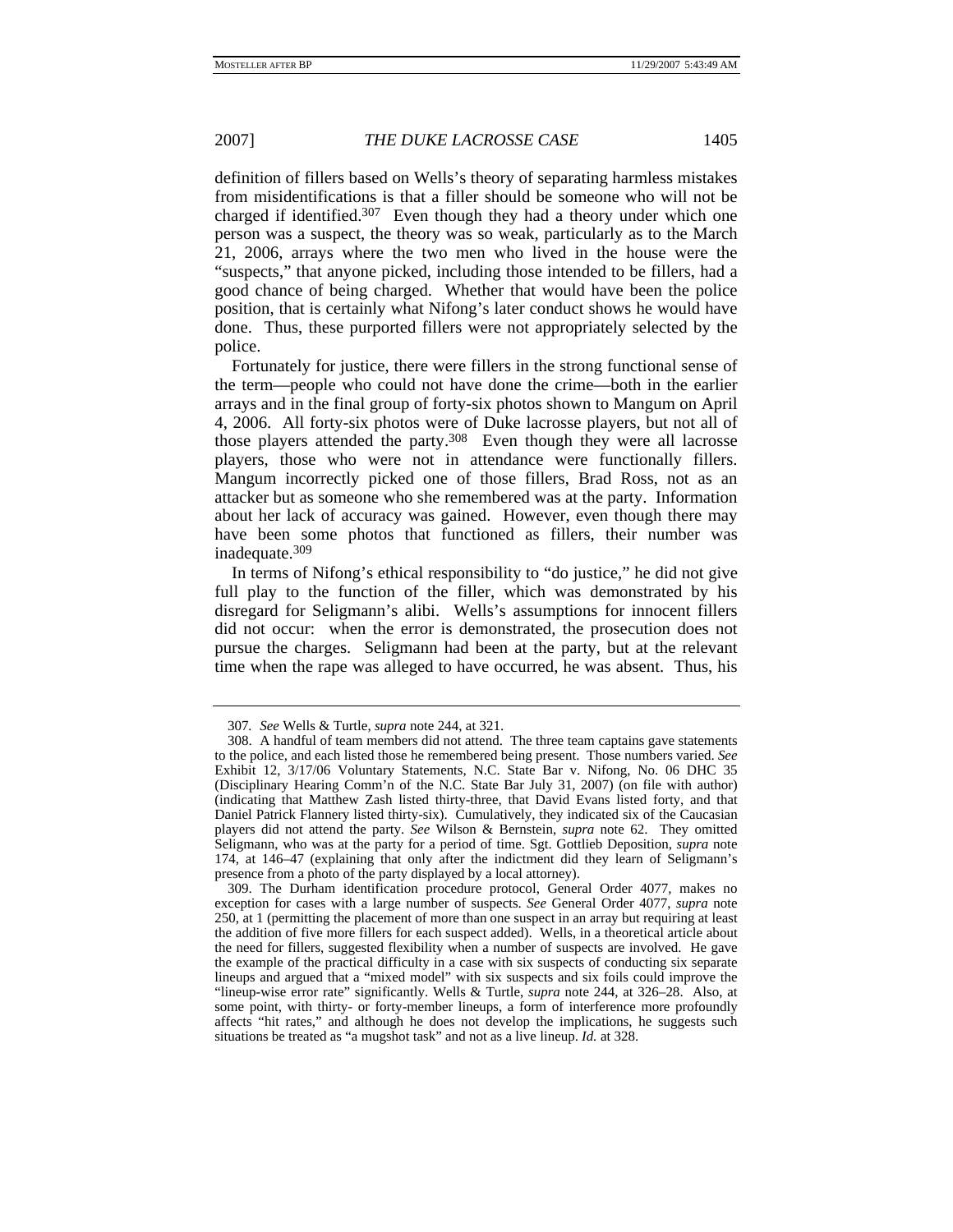photo should have been recognized as an inadvertent filler. He was indicted anyway, and the prosecutor refused or showed no interest in the alibi.310 Appropriate skepticism would have resulted in further investigation and no indictment and prosecution.

The systemic error in this case, however, occurred earlier: it was in showing a group of photos that included all Duke lacrosse players, the vast majority of whom were at the party and therefore potential suspects.<sup>311</sup> If, as a matter of chance, the accuser picked three players who attended the party, they would be charged. The procedure permitted a hoax or false allegation based on delusion to continue. Nifong did not yet know that no incriminating DNA evidence would be found, particularly if special testing were used. However, on March 30, 2006, the day before he suggested the unusual identification procedures,  $312$  he had been told in a phone call from the SBI lab that, as to the primary testing, no incriminating semen or sperm was present on the rape kit items and that these items would not be submitted for DNA analysis.<sup>313</sup> He should have been on alert that he needed corroboration for a witness with a challengeable background and, more importantly, to give him assurance that a crime occurred. Precisely what information Nifong knew cannot be determined, but he was told that

 <sup>310.</sup> Attorneys Kirk Osborn and Jim Cooney, both representing Seligmann, described being rebuffed by Nifong or his assistant when they offered or began discussing their client's very substantial alibi evidence. *See* Benjamin Niolet & Michael Biesecker, *DA: I Haven't Heard Accuser's Account*, News & Observer (Raleigh, N.C.), Oct. 28, 2006, at 12A (describing Osborn's unsuccessful efforts shortly after the indictment to meet with Nifong to discuss the alibi); *see also* Joseph Neff, *Undisclosed DNA Results Go Public in Courtroom*, News & Observer (Raleigh, N.C.), Apr. 17, 2007, at 1A (describing Cooney's encounter). Instead, Seligmann testified that Nifong sneered or chuckled when Osborn mentioned his alibi at an early hearing. Videotape: Testimony of Reade W. Seligmann (June 15, 2007), at RS 49:00–53:00 (on file with author). Finnerty also had substantial alibi information that he presented to the special prosecutors for the attorney general's investigation. I do not include him above because he did not present it to Nifong, but he likely would have done so had Nifong shown a willingness to be persuaded that he, too, was effectively an innocent "foil."

 <sup>311.</sup> At this point in the investigation, the police had a list of names from three of the players of those who were and were not at the party. However, the police did not fully credit that information as accurate and so, while they believed some were absent, they did not know at the time of the April 4, 2006, photo display that any of them were clearly excluded as suspects.

 <sup>312.</sup> On March 31, 2006, Nifong gave directions regarding this identification procedure to Sergeant Gottlieb. *See* Sgt. Gottlieb's Supplemental Report, *supra* note 35, at 8 (describing Nifong's instructions on March 31, 2006, for conduct of identification procedure). The previous day, on March 30, 2006, Nifong was given these results in a conference call with SBI technicians. *See* Leyn Testimony, *supra* note 96, at 9–11 (describing a March 30, 2006, telephone call in which she provided these results to Nifong); Phone Logs of Conference Call on March 30, 2006, between SBI Technicians and Nifong, *supra* note 96; Nifong Deposition, *supra* note 96, at 188–90; *see also* Joseph Neff, *DNA Tests Provide Clues Nifong Never Pursued*, News & Observer (Raleigh, N.C.), Apr. 16, 2007, at 1A (assuming Nifong was informed on March 30 of the results given his suggestion the next day in a public forum that condoms may have been used).

<sup>313</sup>*. See* Amended Nifong Bar Order, *supra* note 8, para. 36, at 6 (finding that SBI notified Nifong on this date that it was unable to find semen, blood, or saliva on any of these items).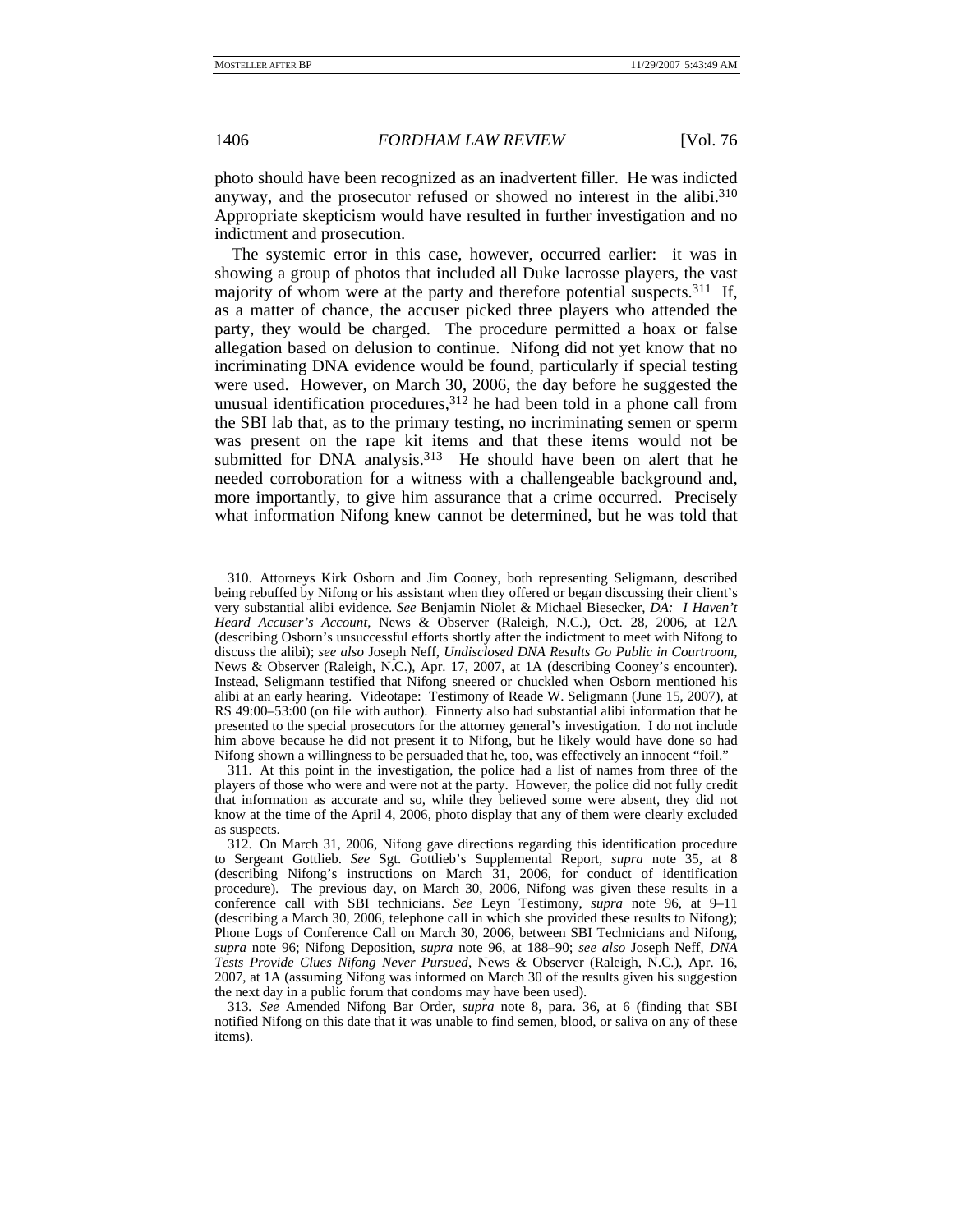Mangum had given conflicting versions of the event and that she had diagnosed mental problems. She had given no physical description of the three (or more) attackers before March 16, 2006, and after that date, the descriptions had not been used to focus on any suspects. She had viewed over two-thirds of the team without making identifications, including all those with the same names as the attackers used and all three of the players who lived at the house.

Nifong clearly had to know that, if possible, he needed identification evidence that was at least somewhat independently reliable, and the procedure he set in motion could not provide it.314 Indeed, given that he had been informed by the attorney for Seligmann that his client had documentary evidence of an alibi, not to mention the other errors by the accuser regarding others at the party, the integrity of all the results should have been understood to have suffered serious damage.<sup>315</sup>

# V. CONCLUSION—A LIMITED BUT IMPORTANT REMEDY: LEGAL ENFORCEMENT OF IDENTIFICATION PROTOCOLS DESIGNED TO ENSURE ACCURACY AND PROTECT THE INNOCENT

The identification procedure and ensuing indictment is a concrete example of Nifong's failure to follow the essential ethical command of prosecutors "to do justice": not to continue a prosecution unless the prosecutor has sufficient assurance of the guilt of the accused. Whatever the level of assurance or personal commitment required, Nifong's conduct should be found lacking in this case. The identification had no independent standing. When he secured it, he need not have expected it to be suppressed under due process, but he should have recognized that it had virtually no real value as evidence of any player's guilt because of the badly flawed procedures used.

As the Durham Police Department noted in defending its practices, the identification procedures are based upon recommendations of the North Carolina Actual Innocence Commission, which states that the procedures are "not intended to create, do not create, and may not be relied on to create, any rights, substantive or procedural, enforceable at law by any party in any matter civil or criminal." $3^{16}$  As a consequence, deviation from them does

 <sup>314.</sup> As noted earlier, Nifong knew that Mangum would be informed she was viewing the people whom police believed were at the party. *See* Sgt. Gottlieb Deposition, *supra* note 174, at 120–21, 126.

 <sup>315.</sup> For example, Mangum on two separate occasions identified one player as being at the party who was in fact in Raleigh on that night and misidentified the person who made the crude remark regarding the use of the broom as a sex object. Neff, *supra* note 301; *see also* Motion to Suppress Identification, *supra* note 166, para. 78(f), at 19. She placed the person whom investigators had identified as having actually made that comment instead as sitting in the kitchen making a drink. *Id.*; *see* Sgt. Gottlieb's Supplemental Report, *supra* note 35, at 15, 18.

 <sup>316.</sup> Chalmers Memorandum, *supra* note 250, at 5 (quoting N.C. Actual Innocence Comm'n, *supra* note 240, at 1).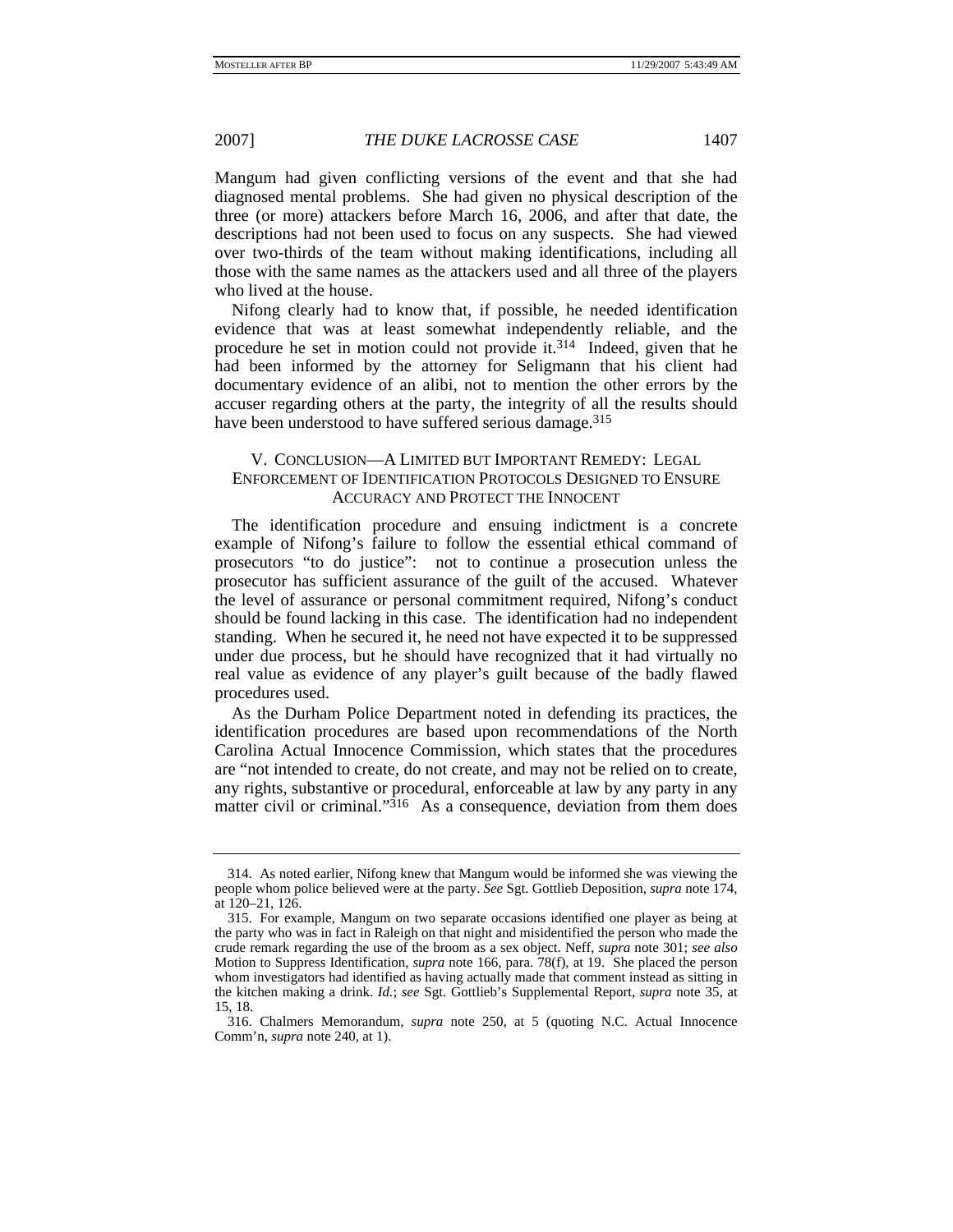not mean suppression should occur; indeed, a violation of the policies apparently does not even have evidentiary value.

Regardless of its aberrant facts, the Duke lacrosse case teaches an important lesson regarding identification procedures: more than just actions that relate to the due process standard can deny justice. I assume that prosecutors generally do not violate their most basic duty to "do justice" and accusers do not often attempt to perpetuate frauds or suffer from a total and persistent delusion, $317$  and it should be rare that both happen simultaneously in the same case. But here we have one such case.

This case demonstrates the paramount need for concrete, enforceable rules. As bad as Nifong's conduct was, he was not charged with and likely could not have been found to have violated the most fundamental ethical principles that should guide prosecutorial conduct. These precepts are extremely difficult or impossible to enforce since they are either very general in nature or not directly incorporated in any disciplinary rule. This case should give impetus to change identification guidelines into enforceable rules with the consequence that violation results in suppression of the out-of-court identification that results.318

Indeed, shortly after the conclusion of the Nifong disciplinary case, the North Carolina legislature enacted legislation that wrote the innocence commission's procedures into affirmative law.319 The bill's easy passage

 319. Titled the Eyewitness Identification Reform Act, 2007 N.C. Sess. Laws 421 (to be codified at N.C. Gen. Stat. § 15A-284.52), which will become effective March 1, 2008, establishes detailed identification procedures for displaying a group of people or photos to a witness. Section (b) mandates that "[l]ineups conducted by State, county, and other local law enforcement officers shall meet all of the following requirements." Those requirements include (1) use of "an independent administrator" or a specified alternative method, including an automated or random display system, that achieves neutrality, *id.* §§ (a)(3), (b)(1), (c); (2) sequential display of people or pictures, *id.* § (b)(2); (3) predisplay instructions to the eyewitness, which includes a warning that "[t]he perpetrator might or might not be presented in the lineup," "[t]he lineup administrator does not know the suspect's identity," and "[t]he eyewitness should not feel compelled to make an identification," *id.*  $\S$  (b)(3); (4) inclusion of at least five fillers who generally resemble the eyewitness's description of the perpetrator, *id.* § (b)(5); (5) placement of only one suspect in a display, *id.* § (b)(10); (6) documentation by the person administering the procedure of the eyewitness's own words as to the degree of certainty of the eyewitness as to any identification made, *id.* § (b)(12); and (7) videotaping of procedures unless not practical, with audio taping then required unless it too is not practical, in which case written

 <sup>317.</sup> Among the many who suffer from this fiasco are the victims of rape, whose reports will likely now be viewed more skeptically. I have focused here on the innocent. The justice system must protect victims and efforts should be made not to let Nifong's reckless action harm sexual-abuse victims in an overreaction. *See generally* Aviva Orenstein, *Special Issues Raised by Rape Trials*, 76 Fordham L. Rev. 1585 (discussing the difficulties of protecting rape victims while insuring justice to the defendant).

<sup>318</sup>*. See* Andrew E. Taslitz, *What Remains of Reliability: Hearsay and Freestanding Due Process After* Crawford v. Washington, Crim. Just., Summer 2005, at 39, 53 (arguing that violation of certain well-documented identification procedures should presumptively constitute a due process violation); *see also* Susan R. Klein, *Identifying and (Re)formulating Prophylactic Rules, Safe Harbors, and Incidental Rights in Constitutional Criminal Procedure*, 99 Mich. L. Rev. 1030, 1063–65 (2001) (arguing that the new procedures to help ensure accurate identification are prime candidates for new prophylactic rules of exclusion).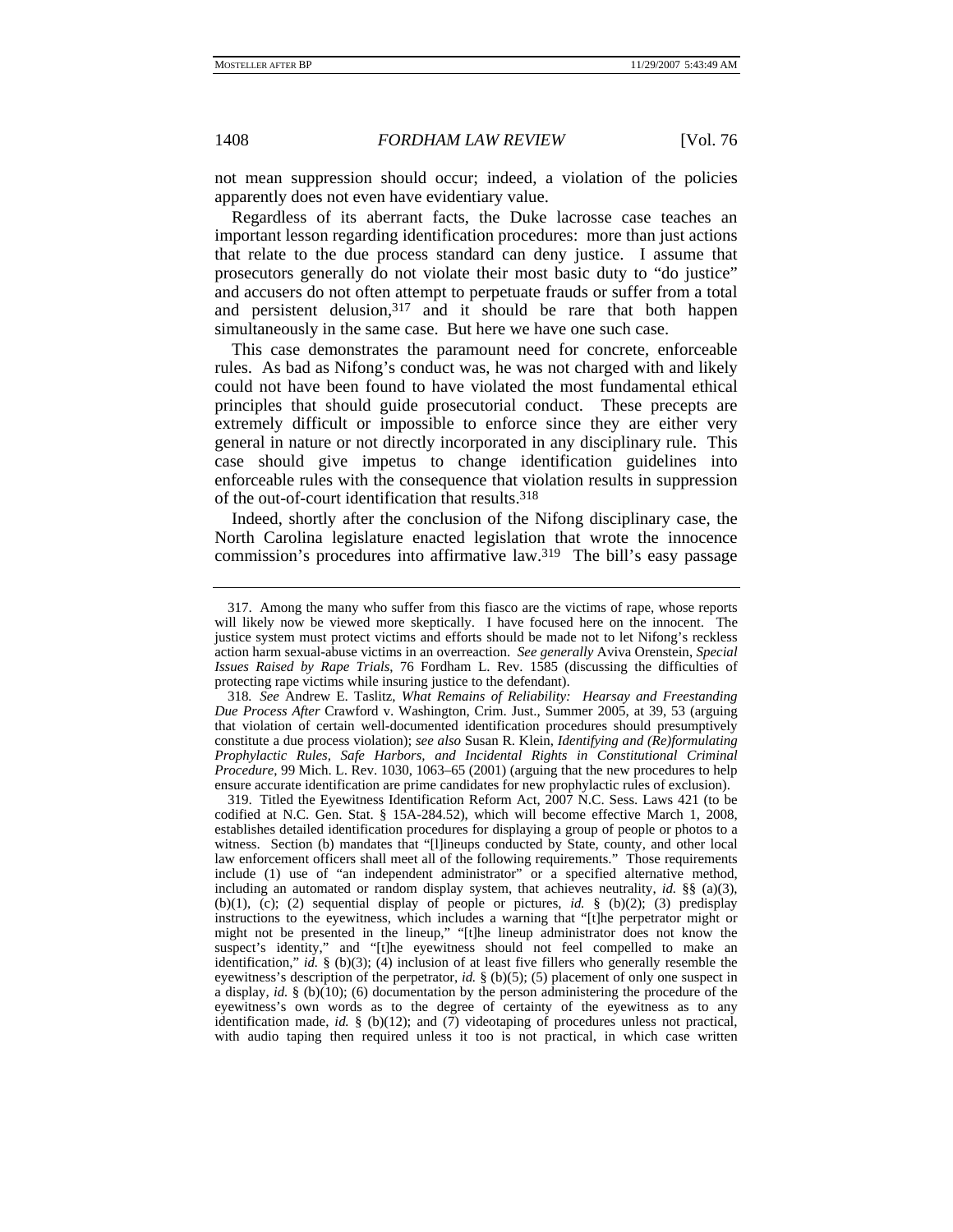2007] *THE DUKE LACROSSE CASE* 1409

was attributed to the reactions to the Nifong case, but it grew out of broader concerns with misidentifications and punishment of several innocent defendants who were exonerated by DNA evidence.<sup>320</sup>

The legislation is at least a good first step and probably much more. Similar legislation should be adopted in other jurisdictions to give concrete form to part of the prosecutor's duty to "do justice" in the context of identification evidence. By converting what had previously been only guidelines into required procedures that all state, county, and local law enforcement officers must follow,  $321$  the law takes the most important step. It mandates fairer and more accurate police procedures that not only help to control suggestiveness but also to increase accuracy. If the change in law enforcement conduct described in the legislation actually occurs, which should be assumed given the broad support for the reforms and the mandatory nature of the charge, the most important step will have been taken. For instance, the law requires a "double-blind" identification procedure,322 which by itself eliminates much potential for inadvertent or purposeful coaching.

The one substantial question that remains for the North Carolina legislation is whether its three remedies are specific enough and go far enough. These remedies are (1) a requirement that failure to comply with any of the procedures is to be "considered by the court in adjudicating motions to suppress eyewitness identification"; (2) admission of evidence of such failure as evidence for the jury to consider regarding a claim of misidentification; and (3) a requirement that, where evidence of compliance or noncompliance has been presented, the court is to instruct the jury that it may consider such evidence to determine reliability of the identifications.323

documentation is to be provided both of the reasons for lack of mechanical recording and of the details of the procedure, *id.*  $\S$  (b)(14). The statute defines a "filler" as a "person not suspected of an offense." *Id.* § (a)(2).

<sup>320</sup>*. See* Titan Barksdale, *New Lineup Rules Pass*, News & Observer (Raleigh, N.C.), July 24, 2007, at 1A (describing legislation passed in response to the wrongful convictions of Darryl Hunt, Ronald Cotton, and Lesly Jean—a bill sponsor's client who had spent ten years in prison as a result of mistaken identification before he was exonerated by DNA—and as affected in timing and aided in gaining consensus by the Duke lacrosse case).

<sup>321</sup>*. See* 2007 N.C. Sess. Laws 421 (to be codified at N.C. Gen. Stat. § 15A-284.52(b)). In 2007, other states adopted legislation creating or requiring the formulation of similar identification procedures to be used throughout the enacting state. *See, e.g.*, Md. Code Ann., Pub. Safety § 3-506 (2007); W. Va. Code § 62-1E-1–3 (2007)). However, unlike the North Carolina statute, none of the enacted procedures that I have located specify any legal consequences for their violation.

<sup>322</sup>*. See* N.C. Gen. Stat. § 15A-284.52(a)(3), (b)(1) (to be codified Mar. 1, 2008).

 <sup>323.</sup> The remedies provision, 2007 N.C. Sess. Laws 421 (to be codified at N.C. Gen. Stat. § 15A-284.52(d)), states,

All of the following shall be available as consequences of compliance or noncompliance with the requirements of this section:

<sup>(1)</sup> Failure to comply with any of the requirements of this section shall be considered by the court in adjudicating motions to suppress eyewitness identification.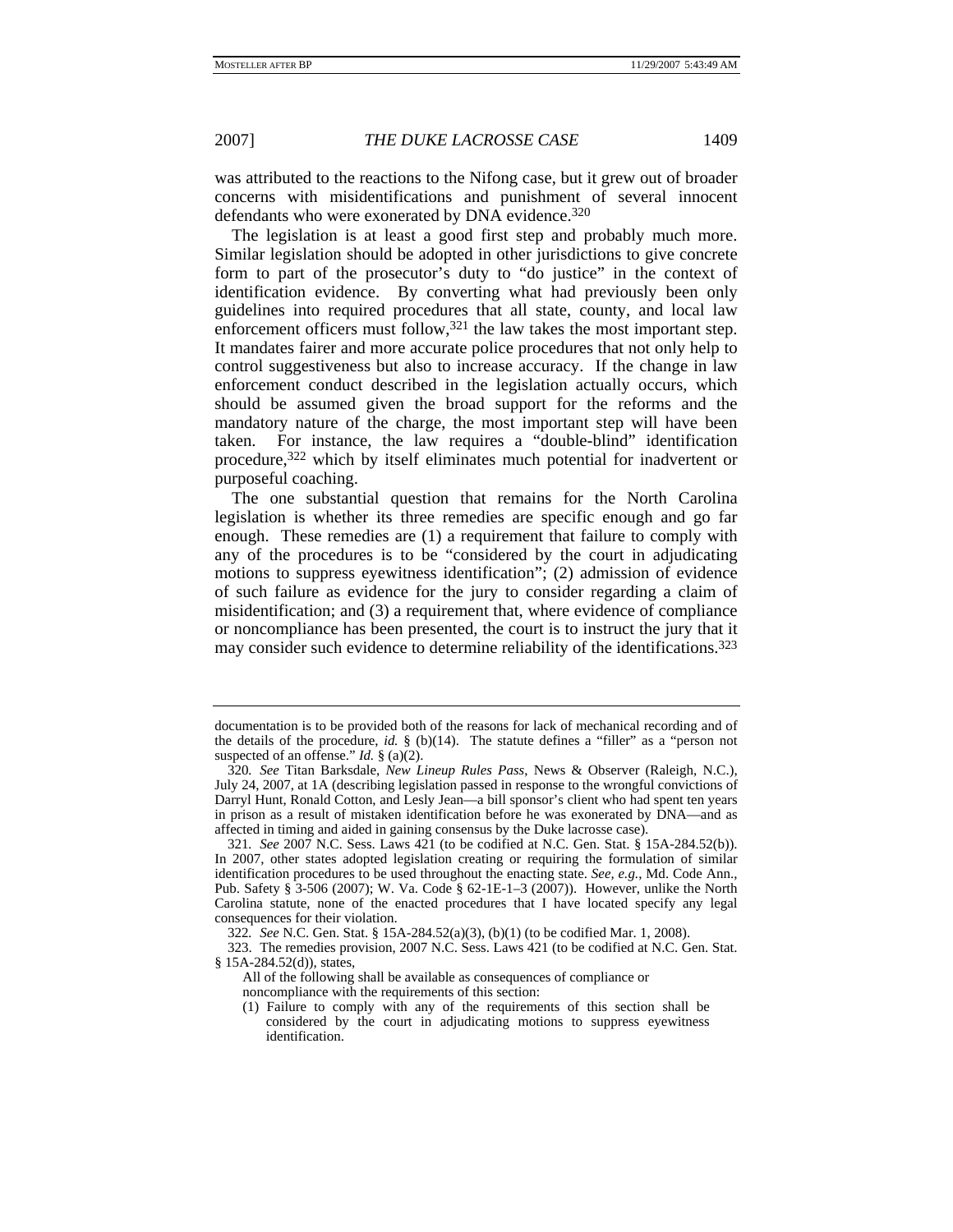## 1410 *FORDHAM LAW REVIEW* [Vol. 76

My main concern is with the first of these remedies, consideration of noncompliance in connection with a motion to suppress identification. However, I begin with the last two, which are simple but important. When the required procedures are not followed, admission of evidence about the failure coupled with an instruction to the jury should have an impact. Of course, we cannot be confident that juries will be affected, but the fairness and accuracy message delivered by the evidence and the instruction would be one that should intuitively appeal to the jurors' common sense, and it should resonate with any other uncertainties regarding guilt present in the evidence. Courts should also go further and allow admission of expert witnesses when the procedures have been violated to explain to the jury dangers inherent in improper practices.<sup>324</sup> Expert explanation combined with instructions has in other areas been shown to be critical to juries' giving appropriate attention to flaws in the circumstances of the identification.325

The exclusionary remedy should be understood to include two elements that are not part of current suggestiveness law under the Due Process Clause of the U.S. Constitution.<sup>326</sup> First, the remedy for a violation of the statute should alter *Brathwaite*'s rule of an all-or-nothing approach to identification suppression, which too often results in nothing being suppressed despite a suggestive out-of-court identification procedure. Before the Supreme Court's decision in *Brathwaite*, some courts employed

 324. Psychological research indicates that the traditional jury instructions on the weaknesses of eyewitness identification have virtually no impact on the jury's actual evaluation of problematic characteristics of an identification, whereas expert testimony has some appreciable effect in sensitizing jurors to the relevant issues. *See, e.g.*, Cutler & Penrod, *supra* note 236, at 264, 268; Steven Penrod & Brian Cutler, *Witness Confidence and Witness Accuracy: Assessing Their Forensic Relation*, 1 Psychol. Pub. Pol'y & L. 817, 834, 840–41 (1995). Where the defendant is indigent, the court should provide funds to secure expert assistance.

 325. There is some suggestion that jury instruction is an important supplement to expert testimony in educating jurors on the weaknesses of eyewitness identification. *See* Michael R. Leippe et al., *Timing of Eyewitness Expert Testimony, Jurors' Need for Cognition, and Case Strength as Determinants of Trial Verdicts*, 89 J. Applied Psychol. 524, 537–38 (2004) (finding importance in jury instructions summarizing expert's points).

 326. The North Carolina legislation is not clear on this point. Legislatures in other jurisdictions should make clear that noncompliance with required identification procedures stands as an additional ground for suppression. In North Carolina, courts should adopt this same interpretation. There is solid basis to do so in the clearly mandated procedures and the failure of the statute to specify that due process suggestiveness is the sole basis for exclusion. Indeed, interpreting the statute to limit suppression to the U.S. Constitution would be illogical. The North Carolina legislature has absolutely no ability to affect the interpretation of the U.S. Constitution by establishing mandatory identification procedures.

<sup>(2)</sup> Failure to comply with any of the requirements of this section shall be admissible in support of claims of eyewitness misidentification, as long as such evidence is otherwise admissible.

<sup>(3)</sup> When evidence of compliance or noncompliance with the requirements of this section has been presented at trial, the jury shall be instructed that it may consider credible evidence of compliance or noncompliance to determine the reliability of eyewitness identifications.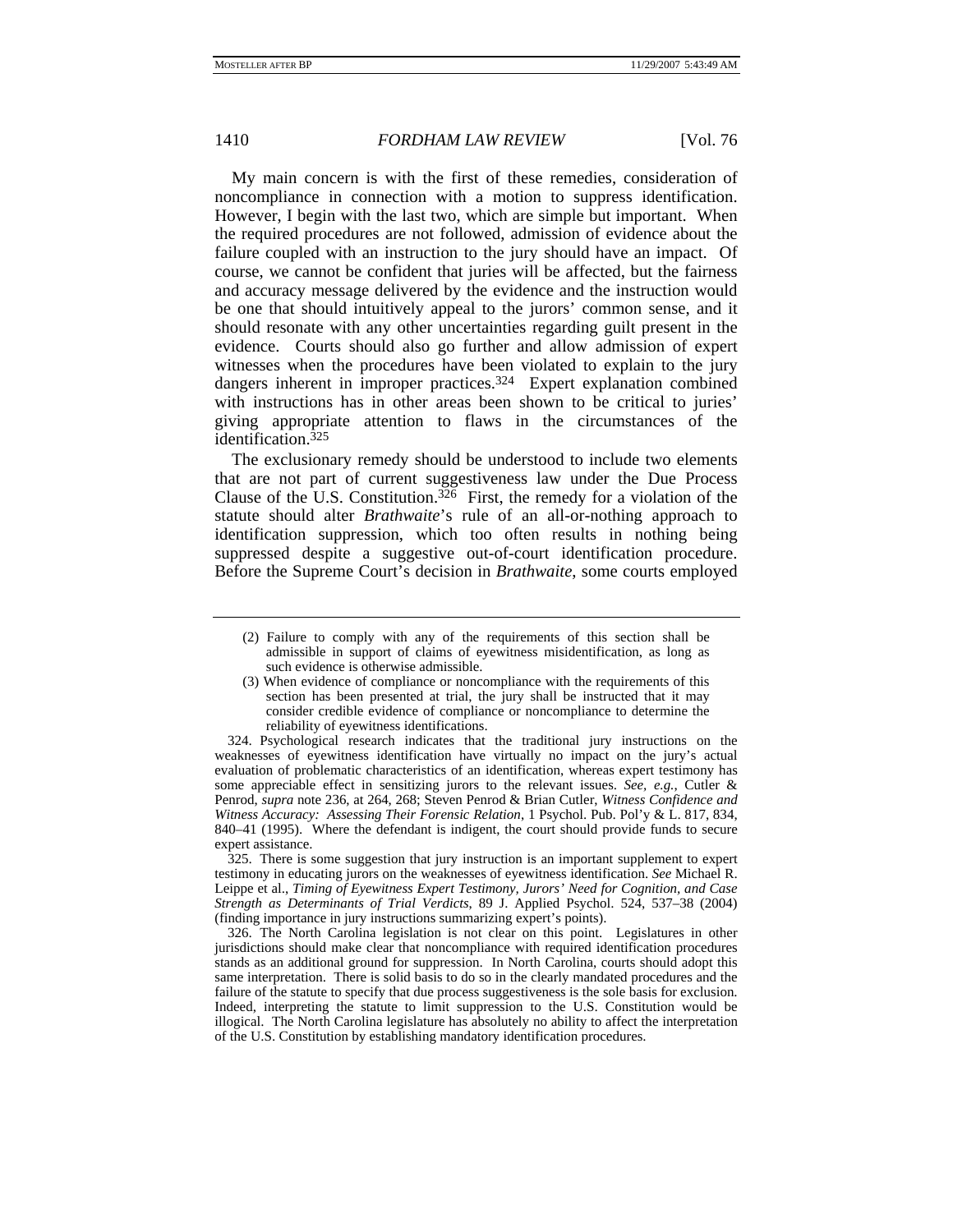2007] *THE DUKE LACROSSE CASE* 1411

what was called a "per se approach," under which an out-of-court identification was suppressed automatically if it had been obtained through unnecessarily suggestive confrontation procedures, even if the court ruled the in-court identification admissible under reliability analysis. The per se approach was justified under a dual rationale of eliminating evidence of uncertain reliability given the "awful risks of misidentification" and deterring misconduct by police and prosecutors.327

Exclusion of the out-of-court identification should be reestablished as the automatic or per se remedy for a material violation of the procedures set out in the bill. This remedy would be, of course, only of limited value to the defendant if the in-court identification is still admitted,<sup>328</sup> but it is of some benefit in denying the prosecution admission of the often more impressive out-of-court identification,329 and the occasional suppression of some evidence for violations of mandated procedures will have the salutary effect of encouraging compliance. Perhaps Due Process Clause suggestibility law would still be as much of a wasteland as it currently is if the per se remedy had been maintained, but there is strong reason to believe that it would have been marginally more effective. The mistake of eliminating that partial remedy, which is correctable under the new grounds provided by the statutory command, should be remedied.

Importantly, the new legislation should be understood to create an additional statutory basis for exclusion that goes beyond due process suggestiveness. If suggestiveness under the Constitution remains the only legal basis for exclusion, then the suppression remedy is likely to be ineffective after including consideration of the violation of the mandated procedures in most situations. This is because of the fundamental difficulty of meeting the onerous requirements of the due process suggestivity doctrine. The new legislation should instead be understood to authorize exclusion of more than just identifications that are so impermissibly

 <sup>327.</sup> Manson v. Brathwaite, 432 U.S. 98, 110 (1977) (quoting Brathwaite v. Manson, 527 F.2d 363, 371 (2d Cir. 1975)); *see supra* note 217 and accompanying text.

 <sup>328.</sup> Exclusion of the out-of-court identification does have the benefit to the defense of taking away the more impressive evidence of identification. An in-court identification of the defendant sitting at counsel table may make for a dramatic moment, but picking the defendant out while (typically) he sits with counsel at the defense table is figuratively like "shooting fish in a barrel." It has little probative value and is assumed to receive a discount by jurors.

 <sup>329.</sup> Out-of-court identifications are admitted under the hearsay rule as independent evidence and stand as an exception to the general principle that a party may not bolster its own witness until attacked. The rationale flows from the self-impeaching quality of an incourt identification of the defendant sitting at counsel table, which is usually similar to "shooting fish in a barrel." *See, e.g.*, People v. Gould, 354 P.2d 865, 867 (Cal. 1960) (noting the basis for admission of an out-of-court identification in the absence of impeachment and over a hearsay objection is its superior quality to the in-court identification); 2 McCormick on Evidence § 251 (6th ed. 2006) (recognizing the unsatisfactory nature of an identification in the courtroom). The out-of-court identification typically provides more independent value. Thus, denying the prosecution that evidence of the out-of-court identification, even if the weaker in-court identification is permitted, should be of some value to the defense and its avoidance should be of interest to the prosecution.